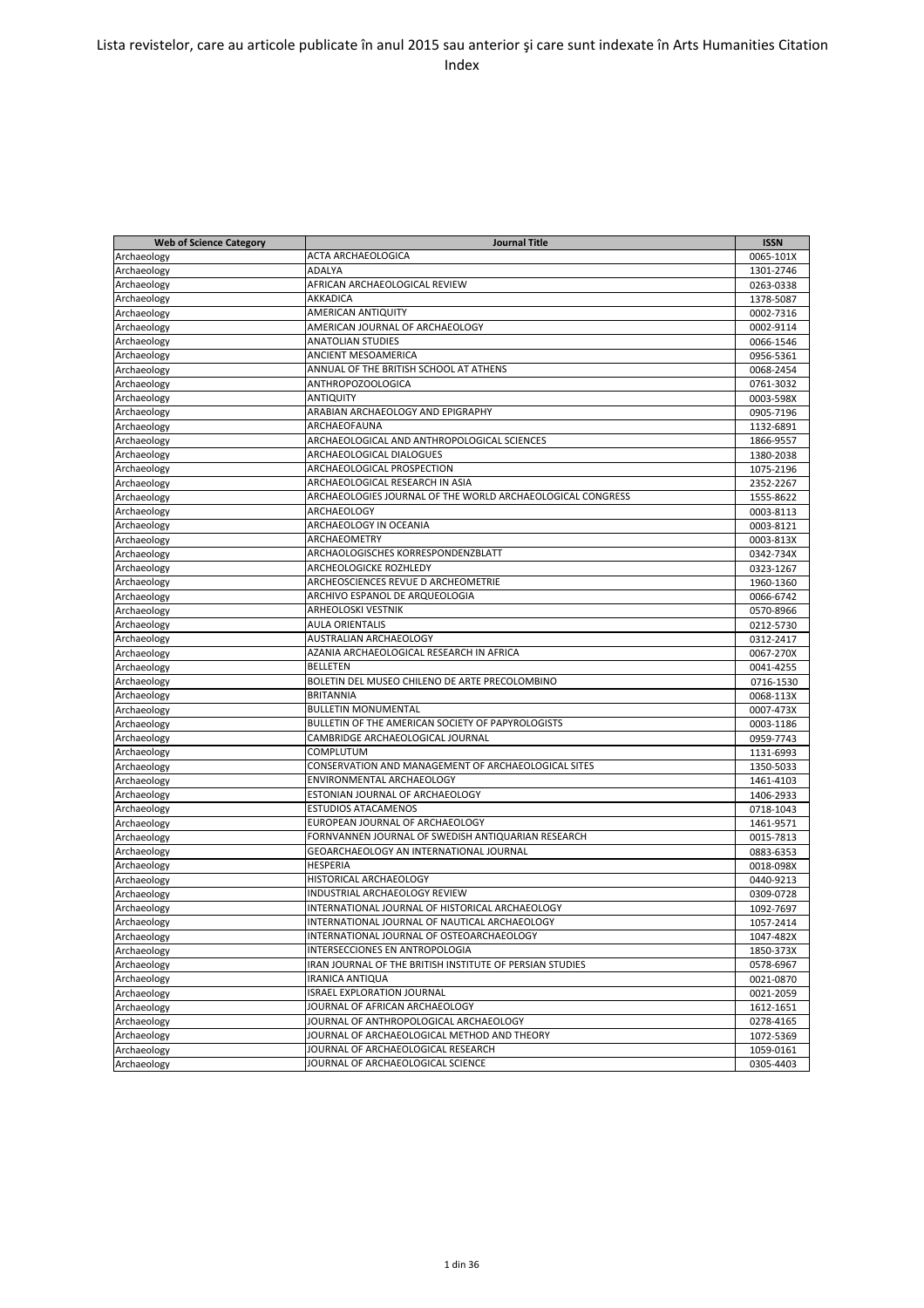| <b>Web of Science Category</b> | <b>Journal Title</b>                                                    | <b>ISSN</b>            |
|--------------------------------|-------------------------------------------------------------------------|------------------------|
| Archaeology                    | JOURNAL OF CULTURAL HERITAGE                                            | 1296-2074              |
| Archaeology                    | JOURNAL OF EGYPTIAN ARCHAEOLOGY                                         | 0307-5133              |
| Archaeology                    | JOURNAL OF FIELD ARCHAEOLOGY                                            | 0093-4690              |
| Archaeology                    | JOURNAL OF ISLAND COASTAL ARCHAEOLOGY                                   | 1556-4894              |
| Archaeology                    | JOURNAL OF JURISTIC PAPYROLOGY                                          | 0075-4277              |
| Archaeology                    | JOURNAL OF MARITIME ARCHAEOLOGY                                         | 1557-2285              |
| Archaeology                    | JOURNAL OF MATERIAL CULTURE                                             | 1359-1835              |
| Archaeology                    | JOURNAL OF MEDITERRANEAN ARCHAEOLOGY                                    | 0952-7648              |
| Archaeology                    | JOURNAL OF NEAR EASTERN STUDIES                                         | 0022-2968              |
| Archaeology                    | JOURNAL OF ROMAN ARCHAEOLOGY                                            | 1047-7594              |
| Archaeology                    | JOURNAL OF SOCIAL ARCHAEOLOGY                                           | 1469-6053              |
| Archaeology                    | JOURNAL OF THE BRITISH ARCHAEOLOGICAL ASSOCIATION                       | 0068-1288              |
| Archaeology                    | JOURNAL OF WORLD PREHISTORY                                             | 0892-7537              |
| Archaeology                    | LATIN AMERICAN ANTIQUITY                                                | 1045-6635              |
| Archaeology                    | LEVANT                                                                  | 0075-8914              |
| Archaeology                    | LITHIC TECHNOLOGY                                                       | 0197-7261              |
| Archaeology                    | MEDIEVAL ARCHAEOLOGY                                                    | 0076-6097              |
| Archaeology                    | MEDITERRANEAN ARCHAEOLOGY ARCHAEOMETRY                                  | 1108-9628              |
| Archaeology                    | NEAR EASTERN ARCHAEOLOGY                                                | 1094-2076              |
| Archaeology                    | NORTH AMERICAN ARCHAEOLOGIST                                            | 0197-6931              |
| Archaeology                    | NORWEGIAN ARCHAEOLOGICAL REVIEW                                         | 0029-3652              |
| Archaeology                    | OLBA                                                                    | 1301-7667              |
| Archaeology                    | OPUSCULA ANNUAL OF THE SWEDISH INSTITUTES AT ATHENS AND ROME            | 2000-0898              |
| Archaeology                    | <b>ORIGINI</b>                                                          | 0474-6805              |
| Archaeology                    | OXFORD JOURNAL OF ARCHAEOLOGY                                           | 0262-5253              |
| Archaeology                    | PALESTINE EXPLORATION QUARTERLY                                         | 0031-0328              |
| Archaeology                    | PAMATKY ARCHEOLOGICKE                                                   | 0031-0506              |
| Archaeology                    | POST MEDIEVAL ARCHAEOLOGY                                               | 0079-4236              |
| Archaeology                    | PRAEHISTORISCHE ZEITSCHRIFT                                             | 0079-4848              |
| Archaeology                    | PUBLIC ARCHAEOLOGY                                                      | 1465-5187              |
|                                | ROCK ART RESEARCH                                                       | 0813-0426              |
| Archaeology                    | SOUTH AFRICAN ARCHAEOLOGICAL BULLETIN                                   |                        |
| Archaeology<br>Archaeology     | STUDIES IN CONSERVATION                                                 | 0038-1969<br>0039-3630 |
|                                | TEL AVIV JOURNAL OF THE INSTITUTE OF ARCHAEOLOGY OF TEL AVIV UNIVERSITY | 0334-4355              |
| Archaeology<br>Archaeology     | TIME MIND THE JOURNAL OF ARCHAEOLOGY CONSCIOUSNESS AND CULTURE          | 1751-696X              |
|                                | TRABAJOS DE PREHISTORIA                                                 | 0082-5638              |
| Archaeology                    | TRANSACTIONS OF THE ANCIENT MONUMENTS SOCIETY                           | 0951-001X              |
| Archaeology                    | VJESNIK ZA ARHEOLOGIJU I POVIJEST DALMATINSKU                           |                        |
| Archaeology                    | WORLD ARCHAEOLOGY                                                       | 1845-7789              |
| Archaeology                    | ZEITSCHRIFT DES DEUTSCHEN PALASTINA VEREINS                             | 0043-8243              |
| Archaeology                    | ZEITSCHRIFT FUR AGYPTISCHE SPRACHE UND ALTERTUMSKUNDE                   | 0012-1169              |
| Archaeology                    | ZEITSCHRIFT FUR ASSYRIOLOGIE UND VORDERASIATISCHE ARCHAOLOGIE           | 0044-216X              |
| Archaeology                    | ZEPHYRUS REVISTA DE PREHISTORIA Y ARQUEOLOGIA                           | 0084-5299              |
| Archaeology                    | A U ARCHITECTURE AND URBANISM                                           | 0514-7336              |
| Architecture                   |                                                                         | 0389-9160              |
| Architecture                   | <b>ARCHITECT</b>                                                        | 1935-7001              |
| Architecture                   | ARCHITECTURA ZEITSCHRIFT FUR GESCHICHTE DER BAUKUNST                    | 0044-863X              |
| Architecture                   | ARCHITECTURAL DESIGN                                                    | 0003-8504              |
| Architecture                   | <b>ARCHITECTURAL HISTORY</b>                                            | 0066-622X              |
| Architecture                   | ARCHITECTURAL RECORD                                                    | 0003-858X              |
| Architecture                   | <b>ARCHITECTURAL REVIEW</b>                                             | 0003-861X              |
| Architecture                   | <b>ARCHITECTURAL SCIENCE REVIEW</b>                                     | 0003-8628              |
| Architecture                   | ARCHITECTURAL THEORY REVIEW                                             | 1326-4826              |
| Architecture                   | ARCHITEKTURA URBANIZMUS                                                 | 0044-8680              |
| Architecture                   | ARQ                                                                     | 0717-6996              |
| Architecture                   | ARQ ARCHITECTURAL RESEARCH QUARTERLY                                    | 1359-1355              |
| Architecture                   | ARQUITETURA REVISTA                                                     | 1808-5741              |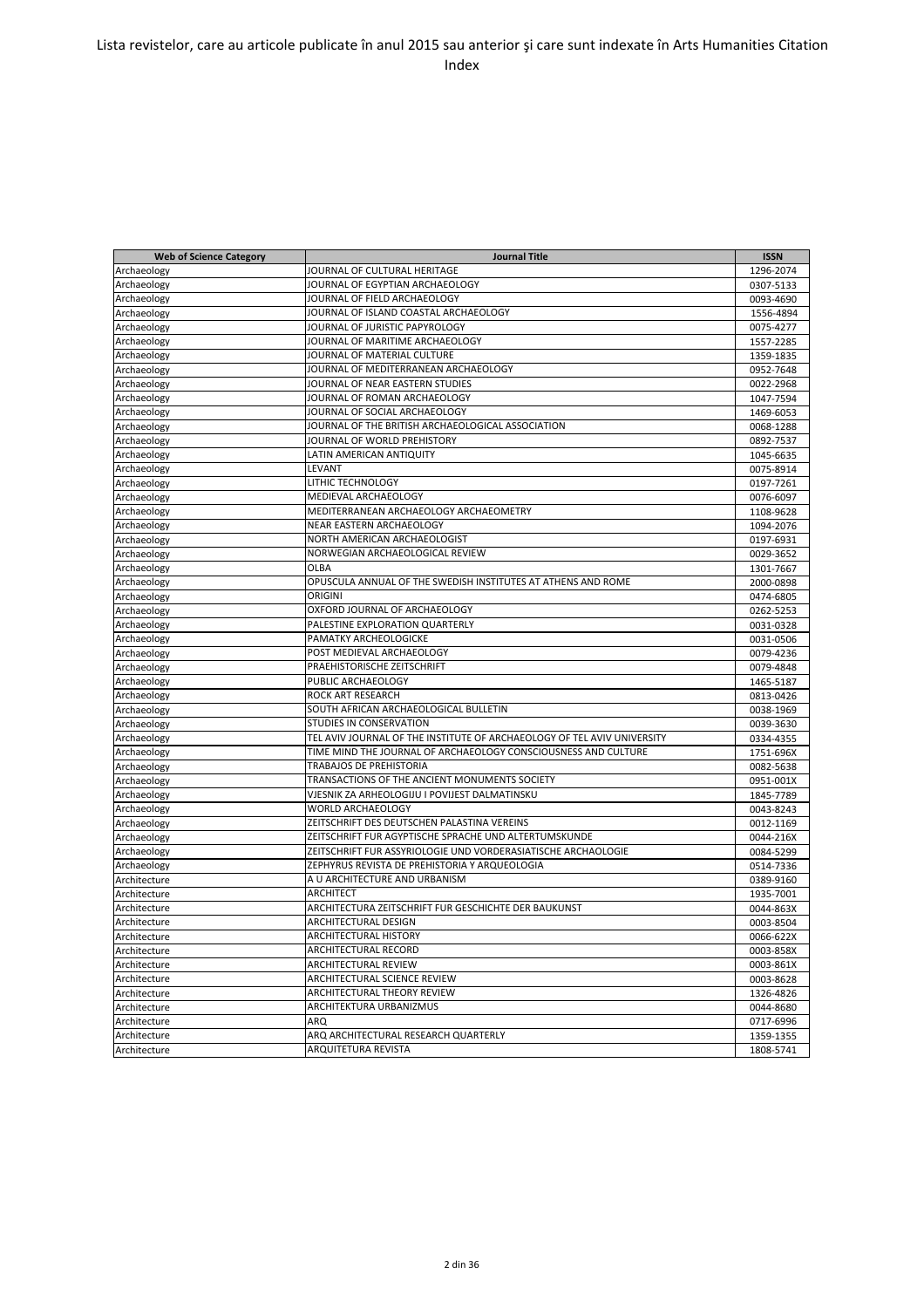| <b>Web of Science Category</b> | <b>Journal Title</b>                                                           | <b>ISSN</b> |
|--------------------------------|--------------------------------------------------------------------------------|-------------|
| Architecture                   | BUILDINGS LANDSCAPES JOURNAL OF THE VERNACULAR ARCHITECTURE FORUM              | 1936-0886   |
| Architecture                   | <b>BULLETIN MONUMENTAL</b>                                                     | 0007-473X   |
|                                | CHANGE OVER TIME AN INTERNATIONAL JOURNAL OF CONSERVATION AND THE BUILT        |             |
| Architecture                   | <b>ENVIRONMENT</b>                                                             | 2153-053X   |
|                                |                                                                                |             |
| Architecture                   | CONSTRUCTION HISTORY INTERNATIONAL JOURNAL OF THE CONSTRUCTION HISTORY SOCIETY | 0267-7768   |
| Architecture                   | <b>DENKMALPFLEGE</b>                                                           | 0947-031X   |
| Architecture                   | <b>DESIGN ISSUES</b>                                                           | 0747-9360   |
| Architecture                   | DISEGNARE IDEE IMMAGINI IDEAS IMAGES                                           | 1123-9247   |
| Architecture                   | EGA REVISTA DE EXPRESION GRAFICA ARQUITECTONICA                                | 1133-6137   |
| Architecture                   | <b>FUTURE ANTERIOR</b>                                                         | 1549-9715   |
| Architecture                   | <b>HOME CULTURES</b>                                                           | 1740-6315   |
| Architecture                   | INTERIORS DESIGN ARCHITECTURE CULTURE                                          | 2041-9112   |
| Architecture                   | INTERNATIONAL JOURNAL OF ARCHITECTURAL HERITAGE                                | 1558-3058   |
| Architecture                   | JOURNAL OF ARCHITECTURAL CONSERVATION                                          | 1355-6207   |
| Architecture                   | JOURNAL OF ARCHITECTURAL EDUCATION                                             | 1046-4883   |
| Architecture                   | JOURNAL OF ARCHITECTURE                                                        | 1360-2365   |
| Architecture                   | JOURNAL OF ASIAN ARCHITECTURE AND BUILDING ENGINEERING                         | 1346-7581   |
| Architecture                   | JOURNAL OF GREEN BUILDING                                                      |             |
| Architecture                   | JOURNAL OF INTERIOR DESIGN                                                     | 1552-6100   |
|                                | JOURNAL OF LANDSCAPE ARCHITECTURE                                              | 1071-7641   |
| Architecture                   | JOURNAL OF THE SOCIETY OF ARCHITECTURAL HISTORIANS                             | 1862-6033   |
| Architecture                   |                                                                                | 0037-9808   |
| Architecture                   | LANDSCAPE ARCHITECTURE MAGAZINE                                                | 0023-8031   |
| Architecture                   | LOTUS INTERNATIONAL                                                            | 1124-9064   |
| Architecture                   | METU JOURNAL OF THE FACULTY OF ARCHITECTURE                                    | 0258-5316   |
| Architecture                   | <b>MUQARNAS</b>                                                                | 0732-2992   |
| Architecture                   | <b>NEXUS NETWORK JOURNAL</b>                                                   | 1590-5896   |
| Architecture                   | OPEN HOUSE INTERNATIONAL                                                       | 0168-2601   |
| Architecture                   | PLANNING PERSPECTIVES                                                          | 0266-5433   |
| Architecture                   | <b>PROSTOR</b>                                                                 | 1330-0652   |
| Architecture                   | RA REVISTA DE ARQUITECTURA                                                     | 1138-5596   |
| Architecture                   | REVISTA 180                                                                    | 0718-2309   |
| Architecture                   | SPACE                                                                          | 1228-2472   |
| Architecture                   | STUDIES IN THE HISTORY OF GARDENS DESIGNED LANDSCAPES                          | 1460-1176   |
| Architecture                   | TRANSACTIONS OF THE ANCIENT MONUMENTS SOCIETY                                  | 0951-001X   |
| Architecture                   | URBAN DESIGN INTERNATIONAL                                                     | 1357-5317   |
| Architecture                   | <b>URBAN MORPHOLOGY</b>                                                        | 1027-4278   |
| Architecture                   | VERNACULAR ARCHITECTURE                                                        | 0305-5477   |
| Art                            | <b>AFRICAN ARTS</b>                                                            | 0001-9933   |
| Art                            | AFTERALL                                                                       | 1465-4253   |
| Art                            | <b>AMERICAN ART</b>                                                            | 1073-9300   |
| Art                            | APERTURE                                                                       | 0003-6420   |
| Art                            | APOLLO THE INTERNATIONAL ART MAGAZINE                                          | 0003-6536   |
| Art                            | ARCHIVES OF AMERICAN ART JOURNAL                                               | 0003-9853   |
| Art                            | ARCHIVO ESPANOL DE ARTE                                                        | 0004-0428   |
| Art                            | <b>ARS ORIENTALIS</b>                                                          | 0571-1371   |
| Art                            | <b>ART BULLETIN</b>                                                            | 0004-3079   |
| Art                            | <b>ART HISTORY</b>                                                             | 0141-6790   |
| Art                            | <b>ART IN AMERICA</b>                                                          | 0004-3214   |
| Art                            | <b>ART JOURNAL</b>                                                             | 0004-3249   |
| Art                            | ARTE INDIVIDUO Y SOCIEDAD                                                      | 1988-2408   |
| Art                            | ARTFORUM INTERNATIONAL                                                         | 1086-7058   |
| Art                            | <b>ARTIBUS ASIAE</b>                                                           | 0004-3648   |
| Art                            | <b>ARTIBUS ET HISTORIAE</b>                                                    | 0391-9064   |
| Art                            | ARTMARGINS                                                                     | 2162-2574   |
| Art                            | ARTNEWS                                                                        | 0004-3273   |
| Art                            | ARTS OF ASIA                                                                   | 0004-4083   |
| Art                            | BOLETIN DEL MUSEO CHILENO DE ARTE PRECOLOMBINO                                 | 0716-1530   |
| Art                            | BRITISH JOURNAL OF AESTHETICS                                                  | 0007-0904   |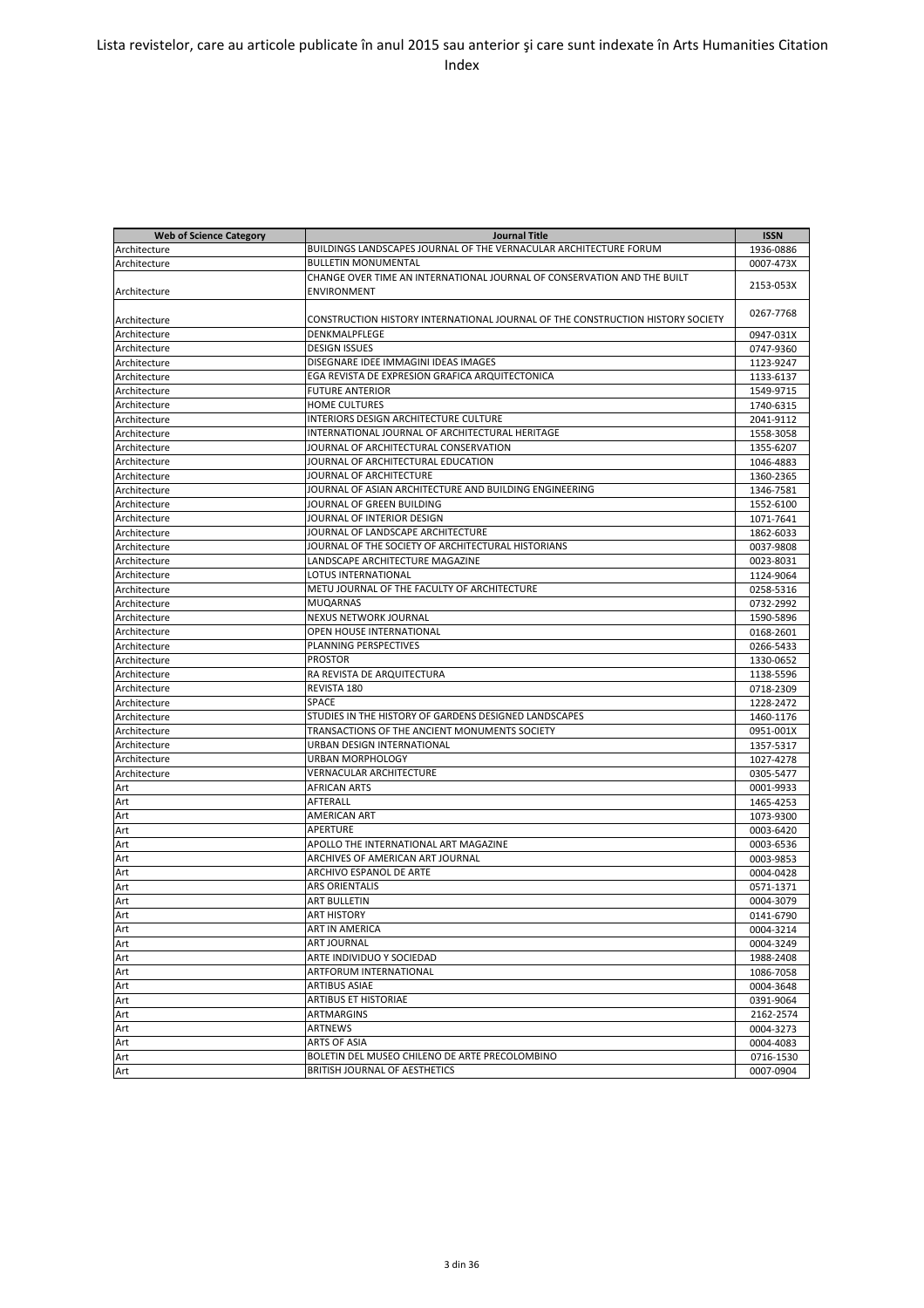| <b>Web of Science Category</b> | <b>Journal Title</b>                                                        | <b>ISSN</b>            |
|--------------------------------|-----------------------------------------------------------------------------|------------------------|
| Art                            | <b>BURLINGTON MAGAZINE</b>                                                  | 0007-6287              |
| Art                            | <b>CERAMICS ART AND PERCEPTION</b>                                          | 1035-1841              |
| Art                            | <b>CERAMICS TECHNICAL</b>                                                   | 1324-4175              |
| Art                            | CODESIGN INTERNATIONAL JOURNAL OF COCREATION IN DESIGN AND THE ARTS         | 1571-0882              |
| Art                            | COMPTES RENDUS DES SEANCES DE L ACADEMIE DES INSCRIPTIONS BELLES LETTRES    | 0065-0536              |
| Art                            | <b>CONNAISSANCE DES ARTS</b>                                                | 0293-9274              |
| Art                            | <b>CRITICA D ARTE</b>                                                       | 0011-1511              |
| Art                            | <b>DESIGN AND CULTURE</b>                                                   | 1754-7075              |
| Art                            | <b>DESIGN JOURNAL</b>                                                       | 1460-6925              |
| Art                            | <b>DIGITAL CREATIVITY</b>                                                   | 1462-6268              |
| Art                            | DU                                                                          | 0012-6837              |
| Art                            | ESTETIKA THE CENTRAL EUROPEAN JOURNAL OF AESTHETICS                         | 0014-1291              |
| Art                            | GESTA INTERNATIONAL CENTER OF MEDIEVAL ART                                  | 0016-920X              |
| Art                            | <b>GETTY RESEARCH JOURNAL</b>                                               | 1944-8740              |
| Art                            | GOYA                                                                        | 0017-2715              |
| Art                            | HISTORY OF PHOTOGRAPHY                                                      | 0308-7298              |
| Art                            | INTERNATIONAL JOURNAL OF ART DESIGN EDUCATION                               | 1476-8062              |
| Art                            | INTERNATIONAL JOURNAL OF DESIGN                                             | 1991-3761              |
| Art                            | INTERNATIONAL REVIEW OF AFRICAN AMERICAN ART                                | 1045-0920              |
| Art                            | JAHRBUCH DER BERLINER MUSEEN                                                | 0075-2207              |
| Art                            | JOURNAL OF AESTHETICS AND ART CRITICISM                                     | 0021-8529              |
| Art                            | JOURNAL OF CULTURAL HERITAGE                                                | 1296-2074              |
| Art                            | JOURNAL OF DESIGN HISTORY                                                   | 0952-4649              |
| Art                            | JOURNAL OF GLASS STUDIES                                                    | 0075-4250              |
| Art                            | JOURNAL OF MODERN CRAFT                                                     | 1749-6772              |
| Art                            | JOURNAL OF THE WARBURG AND COURTAULD INSTITUTES                             | 0075-4390              |
| Art                            | JOURNAL OF VISUAL CULTURE                                                   |                        |
| Art                            | <b>KONSTHISTORISK TIDSKRIFT</b>                                             | 1470-4129<br>0023-3609 |
| Art                            | KUNSTITEADUSLIKKE UURIMUSI                                                  | 1406-2860              |
| Art                            | LEONARDO                                                                    | 0024-094X              |
| Art                            | <b>MAGAZINE ANTIQUES</b>                                                    | 0161-9284              |
| Art                            | MARG A MAGAZINE OF THE ARTS                                                 | 0972-1444              |
| Art                            | <b>MASTER DRAWINGS</b>                                                      | 0025-5025              |
| Art                            | METROPOLITAN MUSEUM JOURNAL                                                 | 0077-8958              |
| Art                            | METROPOLITAN MUSEUM OF ART BULLETIN                                         | 0026-1521              |
| Art                            | MITTEILUNGEN DES KUNSTHISTORISCHEN INSTITUTES IN FLORENZ                    | 0342-1201              |
| Art                            | <b>MUQARNAS</b>                                                             | 0732-2992              |
| Art                            | MUSEUM INTERNATIONAL                                                        | 1020-2226              |
| Art                            | NETHERLANDS YEARBOOK FOR HISTORY OF ART NEDERLANDS KUNSTHISTORISCH JAARBOEK | 0169-6726              |
| Art                            | <b>OUD HOLLAND</b>                                                          | 0030-672X              |
| Art                            | <b>OXFORD ART JOURNAL</b>                                                   | 0142-6540              |
| Art                            | PERSPECTIVE ACTUALITE EN HISTOIRE DE L ART                                  | 1777-7852              |
| Art                            | PERSPECTIVE LA REVUE DE L INHA                                              | 1777-7852              |
| Art                            | PHOTOGRAPHY AND CULTURE                                                     | 1751-4517              |
| Art                            | PRINT QUARTERLY                                                             | 0265-8305              |
| Art                            | PROSPETTIVA RIVISTA DI STORIA DELL ARTE ANTICA E MODERNA                    | 0394-0802              |
| Art                            | <b>REVUE DE LART</b>                                                        | 0035-1326              |
| Art                            | REVUE DES MUSEES DE FRANCE REVUE DU LOUVRE                                  | 1962-4271              |
| Art                            | RICERCHE DI STORIA DELL ARTE                                                | 0392-7202              |
| Art                            | RIHA JOURNAL                                                                | 2190-3328              |
| Art                            | RIJKSMUSEUM BULLETIN                                                        | 1877-8127              |
| Art                            | <b>ROCK ART RESEARCH</b>                                                    | 0813-0426              |
| Art                            | <b>SCULPTURE JOURNAL</b>                                                    | 1366-2724              |
| Art                            | <b>SCULPTURE REVIEW</b>                                                     | 0747-5284              |
| Art                            | SIMIOLUS NETHERLANDS QUARTERLY FOR THE HISTORY OF ART                       | 0037-5411              |
| Art                            | SOURCE NOTES IN THE HISTORY OF ART                                          | 0737-4453              |
| Art                            | <b>STORIA DELL ARTE</b>                                                     | 0392-4513              |
| Art                            | <b>STUDIES IN CONSERVATION</b>                                              | 0039-3630              |
| Art                            | THIRD TEXT                                                                  | 0952-8822              |
|                                |                                                                             |                        |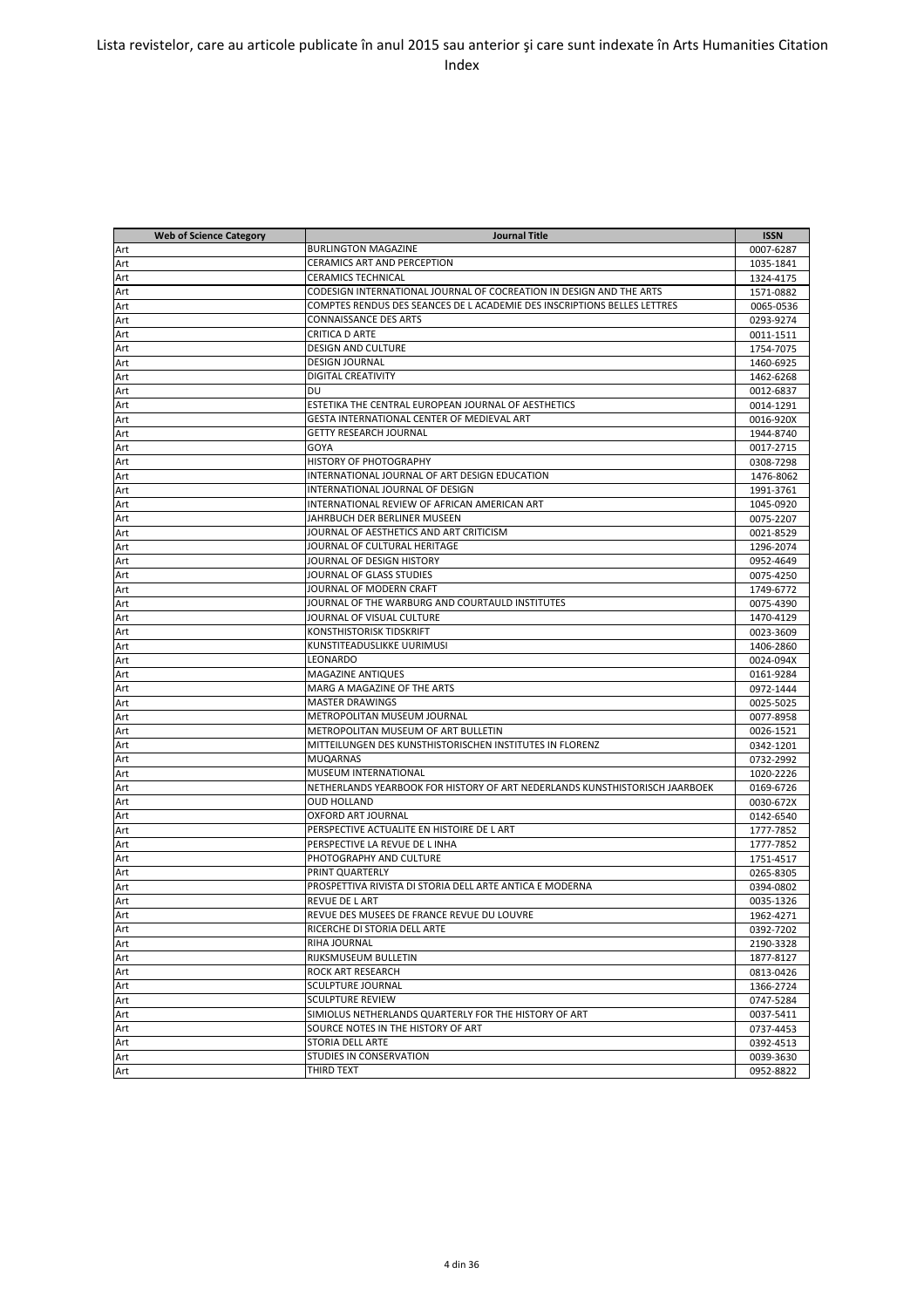| <b>Web of Science Category</b> | <b>Journal Title</b>                                                        | <b>ISSN</b> |
|--------------------------------|-----------------------------------------------------------------------------|-------------|
| Art                            | UMENI ART                                                                   | 0049-5123   |
| Art                            | WAFFEN UND KOSTUMKUNDE                                                      | 0042-9945   |
| Art                            | WINTERTHUR PORTFOLIO A JOURNAL OF AMERICAN MATERIAL CULTURE                 | 0084-0416   |
| Art                            | WOMANS ART JOURNAL                                                          | 0270-7993   |
| Art                            | ZEITSCHRIFT DES DEUTSCHEN VEREINS FUR KUNSTWISSENSCHAFT                     | 0044-2135   |
| Art                            | ZEITSCHRIFT FUR KUNSTGESCHICHTE                                             | 0044-2992   |
| Art                            | <b>ZIVOT UMJETNOSTI</b>                                                     | 0514-7794   |
| Art                            | <b>ZOGRAF</b>                                                               | 0350-1361   |
| Asian Studies                  | <b>ACTA KOREANA</b>                                                         | 1520-7412   |
| Asian Studies                  | ACTA ORIENTALIA                                                             | 1588-2667   |
| Asian Studies                  | ACTA ORIENTALIA ACADEMIAE SCIENTIARUM HUNGARICAE                            | 1588-2667   |
| <b>Asian Studies</b>           | ARCHIPEL ETUDES INTERDISCIPLINAIRES SUR LE MONDE INSULINDIEN                | 0044-8613   |
| <b>Asian Studies</b>           | ARCHIV ORIENTALNI                                                           | 0044-8699   |
| <b>Asian Studies</b>           | <b>ARS ORIENTALIS</b>                                                       | 0571-1371   |
| <b>Asian Studies</b>           | <b>ARTIBUS ASIAE</b>                                                        | 0004-3648   |
| <b>Asian Studies</b>           | ARTS OF ASIA                                                                | 0004-4083   |
| <b>Asian Studies</b>           | <b>ASIAN ETHNOLOGY</b>                                                      | 1882-6865   |
| <b>Asian Studies</b>           | ASIAN MUSIC                                                                 | 0044-9202   |
| Asian Studies                  | ASIAN PHILOSOPHY                                                            | 0955-2367   |
| <b>Asian Studies</b>           | ASIAN STUDIES REVIEW                                                        | 1035-7823   |
| <b>Asian Studies</b>           | <b>ASIAN THEATRE JOURNAL</b>                                                | 0742-5457   |
| <b>Asian Studies</b>           | <b>AULA ORIENTALIS</b>                                                      | 0212-5730   |
| Asian Studies                  | BIJDRAGEN TOT DE TAAL LAND EN VOLKENKUNDE                                   | 0006-2294   |
| <b>Asian Studies</b>           | BIOSCOPE SOUTH ASIAN SCREEN STUDIES                                         | 0974-9276   |
| <b>Asian Studies</b>           | BULLETIN OF THE INSTITUTE OF HISTORY AND PHILOLOGY ACADEMIA SINICA          | 1012-4195   |
| <b>Asian Studies</b>           | BULLETIN OF THE SCHOOL OF ORIENTAL AND AFRICAN STUDIES UNIVERSITY OF LONDON | 0041-977X   |
| <b>Asian Studies</b>           | CENTRAL ASIATIC JOURNAL                                                     | 0008-9192   |
| Asian Studies                  | CHINESE STUDIES IN HISTORY                                                  | 0009-4633   |
| Asian Studies                  | CONTEMPORARY CHINESE THOUGHT                                                | 1097-1467   |
| Asian Studies                  | DAO A JOURNAL OF COMPARATIVE PHILOSOPHY                                     | 1540-3009   |
| Asian Studies                  | <b>EARLY CHINA</b>                                                          | 0362-5028   |
| Asian Studies                  | EARLY MEDIEVAL CHINA                                                        | 1529-9104   |
| Asian Studies                  | <b>EASTERN BUDDHIST</b>                                                     | 0012-8708   |
| Asian Studies                  | HARVARD JOURNAL OF ASIATIC STUDIES                                          | 0073-0548   |
| <b>Asian Studies</b>           | <b>INDIAN HISTORICAL REVIEW</b>                                             | 0376-9836   |
| Asian Studies                  | <b>INDO IRANIAN JOURNAL</b>                                                 | 0019-7246   |
| <b>Asian Studies</b>           | INDONESIA AND THE MALAY WORLD                                               | 1363-9811   |
| <b>Asian Studies</b>           | INTER ASIA CULTURAL STUDIES                                                 | 1464-9373   |
| <b>Asian Studies</b>           | INTERNATIONAL JOURNAL OF ASIAN STUDIES                                      | 1479-5914   |
| <b>Asian Studies</b>           | IRAN JOURNAL OF THE BRITISH INSTITUTE OF PERSIAN STUDIES                    | 0578-6967   |
| <b>Asian Studies</b>           | <b>IRANIAN STUDIES</b>                                                      | 0021-0862   |
| <b>Asian Studies</b>           | <b>ISLAM ZEITSCHRIFT FUR GESCHICHTE UND KULTUR DES ISLAMISCHEN ORIENTS</b>  | 0021-1818   |
| Asian Studies                  | JOURNAL OF ARABIC LITERATURE                                                | 0085-2376   |
| <b>Asian Studies</b>           | JOURNAL OF ASIAN HISTORY                                                    | 0021-910X   |
| <b>Asian Studies</b>           | JOURNAL OF ASIAN STUDIES                                                    | 0021-9118   |
| Asian Studies                  | JOURNAL OF CHINESE LINGUISTICS                                              | 0091-3723   |
| <b>Asian Studies</b>           | JOURNAL OF CHINESE PHILOSOPHY                                               | 0301-8121   |
| <b>Asian Studies</b>           | JOURNAL OF INDIAN PHILOSOPHY                                                | 0022-1791   |
| Asian Studies                  | JOURNAL OF JAPANESE STUDIES                                                 | 0095-6848   |
| <b>Asian Studies</b>           | JOURNAL OF KOREAN RELIGIONS                                                 | 2093-7288   |
| <b>Asian Studies</b>           | JOURNAL OF KOREAN STUDIES                                                   | 0731-1613   |
| <b>Asian Studies</b>           | JOURNAL OF NEAR EASTERN STUDIES                                             | 0022-2968   |
| Asian Studies                  | JOURNAL OF SEMITIC STUDIES                                                  | 0022-4480   |
| Asian Studies                  | JOURNAL OF SONG YUAN STUDIES                                                | 1059-3152   |
| Asian Studies                  | JOURNAL OF SOUTHEAST ASIAN STUDIES                                          | 0022-4634   |
| Asian Studies                  | JOURNAL OF THE AMERICAN ORIENTAL SOCIETY                                    | 0003-0279   |
| <b>Asian Studies</b>           | JOURNAL OF THE ROYAL ASIATIC SOCIETY                                        | 1356-1863   |
|                                |                                                                             |             |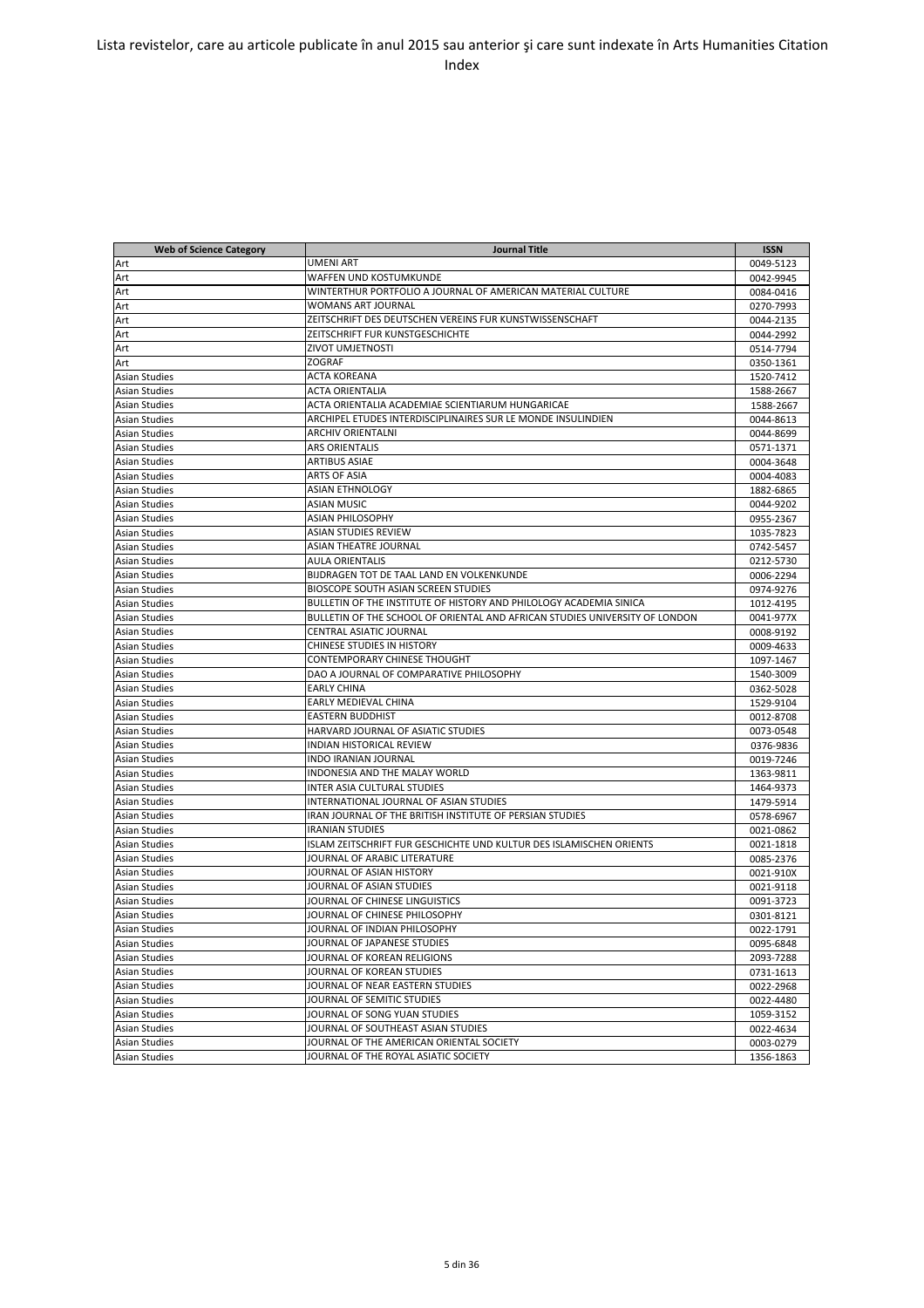| <b>Web of Science Category</b> | <b>Journal Title</b>                                                          | <b>ISSN</b> |
|--------------------------------|-------------------------------------------------------------------------------|-------------|
| <b>Asian Studies</b>           | <b>KOREA JOURNAL</b>                                                          | 0023-3900   |
| Asian Studies                  | KOREAN JOURNAL OF MEDICAL HISTORY                                             | 1225-505X   |
| <b>Asian Studies</b>           | MARG A MAGAZINE OF THE ARTS                                                   | 0972-1444   |
| Asian Studies                  | MODERN CHINESE LITERATURE AND CULTURE                                         | 1520-9857   |
| <b>Asian Studies</b>           | MONUMENTA NIPPONICA                                                           | 0027-0741   |
| Asian Studies                  | <b>MUSEON</b>                                                                 | 0771-6494   |
| <b>Asian Studies</b>           | <b>MUSLIM WORLD</b>                                                           | 0027-4909   |
| Asian Studies                  | NAN NU MEN WOMEN AND GENDER IN CHINA                                          | 1387-6805   |
| <b>Asian Studies</b>           | OSMANLI ARASTIRMALARI THE JOURNAL OF OTTOMAN STUDIES                          | 0255-0636   |
| <b>Asian Studies</b>           | PHILOSOPHY EAST WEST                                                          | 0031-8221   |
| <b>Asian Studies</b>           | POSITIONS ASIA CRITIQUE                                                       | 1067-9847   |
| <b>Asian Studies</b>           | SOUTH ASIA JOURNAL OF SOUTH ASIAN STUDIES                                     | 0085-6401   |
| <b>Asian Studies</b>           | SOUTH EAST ASIA RESEARCH                                                      | 0967-828X   |
| <b>Asian Studies</b>           | SUNGKYUN JOURNAL OF EAST ASIAN STUDIES                                        | 1598-2661   |
| <b>Asian Studies</b>           | <b>TOUNG PAO</b>                                                              | 0082-5433   |
| <b>Asian Studies</b>           | ZEITSCHRIFT DER DEUTSCHEN MORGENLANDISCHEN GESELLSCHAFT                       | 0341-0137   |
| <b>Asian Studies</b>           | ZEITSCHRIFT DES DEUTSCHEN PALASTINA VEREINS                                   | 0012-1169   |
| Classics                       | <b>ACTA CLASSICA</b>                                                          | 0065-1141   |
| Classics                       | AGORA ESTUDOS CLASSICOS EM DEBATE                                             | 0874-5498   |
| Classics                       | AMERICAN JOURNAL OF PHILOLOGY                                                 | 0002-9475   |
| Classics                       | <b>ANTICHTHON</b>                                                             | 0066-4774   |
| Classics                       | <b>ANTIKE UND ABENDLAND</b>                                                   | 0003-5696   |
| Classics                       | ARETHUSA                                                                      | 0004-0975   |
| Classics                       | ARION A JOURNAL OF HUMANITIES AND THE CLASSICS                                | 0095-5809   |
| Classics                       | ATENE E ROMA NUOVA SERIE SECONDA                                              | 0004-6493   |
| Classics                       | ATHENAEUM STUDI PERIODICI DI LETTERATURA E STORIA DELL ANTICHITA              | 0004-6574   |
| Classics                       | BULLETIN OF THE INSTITUTE OF CLASSICAL STUDIES                                | 0076-0730   |
| Classics                       | CAMBRIDGE CLASSICAL JOURNAL                                                   | 1750-2705   |
| Classics                       | <b>CLASSICAL ANTIQUITY</b>                                                    | 0278-6656   |
| Classics                       | CLASSICAL JOURNAL                                                             | 0009-8353   |
| Classics                       | <b>CLASSICAL PHILOLOGY</b>                                                    | 0009-837X   |
| Classics                       | <b>CLASSICAL QUARTERLY</b>                                                    | 0009-8388   |
| Classics                       | <b>CLASSICAL RECEPTIONS JOURNAL</b>                                           | 1759-5134   |
| Classics                       | <b>CLASSICAL REVIEW</b>                                                       | 0009-840X   |
| Classics                       | <b>CLASSICAL WORLD</b>                                                        | 0009-8418   |
| Classics                       | EIKASMOS QUADERNI BOLOGNESI DI FILOLOGIA CLASSICA                             | 1121-8819   |
| Classics                       | EIRENE STUDIA GRAECA ET LATINA                                                | 0046-1628   |
| Classics                       | <b>EMERITA</b>                                                                | 0013-6662   |
| Classics                       | <b>ETUDES CLASSIQUES</b>                                                      | 0014-200X   |
| Classics                       | EUPHROSYNE REVISTA DE FILOLOGIA CLASSICA                                      | 0870-0133   |
| Classics                       | GLOTTA ZEITSCHRIFT FUR GRIECHISCHE UND LATEINISCHE SPRACHE                    | 0017-1298   |
| Classics                       | GNOMON KRITISCHE ZEITSCHRIFT FUR DIE GESAMTE KLASSISCHE ALTERTUMSWISSENSCHAFT | 0017-1417   |
| Classics                       | <b>GREECE ROME</b>                                                            | 0017-3835   |
| Classics                       | <b>GREEK ROMAN AND BYZANTINE STUDIES</b>                                      | 0017-3916   |
| Classics                       | <b>GYMNASIUM</b>                                                              | 0342-5231   |
| Classics                       | HARVARD STUDIES IN CLASSICAL PHILOLOGY                                        | 0073-0688   |
| Classics                       | <b>HELIOS</b>                                                                 | 0160-0923   |
| Classics                       | HERMES ZEITSCHRIFT FUR KLASSISCHE PHILOLOGIE                                  | 0018-0777   |
| Classics                       | INTERNATIONAL JOURNAL OF THE CLASSICAL TRADITION                              | 1073-0508   |
| Classics                       | JOURNAL OF HELLENIC STUDIES                                                   | 0075-4269   |
| Classics                       | JOURNAL OF ROMAN STUDIES                                                      | 0075-4358   |
| Classics                       | LATOMUS                                                                       | 0023-8856   |
| Classics                       | <b>LISTY FILOLOGICKE</b>                                                      | 0024-4457   |
| Classics                       | MAIA RIVISTA DI LETTERATURE CLASSICHE                                         | 0025-0538   |
| Classics                       | MATERIALI E DISCUSSIONI PER L ANALISI DEI TESTI CLASSICI                      | 0392-6338   |
| Classics                       | <b>MNEMOSYNE</b>                                                              | 0026-7074   |
| Classics                       | <b>PHILOLOGUS</b>                                                             | 0031-7985   |
|                                |                                                                               |             |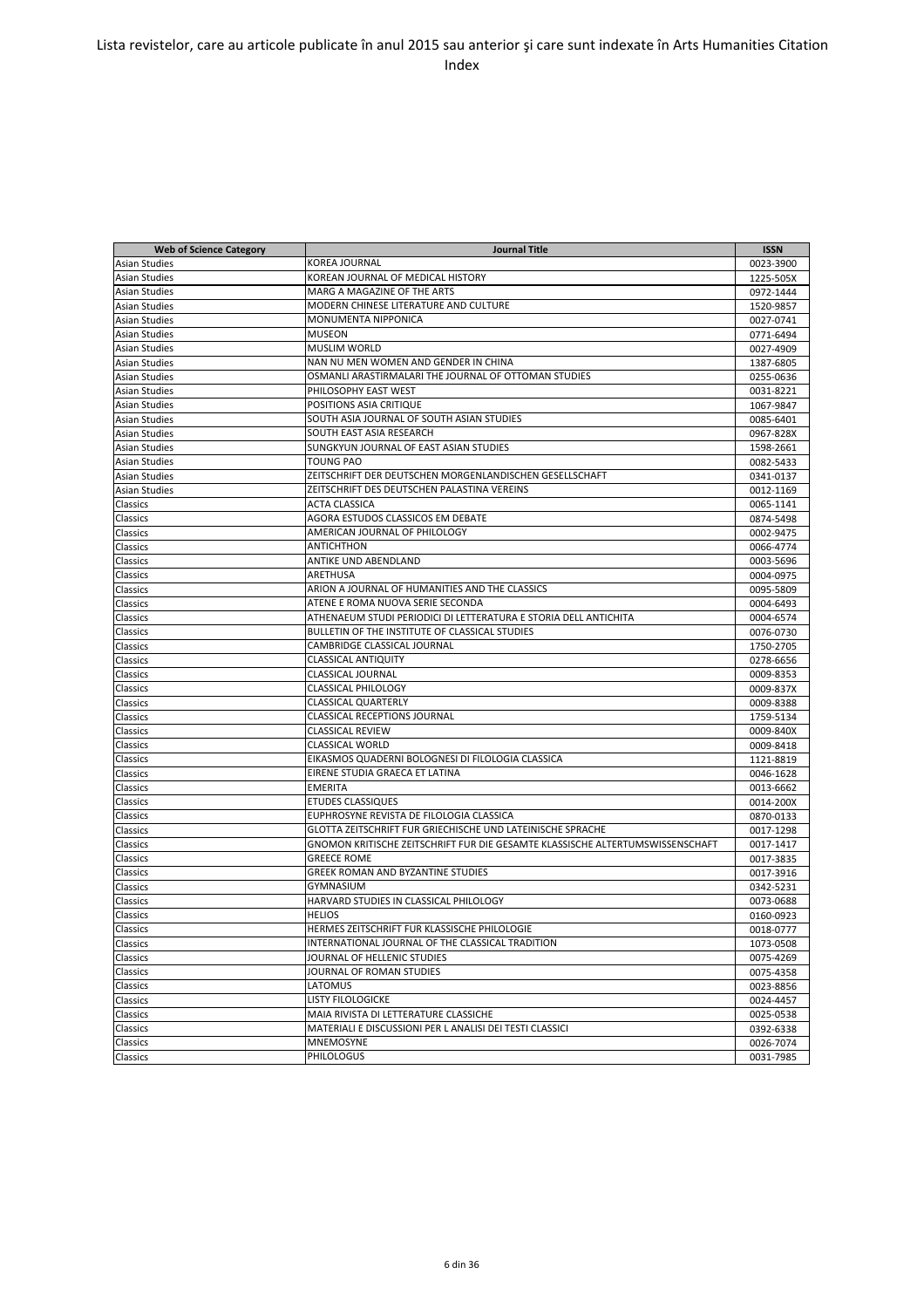| <b>Web of Science Category</b> | Journal Title                                                                                                      | <b>ISSN</b>            |
|--------------------------------|--------------------------------------------------------------------------------------------------------------------|------------------------|
| Classics                       | PHOENIX THE JOURNAL OF THE CLASSICAL ASSOCIATION OF CANADA                                                         | 0031-8299              |
| Classics                       | <b>POLIS</b>                                                                                                       | 0142-257X              |
|                                | QUADERNI URBINATI DI CULTURA CLASSICA                                                                              |                        |
| Classics                       |                                                                                                                    | 0033-4987              |
| Classics                       | RAMUS CRITICAL STUDIES IN GREEK AND ROMAN LITERATURE<br>REVUE DE PHILOLOGIE DE LITTERATURE ET D HISTOIRE ANCIENNES | 0048-671X              |
| Classics                       |                                                                                                                    | 0035-1652              |
| Classics                       | RIVISTA DI FILOLOGIA E DI ISTRUZIONE CLASSICA                                                                      | 0035-6220              |
| Classics                       | RIVISTA STORICA DELL ANTICHITA                                                                                     | 0300-340X              |
| Classics                       | SYMBOLAE OSLOENSES                                                                                                 | 0039-7679              |
| Classics                       | SYNTHESIS LA PLATA                                                                                                 | 0328-1205              |
| Classics                       | TRANSACTIONS OF THE AMERICAN PHILOLOGICAL ASSOCIATION                                                              | 0360-5949              |
| Cultural studies               | ASIAN STUDIES REVIEW                                                                                               | 1035-7823              |
| Cultural studies               | BOUNDARY 2 AN INTERNATIONAL JOURNAL OF LITERATURE AND CULTURE                                                      | 0190-3659              |
| <b>Cultural studies</b>        | COMMUNICATION AND CRITICAL CULTURAL STUDIES                                                                        | 1479-1420              |
| Cultural studies               | CONTINUUM JOURNAL OF MEDIA CULTURAL STUDIES                                                                        | 1030-4312              |
| Cultural studies               | CRITICAL ARTS SOUTH NORTH CULTURAL AND MEDIA STUDIES                                                               | 0256-0046              |
| Cultural studies               | <b>CRITICAL INQUIRY</b>                                                                                            | 0093-1896              |
| Cultural studies               | <b>CULTURAL CRITIQUE</b>                                                                                           | 0882-4371              |
| Cultural studies               | <b>CULTURAL STUDIES</b>                                                                                            | 0950-2386              |
| <b>Cultural studies</b>        | DIFFERENCES A JOURNAL OF FEMINIST CULTURAL STUDIES                                                                 | 1040-7391              |
| <b>Cultural studies</b>        | EUROPEAN JOURNAL OF CULTURAL STUDIES                                                                               | 1367-5494              |
| Cultural studies               | EUROPEAN JOURNAL OF ENGLISH STUDIES                                                                                | 1382-5577              |
| <b>Cultural studies</b>        | <b>FRENCH CULTURAL STUDIES</b>                                                                                     | 0957-1558              |
| Cultural studies               | <b>GAMES AND CULTURE</b>                                                                                           | 1555-4120              |
| Cultural studies               | IDENTITIES GLOBAL STUDIES IN CULTURE AND POWER                                                                     | 1070-289X              |
| Cultural studies               | <b>INTER ASIA CULTURAL STUDIES</b>                                                                                 | 1464-9373              |
| Cultural studies               | INTERNATIONAL JOURNAL OF CULTURAL POLICY                                                                           | 1028-6632              |
| Cultural studies               | INTERNATIONAL JOURNAL OF CULTURAL STUDIES                                                                          | 1367-8779              |
| Cultural studies               | INTERVENTIONS INTERNATIONAL JOURNAL OF POSTCOLONIAL STUDIES                                                        |                        |
| Cultural studies               | JOURNAL OF AFRICAN CULTURAL STUDIES                                                                                | 1369-801X<br>1369-6815 |
|                                | JOURNAL OF AFRICAN MEDIA STUDIES                                                                                   |                        |
| Cultural studies               |                                                                                                                    | 2040-199X              |
| Cultural studies               | JOURNAL OF AUSTRALIAN STUDIES                                                                                      | 1444-3058              |
| Cultural studies               | JOURNAL OF CONSUMER CULTURE                                                                                        | 1469-5405              |
| Cultural studies               | JOURNAL OF CULTURAL ECONOMY                                                                                        | 1753-0350              |
| Cultural studies               | JOURNAL OF LATIN AMERICAN CULTURAL STUDIES                                                                         | 1356-9325              |
| Cultural studies               | JOURNAL OF MATERIAL CULTURE                                                                                        | 1359-1835              |
| Cultural studies               | JOURNAL OF POPULAR CULTURE                                                                                         | 0022-3840              |
| Cultural studies               | JOURNAL OF SPANISH CULTURAL STUDIES                                                                                | 1463-6204              |
| Cultural studies               | JOURNAL OF VISUAL CULTURE                                                                                          | 1470-4129              |
| Cultural studies               | <b>MEMORY STUDIES</b>                                                                                              | 1750-6980              |
| Cultural studies               | MODERN CHINESE LITERATURE AND CULTURE                                                                              | 1520-9857              |
| Cultural studies               | PARALLAX                                                                                                           | 1353-4645              |
| Cultural studies               | POSTCOLONIAL STUDIES                                                                                               | 1368-8790              |
| Cultural studies               | POSTMEDIEVAL A JOURNAL OF MEDIEVAL CULTURAL STUDIES                                                                | 2040-5960              |
| Cultural studies               | <b>PUBLIC CULTURE</b>                                                                                              | 0899-2363              |
| Cultural studies               | <b>REPRESENTATIONS</b>                                                                                             | 0734-6018              |
| Cultural studies               | <b>SCIENCE AS CULTURE</b>                                                                                          | 0950-5431              |
| Cultural studies               | SOUTH ATLANTIC QUARTERLY                                                                                           | 0038-2876              |
| Cultural studies               | SPACE AND CULTURE                                                                                                  | 1206-3312              |
| Cultural studies               | THEORY CULTURE SOCIETY                                                                                             | 0263-2764              |
| Cultural studies               | TOPIA CANADIAN JOURNAL OF CULTURAL STUDIES                                                                         | 1206-0143              |
| Dance                          | <b>BALLET REVIEW</b>                                                                                               | 0522-0653              |
| Dance                          | <b>DANCE CHRONICLE</b>                                                                                             | 0147-2526              |
|                                | DANCE MAGAZINE                                                                                                     |                        |
| Dance                          |                                                                                                                    | 0011-6009              |
| Dance                          | DANCE RESEARCH                                                                                                     | 0264-2875              |
| Dance                          | DANCE RESEARCH JOURNAL                                                                                             | 0149-7677              |
| Dance                          | <b>DANCING TIMES</b>                                                                                               | 0011-605X              |
| Dance                          | RESEARCH IN DANCE EDUCATION                                                                                        | 1464-7893              |
| Dance                          | TANZ                                                                                                               | 1869-7720              |
| Film, Radio, Television        | ADAPTATION THE JOURNAL OF LITERATURE ON SCREEN STUDIES                                                             | 1755-0637              |
| Film, Radio, Television        | ANIMATION AN INTERDISCIPLINARY JOURNAL                                                                             | 1746-8477              |
| Film, Radio, Television        | ATALANTE REVISTA DE ESTUDIOS CINEMATOGRAFICOS                                                                      | 1885-3730              |
| Film, Radio, Television        | <b>BIOSCOPE SOUTH ASIAN SCREEN STUDIES</b>                                                                         | 0974-9276              |
| Film, Radio, Television        | CAMERA OBSCURA                                                                                                     | 0270-5346              |
|                                |                                                                                                                    | 0847-5911              |
| Film, Radio, Television        | CANADIAN JOURNAL OF FILM STUDIES REVUE CANADIENNE D ETUDES CINEMATOGRAPHIQUES                                      |                        |
| Film, Radio, Television        | <b>CINEASTE</b>                                                                                                    | 0009-7004              |
| Film, Radio, Television        | CINEFORUM                                                                                                          | 0009-7039              |
| Film, Radio, Television        | <b>CINEMA JOURNAL</b>                                                                                              | 0009-7101              |
| Film, Radio, Television        | CINEMAS D AMERIQUE LATINE                                                                                          | 1267-4397              |
| Film, Radio, Television        | CONTINUUM JOURNAL OF MEDIA CULTURAL STUDIES                                                                        | 1030-4312              |
| Film, Radio, Television        | <b>FILM COMMENT</b>                                                                                                | 0015-119X              |
| Film, Radio, Television        | <b>FILM CRITICISM</b>                                                                                              | 0163-5069              |
| Film, Radio, Television        | <b>FILM QUARTERLY</b>                                                                                              | 0015-1386              |
| Film, Radio, Television        | HISTORIA Y COMUNICACION SOCIAL                                                                                     | 1137-0734              |
| Film, Radio, Television        | HISTORICAL JOURNAL OF FILM RADIO AND TELEVISION                                                                    | 0143-9685              |
|                                | HRVATSKI FILMSKI LJETOPIS                                                                                          |                        |
| Film, Radio, Television        |                                                                                                                    | 1330-7665              |
| Film, Radio, Television        | JOURNAL OF AFRICAN MEDIA STUDIES                                                                                   | 2040-199X              |
| Film, Radio, Television        | JOURNAL OF BRITISH CINEMA AND TELEVISION                                                                           | 1743-4521              |
| Film, Radio, Television        | JOURNAL OF CHINESE CINEMAS                                                                                         | 1750-8061              |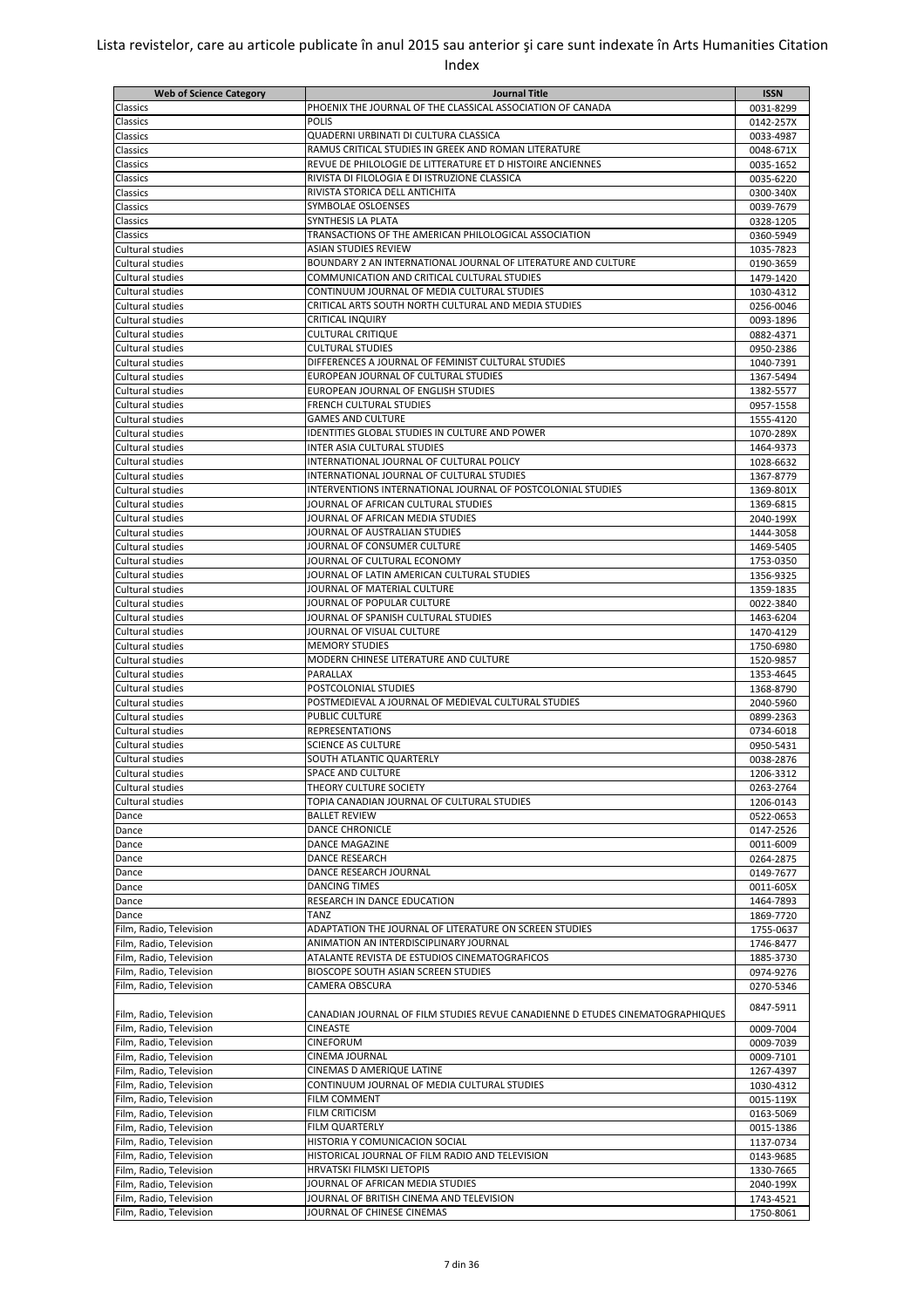| <b>Web of Science Category</b> | <b>Journal Title</b>                                                 | <b>ISSN</b> |
|--------------------------------|----------------------------------------------------------------------|-------------|
| Film, Radio, Television        | JOURNAL OF FILM AND VIDEO                                            | 0742-4671   |
| Film, Radio, Television        | JOURNAL OF POPULAR FILM AND TELEVISION                               | 0195-6051   |
| Film, Radio, Television        | JOURNAL OF SCREENWRITING                                             | 1759-7137   |
| Film, Radio, Television        | LITERATURE FILM QUARTERLY                                            | 0090-4260   |
| Film, Radio, Television        | <b>MEDIA PSYCHOLOGY</b>                                              | 1521-3269   |
| Film, Radio, Television        | MILLENNIUM FILM JOURNAL                                              | 1064-5586   |
| Film, Radio, Television        | <b>MOVING IMAGE</b>                                                  | 1532-3978   |
| Film, Radio, Television        | <b>POSITIF</b>                                                       | 0048-4911   |
| Film, Radio, Television        | <b>SCREEN</b>                                                        | 0036-9543   |
| Film, Radio, Television        | SIGHT AND SOUND                                                      | 0037-4806   |
| Film, Radio, Television        | STUDIES IN FRENCH CINEMA                                             | 1471-5880   |
| Film, Radio, Television        | <b>TELEVISION NEW MEDIA</b>                                          | 1527-4764   |
| Folklore                       | <b>ASIAN ETHNOLOGY</b>                                               | 1882-6865   |
| Folklore                       | <b>FABULA</b>                                                        | 0014-6242   |
| Folklore                       | FF COMMUNICATIONS                                                    | 0014-5815   |
| Folklore                       | FOLK LIFE JOURNAL OF ETHNOLOGICAL STUDIES                            | 0430-8778   |
| Folklore                       | <b>FOLK MUSIC JOURNAL</b>                                            | 0531-9684   |
| Folklore                       | <b>FOLKLORE</b>                                                      | 0015-587X   |
| Folklore                       | FOLKLORE ELECTRONIC JOURNAL OF FOLKLORE                              | 1406-0957   |
| Folklore                       | JOURNAL OF AMERICAN FOLKLORE                                         | 0021-8715   |
| Folklore                       | JOURNAL OF FOLKLORE RESEARCH                                         | 0737-7037   |
| Folklore                       | LIED UND POPULARE KULTUR SONG AND POPULAR CULTURE                    | 1619-0548   |
| Folklore                       | MARVELS TALES JOURNAL OF FAIRY TALE STUDIES                          | 1521-4281   |
| Folklore                       | <b>MILLI FOLKLOR</b>                                                 | 1300-3984   |
| Folklore                       | OSTERREICHISCHE ZEITSCHRIFT FUR VOLKSKUNDE                           | 0029-9669   |
| Folklore                       | REVISTA DE DIALECTOLOGIA Y TRADICIONES POPULARES                     | 0034-7981   |
| Folklore                       | REVISTA DE ETNOGRAFIE SI FOLCLOR JOURNAL OF ETHNOGRAPHY AND FOLKLORE | 0034-8198   |
| Folklore                       | SCHWEIZERISCHES ARCHIV FUR VOLKSKUNDE                                | 0036-794X   |
| Folklore                       | <b>VOLKSKUNDE</b>                                                    | 0042-8523   |
| Folklore                       | <b>WESTERN FOLKLORE</b>                                              | 0043-373X   |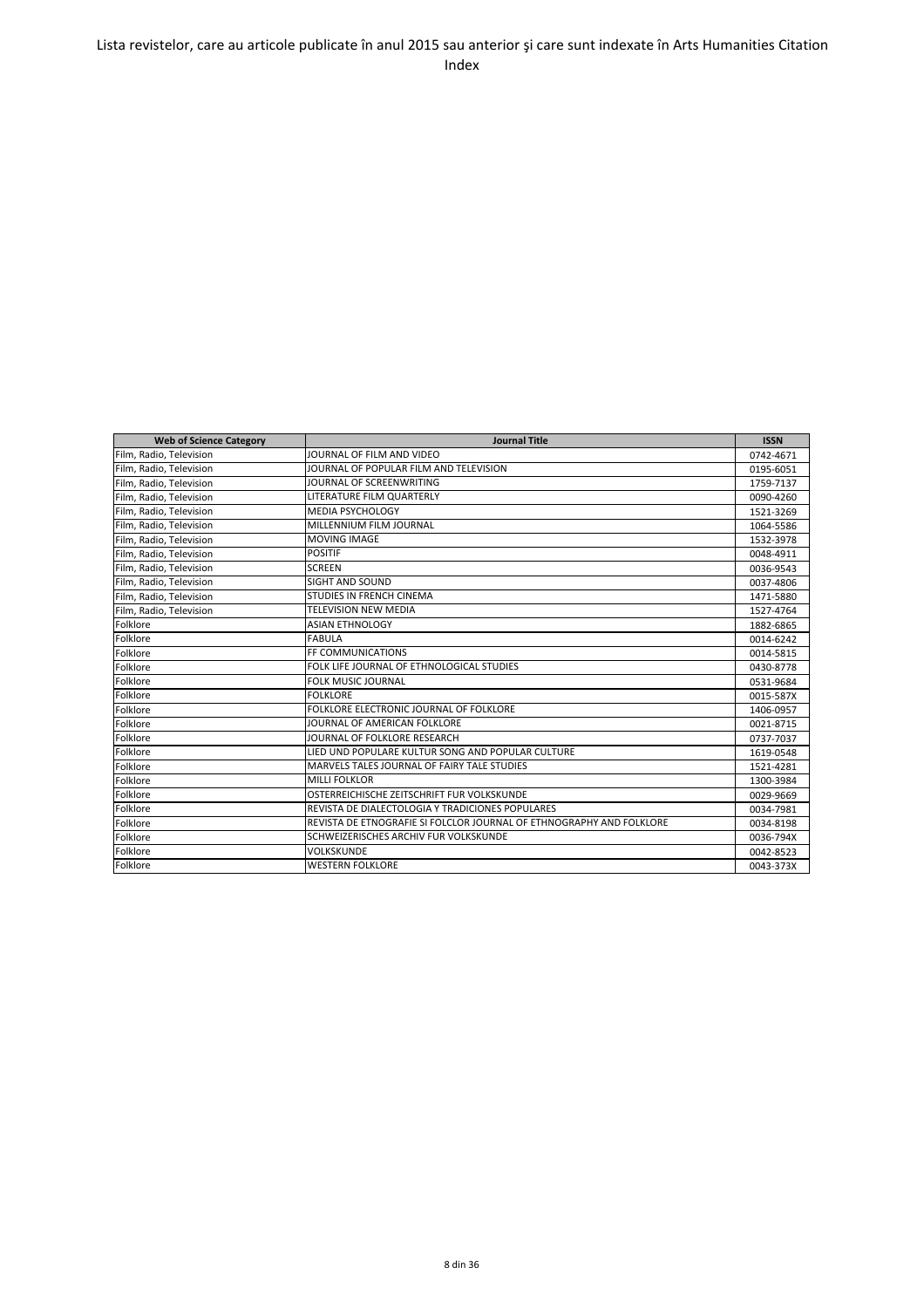| ZEITSCHRIFT FUR VOLKSKUNDE<br>0044-3700<br>2166-4072<br>AB IMPERIO STUDIES OF NEW IMPERIAL HISTORY AND NATIONALISM IN THE POST SOVIET SPACE<br><b>ACADIENSIS</b><br>0044-5851<br>ACTA HISTORICA TALLINNENSIA<br>1406-2925<br>ACTA HISTRIAE<br>History<br>1318-0185<br><b>ACTA ORIENTALIA</b><br>1588-2667<br>History<br>ACTA ORIENTALIA ACADEMIAE SCIENTIARUM HUNGARICAE<br>History<br>1588-2667<br>ACTA POLONIAE HISTORICA<br>0001-6829<br><b>AFRICAN ECONOMIC HISTORY</b><br>0145-2258<br>History<br><b>AGRICULTURAL HISTORY</b><br>History<br>0002-1482<br>AGRICULTURAL HISTORY REVIEW<br>History<br>0002-1490<br>AJS REVIEW THE JOURNAL OF THE ASSOCIATION FOR JEWISH STUDIES<br>0364-0094<br>History<br><b>AL QANTARA</b><br>History<br>0211-3589<br>AMERICAN HISTORICAL REVIEW<br>0002-8762<br><b>AMERICAN HISTORY</b><br>1076-8866<br>History<br>AMERICAN INDIAN CULTURE AND RESEARCH JOURNAL<br>History<br>0161-6463<br>AMERICAN JEWISH HISTORY<br>History<br>0164-0178<br>AMERICAN NINETEENTH CENTURY HISTORY<br>History<br>1466-4658<br>AMERICAS<br>History<br>0003-1615<br><b>ANATOLIAN STUDIES</b><br>History<br>0066-1546<br>ANNALES DE BRETAGNE ET DES PAYS DE LOUEST<br>0399-0826<br>History<br>ANNALES HISTORIQUES DE LA REVOLUTION FRANCAISE<br>History<br>0003-4436<br><b>ANUARIO DE ESTUDIOS AMERICANOS</b><br>History<br>0210-5810<br>ANUARIO DE ESTUDIOS MEDIEVALES<br>0066-5061<br>History<br>ANUARIO DE HISTORIA DE LA IGLESIA<br>History<br>1133-0104<br>APPALACHIAN JOURNAL<br>History<br>0090-3779<br>ARABICA<br>0570-5398<br>History<br><b>ARCHITECTURAL HISTORY</b><br>0066-622X<br>History<br>ARCHIV FUR REFORMATIONSGESCHICHTE ARCHIVE FOR REFORMATION HISTORY<br>History<br>0003-9381<br>ARCHIVIO STORICO ITALIANO<br>0391-7770<br>History<br>ARKANSAS HISTORICAL QUARTERLY<br>0004-1823<br>History<br><b>AUGUSTINIAN STUDIES</b><br>History<br>0094-5323<br>AUSTRALIAN HISTORICAL STUDIES<br>1031-461X<br>AUSTRALIAN JOURNAL OF POLITICS AND HISTORY<br>0004-9522<br>History<br><b>AUSTRIAN HISTORY YEARBOOK</b><br>History<br>0067-2378<br>AYER<br>History<br>1134-2277<br><b>BELLETEN</b><br>0041-4255<br>History<br>BIBLIOTHEQUE DE L ECOLE DES CHARTES<br>History<br>0373-6237<br>BMGN THE LOW COUNTRIES HISTORICAL REVIEW<br>0165-0505<br><b>BRITAIN AND THE WORLD</b><br>History<br>2043-8567<br><b>BRITANNIA</b><br>History<br>0068-113X<br>History<br>BRITISH JOURNAL OF MIDDLE EASTERN STUDIES<br>1353-0194<br><b>BULGARIAN HISTORICAL REVIEW REVUE BULGARE D HISTOIRE</b><br>History<br>0204-8906<br>BULLETIN OF THE INSTITUTE OF HISTORY AND PHILOLOGY ACADEMIA SINICA<br>History<br>1012-4195<br>History<br>CAHIERS DU MONDE RUSSE<br>1252-6576<br><b>CALIFORNIA HISTORY</b><br>History<br>0162-2897<br>CANADIAN HISTORICAL REVIEW<br>History<br>0008-3755<br>History<br>CATHOLIC HISTORICAL REVIEW<br>0008-8080<br><b>CENTRAL EUROPE</b><br>History<br>1479-0963<br>CENTRAL EUROPEAN HISTORY<br>History<br>0008-9389<br>CHINESE STUDIES IN HISTORY<br>History<br>0009-4633<br><b>CHURCH HISTORY</b><br>0009-6407<br>History | <b>Web of Science Category</b> | <b>Journal Title</b>     | <b>ISSN</b> |
|--------------------------------------------------------------------------------------------------------------------------------------------------------------------------------------------------------------------------------------------------------------------------------------------------------------------------------------------------------------------------------------------------------------------------------------------------------------------------------------------------------------------------------------------------------------------------------------------------------------------------------------------------------------------------------------------------------------------------------------------------------------------------------------------------------------------------------------------------------------------------------------------------------------------------------------------------------------------------------------------------------------------------------------------------------------------------------------------------------------------------------------------------------------------------------------------------------------------------------------------------------------------------------------------------------------------------------------------------------------------------------------------------------------------------------------------------------------------------------------------------------------------------------------------------------------------------------------------------------------------------------------------------------------------------------------------------------------------------------------------------------------------------------------------------------------------------------------------------------------------------------------------------------------------------------------------------------------------------------------------------------------------------------------------------------------------------------------------------------------------------------------------------------------------------------------------------------------------------------------------------------------------------------------------------------------------------------------------------------------------------------------------------------------------------------------------------------------------------------------------------------------------------------------------------------------------------------------------------------------------------------------------------------------------------------------------------------------------------------------------------------------------------------------------------------------------------------------------------------------------------------------------------------------------------------------------------------------------------------------------------------------------------------------------------------------------------|--------------------------------|--------------------------|-------------|
|                                                                                                                                                                                                                                                                                                                                                                                                                                                                                                                                                                                                                                                                                                                                                                                                                                                                                                                                                                                                                                                                                                                                                                                                                                                                                                                                                                                                                                                                                                                                                                                                                                                                                                                                                                                                                                                                                                                                                                                                                                                                                                                                                                                                                                                                                                                                                                                                                                                                                                                                                                                                                                                                                                                                                                                                                                                                                                                                                                                                                                                                          | Folklore                       |                          |             |
|                                                                                                                                                                                                                                                                                                                                                                                                                                                                                                                                                                                                                                                                                                                                                                                                                                                                                                                                                                                                                                                                                                                                                                                                                                                                                                                                                                                                                                                                                                                                                                                                                                                                                                                                                                                                                                                                                                                                                                                                                                                                                                                                                                                                                                                                                                                                                                                                                                                                                                                                                                                                                                                                                                                                                                                                                                                                                                                                                                                                                                                                          |                                |                          |             |
|                                                                                                                                                                                                                                                                                                                                                                                                                                                                                                                                                                                                                                                                                                                                                                                                                                                                                                                                                                                                                                                                                                                                                                                                                                                                                                                                                                                                                                                                                                                                                                                                                                                                                                                                                                                                                                                                                                                                                                                                                                                                                                                                                                                                                                                                                                                                                                                                                                                                                                                                                                                                                                                                                                                                                                                                                                                                                                                                                                                                                                                                          | History                        |                          |             |
|                                                                                                                                                                                                                                                                                                                                                                                                                                                                                                                                                                                                                                                                                                                                                                                                                                                                                                                                                                                                                                                                                                                                                                                                                                                                                                                                                                                                                                                                                                                                                                                                                                                                                                                                                                                                                                                                                                                                                                                                                                                                                                                                                                                                                                                                                                                                                                                                                                                                                                                                                                                                                                                                                                                                                                                                                                                                                                                                                                                                                                                                          | History                        |                          |             |
|                                                                                                                                                                                                                                                                                                                                                                                                                                                                                                                                                                                                                                                                                                                                                                                                                                                                                                                                                                                                                                                                                                                                                                                                                                                                                                                                                                                                                                                                                                                                                                                                                                                                                                                                                                                                                                                                                                                                                                                                                                                                                                                                                                                                                                                                                                                                                                                                                                                                                                                                                                                                                                                                                                                                                                                                                                                                                                                                                                                                                                                                          | History                        |                          |             |
|                                                                                                                                                                                                                                                                                                                                                                                                                                                                                                                                                                                                                                                                                                                                                                                                                                                                                                                                                                                                                                                                                                                                                                                                                                                                                                                                                                                                                                                                                                                                                                                                                                                                                                                                                                                                                                                                                                                                                                                                                                                                                                                                                                                                                                                                                                                                                                                                                                                                                                                                                                                                                                                                                                                                                                                                                                                                                                                                                                                                                                                                          |                                |                          |             |
|                                                                                                                                                                                                                                                                                                                                                                                                                                                                                                                                                                                                                                                                                                                                                                                                                                                                                                                                                                                                                                                                                                                                                                                                                                                                                                                                                                                                                                                                                                                                                                                                                                                                                                                                                                                                                                                                                                                                                                                                                                                                                                                                                                                                                                                                                                                                                                                                                                                                                                                                                                                                                                                                                                                                                                                                                                                                                                                                                                                                                                                                          |                                |                          |             |
|                                                                                                                                                                                                                                                                                                                                                                                                                                                                                                                                                                                                                                                                                                                                                                                                                                                                                                                                                                                                                                                                                                                                                                                                                                                                                                                                                                                                                                                                                                                                                                                                                                                                                                                                                                                                                                                                                                                                                                                                                                                                                                                                                                                                                                                                                                                                                                                                                                                                                                                                                                                                                                                                                                                                                                                                                                                                                                                                                                                                                                                                          |                                |                          |             |
|                                                                                                                                                                                                                                                                                                                                                                                                                                                                                                                                                                                                                                                                                                                                                                                                                                                                                                                                                                                                                                                                                                                                                                                                                                                                                                                                                                                                                                                                                                                                                                                                                                                                                                                                                                                                                                                                                                                                                                                                                                                                                                                                                                                                                                                                                                                                                                                                                                                                                                                                                                                                                                                                                                                                                                                                                                                                                                                                                                                                                                                                          | History                        |                          |             |
|                                                                                                                                                                                                                                                                                                                                                                                                                                                                                                                                                                                                                                                                                                                                                                                                                                                                                                                                                                                                                                                                                                                                                                                                                                                                                                                                                                                                                                                                                                                                                                                                                                                                                                                                                                                                                                                                                                                                                                                                                                                                                                                                                                                                                                                                                                                                                                                                                                                                                                                                                                                                                                                                                                                                                                                                                                                                                                                                                                                                                                                                          |                                |                          |             |
|                                                                                                                                                                                                                                                                                                                                                                                                                                                                                                                                                                                                                                                                                                                                                                                                                                                                                                                                                                                                                                                                                                                                                                                                                                                                                                                                                                                                                                                                                                                                                                                                                                                                                                                                                                                                                                                                                                                                                                                                                                                                                                                                                                                                                                                                                                                                                                                                                                                                                                                                                                                                                                                                                                                                                                                                                                                                                                                                                                                                                                                                          |                                |                          |             |
|                                                                                                                                                                                                                                                                                                                                                                                                                                                                                                                                                                                                                                                                                                                                                                                                                                                                                                                                                                                                                                                                                                                                                                                                                                                                                                                                                                                                                                                                                                                                                                                                                                                                                                                                                                                                                                                                                                                                                                                                                                                                                                                                                                                                                                                                                                                                                                                                                                                                                                                                                                                                                                                                                                                                                                                                                                                                                                                                                                                                                                                                          |                                |                          |             |
|                                                                                                                                                                                                                                                                                                                                                                                                                                                                                                                                                                                                                                                                                                                                                                                                                                                                                                                                                                                                                                                                                                                                                                                                                                                                                                                                                                                                                                                                                                                                                                                                                                                                                                                                                                                                                                                                                                                                                                                                                                                                                                                                                                                                                                                                                                                                                                                                                                                                                                                                                                                                                                                                                                                                                                                                                                                                                                                                                                                                                                                                          |                                |                          |             |
|                                                                                                                                                                                                                                                                                                                                                                                                                                                                                                                                                                                                                                                                                                                                                                                                                                                                                                                                                                                                                                                                                                                                                                                                                                                                                                                                                                                                                                                                                                                                                                                                                                                                                                                                                                                                                                                                                                                                                                                                                                                                                                                                                                                                                                                                                                                                                                                                                                                                                                                                                                                                                                                                                                                                                                                                                                                                                                                                                                                                                                                                          |                                |                          |             |
|                                                                                                                                                                                                                                                                                                                                                                                                                                                                                                                                                                                                                                                                                                                                                                                                                                                                                                                                                                                                                                                                                                                                                                                                                                                                                                                                                                                                                                                                                                                                                                                                                                                                                                                                                                                                                                                                                                                                                                                                                                                                                                                                                                                                                                                                                                                                                                                                                                                                                                                                                                                                                                                                                                                                                                                                                                                                                                                                                                                                                                                                          | History                        |                          |             |
|                                                                                                                                                                                                                                                                                                                                                                                                                                                                                                                                                                                                                                                                                                                                                                                                                                                                                                                                                                                                                                                                                                                                                                                                                                                                                                                                                                                                                                                                                                                                                                                                                                                                                                                                                                                                                                                                                                                                                                                                                                                                                                                                                                                                                                                                                                                                                                                                                                                                                                                                                                                                                                                                                                                                                                                                                                                                                                                                                                                                                                                                          |                                |                          |             |
|                                                                                                                                                                                                                                                                                                                                                                                                                                                                                                                                                                                                                                                                                                                                                                                                                                                                                                                                                                                                                                                                                                                                                                                                                                                                                                                                                                                                                                                                                                                                                                                                                                                                                                                                                                                                                                                                                                                                                                                                                                                                                                                                                                                                                                                                                                                                                                                                                                                                                                                                                                                                                                                                                                                                                                                                                                                                                                                                                                                                                                                                          |                                |                          |             |
|                                                                                                                                                                                                                                                                                                                                                                                                                                                                                                                                                                                                                                                                                                                                                                                                                                                                                                                                                                                                                                                                                                                                                                                                                                                                                                                                                                                                                                                                                                                                                                                                                                                                                                                                                                                                                                                                                                                                                                                                                                                                                                                                                                                                                                                                                                                                                                                                                                                                                                                                                                                                                                                                                                                                                                                                                                                                                                                                                                                                                                                                          |                                |                          |             |
|                                                                                                                                                                                                                                                                                                                                                                                                                                                                                                                                                                                                                                                                                                                                                                                                                                                                                                                                                                                                                                                                                                                                                                                                                                                                                                                                                                                                                                                                                                                                                                                                                                                                                                                                                                                                                                                                                                                                                                                                                                                                                                                                                                                                                                                                                                                                                                                                                                                                                                                                                                                                                                                                                                                                                                                                                                                                                                                                                                                                                                                                          |                                |                          |             |
|                                                                                                                                                                                                                                                                                                                                                                                                                                                                                                                                                                                                                                                                                                                                                                                                                                                                                                                                                                                                                                                                                                                                                                                                                                                                                                                                                                                                                                                                                                                                                                                                                                                                                                                                                                                                                                                                                                                                                                                                                                                                                                                                                                                                                                                                                                                                                                                                                                                                                                                                                                                                                                                                                                                                                                                                                                                                                                                                                                                                                                                                          |                                |                          |             |
|                                                                                                                                                                                                                                                                                                                                                                                                                                                                                                                                                                                                                                                                                                                                                                                                                                                                                                                                                                                                                                                                                                                                                                                                                                                                                                                                                                                                                                                                                                                                                                                                                                                                                                                                                                                                                                                                                                                                                                                                                                                                                                                                                                                                                                                                                                                                                                                                                                                                                                                                                                                                                                                                                                                                                                                                                                                                                                                                                                                                                                                                          |                                |                          |             |
|                                                                                                                                                                                                                                                                                                                                                                                                                                                                                                                                                                                                                                                                                                                                                                                                                                                                                                                                                                                                                                                                                                                                                                                                                                                                                                                                                                                                                                                                                                                                                                                                                                                                                                                                                                                                                                                                                                                                                                                                                                                                                                                                                                                                                                                                                                                                                                                                                                                                                                                                                                                                                                                                                                                                                                                                                                                                                                                                                                                                                                                                          |                                |                          |             |
|                                                                                                                                                                                                                                                                                                                                                                                                                                                                                                                                                                                                                                                                                                                                                                                                                                                                                                                                                                                                                                                                                                                                                                                                                                                                                                                                                                                                                                                                                                                                                                                                                                                                                                                                                                                                                                                                                                                                                                                                                                                                                                                                                                                                                                                                                                                                                                                                                                                                                                                                                                                                                                                                                                                                                                                                                                                                                                                                                                                                                                                                          |                                |                          |             |
|                                                                                                                                                                                                                                                                                                                                                                                                                                                                                                                                                                                                                                                                                                                                                                                                                                                                                                                                                                                                                                                                                                                                                                                                                                                                                                                                                                                                                                                                                                                                                                                                                                                                                                                                                                                                                                                                                                                                                                                                                                                                                                                                                                                                                                                                                                                                                                                                                                                                                                                                                                                                                                                                                                                                                                                                                                                                                                                                                                                                                                                                          |                                |                          |             |
|                                                                                                                                                                                                                                                                                                                                                                                                                                                                                                                                                                                                                                                                                                                                                                                                                                                                                                                                                                                                                                                                                                                                                                                                                                                                                                                                                                                                                                                                                                                                                                                                                                                                                                                                                                                                                                                                                                                                                                                                                                                                                                                                                                                                                                                                                                                                                                                                                                                                                                                                                                                                                                                                                                                                                                                                                                                                                                                                                                                                                                                                          |                                |                          |             |
|                                                                                                                                                                                                                                                                                                                                                                                                                                                                                                                                                                                                                                                                                                                                                                                                                                                                                                                                                                                                                                                                                                                                                                                                                                                                                                                                                                                                                                                                                                                                                                                                                                                                                                                                                                                                                                                                                                                                                                                                                                                                                                                                                                                                                                                                                                                                                                                                                                                                                                                                                                                                                                                                                                                                                                                                                                                                                                                                                                                                                                                                          |                                |                          |             |
|                                                                                                                                                                                                                                                                                                                                                                                                                                                                                                                                                                                                                                                                                                                                                                                                                                                                                                                                                                                                                                                                                                                                                                                                                                                                                                                                                                                                                                                                                                                                                                                                                                                                                                                                                                                                                                                                                                                                                                                                                                                                                                                                                                                                                                                                                                                                                                                                                                                                                                                                                                                                                                                                                                                                                                                                                                                                                                                                                                                                                                                                          |                                |                          |             |
|                                                                                                                                                                                                                                                                                                                                                                                                                                                                                                                                                                                                                                                                                                                                                                                                                                                                                                                                                                                                                                                                                                                                                                                                                                                                                                                                                                                                                                                                                                                                                                                                                                                                                                                                                                                                                                                                                                                                                                                                                                                                                                                                                                                                                                                                                                                                                                                                                                                                                                                                                                                                                                                                                                                                                                                                                                                                                                                                                                                                                                                                          |                                |                          |             |
|                                                                                                                                                                                                                                                                                                                                                                                                                                                                                                                                                                                                                                                                                                                                                                                                                                                                                                                                                                                                                                                                                                                                                                                                                                                                                                                                                                                                                                                                                                                                                                                                                                                                                                                                                                                                                                                                                                                                                                                                                                                                                                                                                                                                                                                                                                                                                                                                                                                                                                                                                                                                                                                                                                                                                                                                                                                                                                                                                                                                                                                                          |                                |                          |             |
|                                                                                                                                                                                                                                                                                                                                                                                                                                                                                                                                                                                                                                                                                                                                                                                                                                                                                                                                                                                                                                                                                                                                                                                                                                                                                                                                                                                                                                                                                                                                                                                                                                                                                                                                                                                                                                                                                                                                                                                                                                                                                                                                                                                                                                                                                                                                                                                                                                                                                                                                                                                                                                                                                                                                                                                                                                                                                                                                                                                                                                                                          |                                |                          |             |
|                                                                                                                                                                                                                                                                                                                                                                                                                                                                                                                                                                                                                                                                                                                                                                                                                                                                                                                                                                                                                                                                                                                                                                                                                                                                                                                                                                                                                                                                                                                                                                                                                                                                                                                                                                                                                                                                                                                                                                                                                                                                                                                                                                                                                                                                                                                                                                                                                                                                                                                                                                                                                                                                                                                                                                                                                                                                                                                                                                                                                                                                          |                                |                          |             |
|                                                                                                                                                                                                                                                                                                                                                                                                                                                                                                                                                                                                                                                                                                                                                                                                                                                                                                                                                                                                                                                                                                                                                                                                                                                                                                                                                                                                                                                                                                                                                                                                                                                                                                                                                                                                                                                                                                                                                                                                                                                                                                                                                                                                                                                                                                                                                                                                                                                                                                                                                                                                                                                                                                                                                                                                                                                                                                                                                                                                                                                                          |                                |                          |             |
|                                                                                                                                                                                                                                                                                                                                                                                                                                                                                                                                                                                                                                                                                                                                                                                                                                                                                                                                                                                                                                                                                                                                                                                                                                                                                                                                                                                                                                                                                                                                                                                                                                                                                                                                                                                                                                                                                                                                                                                                                                                                                                                                                                                                                                                                                                                                                                                                                                                                                                                                                                                                                                                                                                                                                                                                                                                                                                                                                                                                                                                                          |                                |                          |             |
|                                                                                                                                                                                                                                                                                                                                                                                                                                                                                                                                                                                                                                                                                                                                                                                                                                                                                                                                                                                                                                                                                                                                                                                                                                                                                                                                                                                                                                                                                                                                                                                                                                                                                                                                                                                                                                                                                                                                                                                                                                                                                                                                                                                                                                                                                                                                                                                                                                                                                                                                                                                                                                                                                                                                                                                                                                                                                                                                                                                                                                                                          | History                        |                          |             |
|                                                                                                                                                                                                                                                                                                                                                                                                                                                                                                                                                                                                                                                                                                                                                                                                                                                                                                                                                                                                                                                                                                                                                                                                                                                                                                                                                                                                                                                                                                                                                                                                                                                                                                                                                                                                                                                                                                                                                                                                                                                                                                                                                                                                                                                                                                                                                                                                                                                                                                                                                                                                                                                                                                                                                                                                                                                                                                                                                                                                                                                                          |                                |                          |             |
|                                                                                                                                                                                                                                                                                                                                                                                                                                                                                                                                                                                                                                                                                                                                                                                                                                                                                                                                                                                                                                                                                                                                                                                                                                                                                                                                                                                                                                                                                                                                                                                                                                                                                                                                                                                                                                                                                                                                                                                                                                                                                                                                                                                                                                                                                                                                                                                                                                                                                                                                                                                                                                                                                                                                                                                                                                                                                                                                                                                                                                                                          |                                |                          |             |
|                                                                                                                                                                                                                                                                                                                                                                                                                                                                                                                                                                                                                                                                                                                                                                                                                                                                                                                                                                                                                                                                                                                                                                                                                                                                                                                                                                                                                                                                                                                                                                                                                                                                                                                                                                                                                                                                                                                                                                                                                                                                                                                                                                                                                                                                                                                                                                                                                                                                                                                                                                                                                                                                                                                                                                                                                                                                                                                                                                                                                                                                          |                                |                          |             |
|                                                                                                                                                                                                                                                                                                                                                                                                                                                                                                                                                                                                                                                                                                                                                                                                                                                                                                                                                                                                                                                                                                                                                                                                                                                                                                                                                                                                                                                                                                                                                                                                                                                                                                                                                                                                                                                                                                                                                                                                                                                                                                                                                                                                                                                                                                                                                                                                                                                                                                                                                                                                                                                                                                                                                                                                                                                                                                                                                                                                                                                                          |                                |                          |             |
|                                                                                                                                                                                                                                                                                                                                                                                                                                                                                                                                                                                                                                                                                                                                                                                                                                                                                                                                                                                                                                                                                                                                                                                                                                                                                                                                                                                                                                                                                                                                                                                                                                                                                                                                                                                                                                                                                                                                                                                                                                                                                                                                                                                                                                                                                                                                                                                                                                                                                                                                                                                                                                                                                                                                                                                                                                                                                                                                                                                                                                                                          |                                |                          |             |
|                                                                                                                                                                                                                                                                                                                                                                                                                                                                                                                                                                                                                                                                                                                                                                                                                                                                                                                                                                                                                                                                                                                                                                                                                                                                                                                                                                                                                                                                                                                                                                                                                                                                                                                                                                                                                                                                                                                                                                                                                                                                                                                                                                                                                                                                                                                                                                                                                                                                                                                                                                                                                                                                                                                                                                                                                                                                                                                                                                                                                                                                          | History                        |                          |             |
|                                                                                                                                                                                                                                                                                                                                                                                                                                                                                                                                                                                                                                                                                                                                                                                                                                                                                                                                                                                                                                                                                                                                                                                                                                                                                                                                                                                                                                                                                                                                                                                                                                                                                                                                                                                                                                                                                                                                                                                                                                                                                                                                                                                                                                                                                                                                                                                                                                                                                                                                                                                                                                                                                                                                                                                                                                                                                                                                                                                                                                                                          |                                |                          |             |
|                                                                                                                                                                                                                                                                                                                                                                                                                                                                                                                                                                                                                                                                                                                                                                                                                                                                                                                                                                                                                                                                                                                                                                                                                                                                                                                                                                                                                                                                                                                                                                                                                                                                                                                                                                                                                                                                                                                                                                                                                                                                                                                                                                                                                                                                                                                                                                                                                                                                                                                                                                                                                                                                                                                                                                                                                                                                                                                                                                                                                                                                          |                                |                          |             |
|                                                                                                                                                                                                                                                                                                                                                                                                                                                                                                                                                                                                                                                                                                                                                                                                                                                                                                                                                                                                                                                                                                                                                                                                                                                                                                                                                                                                                                                                                                                                                                                                                                                                                                                                                                                                                                                                                                                                                                                                                                                                                                                                                                                                                                                                                                                                                                                                                                                                                                                                                                                                                                                                                                                                                                                                                                                                                                                                                                                                                                                                          |                                |                          |             |
|                                                                                                                                                                                                                                                                                                                                                                                                                                                                                                                                                                                                                                                                                                                                                                                                                                                                                                                                                                                                                                                                                                                                                                                                                                                                                                                                                                                                                                                                                                                                                                                                                                                                                                                                                                                                                                                                                                                                                                                                                                                                                                                                                                                                                                                                                                                                                                                                                                                                                                                                                                                                                                                                                                                                                                                                                                                                                                                                                                                                                                                                          |                                |                          |             |
|                                                                                                                                                                                                                                                                                                                                                                                                                                                                                                                                                                                                                                                                                                                                                                                                                                                                                                                                                                                                                                                                                                                                                                                                                                                                                                                                                                                                                                                                                                                                                                                                                                                                                                                                                                                                                                                                                                                                                                                                                                                                                                                                                                                                                                                                                                                                                                                                                                                                                                                                                                                                                                                                                                                                                                                                                                                                                                                                                                                                                                                                          |                                |                          |             |
|                                                                                                                                                                                                                                                                                                                                                                                                                                                                                                                                                                                                                                                                                                                                                                                                                                                                                                                                                                                                                                                                                                                                                                                                                                                                                                                                                                                                                                                                                                                                                                                                                                                                                                                                                                                                                                                                                                                                                                                                                                                                                                                                                                                                                                                                                                                                                                                                                                                                                                                                                                                                                                                                                                                                                                                                                                                                                                                                                                                                                                                                          |                                |                          |             |
|                                                                                                                                                                                                                                                                                                                                                                                                                                                                                                                                                                                                                                                                                                                                                                                                                                                                                                                                                                                                                                                                                                                                                                                                                                                                                                                                                                                                                                                                                                                                                                                                                                                                                                                                                                                                                                                                                                                                                                                                                                                                                                                                                                                                                                                                                                                                                                                                                                                                                                                                                                                                                                                                                                                                                                                                                                                                                                                                                                                                                                                                          |                                |                          |             |
|                                                                                                                                                                                                                                                                                                                                                                                                                                                                                                                                                                                                                                                                                                                                                                                                                                                                                                                                                                                                                                                                                                                                                                                                                                                                                                                                                                                                                                                                                                                                                                                                                                                                                                                                                                                                                                                                                                                                                                                                                                                                                                                                                                                                                                                                                                                                                                                                                                                                                                                                                                                                                                                                                                                                                                                                                                                                                                                                                                                                                                                                          |                                |                          |             |
|                                                                                                                                                                                                                                                                                                                                                                                                                                                                                                                                                                                                                                                                                                                                                                                                                                                                                                                                                                                                                                                                                                                                                                                                                                                                                                                                                                                                                                                                                                                                                                                                                                                                                                                                                                                                                                                                                                                                                                                                                                                                                                                                                                                                                                                                                                                                                                                                                                                                                                                                                                                                                                                                                                                                                                                                                                                                                                                                                                                                                                                                          |                                |                          |             |
|                                                                                                                                                                                                                                                                                                                                                                                                                                                                                                                                                                                                                                                                                                                                                                                                                                                                                                                                                                                                                                                                                                                                                                                                                                                                                                                                                                                                                                                                                                                                                                                                                                                                                                                                                                                                                                                                                                                                                                                                                                                                                                                                                                                                                                                                                                                                                                                                                                                                                                                                                                                                                                                                                                                                                                                                                                                                                                                                                                                                                                                                          |                                |                          |             |
|                                                                                                                                                                                                                                                                                                                                                                                                                                                                                                                                                                                                                                                                                                                                                                                                                                                                                                                                                                                                                                                                                                                                                                                                                                                                                                                                                                                                                                                                                                                                                                                                                                                                                                                                                                                                                                                                                                                                                                                                                                                                                                                                                                                                                                                                                                                                                                                                                                                                                                                                                                                                                                                                                                                                                                                                                                                                                                                                                                                                                                                                          |                                |                          |             |
|                                                                                                                                                                                                                                                                                                                                                                                                                                                                                                                                                                                                                                                                                                                                                                                                                                                                                                                                                                                                                                                                                                                                                                                                                                                                                                                                                                                                                                                                                                                                                                                                                                                                                                                                                                                                                                                                                                                                                                                                                                                                                                                                                                                                                                                                                                                                                                                                                                                                                                                                                                                                                                                                                                                                                                                                                                                                                                                                                                                                                                                                          |                                |                          |             |
|                                                                                                                                                                                                                                                                                                                                                                                                                                                                                                                                                                                                                                                                                                                                                                                                                                                                                                                                                                                                                                                                                                                                                                                                                                                                                                                                                                                                                                                                                                                                                                                                                                                                                                                                                                                                                                                                                                                                                                                                                                                                                                                                                                                                                                                                                                                                                                                                                                                                                                                                                                                                                                                                                                                                                                                                                                                                                                                                                                                                                                                                          |                                |                          |             |
|                                                                                                                                                                                                                                                                                                                                                                                                                                                                                                                                                                                                                                                                                                                                                                                                                                                                                                                                                                                                                                                                                                                                                                                                                                                                                                                                                                                                                                                                                                                                                                                                                                                                                                                                                                                                                                                                                                                                                                                                                                                                                                                                                                                                                                                                                                                                                                                                                                                                                                                                                                                                                                                                                                                                                                                                                                                                                                                                                                                                                                                                          | History                        | <b>CIVIL WAR HISTORY</b> | 0009-8078   |
| CLIO A JOURNAL OF LITERATURE HISTORY AND THE PHILOSOPHY OF HISTORY<br>History<br>0884-2043                                                                                                                                                                                                                                                                                                                                                                                                                                                                                                                                                                                                                                                                                                                                                                                                                                                                                                                                                                                                                                                                                                                                                                                                                                                                                                                                                                                                                                                                                                                                                                                                                                                                                                                                                                                                                                                                                                                                                                                                                                                                                                                                                                                                                                                                                                                                                                                                                                                                                                                                                                                                                                                                                                                                                                                                                                                                                                                                                                               |                                |                          |             |
| <b>CLIOMETRICA</b><br>1863-2505<br>History                                                                                                                                                                                                                                                                                                                                                                                                                                                                                                                                                                                                                                                                                                                                                                                                                                                                                                                                                                                                                                                                                                                                                                                                                                                                                                                                                                                                                                                                                                                                                                                                                                                                                                                                                                                                                                                                                                                                                                                                                                                                                                                                                                                                                                                                                                                                                                                                                                                                                                                                                                                                                                                                                                                                                                                                                                                                                                                                                                                                                               |                                |                          |             |
| <b>COLD WAR HISTORY</b><br>History<br>1468-2745                                                                                                                                                                                                                                                                                                                                                                                                                                                                                                                                                                                                                                                                                                                                                                                                                                                                                                                                                                                                                                                                                                                                                                                                                                                                                                                                                                                                                                                                                                                                                                                                                                                                                                                                                                                                                                                                                                                                                                                                                                                                                                                                                                                                                                                                                                                                                                                                                                                                                                                                                                                                                                                                                                                                                                                                                                                                                                                                                                                                                          |                                |                          |             |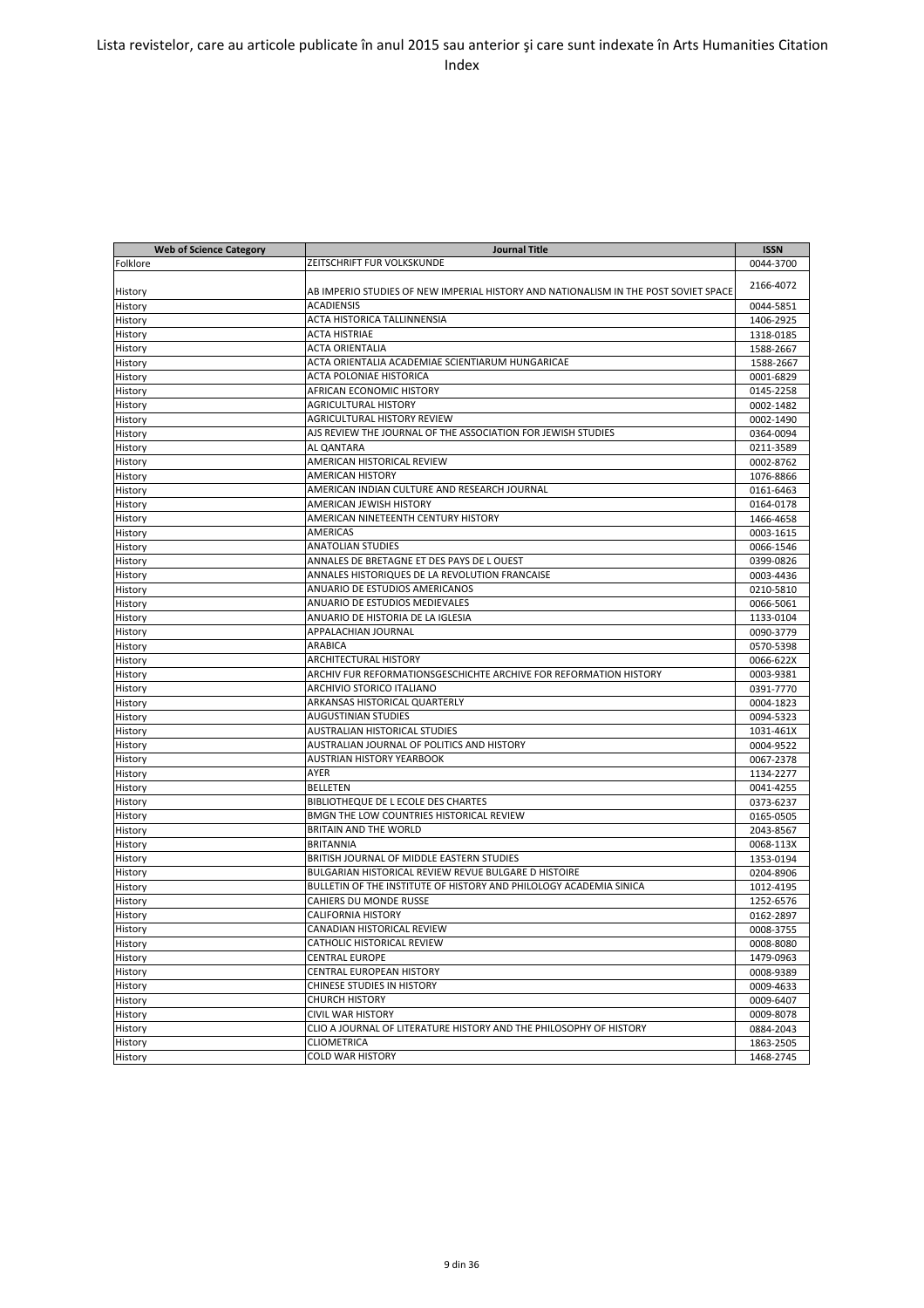| COLONIAL LATIN AMERICAN REVIEW<br>History<br>1060-9164<br>COMPARATIVE STUDIES IN SOCIETY AND HISTORY<br>0010-4175<br>History<br>0267-7768<br>CONSTRUCTION HISTORY INTERNATIONAL JOURNAL OF THE CONSTRUCTION HISTORY SOCIETY<br>History<br>CONTEMPORANEA<br>History<br>1127-3070<br><b>CONTEMPORARY BRITISH HISTORY</b><br>History<br>1361-9462<br><b>CONTEMPORARY EUROPEAN HISTORY</b><br>History<br>0960-7773<br><b>CULTURAL SOCIAL HISTORY</b><br>History<br>1478-0038<br>DIASPORAS HISTOIRE ET SOCIETES<br>History<br>1637-5823<br><b>DIPLOMATIC HISTORY</b><br>History<br>0145-2096<br>DIX SEPTIEME SIECLE<br>History<br>0012-4273<br>DUTCH CROSSING JOURNAL OF LOW COUNTRIES STUDIES<br>History<br>0309-6564<br>EARLY MODERN FRENCH STUDIES<br>History<br>2056-3035<br>EAST EUROPEAN JEWISH AFFAIRS<br>History<br>1350-1674<br><b>ECONOMIC HISTORY REVIEW</b><br>0013-0117<br>History<br><b>ENGLISH HISTORICAL REVIEW</b><br>History<br>0013-8266<br><b>ENVIRONMENT AND HISTORY</b><br>0967-3407<br>History<br><b>ENVIRONMENTAL HISTORY</b><br>History<br>1084-5453<br><b>ESTUDIOS ATACAMENOS</b><br>History<br>0718-1043<br><b>ESTUDOS IBERO AMERICANOS</b><br>History<br>0101-4064<br>ETHNOHISTORY<br>History<br>0014-1801<br>EUROPEAN HISTORY QUARTERLY<br>History<br>0265-6914<br>EUROPEAN JOURNAL OF JEWISH STUDIES<br>History<br>1025-9996<br>EUROPEAN REVIEW OF HISTORY REVUE EUROPEENNE D HISTOIRE<br>1350-7486<br>History<br>FORNVANNEN JOURNAL OF SWEDISH ANTIQUARIAN RESEARCH<br>History<br>0015-7813<br><b>FRENCH HISTORICAL STUDIES</b><br>History<br>0016-1071<br><b>FRENCH HISTORY</b><br>0269-1191<br>History<br><b>GERMAN HISTORY</b><br>History<br>0266-3554<br><b>GESCHICHTE UND GESELLSCHAFT</b><br>History<br>0340-613X<br><b>GLADIUS</b><br>0436-029X<br>History<br><b>GUERRES MONDIALES ET CONFLITS CONTEMPORAINS</b><br>0984-2292<br>History<br>HAHR HISPANIC AMERICAN HISTORICAL REVIEW<br>History<br>0018-2168<br>HARVARD JOURNAL OF ASIATIC STUDIES<br>0073-0548<br>History<br>HISPANIA REVISTA ESPANOLA DE HISTORIA<br>History<br>0018-2141<br>HISPANIA SACRA<br>History<br>0018-215X<br>HISTOIRE SOCIALE SOCIAL HISTORY<br>History<br>0018-2257<br><b>HISTORIA</b><br>History<br>0018-2281<br>HISTORIA AGRARIA<br>History<br>1139-1472<br><b>HISTORIA CRITICA</b><br>History<br>0121-1617<br>HISTORIA MEXICANA<br>0185-0172<br>History<br><b>HISTORIA SANTIAGO</b><br>History<br>0717-7194<br><b>HISTORIA UNISINOS</b><br>1519-3861<br>HISTORIA Y COMUNICACION SOCIAL<br>1137-0734<br><b>HISTORIA Y POLITICA</b><br>History<br>1575-0361<br>HISTORIA ZEITSCHRIFT FUR ALTE GESCHICHTE<br>0018-2311<br>HISTORIAN<br>0018-2370<br><b>HISTORICAL JOURNAL</b><br>0018-246X<br><b>HISTORICAL METHODS</b><br>0161-5440<br>HISTORICAL REFLECTIONS REFLEXIONS HISTORIQUES<br>0315-7997<br>HISTORICAL RESEARCH<br>0950-3471<br>HISTORICAL REVIEW LA REVUE HISTORIQUE<br>1790-3572<br><b>HISTORICKY CASOPIS</b><br>0018-2575<br>HISTORISCHE ZEITSCHRIFT<br>0018-2613<br>HISTORISCHES JAHRBUCH<br>0018-2621<br><b>HISTORISK TIDSKRIFT</b><br>0345-469X<br><b>HISTORISK TIDSSKRIFT</b><br>0018-263X<br>HISTORY<br>0018-2648<br>HISTORY AND ANTHROPOLOGY<br>0275-7206<br>HISTORY AND TECHNOLOGY<br>0734-1512<br>HISTORY AND THEORY<br>0018-2656<br><b>HISTORY MEMORY</b><br>0935-560X | <b>Web of Science Category</b> | <b>Journal Title</b> | <b>ISSN</b> |
|-----------------------------------------------------------------------------------------------------------------------------------------------------------------------------------------------------------------------------------------------------------------------------------------------------------------------------------------------------------------------------------------------------------------------------------------------------------------------------------------------------------------------------------------------------------------------------------------------------------------------------------------------------------------------------------------------------------------------------------------------------------------------------------------------------------------------------------------------------------------------------------------------------------------------------------------------------------------------------------------------------------------------------------------------------------------------------------------------------------------------------------------------------------------------------------------------------------------------------------------------------------------------------------------------------------------------------------------------------------------------------------------------------------------------------------------------------------------------------------------------------------------------------------------------------------------------------------------------------------------------------------------------------------------------------------------------------------------------------------------------------------------------------------------------------------------------------------------------------------------------------------------------------------------------------------------------------------------------------------------------------------------------------------------------------------------------------------------------------------------------------------------------------------------------------------------------------------------------------------------------------------------------------------------------------------------------------------------------------------------------------------------------------------------------------------------------------------------------------------------------------------------------------------------------------------------------------------------------------------------------------------------------------------------------------------------------------------------------------------------------------------------------------------------------------------------------------------------------------------------------------------------------------------------------------------------------------------------------------------------------------------------------------------------------------------------------------------------------------------------------------------------------------------------------------------------------------------------------------------------------------------------------------------------------------------|--------------------------------|----------------------|-------------|
|                                                                                                                                                                                                                                                                                                                                                                                                                                                                                                                                                                                                                                                                                                                                                                                                                                                                                                                                                                                                                                                                                                                                                                                                                                                                                                                                                                                                                                                                                                                                                                                                                                                                                                                                                                                                                                                                                                                                                                                                                                                                                                                                                                                                                                                                                                                                                                                                                                                                                                                                                                                                                                                                                                                                                                                                                                                                                                                                                                                                                                                                                                                                                                                                                                                                                                           |                                |                      |             |
|                                                                                                                                                                                                                                                                                                                                                                                                                                                                                                                                                                                                                                                                                                                                                                                                                                                                                                                                                                                                                                                                                                                                                                                                                                                                                                                                                                                                                                                                                                                                                                                                                                                                                                                                                                                                                                                                                                                                                                                                                                                                                                                                                                                                                                                                                                                                                                                                                                                                                                                                                                                                                                                                                                                                                                                                                                                                                                                                                                                                                                                                                                                                                                                                                                                                                                           |                                |                      |             |
|                                                                                                                                                                                                                                                                                                                                                                                                                                                                                                                                                                                                                                                                                                                                                                                                                                                                                                                                                                                                                                                                                                                                                                                                                                                                                                                                                                                                                                                                                                                                                                                                                                                                                                                                                                                                                                                                                                                                                                                                                                                                                                                                                                                                                                                                                                                                                                                                                                                                                                                                                                                                                                                                                                                                                                                                                                                                                                                                                                                                                                                                                                                                                                                                                                                                                                           |                                |                      |             |
|                                                                                                                                                                                                                                                                                                                                                                                                                                                                                                                                                                                                                                                                                                                                                                                                                                                                                                                                                                                                                                                                                                                                                                                                                                                                                                                                                                                                                                                                                                                                                                                                                                                                                                                                                                                                                                                                                                                                                                                                                                                                                                                                                                                                                                                                                                                                                                                                                                                                                                                                                                                                                                                                                                                                                                                                                                                                                                                                                                                                                                                                                                                                                                                                                                                                                                           |                                |                      |             |
|                                                                                                                                                                                                                                                                                                                                                                                                                                                                                                                                                                                                                                                                                                                                                                                                                                                                                                                                                                                                                                                                                                                                                                                                                                                                                                                                                                                                                                                                                                                                                                                                                                                                                                                                                                                                                                                                                                                                                                                                                                                                                                                                                                                                                                                                                                                                                                                                                                                                                                                                                                                                                                                                                                                                                                                                                                                                                                                                                                                                                                                                                                                                                                                                                                                                                                           |                                |                      |             |
|                                                                                                                                                                                                                                                                                                                                                                                                                                                                                                                                                                                                                                                                                                                                                                                                                                                                                                                                                                                                                                                                                                                                                                                                                                                                                                                                                                                                                                                                                                                                                                                                                                                                                                                                                                                                                                                                                                                                                                                                                                                                                                                                                                                                                                                                                                                                                                                                                                                                                                                                                                                                                                                                                                                                                                                                                                                                                                                                                                                                                                                                                                                                                                                                                                                                                                           |                                |                      |             |
|                                                                                                                                                                                                                                                                                                                                                                                                                                                                                                                                                                                                                                                                                                                                                                                                                                                                                                                                                                                                                                                                                                                                                                                                                                                                                                                                                                                                                                                                                                                                                                                                                                                                                                                                                                                                                                                                                                                                                                                                                                                                                                                                                                                                                                                                                                                                                                                                                                                                                                                                                                                                                                                                                                                                                                                                                                                                                                                                                                                                                                                                                                                                                                                                                                                                                                           |                                |                      |             |
|                                                                                                                                                                                                                                                                                                                                                                                                                                                                                                                                                                                                                                                                                                                                                                                                                                                                                                                                                                                                                                                                                                                                                                                                                                                                                                                                                                                                                                                                                                                                                                                                                                                                                                                                                                                                                                                                                                                                                                                                                                                                                                                                                                                                                                                                                                                                                                                                                                                                                                                                                                                                                                                                                                                                                                                                                                                                                                                                                                                                                                                                                                                                                                                                                                                                                                           |                                |                      |             |
|                                                                                                                                                                                                                                                                                                                                                                                                                                                                                                                                                                                                                                                                                                                                                                                                                                                                                                                                                                                                                                                                                                                                                                                                                                                                                                                                                                                                                                                                                                                                                                                                                                                                                                                                                                                                                                                                                                                                                                                                                                                                                                                                                                                                                                                                                                                                                                                                                                                                                                                                                                                                                                                                                                                                                                                                                                                                                                                                                                                                                                                                                                                                                                                                                                                                                                           |                                |                      |             |
|                                                                                                                                                                                                                                                                                                                                                                                                                                                                                                                                                                                                                                                                                                                                                                                                                                                                                                                                                                                                                                                                                                                                                                                                                                                                                                                                                                                                                                                                                                                                                                                                                                                                                                                                                                                                                                                                                                                                                                                                                                                                                                                                                                                                                                                                                                                                                                                                                                                                                                                                                                                                                                                                                                                                                                                                                                                                                                                                                                                                                                                                                                                                                                                                                                                                                                           |                                |                      |             |
|                                                                                                                                                                                                                                                                                                                                                                                                                                                                                                                                                                                                                                                                                                                                                                                                                                                                                                                                                                                                                                                                                                                                                                                                                                                                                                                                                                                                                                                                                                                                                                                                                                                                                                                                                                                                                                                                                                                                                                                                                                                                                                                                                                                                                                                                                                                                                                                                                                                                                                                                                                                                                                                                                                                                                                                                                                                                                                                                                                                                                                                                                                                                                                                                                                                                                                           |                                |                      |             |
|                                                                                                                                                                                                                                                                                                                                                                                                                                                                                                                                                                                                                                                                                                                                                                                                                                                                                                                                                                                                                                                                                                                                                                                                                                                                                                                                                                                                                                                                                                                                                                                                                                                                                                                                                                                                                                                                                                                                                                                                                                                                                                                                                                                                                                                                                                                                                                                                                                                                                                                                                                                                                                                                                                                                                                                                                                                                                                                                                                                                                                                                                                                                                                                                                                                                                                           |                                |                      |             |
|                                                                                                                                                                                                                                                                                                                                                                                                                                                                                                                                                                                                                                                                                                                                                                                                                                                                                                                                                                                                                                                                                                                                                                                                                                                                                                                                                                                                                                                                                                                                                                                                                                                                                                                                                                                                                                                                                                                                                                                                                                                                                                                                                                                                                                                                                                                                                                                                                                                                                                                                                                                                                                                                                                                                                                                                                                                                                                                                                                                                                                                                                                                                                                                                                                                                                                           |                                |                      |             |
|                                                                                                                                                                                                                                                                                                                                                                                                                                                                                                                                                                                                                                                                                                                                                                                                                                                                                                                                                                                                                                                                                                                                                                                                                                                                                                                                                                                                                                                                                                                                                                                                                                                                                                                                                                                                                                                                                                                                                                                                                                                                                                                                                                                                                                                                                                                                                                                                                                                                                                                                                                                                                                                                                                                                                                                                                                                                                                                                                                                                                                                                                                                                                                                                                                                                                                           |                                |                      |             |
|                                                                                                                                                                                                                                                                                                                                                                                                                                                                                                                                                                                                                                                                                                                                                                                                                                                                                                                                                                                                                                                                                                                                                                                                                                                                                                                                                                                                                                                                                                                                                                                                                                                                                                                                                                                                                                                                                                                                                                                                                                                                                                                                                                                                                                                                                                                                                                                                                                                                                                                                                                                                                                                                                                                                                                                                                                                                                                                                                                                                                                                                                                                                                                                                                                                                                                           |                                |                      |             |
|                                                                                                                                                                                                                                                                                                                                                                                                                                                                                                                                                                                                                                                                                                                                                                                                                                                                                                                                                                                                                                                                                                                                                                                                                                                                                                                                                                                                                                                                                                                                                                                                                                                                                                                                                                                                                                                                                                                                                                                                                                                                                                                                                                                                                                                                                                                                                                                                                                                                                                                                                                                                                                                                                                                                                                                                                                                                                                                                                                                                                                                                                                                                                                                                                                                                                                           |                                |                      |             |
|                                                                                                                                                                                                                                                                                                                                                                                                                                                                                                                                                                                                                                                                                                                                                                                                                                                                                                                                                                                                                                                                                                                                                                                                                                                                                                                                                                                                                                                                                                                                                                                                                                                                                                                                                                                                                                                                                                                                                                                                                                                                                                                                                                                                                                                                                                                                                                                                                                                                                                                                                                                                                                                                                                                                                                                                                                                                                                                                                                                                                                                                                                                                                                                                                                                                                                           |                                |                      |             |
|                                                                                                                                                                                                                                                                                                                                                                                                                                                                                                                                                                                                                                                                                                                                                                                                                                                                                                                                                                                                                                                                                                                                                                                                                                                                                                                                                                                                                                                                                                                                                                                                                                                                                                                                                                                                                                                                                                                                                                                                                                                                                                                                                                                                                                                                                                                                                                                                                                                                                                                                                                                                                                                                                                                                                                                                                                                                                                                                                                                                                                                                                                                                                                                                                                                                                                           |                                |                      |             |
|                                                                                                                                                                                                                                                                                                                                                                                                                                                                                                                                                                                                                                                                                                                                                                                                                                                                                                                                                                                                                                                                                                                                                                                                                                                                                                                                                                                                                                                                                                                                                                                                                                                                                                                                                                                                                                                                                                                                                                                                                                                                                                                                                                                                                                                                                                                                                                                                                                                                                                                                                                                                                                                                                                                                                                                                                                                                                                                                                                                                                                                                                                                                                                                                                                                                                                           |                                |                      |             |
|                                                                                                                                                                                                                                                                                                                                                                                                                                                                                                                                                                                                                                                                                                                                                                                                                                                                                                                                                                                                                                                                                                                                                                                                                                                                                                                                                                                                                                                                                                                                                                                                                                                                                                                                                                                                                                                                                                                                                                                                                                                                                                                                                                                                                                                                                                                                                                                                                                                                                                                                                                                                                                                                                                                                                                                                                                                                                                                                                                                                                                                                                                                                                                                                                                                                                                           |                                |                      |             |
|                                                                                                                                                                                                                                                                                                                                                                                                                                                                                                                                                                                                                                                                                                                                                                                                                                                                                                                                                                                                                                                                                                                                                                                                                                                                                                                                                                                                                                                                                                                                                                                                                                                                                                                                                                                                                                                                                                                                                                                                                                                                                                                                                                                                                                                                                                                                                                                                                                                                                                                                                                                                                                                                                                                                                                                                                                                                                                                                                                                                                                                                                                                                                                                                                                                                                                           |                                |                      |             |
|                                                                                                                                                                                                                                                                                                                                                                                                                                                                                                                                                                                                                                                                                                                                                                                                                                                                                                                                                                                                                                                                                                                                                                                                                                                                                                                                                                                                                                                                                                                                                                                                                                                                                                                                                                                                                                                                                                                                                                                                                                                                                                                                                                                                                                                                                                                                                                                                                                                                                                                                                                                                                                                                                                                                                                                                                                                                                                                                                                                                                                                                                                                                                                                                                                                                                                           |                                |                      |             |
|                                                                                                                                                                                                                                                                                                                                                                                                                                                                                                                                                                                                                                                                                                                                                                                                                                                                                                                                                                                                                                                                                                                                                                                                                                                                                                                                                                                                                                                                                                                                                                                                                                                                                                                                                                                                                                                                                                                                                                                                                                                                                                                                                                                                                                                                                                                                                                                                                                                                                                                                                                                                                                                                                                                                                                                                                                                                                                                                                                                                                                                                                                                                                                                                                                                                                                           |                                |                      |             |
|                                                                                                                                                                                                                                                                                                                                                                                                                                                                                                                                                                                                                                                                                                                                                                                                                                                                                                                                                                                                                                                                                                                                                                                                                                                                                                                                                                                                                                                                                                                                                                                                                                                                                                                                                                                                                                                                                                                                                                                                                                                                                                                                                                                                                                                                                                                                                                                                                                                                                                                                                                                                                                                                                                                                                                                                                                                                                                                                                                                                                                                                                                                                                                                                                                                                                                           |                                |                      |             |
|                                                                                                                                                                                                                                                                                                                                                                                                                                                                                                                                                                                                                                                                                                                                                                                                                                                                                                                                                                                                                                                                                                                                                                                                                                                                                                                                                                                                                                                                                                                                                                                                                                                                                                                                                                                                                                                                                                                                                                                                                                                                                                                                                                                                                                                                                                                                                                                                                                                                                                                                                                                                                                                                                                                                                                                                                                                                                                                                                                                                                                                                                                                                                                                                                                                                                                           |                                |                      |             |
|                                                                                                                                                                                                                                                                                                                                                                                                                                                                                                                                                                                                                                                                                                                                                                                                                                                                                                                                                                                                                                                                                                                                                                                                                                                                                                                                                                                                                                                                                                                                                                                                                                                                                                                                                                                                                                                                                                                                                                                                                                                                                                                                                                                                                                                                                                                                                                                                                                                                                                                                                                                                                                                                                                                                                                                                                                                                                                                                                                                                                                                                                                                                                                                                                                                                                                           |                                |                      |             |
|                                                                                                                                                                                                                                                                                                                                                                                                                                                                                                                                                                                                                                                                                                                                                                                                                                                                                                                                                                                                                                                                                                                                                                                                                                                                                                                                                                                                                                                                                                                                                                                                                                                                                                                                                                                                                                                                                                                                                                                                                                                                                                                                                                                                                                                                                                                                                                                                                                                                                                                                                                                                                                                                                                                                                                                                                                                                                                                                                                                                                                                                                                                                                                                                                                                                                                           |                                |                      |             |
|                                                                                                                                                                                                                                                                                                                                                                                                                                                                                                                                                                                                                                                                                                                                                                                                                                                                                                                                                                                                                                                                                                                                                                                                                                                                                                                                                                                                                                                                                                                                                                                                                                                                                                                                                                                                                                                                                                                                                                                                                                                                                                                                                                                                                                                                                                                                                                                                                                                                                                                                                                                                                                                                                                                                                                                                                                                                                                                                                                                                                                                                                                                                                                                                                                                                                                           |                                |                      |             |
|                                                                                                                                                                                                                                                                                                                                                                                                                                                                                                                                                                                                                                                                                                                                                                                                                                                                                                                                                                                                                                                                                                                                                                                                                                                                                                                                                                                                                                                                                                                                                                                                                                                                                                                                                                                                                                                                                                                                                                                                                                                                                                                                                                                                                                                                                                                                                                                                                                                                                                                                                                                                                                                                                                                                                                                                                                                                                                                                                                                                                                                                                                                                                                                                                                                                                                           |                                |                      |             |
|                                                                                                                                                                                                                                                                                                                                                                                                                                                                                                                                                                                                                                                                                                                                                                                                                                                                                                                                                                                                                                                                                                                                                                                                                                                                                                                                                                                                                                                                                                                                                                                                                                                                                                                                                                                                                                                                                                                                                                                                                                                                                                                                                                                                                                                                                                                                                                                                                                                                                                                                                                                                                                                                                                                                                                                                                                                                                                                                                                                                                                                                                                                                                                                                                                                                                                           |                                |                      |             |
|                                                                                                                                                                                                                                                                                                                                                                                                                                                                                                                                                                                                                                                                                                                                                                                                                                                                                                                                                                                                                                                                                                                                                                                                                                                                                                                                                                                                                                                                                                                                                                                                                                                                                                                                                                                                                                                                                                                                                                                                                                                                                                                                                                                                                                                                                                                                                                                                                                                                                                                                                                                                                                                                                                                                                                                                                                                                                                                                                                                                                                                                                                                                                                                                                                                                                                           |                                |                      |             |
|                                                                                                                                                                                                                                                                                                                                                                                                                                                                                                                                                                                                                                                                                                                                                                                                                                                                                                                                                                                                                                                                                                                                                                                                                                                                                                                                                                                                                                                                                                                                                                                                                                                                                                                                                                                                                                                                                                                                                                                                                                                                                                                                                                                                                                                                                                                                                                                                                                                                                                                                                                                                                                                                                                                                                                                                                                                                                                                                                                                                                                                                                                                                                                                                                                                                                                           |                                |                      |             |
|                                                                                                                                                                                                                                                                                                                                                                                                                                                                                                                                                                                                                                                                                                                                                                                                                                                                                                                                                                                                                                                                                                                                                                                                                                                                                                                                                                                                                                                                                                                                                                                                                                                                                                                                                                                                                                                                                                                                                                                                                                                                                                                                                                                                                                                                                                                                                                                                                                                                                                                                                                                                                                                                                                                                                                                                                                                                                                                                                                                                                                                                                                                                                                                                                                                                                                           |                                |                      |             |
|                                                                                                                                                                                                                                                                                                                                                                                                                                                                                                                                                                                                                                                                                                                                                                                                                                                                                                                                                                                                                                                                                                                                                                                                                                                                                                                                                                                                                                                                                                                                                                                                                                                                                                                                                                                                                                                                                                                                                                                                                                                                                                                                                                                                                                                                                                                                                                                                                                                                                                                                                                                                                                                                                                                                                                                                                                                                                                                                                                                                                                                                                                                                                                                                                                                                                                           |                                |                      |             |
|                                                                                                                                                                                                                                                                                                                                                                                                                                                                                                                                                                                                                                                                                                                                                                                                                                                                                                                                                                                                                                                                                                                                                                                                                                                                                                                                                                                                                                                                                                                                                                                                                                                                                                                                                                                                                                                                                                                                                                                                                                                                                                                                                                                                                                                                                                                                                                                                                                                                                                                                                                                                                                                                                                                                                                                                                                                                                                                                                                                                                                                                                                                                                                                                                                                                                                           |                                |                      |             |
|                                                                                                                                                                                                                                                                                                                                                                                                                                                                                                                                                                                                                                                                                                                                                                                                                                                                                                                                                                                                                                                                                                                                                                                                                                                                                                                                                                                                                                                                                                                                                                                                                                                                                                                                                                                                                                                                                                                                                                                                                                                                                                                                                                                                                                                                                                                                                                                                                                                                                                                                                                                                                                                                                                                                                                                                                                                                                                                                                                                                                                                                                                                                                                                                                                                                                                           |                                |                      |             |
|                                                                                                                                                                                                                                                                                                                                                                                                                                                                                                                                                                                                                                                                                                                                                                                                                                                                                                                                                                                                                                                                                                                                                                                                                                                                                                                                                                                                                                                                                                                                                                                                                                                                                                                                                                                                                                                                                                                                                                                                                                                                                                                                                                                                                                                                                                                                                                                                                                                                                                                                                                                                                                                                                                                                                                                                                                                                                                                                                                                                                                                                                                                                                                                                                                                                                                           |                                |                      |             |
|                                                                                                                                                                                                                                                                                                                                                                                                                                                                                                                                                                                                                                                                                                                                                                                                                                                                                                                                                                                                                                                                                                                                                                                                                                                                                                                                                                                                                                                                                                                                                                                                                                                                                                                                                                                                                                                                                                                                                                                                                                                                                                                                                                                                                                                                                                                                                                                                                                                                                                                                                                                                                                                                                                                                                                                                                                                                                                                                                                                                                                                                                                                                                                                                                                                                                                           |                                |                      |             |
|                                                                                                                                                                                                                                                                                                                                                                                                                                                                                                                                                                                                                                                                                                                                                                                                                                                                                                                                                                                                                                                                                                                                                                                                                                                                                                                                                                                                                                                                                                                                                                                                                                                                                                                                                                                                                                                                                                                                                                                                                                                                                                                                                                                                                                                                                                                                                                                                                                                                                                                                                                                                                                                                                                                                                                                                                                                                                                                                                                                                                                                                                                                                                                                                                                                                                                           |                                |                      |             |
|                                                                                                                                                                                                                                                                                                                                                                                                                                                                                                                                                                                                                                                                                                                                                                                                                                                                                                                                                                                                                                                                                                                                                                                                                                                                                                                                                                                                                                                                                                                                                                                                                                                                                                                                                                                                                                                                                                                                                                                                                                                                                                                                                                                                                                                                                                                                                                                                                                                                                                                                                                                                                                                                                                                                                                                                                                                                                                                                                                                                                                                                                                                                                                                                                                                                                                           |                                |                      |             |
|                                                                                                                                                                                                                                                                                                                                                                                                                                                                                                                                                                                                                                                                                                                                                                                                                                                                                                                                                                                                                                                                                                                                                                                                                                                                                                                                                                                                                                                                                                                                                                                                                                                                                                                                                                                                                                                                                                                                                                                                                                                                                                                                                                                                                                                                                                                                                                                                                                                                                                                                                                                                                                                                                                                                                                                                                                                                                                                                                                                                                                                                                                                                                                                                                                                                                                           |                                |                      |             |
|                                                                                                                                                                                                                                                                                                                                                                                                                                                                                                                                                                                                                                                                                                                                                                                                                                                                                                                                                                                                                                                                                                                                                                                                                                                                                                                                                                                                                                                                                                                                                                                                                                                                                                                                                                                                                                                                                                                                                                                                                                                                                                                                                                                                                                                                                                                                                                                                                                                                                                                                                                                                                                                                                                                                                                                                                                                                                                                                                                                                                                                                                                                                                                                                                                                                                                           | History                        |                      |             |
|                                                                                                                                                                                                                                                                                                                                                                                                                                                                                                                                                                                                                                                                                                                                                                                                                                                                                                                                                                                                                                                                                                                                                                                                                                                                                                                                                                                                                                                                                                                                                                                                                                                                                                                                                                                                                                                                                                                                                                                                                                                                                                                                                                                                                                                                                                                                                                                                                                                                                                                                                                                                                                                                                                                                                                                                                                                                                                                                                                                                                                                                                                                                                                                                                                                                                                           | History                        |                      |             |
|                                                                                                                                                                                                                                                                                                                                                                                                                                                                                                                                                                                                                                                                                                                                                                                                                                                                                                                                                                                                                                                                                                                                                                                                                                                                                                                                                                                                                                                                                                                                                                                                                                                                                                                                                                                                                                                                                                                                                                                                                                                                                                                                                                                                                                                                                                                                                                                                                                                                                                                                                                                                                                                                                                                                                                                                                                                                                                                                                                                                                                                                                                                                                                                                                                                                                                           |                                |                      |             |
|                                                                                                                                                                                                                                                                                                                                                                                                                                                                                                                                                                                                                                                                                                                                                                                                                                                                                                                                                                                                                                                                                                                                                                                                                                                                                                                                                                                                                                                                                                                                                                                                                                                                                                                                                                                                                                                                                                                                                                                                                                                                                                                                                                                                                                                                                                                                                                                                                                                                                                                                                                                                                                                                                                                                                                                                                                                                                                                                                                                                                                                                                                                                                                                                                                                                                                           | History                        |                      |             |
|                                                                                                                                                                                                                                                                                                                                                                                                                                                                                                                                                                                                                                                                                                                                                                                                                                                                                                                                                                                                                                                                                                                                                                                                                                                                                                                                                                                                                                                                                                                                                                                                                                                                                                                                                                                                                                                                                                                                                                                                                                                                                                                                                                                                                                                                                                                                                                                                                                                                                                                                                                                                                                                                                                                                                                                                                                                                                                                                                                                                                                                                                                                                                                                                                                                                                                           | History                        |                      |             |
|                                                                                                                                                                                                                                                                                                                                                                                                                                                                                                                                                                                                                                                                                                                                                                                                                                                                                                                                                                                                                                                                                                                                                                                                                                                                                                                                                                                                                                                                                                                                                                                                                                                                                                                                                                                                                                                                                                                                                                                                                                                                                                                                                                                                                                                                                                                                                                                                                                                                                                                                                                                                                                                                                                                                                                                                                                                                                                                                                                                                                                                                                                                                                                                                                                                                                                           | History                        |                      |             |
|                                                                                                                                                                                                                                                                                                                                                                                                                                                                                                                                                                                                                                                                                                                                                                                                                                                                                                                                                                                                                                                                                                                                                                                                                                                                                                                                                                                                                                                                                                                                                                                                                                                                                                                                                                                                                                                                                                                                                                                                                                                                                                                                                                                                                                                                                                                                                                                                                                                                                                                                                                                                                                                                                                                                                                                                                                                                                                                                                                                                                                                                                                                                                                                                                                                                                                           | History                        |                      |             |
|                                                                                                                                                                                                                                                                                                                                                                                                                                                                                                                                                                                                                                                                                                                                                                                                                                                                                                                                                                                                                                                                                                                                                                                                                                                                                                                                                                                                                                                                                                                                                                                                                                                                                                                                                                                                                                                                                                                                                                                                                                                                                                                                                                                                                                                                                                                                                                                                                                                                                                                                                                                                                                                                                                                                                                                                                                                                                                                                                                                                                                                                                                                                                                                                                                                                                                           | History                        |                      |             |
|                                                                                                                                                                                                                                                                                                                                                                                                                                                                                                                                                                                                                                                                                                                                                                                                                                                                                                                                                                                                                                                                                                                                                                                                                                                                                                                                                                                                                                                                                                                                                                                                                                                                                                                                                                                                                                                                                                                                                                                                                                                                                                                                                                                                                                                                                                                                                                                                                                                                                                                                                                                                                                                                                                                                                                                                                                                                                                                                                                                                                                                                                                                                                                                                                                                                                                           | History                        |                      |             |
|                                                                                                                                                                                                                                                                                                                                                                                                                                                                                                                                                                                                                                                                                                                                                                                                                                                                                                                                                                                                                                                                                                                                                                                                                                                                                                                                                                                                                                                                                                                                                                                                                                                                                                                                                                                                                                                                                                                                                                                                                                                                                                                                                                                                                                                                                                                                                                                                                                                                                                                                                                                                                                                                                                                                                                                                                                                                                                                                                                                                                                                                                                                                                                                                                                                                                                           | History                        |                      |             |
|                                                                                                                                                                                                                                                                                                                                                                                                                                                                                                                                                                                                                                                                                                                                                                                                                                                                                                                                                                                                                                                                                                                                                                                                                                                                                                                                                                                                                                                                                                                                                                                                                                                                                                                                                                                                                                                                                                                                                                                                                                                                                                                                                                                                                                                                                                                                                                                                                                                                                                                                                                                                                                                                                                                                                                                                                                                                                                                                                                                                                                                                                                                                                                                                                                                                                                           | History                        |                      |             |
|                                                                                                                                                                                                                                                                                                                                                                                                                                                                                                                                                                                                                                                                                                                                                                                                                                                                                                                                                                                                                                                                                                                                                                                                                                                                                                                                                                                                                                                                                                                                                                                                                                                                                                                                                                                                                                                                                                                                                                                                                                                                                                                                                                                                                                                                                                                                                                                                                                                                                                                                                                                                                                                                                                                                                                                                                                                                                                                                                                                                                                                                                                                                                                                                                                                                                                           | History                        |                      |             |
|                                                                                                                                                                                                                                                                                                                                                                                                                                                                                                                                                                                                                                                                                                                                                                                                                                                                                                                                                                                                                                                                                                                                                                                                                                                                                                                                                                                                                                                                                                                                                                                                                                                                                                                                                                                                                                                                                                                                                                                                                                                                                                                                                                                                                                                                                                                                                                                                                                                                                                                                                                                                                                                                                                                                                                                                                                                                                                                                                                                                                                                                                                                                                                                                                                                                                                           | History                        |                      |             |
|                                                                                                                                                                                                                                                                                                                                                                                                                                                                                                                                                                                                                                                                                                                                                                                                                                                                                                                                                                                                                                                                                                                                                                                                                                                                                                                                                                                                                                                                                                                                                                                                                                                                                                                                                                                                                                                                                                                                                                                                                                                                                                                                                                                                                                                                                                                                                                                                                                                                                                                                                                                                                                                                                                                                                                                                                                                                                                                                                                                                                                                                                                                                                                                                                                                                                                           | History                        |                      |             |
|                                                                                                                                                                                                                                                                                                                                                                                                                                                                                                                                                                                                                                                                                                                                                                                                                                                                                                                                                                                                                                                                                                                                                                                                                                                                                                                                                                                                                                                                                                                                                                                                                                                                                                                                                                                                                                                                                                                                                                                                                                                                                                                                                                                                                                                                                                                                                                                                                                                                                                                                                                                                                                                                                                                                                                                                                                                                                                                                                                                                                                                                                                                                                                                                                                                                                                           | History                        |                      |             |
|                                                                                                                                                                                                                                                                                                                                                                                                                                                                                                                                                                                                                                                                                                                                                                                                                                                                                                                                                                                                                                                                                                                                                                                                                                                                                                                                                                                                                                                                                                                                                                                                                                                                                                                                                                                                                                                                                                                                                                                                                                                                                                                                                                                                                                                                                                                                                                                                                                                                                                                                                                                                                                                                                                                                                                                                                                                                                                                                                                                                                                                                                                                                                                                                                                                                                                           | History                        |                      |             |
|                                                                                                                                                                                                                                                                                                                                                                                                                                                                                                                                                                                                                                                                                                                                                                                                                                                                                                                                                                                                                                                                                                                                                                                                                                                                                                                                                                                                                                                                                                                                                                                                                                                                                                                                                                                                                                                                                                                                                                                                                                                                                                                                                                                                                                                                                                                                                                                                                                                                                                                                                                                                                                                                                                                                                                                                                                                                                                                                                                                                                                                                                                                                                                                                                                                                                                           | History                        |                      |             |
|                                                                                                                                                                                                                                                                                                                                                                                                                                                                                                                                                                                                                                                                                                                                                                                                                                                                                                                                                                                                                                                                                                                                                                                                                                                                                                                                                                                                                                                                                                                                                                                                                                                                                                                                                                                                                                                                                                                                                                                                                                                                                                                                                                                                                                                                                                                                                                                                                                                                                                                                                                                                                                                                                                                                                                                                                                                                                                                                                                                                                                                                                                                                                                                                                                                                                                           | History                        |                      |             |
|                                                                                                                                                                                                                                                                                                                                                                                                                                                                                                                                                                                                                                                                                                                                                                                                                                                                                                                                                                                                                                                                                                                                                                                                                                                                                                                                                                                                                                                                                                                                                                                                                                                                                                                                                                                                                                                                                                                                                                                                                                                                                                                                                                                                                                                                                                                                                                                                                                                                                                                                                                                                                                                                                                                                                                                                                                                                                                                                                                                                                                                                                                                                                                                                                                                                                                           | History                        |                      |             |
|                                                                                                                                                                                                                                                                                                                                                                                                                                                                                                                                                                                                                                                                                                                                                                                                                                                                                                                                                                                                                                                                                                                                                                                                                                                                                                                                                                                                                                                                                                                                                                                                                                                                                                                                                                                                                                                                                                                                                                                                                                                                                                                                                                                                                                                                                                                                                                                                                                                                                                                                                                                                                                                                                                                                                                                                                                                                                                                                                                                                                                                                                                                                                                                                                                                                                                           | History                        |                      |             |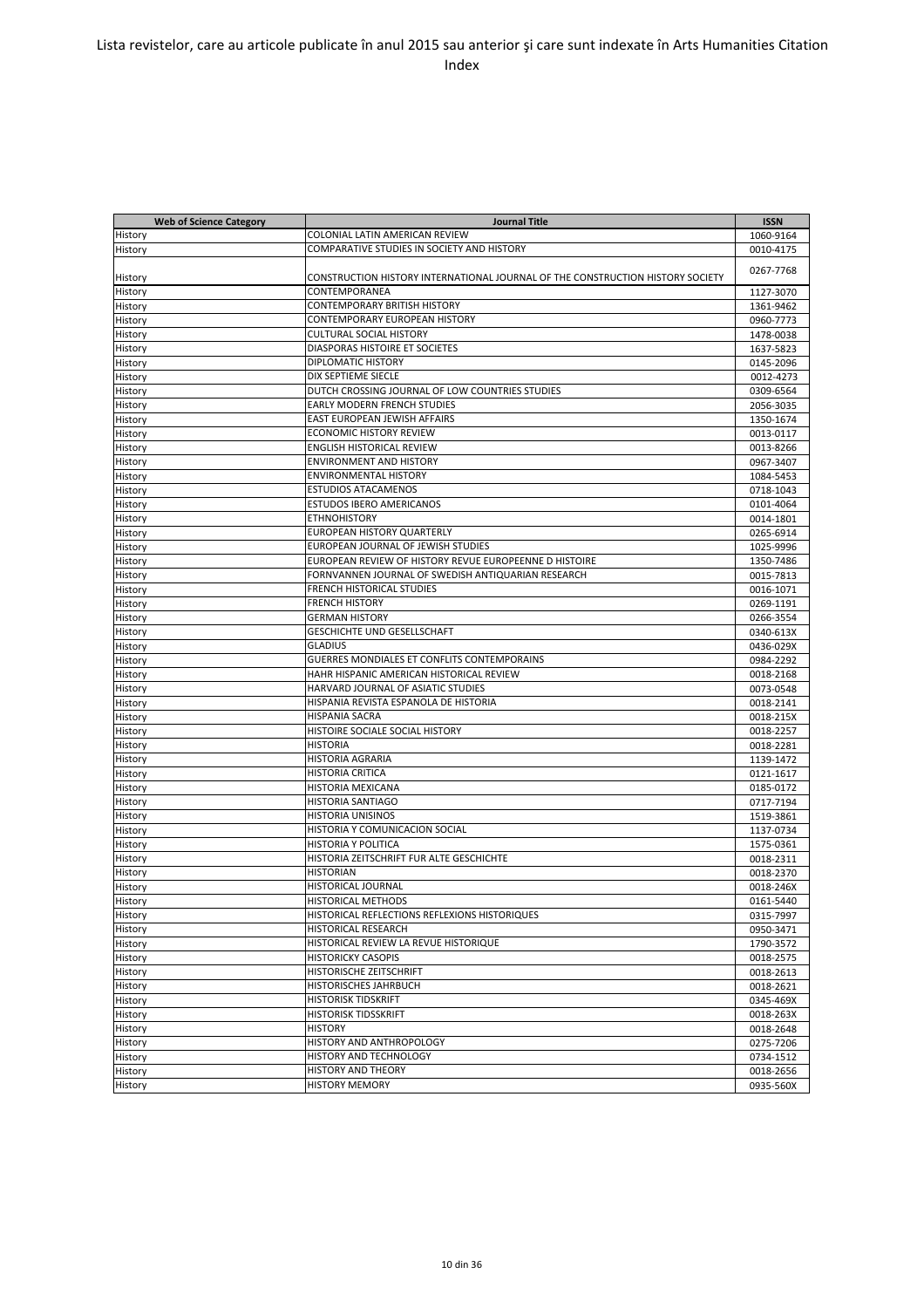| <b>Web of Science Category</b> | <b>Journal Title</b>                                                             | <b>ISSN</b>            |
|--------------------------------|----------------------------------------------------------------------------------|------------------------|
| History                        | HISTORY OF EDUCATION CHILDRENS LITERATURE                                        | 1971-1093              |
| History                        | HISTORY OF POLITICAL THOUGHT                                                     | 0143-781X              |
| History                        | <b>HISTORY OF RELIGIONS</b>                                                      | 0018-2710              |
| History                        | HISTORY WORKSHOP JOURNAL                                                         | 1363-3554              |
| History                        | HOLOCAUST AND GENOCIDE STUDIES                                                   | 8756-6583              |
| History                        | IMAGO MUNDI THE INTERNATIONAL JOURNAL FOR THE HISTORY OF CARTOGRAPHY             | 0308-5694              |
| History                        | <b>IMAGO TEMPORIS MEDIUM AEVUM</b>                                               | 1888-3931              |
| History                        | INDIAN ECONOMIC AND SOCIAL HISTORY REVIEW                                        | 0019-4646              |
| History                        | <b>INDIAN HISTORICAL REVIEW</b>                                                  | 0376-9836              |
| History                        | INDUSTRIAL ARCHAEOLOGY REVIEW                                                    | 0309-0728              |
| History                        | <b>INFORMATION CULTURE</b>                                                       | 2164-8034              |
| History                        | INTERNATIONAL HISTORY REVIEW                                                     | 0707-5332              |
| History                        | INTERNATIONAL JOURNAL OF AFRICAN HISTORICAL STUDIES                              | 0361-7882              |
| History                        | INTERNATIONAL JOURNAL OF THE HISTORY OF SPORT                                    | 0952-3367              |
| History                        | INTERNATIONAL LABOR AND WORKING CLASS HISTORY                                    | 0147-5479              |
| History                        | INTERNATIONAL REVIEW OF SOCIAL HISTORY                                           | 0020-8590              |
| History                        | INTERVENTIONS INTERNATIONAL JOURNAL OF POSTCOLONIAL STUDIES                      | 1369-801X              |
| History                        | <b>IRAN AND THE CAUCASUS</b>                                                     | 1609-8498              |
| History                        | <b>IRISH HISTORICAL STUDIES</b>                                                  | 0021-1214              |
|                                | ITINERARIO INTERNATIONAL JOURNAL ON THE HISTORY OF EUROPEAN EXPANSION AND GLOBAL |                        |
| History                        | <b>INTERACTION</b>                                                               | 0165-1153              |
| History                        | JAHRBUCHER FUR GESCHICHTE OSTEUROPAS                                             | 0021-4019              |
| History                        | <b>JEWISH HISTORY</b>                                                            | 0334-701X              |
| History                        | JOURNAL FOR THE STUDY OF JUDAISM                                                 | 0047-2212              |
| History                        | JOURNAL OF AFRICAN HISTORY                                                       | 0021-8537              |
| History                        | JOURNAL OF AMERICAN ETHNIC HISTORY                                               | 0278-5927              |
| History                        | JOURNAL OF AMERICAN HISTORY                                                      | 0021-8723              |
| History                        | JOURNAL OF ANCIENT NEAR EASTERN RELIGIONS                                        | 1569-2116              |
| History                        | JOURNAL OF ASIAN HISTORY                                                         |                        |
| History                        | JOURNAL OF AUSTRALIAN STUDIES                                                    | 0021-910X              |
|                                | JOURNAL OF BELGIAN HISTORY REVUE BELGE D HISTOIRE CONTEMPORAINE BELGISCH         | 1444-3058              |
|                                | TIJDSCHRIFT VOOR NIEUWSTE GESCHIEDENIS                                           | 0035-0869              |
| History<br>History             | JOURNAL OF BRITISH STUDIES                                                       |                        |
|                                | JOURNAL OF COLD WAR STUDIES                                                      | 0021-9371              |
| History<br>History             | JOURNAL OF CONTEMPORARY HISTORY                                                  | 1520-3972              |
| History                        | JOURNAL OF EARLY CHRISTIAN STUDIES                                               | 0022-0094              |
| History                        | JOURNAL OF EARLY MODERN HISTORY                                                  | 1067-6341<br>1385-3783 |
| History                        | JOURNAL OF ECCLESIASTICAL HISTORY                                                | 0022-0469              |
| History                        | JOURNAL OF ECONOMIC HISTORY                                                      | 0022-0507              |
|                                | JOURNAL OF FAMILY HISTORY                                                        | 0363-1990              |
| History<br>History             | JOURNAL OF GLOBAL HISTORY                                                        | 1740-0228              |
| History                        | JOURNAL OF HISTORICAL SOCIOLOGY                                                  |                        |
|                                | JOURNAL OF IMPERIAL AND COMMONWEALTH HISTORY                                     | 0952-1909<br>0308-6534 |
| History                        | JOURNAL OF INTERDISCIPLINARY HISTORY                                             |                        |
| History                        | JOURNAL OF ISRAELI HISTORY                                                       | 0022-1953              |
| History                        | JOURNAL OF KOREAN STUDIES                                                        | 1353-1042              |
| History                        | JOURNAL OF LEGAL HISTORY                                                         | 0731-1613              |
| History                        | JOURNAL OF MEDITERRANEAN STUDIES                                                 | 0144-0365              |
| History                        |                                                                                  | 1016-3476              |
| History                        | JOURNAL OF MILITARY HISTORY                                                      | 0899-3718              |
| History                        | JOURNAL OF MODERN EUROPEAN HISTORY                                               | 1611-8944              |
| History                        | JOURNAL OF MODERN HISTORY                                                        | 0022-2801              |
| History                        | JOURNAL OF MODERN ITALIAN STUDIES                                                | 1354-571X              |
| History                        | JOURNAL OF PACIFIC HISTORY                                                       | 0022-3344              |
| History                        | JOURNAL OF POLICY HISTORY                                                        | 0898-0306              |
| History                        | JOURNAL OF RELIGIOUS HISTORY                                                     | 0022-4227              |
| History                        | JOURNAL OF SOCIAL HISTORY                                                        | 0022-4529              |
| History                        | JOURNAL OF SONG YUAN STUDIES                                                     | 1059-3152              |
| History                        | JOURNAL OF SOUTHERN HISTORY                                                      | 0022-4642              |
| History                        | JOURNAL OF THE EARLY REPUBLIC                                                    | 0275-1275              |
| History                        | JOURNAL OF THE ECONOMIC AND SOCIAL HISTORY OF THE ORIENT                         | 0022-4995              |
| History                        | JOURNAL OF THE GILDED AGE AND PROGRESSIVE ERA                                    | 1537-7814              |
| History                        | JOURNAL OF THE HISTORY OF ECONOMIC THOUGHT                                       | 1053-8372              |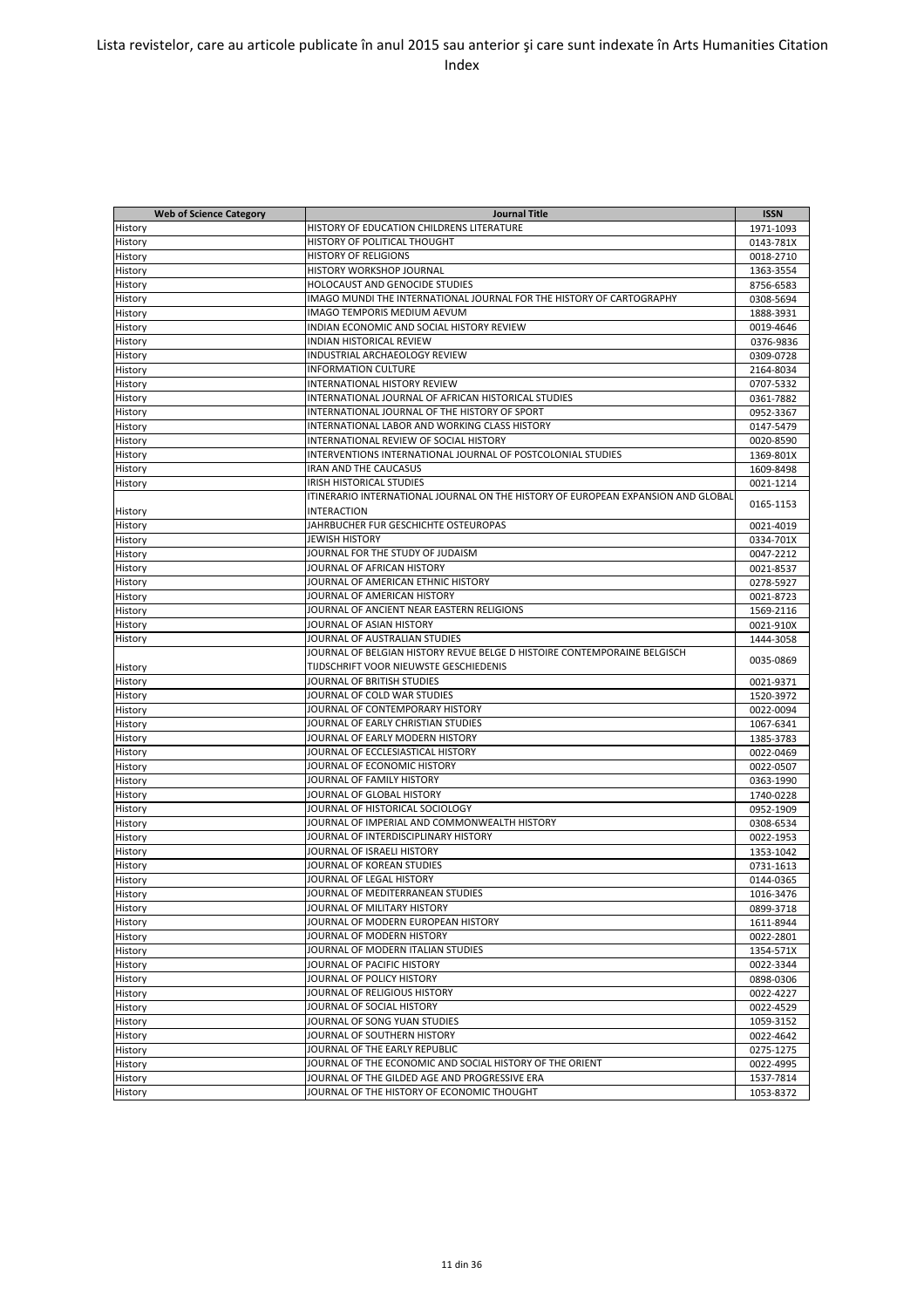| <b>Web of Science Category</b> | <b>Journal Title</b>                                                      | <b>ISSN</b> |
|--------------------------------|---------------------------------------------------------------------------|-------------|
| History                        | JOURNAL OF THE HISTORY OF IDEAS                                           | 0022-5037   |
| History                        | JOURNAL OF THE HISTORY OF SEXUALITY                                       | 1043-4070   |
| History                        | JOURNAL OF THE PHILOSOPHY OF HISTORY                                      | 1872-261X   |
| History                        | JOURNAL OF THE SOUTHWEST                                                  | 0894-8410   |
| History                        | JOURNAL OF THE WEST                                                       | 0022-5169   |
| History                        | JOURNAL OF URBAN HISTORY                                                  | 0096-1442   |
| History                        | JOURNAL OF VICTORIAN CULTURE                                              | 1355-5502   |
| History                        | JOURNAL OF WOMENS HISTORY                                                 | 1042-7961   |
| History                        | JOURNAL OF WORLD HISTORY                                                  | 1045-6007   |
| History                        | KRITIKA EXPLORATIONS IN RUSSIAN AND EURASIAN HISTORY                      | 1531-023X   |
| History                        | KWARTALNIK HISTORII ZYDOW JEWISH HISTORY QUARTERLY                        | 1899-3044   |
| History                        | <b>LABOR HISTORY</b>                                                      | 0023-656X   |
| History                        | LABOUR HISTORY REVIEW                                                     | 0961-5652   |
| History                        | <b>LABOUR LE TRAVAIL</b>                                                  | 0700-3862   |
| History                        | <b>LANGUAGE HISTORY</b>                                                   | 1759-7536   |
| History                        | LATE IMPERIAL CHINA                                                       | 0884-3236   |
| History                        | LAW AND HISTORY REVIEW                                                    | 0738-2480   |
| History                        | LITERATURE HISTORY THIRD SERIES                                           | 0306-1973   |
| History                        | LONDON JOURNAL                                                            | 0305-8034   |
| History                        | <b>MARINERS MIRROR</b>                                                    | 0025-3359   |
| History                        | MEDITERRANEA RICERCHE STORICHE                                            | 1828-230X   |
| History                        | MEDITERRANEAN HISTORICAL REVIEW                                           | 0951-8967   |
| History                        | MELANGES DE LA CASA DE VELAZQUEZ                                          | 0076-230X   |
| History                        | <b>MEMORY STUDIES</b>                                                     | 1750-6980   |
| History                        | MEXICAN STUDIES ESTUDIOS MEXICANOS                                        | 0742-9797   |
| History                        | MICHIGAN HISTORICAL REVIEW                                                | 0360-1846   |
| History                        | MILITARGESCHICHTLICHE ZEITSCHRIFT                                         | 2193-2336   |
| History                        | MODERN CONTEMPORARY FRANCE                                                | 0963-9489   |
| History                        | MODERN INTELLECTUAL HISTORY                                               | 1479-2443   |
| History                        | MONTANA THE MAGAZINE OF WESTERN HISTORY                                   | 0026-9891   |
| History                        | MOUVEMENT SOCIAL                                                          | 0027-2671   |
| History                        | NATIONS AND NATIONALISM                                                   | 1354-5078   |
| History                        | NEW ENGLAND QUARTERLY A HISTORICAL REVIEW OF NEW ENGLAND LIFE AND LETTERS | 0028-4866   |
| History                        | NEW MEXICO HISTORICAL REVIEW                                              | 0028-6206   |
| History                        | <b>NEW YORK HISTORY</b>                                                   | 0146-437X   |
| History                        | NEW ZEALAND JOURNAL OF HISTORY                                            | 0028-8322   |
| History                        | <b>NORTHERN HISTORY</b>                                                   | 0078-172X   |
| History                        | NUMEN INTERNATIONAL REVIEW FOR THE HISTORY OF RELIGIONS                   | 0029-5973   |
| History                        | NUOVA RIVISTA STORICA                                                     | 0029-6236   |
| History                        | NURSING HISTORY REVIEW                                                    | 1062-8061   |
| History                        | ORAL HISTORY REVIEW                                                       | 0094-0798   |
| History                        | OREGON HISTORICAL QUARTERLY                                               | 0030-4727   |
| History                        | OSMANLI ARASTIRMALARI THE JOURNAL OF OTTOMAN STUDIES                      | 0255-0636   |
| History                        | PACIFIC HISTORICAL REVIEW                                                 | 0030-8684   |
| History                        | PACIFIC NORTHWEST QUARTERLY                                               | 0030-8803   |
| History                        | PALESTINE EXPLORATION QUARTERLY                                           | 0031-0328   |
| History                        | PARLIAMENTARY HISTORY                                                     | 0264-2824   |
| History                        | PAST PRESENT                                                              | 0031-2746   |
| History                        | PENNSYLVANIA MAGAZINE OF HISTORY AND BIOGRAPHY                            | 0031-4587   |
| History                        | PLANNING PERSPECTIVES                                                     | 0266-5433   |
| History                        | POSTCOLONIAL STUDIES                                                      | 1368-8790   |
| History                        | PRAEHISTORISCHE ZEITSCHRIFT                                               | 0079-4848   |
| History                        | PRESERVATION                                                              | 1090-9931   |
| History                        | PROLOGUE QUARTERLY OF THE NATIONAL ARCHIVES AND RECORDS ADMINISTRATION    | 0033-1031   |
| History                        | PSYCHOANALYSIS AND HISTORY                                                | 1460-8235   |
| History                        | PUBLIC HISTORIAN                                                          | 0272-3433   |
| History                        | <b>QUADERNI STORICI</b>                                                   | 0301-6307   |
| History                        | RADICAL HISTORY REVIEW                                                    | 0163-6545   |
| History                        | RADOVI ZAVODA ZA POVIJESNE ZNANOSTI HAZU U ZADRU                          | 1330-0474   |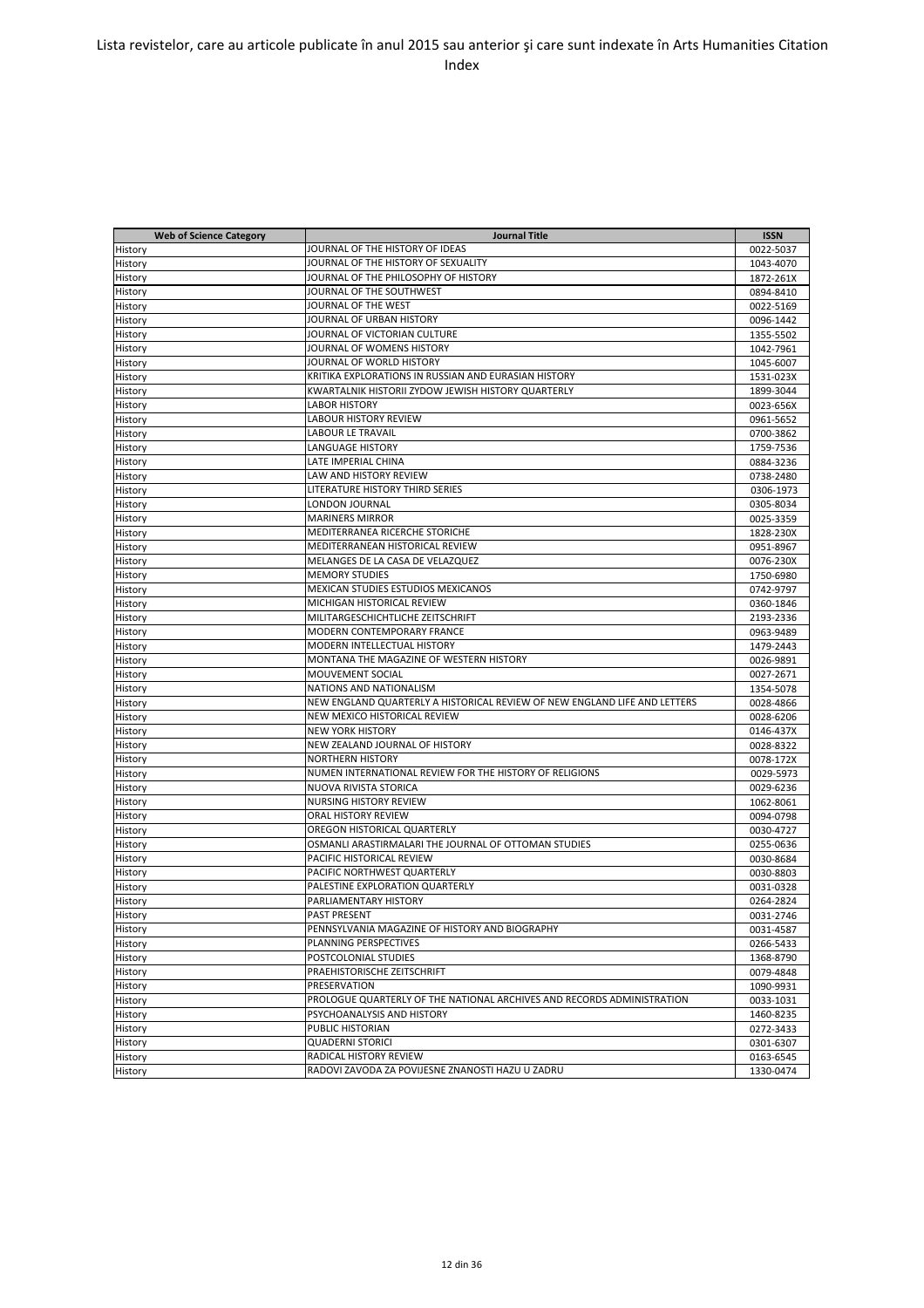| <b>Web of Science Category</b> | <b>Journal Title</b>                                                            | <b>ISSN</b>            |
|--------------------------------|---------------------------------------------------------------------------------|------------------------|
|                                | RELIGION AND AMERICAN CULTURE A JOURNAL OF INTERPRETATION                       |                        |
| History<br>History             | <b>RETHINKING HISTORY</b>                                                       | 1052-1151<br>1364-2529 |
|                                | REVIEWS IN AMERICAN HISTORY                                                     | 0048-7511              |
| History                        | REVISTA BRASILEIRA DE HISTORIA                                                  |                        |
| History                        |                                                                                 | 0102-0188              |
| History                        | REVISTA DE HISTORIA DA SOCIEDADE E DA CULTURA                                   | 1645-2259              |
| History                        | REVISTA DE HISTORIA INDUSTRIAL<br><b>REVISTA DE INDIAS</b>                      | 1132-7200              |
| History                        |                                                                                 | 0034-8341              |
| History                        | REVOLUTIONARY RUSSIA                                                            | 0954-6545              |
| History                        | REVUE BELGE DE PHILOLOGIE ET D HISTOIRE                                         | 0035-0818              |
| History                        | REVUE D HISTOIRE ECCLESIASTIQUE                                                 | 0035-2381              |
| History                        | REVUE D HISTOIRE MODERNE ET CONTEMPORAINE                                       | 0048-8003              |
| History                        | REVUE DE L HISTOIRE DES RELIGIONS                                               | 0035-1423              |
| History                        | <b>REVUE DE SYNTHESE</b>                                                        | 0035-1776              |
| History                        | <b>REVUE DU NORD</b>                                                            | 0035-2624              |
| History                        | <b>REVUE HISTORIQUE</b>                                                         | 0035-3264              |
| History                        | RHETORICA A JOURNAL OF THE HISTORY OF RHETORIC                                  | 0734-8584              |
| History                        | RIVISTA STORICA DELL ANTICHITA                                                  | 0300-340X              |
| History                        | RIVISTA STORICA ITALIANA                                                        | 0035-7073              |
| History                        | ROSSIISKAYA ISTORIYA                                                            | 0869-5687              |
| History                        | RURAL HISTORY ECONOMY SOCIETY CULTURE                                           | 0956-7933              |
| History                        | <b>RUSSIAN HISTORY HISTOIRE RUSSE</b>                                           | 0094-288X              |
| History                        | <b>RUSSIAN REVIEW</b>                                                           | 0036-0341              |
| History                        | SAECULUM                                                                        | 0080-5319              |
| History                        | <b>SCANDIA</b>                                                                  | 0036-5483              |
| History                        | SCANDINAVIAN JOURNAL OF HISTORY                                                 | 0346-8755              |
| History                        | SCOTTISH HISTORICAL REVIEW                                                      | 0036-9241              |
| History                        | SIXTEENTH CENTURY JOURNAL                                                       | 0361-0160              |
| History                        | <b>SLAVERY ABOLITION</b>                                                        | 0144-039X              |
| History                        | <b>SOCIAL HISTORY</b>                                                           | 0307-1022              |
| History                        | SOCIAL HISTORY OF MEDICINE                                                      | 0951-631X              |
| History                        | SOCIAL SCIENCE HISTORY                                                          | 0145-5532              |
| History                        | SOUTH AFRICAN HISTORICAL JOURNAL                                                | 0258-2473              |
| History                        | SOUTH ASIA JOURNAL OF SOUTH ASIAN STUDIES                                       | 0085-6401              |
|                                | SOUTHERN CULTURES                                                               | 1068-8218              |
| History                        | SOUTHWESTERN HISTORICAL QUARTERLY                                               |                        |
| History                        | <b>SPORT HISTORY REVIEW</b>                                                     | 0038-478X              |
| History                        |                                                                                 | 1087-1659              |
| History                        | <b>STUDI STORICI</b>                                                            | 0039-3037              |
| History                        | <b>TEMPO NITEROI</b>                                                            | 1413-7704              |
| History                        | TIJDSCHRIFT VOOR GESCHIEDENIS                                                   | 0040-7518              |
|                                | TIJDSCHRIFT VOOR RECHTSGESCHIEDENIS REVUE D HISTOIRE DU DROIT THE LEGAL HISTORY | 0040-7585              |
| History                        | <b>REVIEW</b>                                                                   |                        |
| History                        | TRABAJOS DE PREHISTORIA                                                         | 0082-5638              |
| History                        | TRANSYLVANIAN REVIEW                                                            | 1221-1249              |
| History                        | TUNA AJALOOKULTUURI AJAKIRI                                                     | 1406-4030              |
| History                        | TURKISH HISTORICAL REVIEW                                                       | 1877-5454              |
| History                        | TWENTIETH CENTURY BRITISH HISTORY                                               | 0955-2359              |
| History                        | <b>URBAN HISTORY</b>                                                            | 0963-9268              |
| History                        | URBAN HISTORY REVIEW REVUE D HISTOIRE URBAINE                                   | 0703-0428              |
| History                        | <b>VERBUM</b>                                                                   | 1585-079X              |
| History                        | VIERTELJAHRSHEFTE FUR ZEITGESCHICHTE                                            | 0042-5702              |
| History                        | VINGTIEME SIECLE REVUE D HISTOIRE                                               | 0294-1759              |
| History                        | <b>VOPROSY ISTORII</b>                                                          | 0042-8779              |
| History                        | WAR IN HISTORY                                                                  | 0968-3445              |
| History                        | <b>WAR SOCIETY</b>                                                              | 0729-2473              |
| History                        | WELSH HISTORY REVIEW                                                            | 0043-2431              |
| History                        | WESTERN HISTORICAL QUARTERLY                                                    | 0043-3810              |
| History                        | WILLIAM AND MARY QUARTERLY                                                      | 0043-5597              |
| History                        | WOMENS HISTORY REVIEW                                                           | 0961-2025              |
| History                        | ZEITGESCHICHTE                                                                  | 0256-5250              |
| History                        | ZEITSCHRIFT FUR ASSYRIOLOGIE UND VORDERASIATISCHE ARCHAOLOGIE                   | 0084-5299              |
|                                | ZEITSCHRIFT FUR GESCHICHTSWISSENSCHAFT                                          |                        |
| History                        |                                                                                 | 0044-2828              |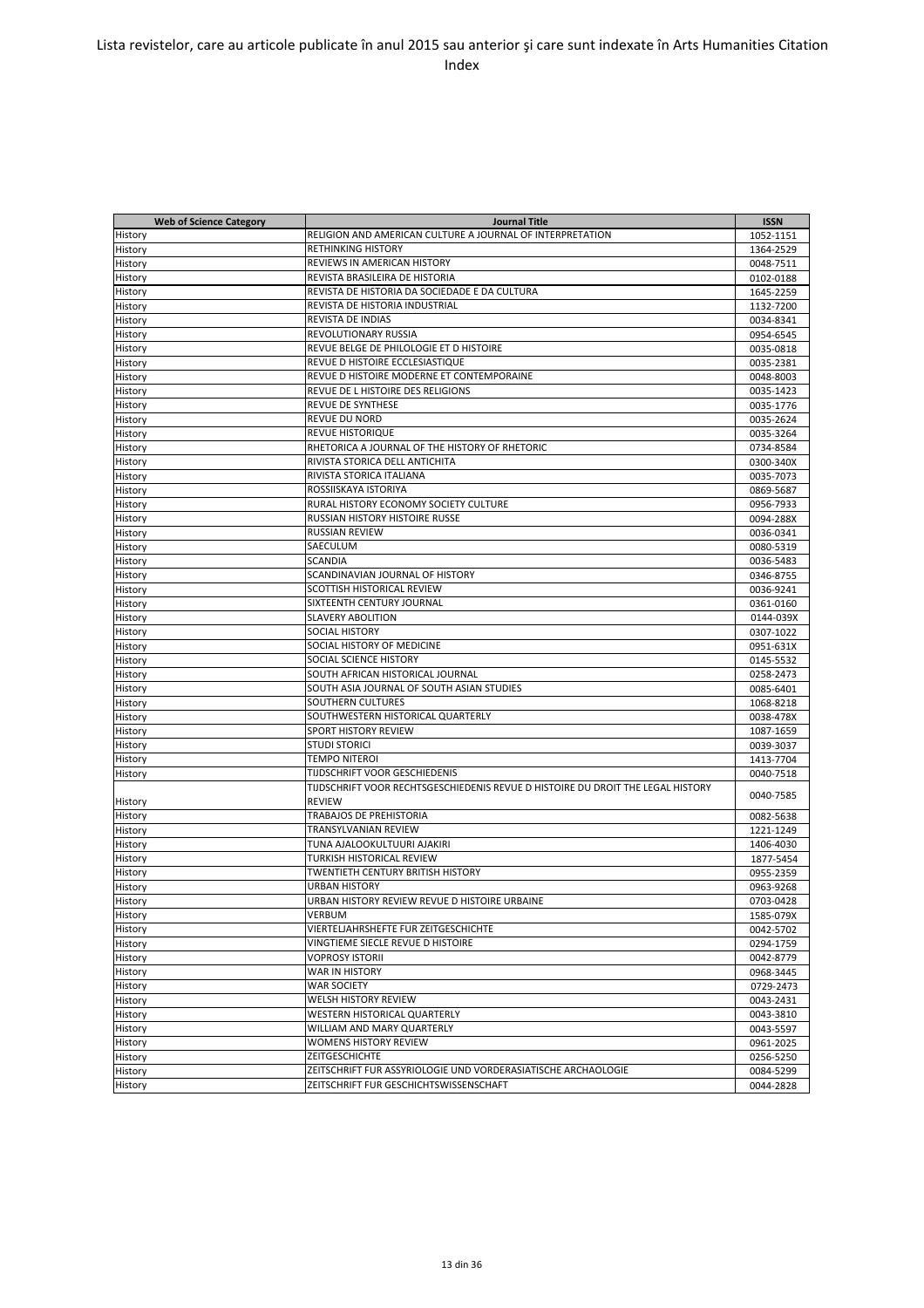| <b>Web of Science Category</b>  | <b>Journal Title</b>                                                 | <b>ISSN</b> |
|---------------------------------|----------------------------------------------------------------------|-------------|
| History                         | ZEITSCHRIFT FUR HISTORISCHE FORSCHUNG                                | 0340-0174   |
| History & Philosophy Of Science | <b>AGRICULTURAL HISTORY</b>                                          | 0002-1482   |
| History & Philosophy Of Science | ALEPH HISTORICAL STUDIES IN SCIENCE JUDAISM                          | 1565-1525   |
| History & Philosophy Of Science | <b>AMBIX</b>                                                         | 0002-6980   |
| History & Philosophy Of Science | <b>ANNALS OF SCIENCE</b>                                             | 0003-3790   |
| History & Philosophy Of Science | ARABIC SCIENCES AND PHILOSOPHY                                       | 0957-4239   |
| History & Philosophy Of Science | ARCHIVE FOR HISTORY OF EXACT SCIENCES                                | 0003-9519   |
| History & Philosophy Of Science | ARCHIVES OF NATURAL HISTORY                                          | 0260-9541   |
| History & Philosophy Of Science | ASCLEPIO REVISTA DE HISTORIA DE LA MEDICINA Y DE LA CIENCIA          | 0210-4466   |
| History & Philosophy Of Science | BERICHTE ZUR WISSENSCHAFTSGESCHICHTE                                 | 0170-6233   |
| History & Philosophy Of Science | <b>BIOLOGY PHILOSOPHY</b>                                            | 0169-3867   |
| History & Philosophy Of Science | <b>BIOSEMIOTICS</b>                                                  | 1875-1342   |
| History & Philosophy Of Science | BOLLETTINO DI STORIA DELLE SCIENZE MATEMATICHE                       | 0392-4432   |
| History & Philosophy Of Science | BRITISH JOURNAL FOR THE HISTORY OF SCIENCE                           | 0007-0874   |
| History & Philosophy Of Science | BRITISH JOURNAL FOR THE PHILOSOPHY OF SCIENCE                        | 0007-0882   |
| History & Philosophy Of Science | BULLETIN OF THE HISTORY OF MEDICINE                                  | 0007-5140   |
| History & Philosophy Of Science | <b>CENTAURUS</b>                                                     | 0008-8994   |
| History & Philosophy Of Science | <b>CONFIGURATIONS</b>                                                | 1063-1801   |
| History & Philosophy Of Science | <b>DYNAMIS</b>                                                       | 0211-9536   |
| History & Philosophy Of Science | <b>EARLY SCIENCE AND MEDICINE</b>                                    | 1383-7427   |
| History & Philosophy Of Science | <b>ENDEAVOUR</b>                                                     | 0160-9327   |
| History & Philosophy Of Science | <b>EPISTEMOLOGIA</b>                                                 | 0392-9760   |
| History & Philosophy Of Science | EUROPEAN JOURNAL FOR PHILOSOPHY OF SCIENCE                           | 1879-4912   |
| History & Philosophy Of Science | FOUNDATIONS OF CHEMISTRY                                             | 1386-4238   |
| History & Philosophy Of Science | FOUNDATIONS OF SCIENCE                                               | 1233-1821   |
| History & Philosophy Of Science | GALILAEANA STUDIES IN RENAISSANCE AND EARLY MODERN SCIENCE           | 1971-6052   |
| History & Philosophy Of Science | GESNERUS SWISS JOURNAL OF THE HISTORY OF MEDICINE AND SCIENCES       | 0016-9161   |
| History & Philosophy Of Science | HERALD OF THE RUSSIAN ACADEMY OF SCIENCES                            | 1019-3316   |
| History & Philosophy Of Science | HISTORIA CIENCIAS SAUDE MANGUINHOS                                   | 0104-5970   |
| History & Philosophy Of Science | HISTORIA MATHEMATICA                                                 | 0315-0860   |
| History & Philosophy Of Science | HISTORICAL RECORDS OF AUSTRALIAN SCIENCE                             | 0727-3061   |
| History & Philosophy Of Science | HISTORICAL STUDIES IN THE NATURAL SCIENCES                           | 1939-1811   |
| History & Philosophy Of Science | HISTORY AND PHILOSOPHY OF LOGIC                                      | 0144-5340   |
| History & Philosophy Of Science | HISTORY AND PHILOSOPHY OF THE LIFE SCIENCES                          | 0391-9714   |
| History & Philosophy Of Science | <b>HISTORY OF SCIENCE</b>                                            | 0073-2753   |
| History & Philosophy Of Science | HISTORY OF THE HUMAN SCIENCES                                        | 0952-6951   |
| History & Philosophy Of Science | <b>HYLE</b>                                                          | 1433-5158   |
| History & Philosophy Of Science | IEEE ANNALS OF THE HISTORY OF COMPUTING                              | 1058-6180   |
| History & Philosophy Of Science | IMAGO MUNDI THE INTERNATIONAL JOURNAL FOR THE HISTORY OF CARTOGRAPHY | 0308-5694   |
| History & Philosophy Of Science | INTERNATIONAL STUDIES IN THE PHILOSOPHY OF SCIENCE                   | 0269-8595   |
| History & Philosophy Of Science | <b>ISIS</b>                                                          | 0021-1753   |
| History & Philosophy Of Science | JOURNAL FOR GENERAL PHILOSOPHY OF SCIENCE                            | 0925-4560   |
| History & Philosophy Of Science | JOURNAL FOR THE HISTORY OF ASTRONOMY                                 | 0021-8286   |
| History & Philosophy Of Science | JOURNAL OF AGRICULTURAL ENVIRONMENTAL ETHICS                         | 1187-7863   |
| History & Philosophy Of Science | JOURNAL OF MEDICAL BIOGRAPHY                                         | 0967-7720   |
| History & Philosophy Of Science | JOURNAL OF THE HISTORY OF BIOLOGY                                    | 0022-5010   |
| History & Philosophy Of Science | JOURNAL OF THE HISTORY OF MEDICINE AND ALLIED SCIENCES               | 0022-5045   |
| History & Philosophy Of Science | JOURNAL OF THE HISTORY OF THE NEUROSCIENCES                          | 0964-704X   |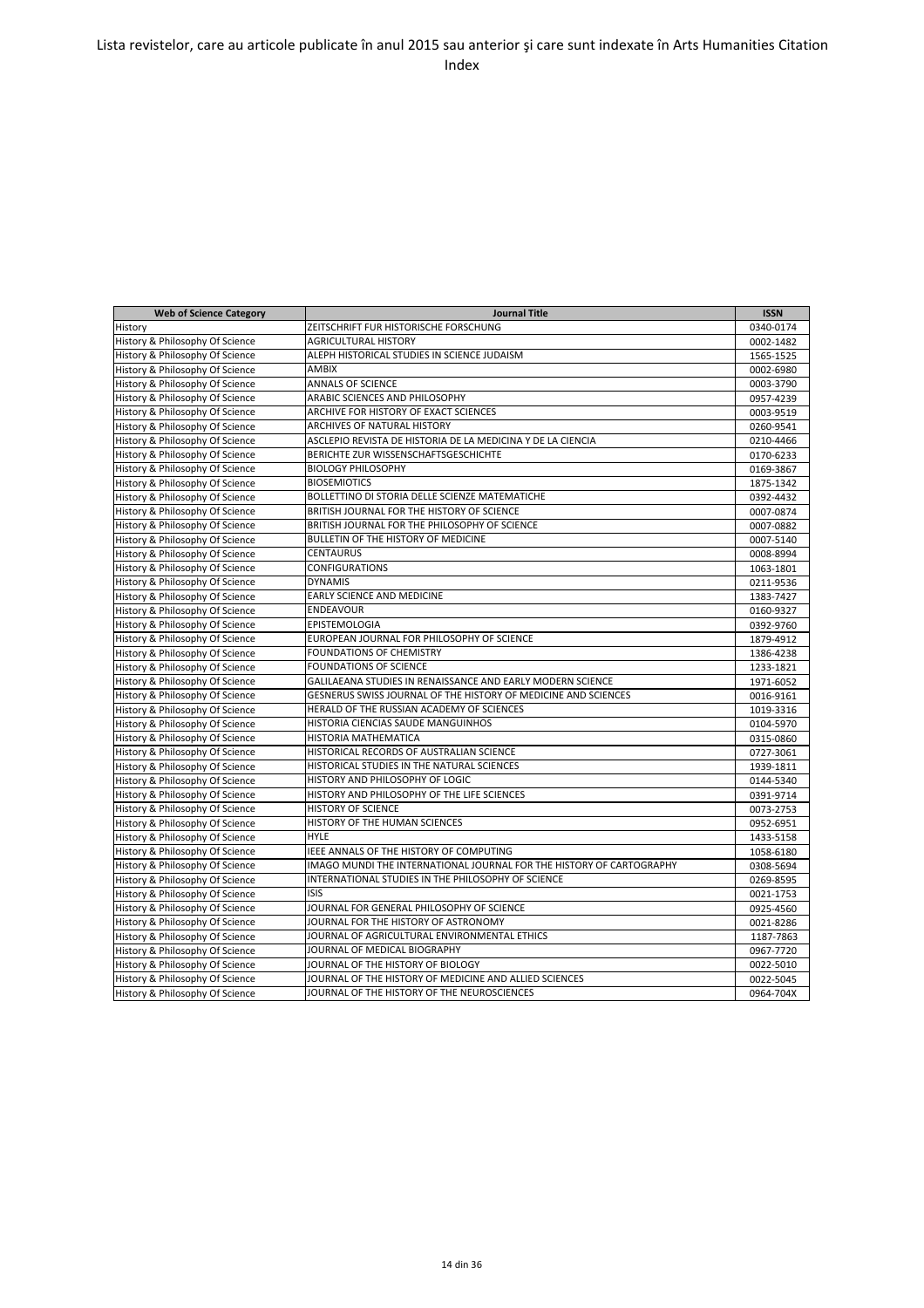| <b>Web of Science Category</b>  | <b>Journal Title</b>                                                           | <b>ISSN</b> |
|---------------------------------|--------------------------------------------------------------------------------|-------------|
| History & Philosophy Of Science | KOREAN JOURNAL OF MEDICAL HISTORY                                              | 1225-505X   |
| History & Philosophy Of Science | <b>MEDICAL HISTORY</b>                                                         | 0025-7273   |
| History & Philosophy Of Science | MEDICINE HEALTH CARE AND PHILOSOPHY                                            | 1386-7423   |
| History & Philosophy Of Science | <b>NANOETHICS</b>                                                              | 1871-4757   |
| History & Philosophy Of Science | NEXUS NETWORK JOURNAL                                                          | 1590-5896   |
| History & Philosophy Of Science | NOTES AND RECORDS THE ROYAL SOCIETY JOURNAL OF THE HISTORY OF SCIENCE          | 0035-9149   |
| History & Philosophy Of Science | <b>NTM</b>                                                                     | 0036-6978   |
| History & Philosophy Of Science | NUNCIUS JOURNAL OF THE HISTORY OF SCIENCE                                      | 0394-7394   |
| History & Philosophy Of Science | NURSING HISTORY REVIEW                                                         | 1062-8061   |
| History & Philosophy Of Science | <b>OSIRIS</b>                                                                  | 0369-7827   |
| History & Philosophy Of Science | PHILOSOPHIA MATHEMATICA                                                        | 0031-8019   |
| History & Philosophy Of Science | PHILOSOPHY ETHICS AND HUMANITIES IN MEDICINE                                   | 1747-5341   |
| History & Philosophy Of Science | PHILOSOPHY OF SCIENCE                                                          | 0031-8248   |
| History & Philosophy Of Science | PHYSICS IN PERSPECTIVE                                                         | 1422-6944   |
| History & Philosophy Of Science | PUBLIC UNDERSTANDING OF SCIENCE                                                | 0963-6625   |
| History & Philosophy Of Science | REVUE D HISTOIRE DES MATHEMATIQUES                                             | 1262-022X   |
| History & Philosophy Of Science | SCIENCE AND ENGINEERING ETHICS                                                 | 1353-3452   |
| History & Philosophy Of Science | <b>SCIENCE AS CULTURE</b>                                                      | 0950-5431   |
| History & Philosophy Of Science | <b>SCIENCE EDUCATION</b>                                                       | 0036-8326   |
| History & Philosophy Of Science | <b>SCIENCE IN CONTEXT</b>                                                      | 0269-8897   |
| History & Philosophy Of Science | SOCIAL EPISTEMOLOGY                                                            | 0269-1728   |
| History & Philosophy Of Science | SOCIAL HISTORY OF MEDICINE                                                     | 0951-631X   |
| History & Philosophy Of Science | SOCIAL STUDIES OF SCIENCE                                                      | 0306-3127   |
| History & Philosophy Of Science | STUDIES IN HISTORY AND PHILOSOPHY OF MODERN PHYSICS                            | 1355-2198   |
| History & Philosophy Of Science | STUDIES IN HISTORY AND PHILOSOPHY OF SCIENCE                                   | 0039-3681   |
| History & Philosophy Of Science | SYNTHESE                                                                       | 0039-7857   |
| History & Philosophy Of Science | TECHNOLOGY AND CULTURE                                                         | 0040-165X   |
| History & Philosophy Of Science | THEOLOGY AND SCIENCE                                                           | 1474-6700   |
| History & Philosophy Of Science | THEORIA REVISTA DE TEORIA HISTORIA Y FUNDAMENTOS DE LA CIENCIA                 | 0495-4548   |
| Humanities, Multidisciplinary   | ACM JOURNAL ON COMPUTING AND CULTURAL HERITAGE                                 | 1556-4673   |
| Humanities, Multidisciplinary   | <b>ACTA BOREALIA</b>                                                           | 0800-3831   |
| Humanities, Multidisciplinary   | AEVUM RASSEGNA DI SCIENZE STORICHE LINGUISTICHE E FILOLOGICHE                  | 0001-9593   |
| Humanities, Multidisciplinary   | ALPHA REVISTA DE ARTES LETRAS Y FILOSOFIA                                      | 0718-2201   |
| Humanities, Multidisciplinary   | AMERASIA JOURNAL                                                               | 0044-7471   |
| Humanities, Multidisciplinary   | <b>AMERICAN IMAGO</b>                                                          | 0065-860X   |
| Humanities, Multidisciplinary   | AMERICAN JOURNAL OF SEMIOTICS                                                  | 0277-7126   |
| Humanities, Multidisciplinary   | AMERICAN QUARTERLY                                                             | 0003-0678   |
| Humanities, Multidisciplinary   | <b>AMERICAN SCHOLAR</b>                                                        | 0003-0937   |
| Humanities, Multidisciplinary   | AMERICAN STUDIES IN SCANDINAVIA                                                | 0044-8060   |
| Humanities, Multidisciplinary   | ANGELAKI JOURNAL OF THE THEORETICAL HUMANITIES                                 | 0969-725X   |
| Humanities, Multidisciplinary   | ANNALES ANALI ZA ISTRSKE IN MEDITERANSKE STUDIJE SERIES HISTORIA ET SOCIOLOGIA | 1408-5348   |
| Humanities, Multidisciplinary   | <b>ANTIQUARIES JOURNAL</b>                                                     | 0003-5815   |
| Humanities, Multidisciplinary   | ARBOR CIENCIA PENSAMIENTO Y CULTURA                                            | 0210-1963   |
| Humanities, Multidisciplinary   | ARCHIV FUR PAPYRUSFORSCHUNG UND VERWANDTE GEBIETE                              | 0066-6459   |
| Humanities, Multidisciplinary   | <b>ARCHIV ORIENTALNI</b>                                                       | 0044-8699   |
| Humanities, Multidisciplinary   | ARCHIVES AND RECORDS THE JOURNAL OF THE ARCHIVES AND RECORDS ASSOCIATION       | 2325-7962   |
| Humanities, Multidisciplinary   | <b>ARGOS</b>                                                                   | 0254-1637   |
| Humanities, Multidisciplinary   | ATENEA                                                                         | 0718-0462   |
| Humanities, Multidisciplinary   | <b>AUSTRIAN STUDIES</b>                                                        | 1350-7532   |
| Humanities, Multidisciplinary   | <b>AUT AUT</b>                                                                 | 0005-0601   |
| Humanities, Multidisciplinary   | <b>BIOSEMIOTICS</b>                                                            | 1875-1342   |
| Humanities, Multidisciplinary   | <b>BOOK COLLECTOR</b>                                                          | 0006-7237   |
| Humanities, Multidisciplinary   | BRITISH JOURNAL OF CANADIAN STUDIES                                            | 0269-9222   |
| Humanities, Multidisciplinary   | BULLETIN OF THE JOHN RYLANDS LIBRARY                                           | 2054-9318   |
| Humanities, Multidisciplinary   | BULLETON OF THE JOHN RYLANDS LIBRARY                                           | 2054-9318   |
| Humanities, Multidisciplinary   | <b>BYU STUDIES QUARTERLY</b>                                                   | 0007-0106   |
| Humanities, Multidisciplinary   | BYZANTINE AND MODERN GREEK STUDIES                                             | 0307-0131   |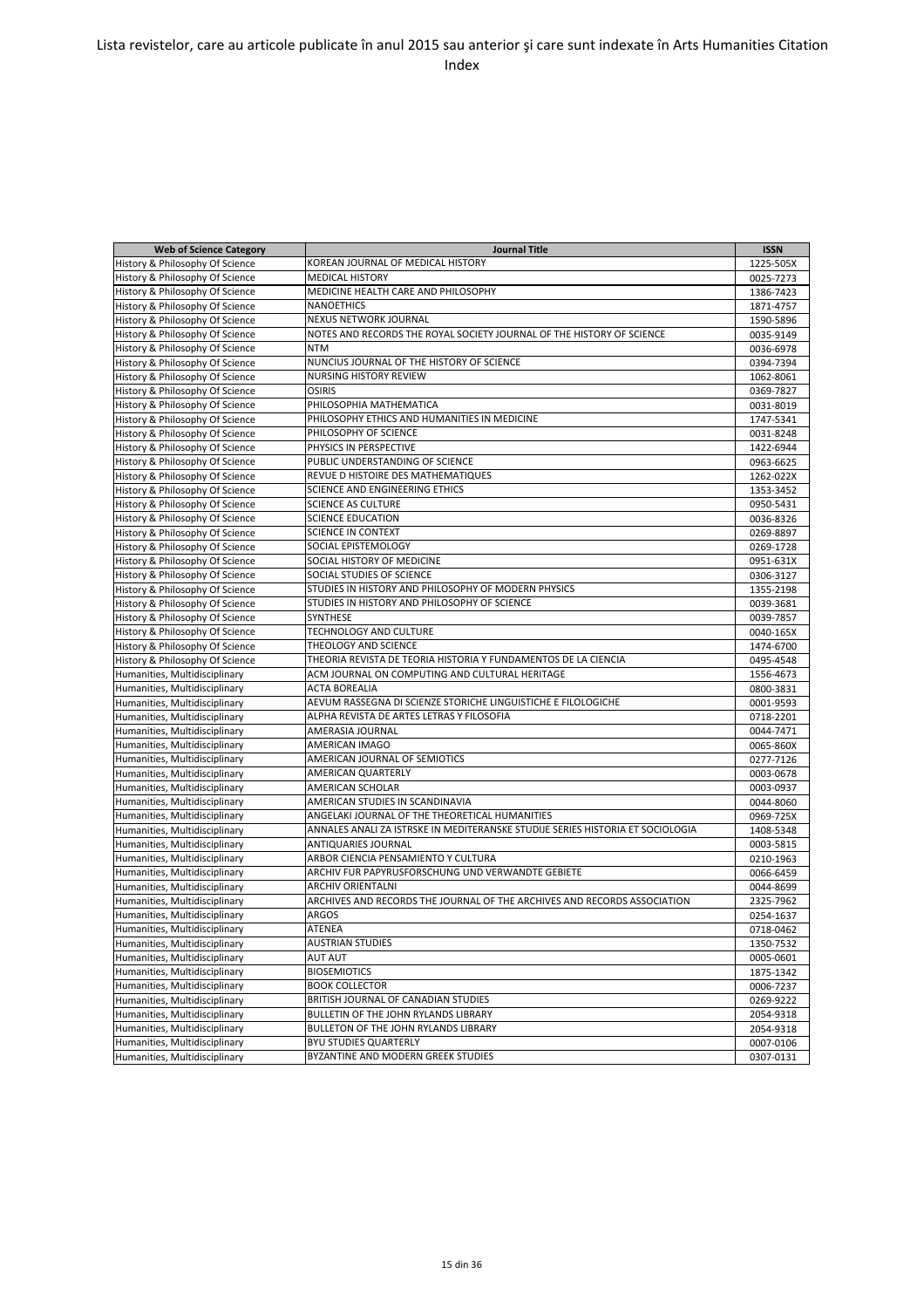| <b>Web of Science Category</b> | <b>Journal Title</b>                                                         | <b>ISSN</b> |
|--------------------------------|------------------------------------------------------------------------------|-------------|
| Humanities, Multidisciplinary  | CANADIAN REVIEW OF AMERICAN STUDIES                                          | 0007-7720   |
| Humanities, Multidisciplinary  | CARAVELLE                                                                    | 1147-6753   |
| Humanities, Multidisciplinary  | CARAVELLE CAHIERS DU MONDE HISPANIQUE ET LUSO BRESILIEN                      | 1147-6753   |
| Humanities, Multidisciplinary  | CITHARA ESSAYS IN THE JUDEO CHRISTIAN TRADITION                              | 0009-7527   |
| Humanities, Multidisciplinary  | <b>CLASSICAL RECEPTIONS JOURNAL</b>                                          | 1759-5134   |
| Humanities, Multidisciplinary  | CO HERENCIA                                                                  | 1794-5887   |
| Humanities, Multidisciplinary  | <b>COMMON KNOWLEDGE</b>                                                      | 0961-754X   |
| Humanities, Multidisciplinary  | COSTUME THE JOURNAL OF THE COSTUME SOCIETY                                   | 0590-8876   |
| Humanities, Multidisciplinary  | CR THE NEW CENTENNIAL REVIEW                                                 | 1532-687X   |
| Humanities, Multidisciplinary  | <b>CULTURE ET MUSEES</b>                                                     | 1766-2923   |
| Humanities, Multidisciplinary  | <b>CURATOR THE MUSEUM JOURNAL</b>                                            | 0011-3069   |
| Humanities, Multidisciplinary  | <b>DAEDALUS</b>                                                              | 0011-5266   |
| Humanities, Multidisciplinary  | DEGRES REVUE DE SYNTHESE A ORIENTATION SEMIOLOGIQUE                          | 0376-8163   |
| Humanities, Multidisciplinary  | DIGITAL SCHOLARSHIP IN THE HUMANITIES                                        | 2055-7671   |
| Humanities, Multidisciplinary  | <b>DIX NEUF</b>                                                              | 1478-7318   |
| Humanities, Multidisciplinary  | DRESS THE JOURNAL OF THE COSTUME SOCIETY OF AMERICA                          | 0361-2112   |
| Humanities, Multidisciplinary  | DUTCH CROSSING JOURNAL OF LOW COUNTRIES STUDIES                              | 0309-6564   |
| Humanities, Multidisciplinary  | <b>EARLY MODERN FRENCH STUDIES</b>                                           | 2056-3035   |
| Humanities, Multidisciplinary  | EARLY MODERN WOMEN AN INTERDISCIPLINARY JOURNAL                              | 1933-0065   |
| Humanities, Multidisciplinary  | EARLY POPULAR VISUAL CULTURE                                                 | 1746-0654   |
| Humanities, Multidisciplinary  | <b>EIGHTEENTH CENTURY STUDIES</b>                                            | 0013-2586   |
| Humanities, Multidisciplinary  | <b>EIRE IRELAND</b>                                                          | 0013-2683   |
| Humanities, Multidisciplinary  | <b>EMPIRICAL STUDIES OF THE ARTS</b>                                         | 0276-2374   |
| Humanities, Multidisciplinary  | ETHNOLOGIA SCANDINAVICA                                                      | 0348-9698   |
| Humanities, Multidisciplinary  | EUROPEAN LEGACY TOWARD NEW PARADIGMS                                         | 1084-8770   |
| Humanities, Multidisciplinary  | FASHION PRACTICE THE JOURNAL OF DESIGN CREATIVE PROCESS THE FASHION INDUSTRY | 1756-9370   |
| Humanities, Multidisciplinary  | FASHION THEORY THE JOURNAL OF DRESS BODY CULTURE                             | 1362-704X   |
| Humanities, Multidisciplinary  | <b>GERMAN STUDIES REVIEW</b>                                                 | 0149-7952   |
| Humanities, Multidisciplinary  | GLQ A JOURNAL OF LESBIAN AND GAY STUDIES                                     | 1064-2684   |
| Humanities, Multidisciplinary  | <b>GREAT PLAINS QUARTERLY</b>                                                | 0275-7664   |
| Humanities, Multidisciplinary  | <b>GREY ROOM</b>                                                             | 1526-3819   |
| Humanities, Multidisciplinary  | HARVARD LIBRARY BULLETIN                                                     | 0017-8136   |
| Humanities, Multidisciplinary  | <b>HERITAGE SCIENCE</b>                                                      | 2050-7445   |
| Humanities, Multidisciplinary  | HISPANIC RESEARCH JOURNAL IBERIAN AND LATIN AMERICAN STUDIES                 | 1468-2737   |
| Humanities, Multidisciplinary  | HISTORIC ENVIRONMENT POLICY PRACTICE                                         | 1756-7505   |
| Humanities, Multidisciplinary  | HUNTINGTON LIBRARY QUARTERLY                                                 | 0018-7895   |
| Humanities, Multidisciplinary  | <b>INDEX ON CENSORSHIP</b>                                                   | 0306-4220   |
| Humanities, Multidisciplinary  | INTERNATIONAL JOURNAL OF ARTS MANAGEMENT                                     | 1480-8986   |
| Humanities, Multidisciplinary  | INTERNATIONAL JOURNAL OF HERITAGE STUDIES                                    | 1352-7258   |
| Humanities, Multidisciplinary  | INTERNATIONAL JOURNAL OF INTANGIBLE HERITAGE                                 | 1975-3586   |
| Humanities, Multidisciplinary  | INTERNATIONAL JOURNAL OF THE CLASSICAL TRADITION                             | 1073-0508   |
| Humanities, Multidisciplinary  | <b>ITALIAN STUDIES</b>                                                       | 0075-1634   |
| Humanities, Multidisciplinary  | JOURNAL FOR EIGHTEENTH CENTURY STUDIES                                       | 1754-0194   |
| Humanities, Multidisciplinary  | JOURNAL OF AESTHETIC EDUCATION                                               | 0021-8510   |
| Humanities, Multidisciplinary  | JOURNAL OF AMERICAN STUDIES                                                  | 0021-8758   |
| Humanities, Multidisciplinary  | JOURNAL OF ARTS MANAGEMENT LAW AND SOCIETY                                   | 1063-2921   |
| Humanities, Multidisciplinary  | JOURNAL OF BALTIC STUDIES                                                    | 0162-9778   |
| Humanities, Multidisciplinary  | JOURNAL OF CANADIAN STUDIES REVUE D ETUDES CANADIENNES                       | 0021-9495   |
| Humanities, Multidisciplinary  | JOURNAL OF EUROPEAN STUDIES                                                  | 0047-2441   |
| Humanities, Multidisciplinary  | JOURNAL OF HOLY LAND AND PALESTINE STUDIES                                   | 2054-1988   |
| Humanities, Multidisciplinary  | JOURNAL OF INDO EUROPEAN STUDIES                                             | 0092-2323   |
| Humanities, Multidisciplinary  | JOURNAL OF ISLAMIC STUDIES                                                   | 0955-2340   |
| Humanities, Multidisciplinary  | JOURNAL OF LATIN AMERICAN STUDIES                                            | 0022-216X   |
| Humanities, Multidisciplinary  | JOURNAL OF MODERN GREEK STUDIES                                              | 0738-1727   |
| Humanities, Multidisciplinary  | JOURNAL OF POPULAR CULTURE                                                   | 0022-3840   |
| Humanities, Multidisciplinary  | JOURNAL OF PRE RAPHAELITE STUDIES NEW SERIES                                 | 1060-149X   |
| Humanities, Multidisciplinary  | JOURNAL OF SCHOLARLY PUBLISHING                                              | 1198-9742   |
| Humanities, Multidisciplinary  | JOURNAL OF THE AMERICAN INSTITUTE FOR CONSERVATION                           | 0197-1360   |
| Humanities, Multidisciplinary  | JOURNAL OF THE HISTORY OF COLLECTIONS                                        | 0954-6650   |
| Humanities, Multidisciplinary  | JUNCTURES THE JOURNAL FOR THEMATIC DIALOGUE                                  | 1176-5119   |
|                                |                                                                              |             |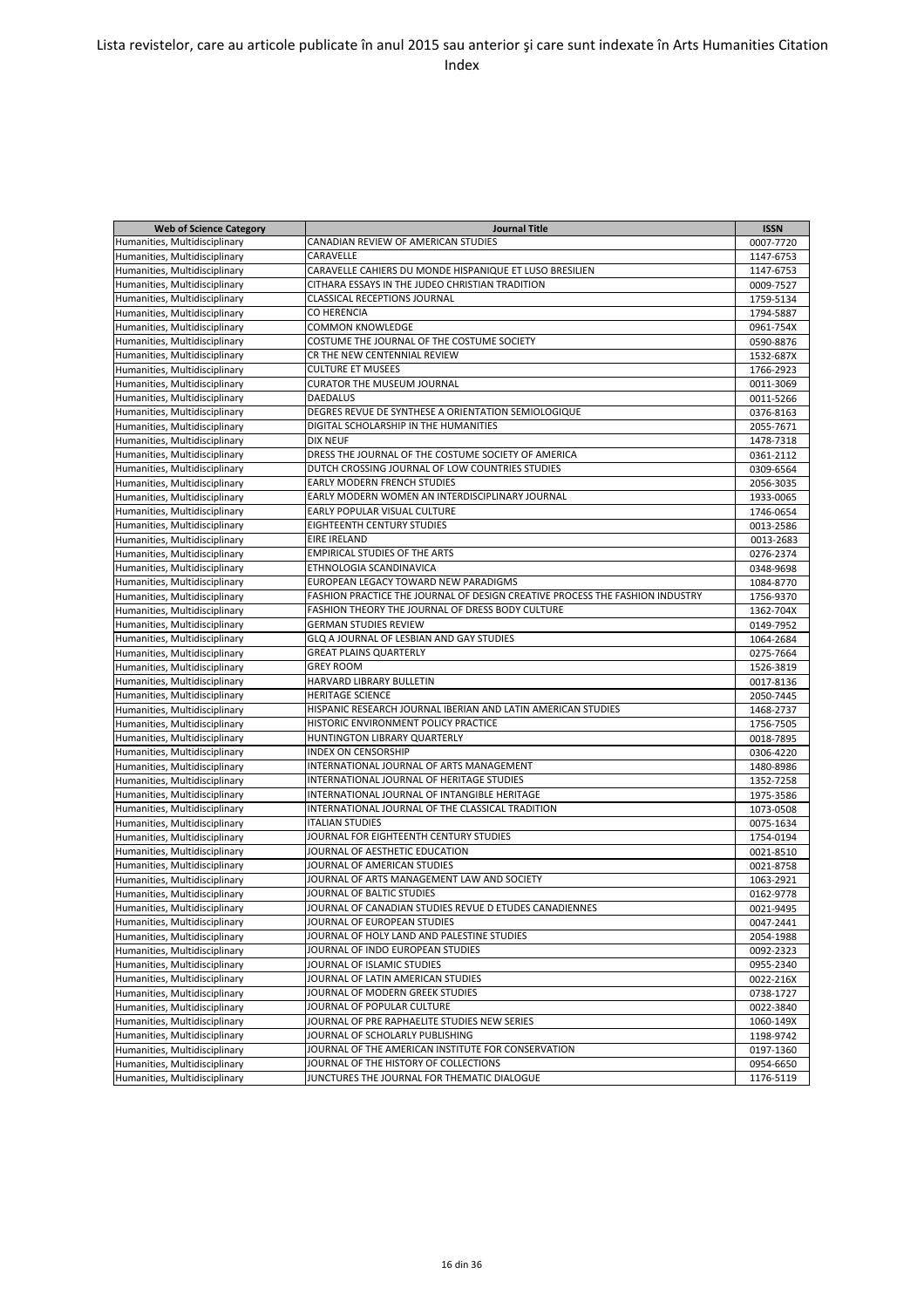| <b>Web of Science Category</b> | <b>Journal Title</b>                                                        | <b>ISSN</b> |
|--------------------------------|-----------------------------------------------------------------------------|-------------|
| Humanities, Multidisciplinary  | JUNG JOURNAL CULTURE PSYCHE                                                 | 1934-2039   |
| Humanities, Multidisciplinary  | LIAS JOURNAL OF EARLY MODERN INTELLECTUAL CULTURE AND ITS SOURCES           | 2033-4753   |
| Humanities, Multidisciplinary  | <b>LIBRARY</b>                                                              | 0024-2160   |
| Humanities, Multidisciplinary  | LISTY FILOLOGICKE                                                           | 0024-4457   |
| Humanities, Multidisciplinary  | <b>LOGOS VILNIUS</b>                                                        | 0868-7692   |
| Humanities, Multidisciplinary  | <b>LUSO BRAZILIAN REVIEW</b>                                                | 0024-7413   |
| Humanities, Multidisciplinary  | MAGIC RITUAL AND WITCHCRAFT                                                 | 1556-8547   |
| Humanities, Multidisciplinary  | <b>MEDICAL HUMANITIES</b>                                                   | 1468-215X   |
| Humanities, Multidisciplinary  | MERKUR DEUTSCHE ZEITSCHRIFT FUR EUROPAISCHES DENKEN                         | 0026-0096   |
| Humanities, Multidisciplinary  | <b>MODERN JUDAISM</b>                                                       | 0276-1114   |
| Humanities, Multidisciplinary  | MODERNISM MODERNITY                                                         | 1071-6068   |
| Humanities, Multidisciplinary  | <b>MUSEON</b>                                                               | 0771-6494   |
| Humanities, Multidisciplinary  | NEW YORK REVIEW OF BOOKS                                                    | 0028-7504   |
| Humanities, Multidisciplinary  | <b>NEW YORK TIMES BOOK REVIEW</b>                                           | 0028-7806   |
| Humanities, Multidisciplinary  | NINETEENTH CENTURY CONTEXTS AN INTERDISCIPLINARY JOURNAL                    | 0890-5495   |
| Humanities, Multidisciplinary  | NWIG NEW WEST INDIAN GUIDE NIEUWE WEST INDISCHE GIDS                        | 1382-2373   |
| Humanities, Multidisciplinary  | <b>OCTOBER</b>                                                              | 0162-2870   |
| Humanities, Multidisciplinary  | <b>ORIENS</b>                                                               | 0078-6527   |
| Humanities, Multidisciplinary  | PAPERS OF THE BIBLIOGRAPHICAL SOCIETY OF AMERICA                            | 0006-128X   |
| Humanities, Multidisciplinary  | PAPERS OF THE BRITISH SCHOOL AT ROME                                        | 0068-2462   |
| Humanities, Multidisciplinary  | PATTERNS OF PREJUDICE                                                       | 0031-322X   |
| Humanities, Multidisciplinary  | PORTUGUESE STUDIES                                                          | 0267-5315   |
| Humanities, Multidisciplinary  | POSTMODERN CULTURE                                                          | 1053-1920   |
| Humanities, Multidisciplinary  | PROCEEDINGS OF THE AMERICAN PHILOSOPHICAL SOCIETY                           | 0003-049X   |
|                                | PROCEEDINGS OF THE ROYAL IRISH ACADEMY SECTION C ARCHAEOLOGY CELTIC STUDIES |             |
| Humanities, Multidisciplinary  | HISTORY LINGUISTICS LITERATURE                                              | 0035-8991   |
| Humanities, Multidisciplinary  | PSYCHOLOGY OF AESTHETICS CREATIVITY AND THE ARTS                            | 1931-3896   |
| Humanities, Multidisciplinary  | <b>QUAESTIO ROSSICA</b>                                                     | 2311-911X   |
| Humanities, Multidisciplinary  | REVISTA DE OCCIDENTE                                                        | 0034-8635   |
| Humanities, Multidisciplinary  | <b>REVUE DES ETUDES JUIVES</b>                                              | 0484-8616   |
| Humanities, Multidisciplinary  | REVUE FRANCAISE D ETUDES AMERICAINES                                        | 0397-7870   |
| Humanities, Multidisciplinary  | <b>ROMANI STUDIES</b>                                                       | 1528-0748   |
| Humanities, Multidisciplinary  | <b>SCANDINAVIAN STUDIES</b>                                                 | 0036-5637   |
| Humanities, Multidisciplinary  | SEMIOTICA                                                                   | 0037-1998   |
| Humanities, Multidisciplinary  | <b>SENSES SOCIETY</b>                                                       | 1745-8927   |
| Humanities, Multidisciplinary  | SHOFAR AN INTERDISCIPLINARY JOURNAL OF JEWISH STUDIES                       | 0882-8539   |
| Humanities, Multidisciplinary  | <b>SIGN SYSTEMS STUDIES</b>                                                 | 1406-4243   |
| Humanities, Multidisciplinary  | SIGNA REVISTA DE LA ASOCIACION ESPANOLA DE SEMIOTICA                        | 1133-3634   |
| Humanities, Multidisciplinary  | <b>SLAVIC REVIEW</b>                                                        | 0037-6779   |
| Humanities, Multidisciplinary  | SLAVONIC AND EAST EUROPEAN REVIEW                                           | 0037-6795   |
| Humanities, Multidisciplinary  | <b>SLOVO</b>                                                                | 0954-6839   |
| Humanities, Multidisciplinary  | <b>SMALL AXE</b>                                                            | 0799-0537   |
| Humanities, Multidisciplinary  | SOCIAL SEMIOTICS                                                            | 1035-0330   |
| Humanities, Multidisciplinary  | <b>SOCIETES</b>                                                             | 0765-3697   |
| Humanities, Multidisciplinary  | <b>SOUNDINGS</b>                                                            | 0038-1861   |
| Humanities, Multidisciplinary  | SOUTH CENTRAL REVIEW                                                        | 0743-6831   |
| Humanities, Multidisciplinary  | SOUTHERN AFRICAN HUMANITIES                                                 | 1681-5564   |
| Humanities, Multidisciplinary  | <b>STUDI PIEMONTESI</b>                                                     | 0392-7261   |
| Humanities, Multidisciplinary  | STUDI SECENTESCHI                                                           | 0081-6248   |
| Humanities, Multidisciplinary  | STUDIES IN LATIN AMERICAN POPULAR CULTURE                                   | 0730-9139   |
| Humanities, Multidisciplinary  | TEXT AND PERFORMANCE QUARTERLY                                              | 1046-2937   |
| Humanities, Multidisciplinary  | TEXTILE CLOTH AND CULTURE                                                   | 1475-9756   |
| Humanities, Multidisciplinary  | <b>TEXTILE HISTORY</b>                                                      | 0040-4969   |
| Humanities, Multidisciplinary  | TEXTILE THE JOURNAL OF CLOTH CULTURE                                        | 1475-9756   |
| Humanities, Multidisciplinary  | TLS THE TIMES LITERARY SUPPLEMENT                                           | 0307-661X   |
| Humanities, Multidisciplinary  | TRAMES JOURNAL OF THE HUMANITIES AND SOCIAL SCIENCES                        | 1406-0922   |
| Humanities, Multidisciplinary  | TRANSACTIONS OF THE AMERICAN PHILOSOPHICAL SOCIETY                          | 0065-9746   |
| Humanities, Multidisciplinary  | UNIVERSITY OF TORONTO QUARTERLY                                             | 0042-0247   |
| Humanities, Multidisciplinary  | UTOPIAN STUDIES                                                             | 1045-991X   |
| Humanities, Multidisciplinary  | VICTORIAN PERIODICALS REVIEW                                                | 0709-4698   |
| Humanities, Multidisciplinary  | VICTORIAN STUDIES                                                           | 0042-5222   |
|                                |                                                                             |             |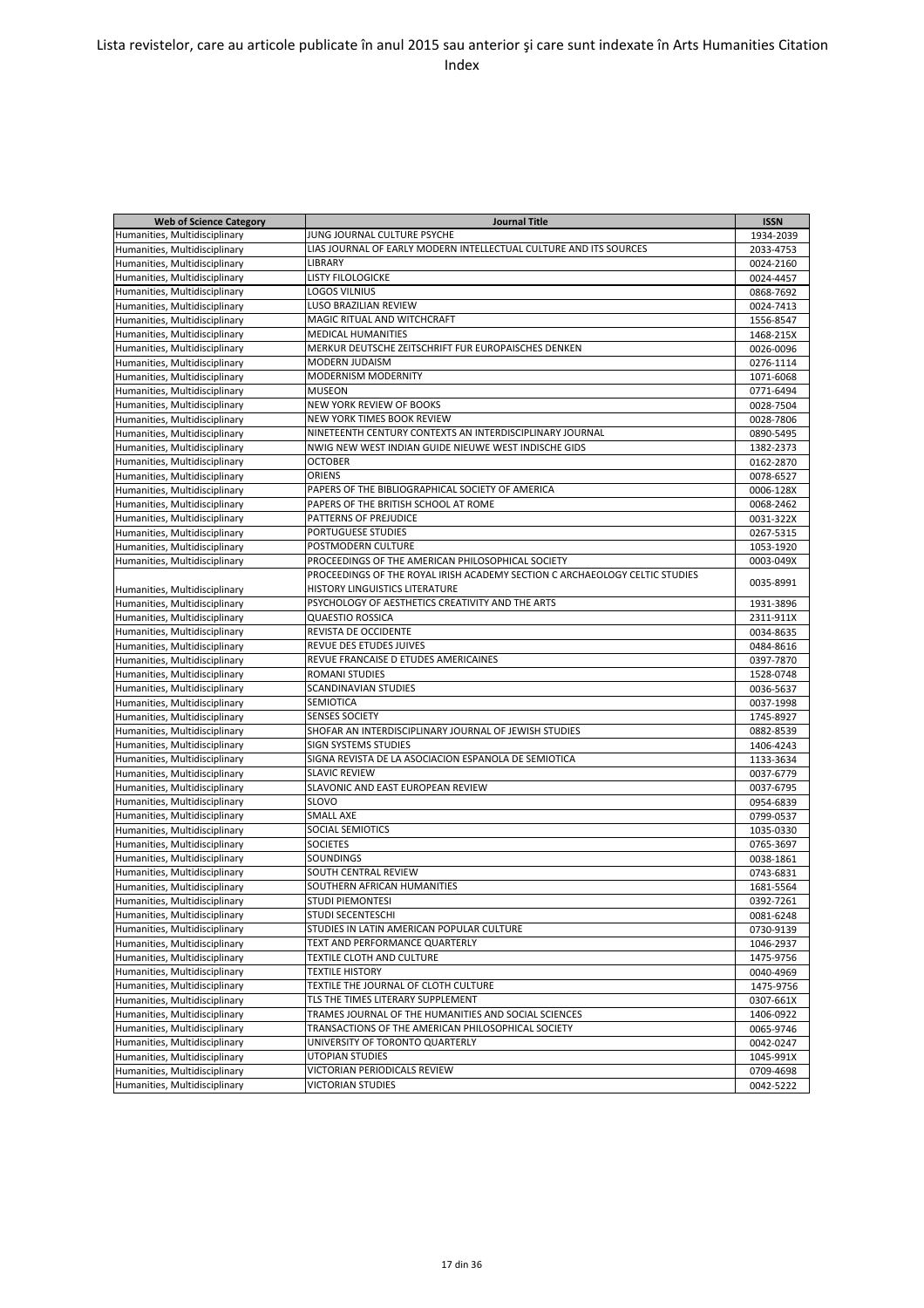| <b>Web of Science Category</b> | <b>Journal Title</b>                                                             | <b>ISSN</b> |
|--------------------------------|----------------------------------------------------------------------------------|-------------|
| Humanities, Multidisciplinary  | <b>VISUAL STUDIES</b>                                                            | 1472-586X   |
| Humanities, Multidisciplinary  | WASAFIRI                                                                         | 0269-0055   |
| Humanities, Multidisciplinary  | WELT DER SLAVEN HALBJAHRESSCHRIFT FUR SLAVISTIK                                  | 0043-2520   |
| Humanities, Multidisciplinary  | WOMENS STUDIES AN INTERDISCIPLINARY JOURNAL                                      | 0049-7878   |
| Humanities, Multidisciplinary  | <b>WORD IMAGE</b>                                                                | 0266-6286   |
| Humanities, Multidisciplinary  | ZEITSCHRIFT FUR SEMIOTIK                                                         | 0170-6241   |
| Language & Linguistics         | AAA ARBEITEN AUS ANGLISTIK UND AMERIKANISTIK                                     | 0171-5410   |
| Language & Linguistics         | <b>ACROSS LANGUAGES AND CULTURES</b>                                             | 1585-1923   |
| Language & Linguistics         | ACTA LINGUISTICA HUNGARICA                                                       | 1216-8076   |
| Language & Linguistics         | AFRICANA LINGUISTICA                                                             | 0065-4124   |
| Language & Linguistics         | AMERICAN SPEECH                                                                  | 0003-1283   |
| Language & Linguistics         | ANGLIA ZEITSCHRIFT FUR ENGLISCHE PHILOLOGIE                                      | 0340-5222   |
| Language & Linguistics         | ANNUAL REVIEW OF APPLIED LINGUISTICS                                             | 0267-1905   |
| Language & Linguistics         | ANNUAL REVIEW OF LINGUISTICS                                                     | 2333-9691   |
| Language & Linguistics         | <b>APPLIED LINGUISTICS REVIEW</b>                                                | 1868-6311   |
| Language & Linguistics         | ARCHIV FUR DAS STUDIUM DER NEUEREN SPRACHEN UND LITERATUREN                      | 0003-8970   |
| Language & Linguistics         | ARGUMENTATION                                                                    | 0920-427X   |
| Language & Linguistics         | ATLANTIS JOURNAL OF THE SPANISH ASSOCIATION OF ANGLO AMERICAN STUDIES            |             |
| Language & Linguistics         | AUSTRALIAN JOURNAL OF LINGUISTICS                                                | 0210-6124   |
|                                |                                                                                  | 0726-8602   |
| Language & Linguistics         | BABEL REVUE INTERNATIONALE DE LA TRADUCTION INTERNATIONAL JOURNAL OF TRANSLATION | 0521-9744   |
| Language & Linguistics         | BEITRAGE ZUR GESCHICHTE DER DEUTSCHEN SPRACHE UND LITERATUR                      |             |
| Language & Linguistics         | BULLETIN OF THE INSTITUTE OF HISTORY AND PHILOLOGY ACADEMIA SINICA               | 0005-8076   |
| Language & Linguistics         | CANADIAN JOURNAL OF LINGUISTICS REVUE CANADIENNE DE LINGUISTIQUE                 | 1012-4195   |
| Language & Linguistics         | CHILD LANGUAGE TEACHING THERAPY                                                  | 0008-4131   |
|                                | CIRCULO DE LINGUISTICA APLICADA A LA COMUNICACION                                | 0265-6590   |
| Language & Linguistics         | <b>COGNITIVE LINGUISTICS</b>                                                     | 1576-4737   |
| Language & Linguistics         |                                                                                  | 0936-5907   |
| Language & Linguistics         | COLLOQUIA GERMANICA                                                              | 0010-1338   |
| Language & Linguistics         | COMPUTATIONAL LINGUISTICS                                                        | 0891-2017   |
| Language & Linguistics         | COMPUTER ASSISTED LANGUAGE LEARNING                                              | 0958-8221   |
| Language & Linguistics         | CORPUS LINGUISTICS AND LINGUISTIC THEORY                                         | 1613-7027   |
| Language & Linguistics         | CRITICA HISPANICA                                                                | 0278-7261   |
| Language & Linguistics         | DEUTSCHE SPRACHE                                                                 | 0340-9341   |
| Language & Linguistics         | <b>DIACHRONICA</b>                                                               | 0176-4225   |
| Language & Linguistics         | DIALECTOLOGIA ET GEOLINGUISTICA                                                  | 0942-4040   |
| Language & Linguistics         | <b>ELT JOURNAL</b>                                                               | 0951-0893   |
| Language & Linguistics         | <b>ENGLISH LANGUAGE LINGUISTICS</b>                                              | 1360-6743   |
| Language & Linguistics         | ENGLISH TEACHING PRACTICE AND CRITIQUE                                           | 1175-8708   |
| Language & Linguistics         | <b>ENGLISH TODAY</b>                                                             | 0266-0784   |
| Language & Linguistics         | ENGLISH WORLD WIDE                                                               | 0172-8865   |
| Language & Linguistics         | <b>ESTUDIOS FILOLOGICOS</b>                                                      | 0071-1713   |
| Language & Linguistics         | EUROPEAN JOURNAL OF ENGLISH STUDIES                                              | 1382-5577   |
| Language & Linguistics         | EUROPEAN JOURNAL OF SCANDINAVIAN STUDIES                                         | 2191-9399   |
| Language & Linguistics         | <b>FIRST LANGUAGE</b>                                                            | 0142-7237   |
| Language & Linguistics         | <b>FOLIA LINGUISTICA</b>                                                         | 0165-4004   |
| Language & Linguistics         | FOLIA LINGUISTICA HISTORICA                                                      | 0168-647X   |
| Language & Linguistics         | FORUM FOR MODERN LANGUAGE STUDIES                                                | 0015-8518   |
| Language & Linguistics         | <b>FORUM ITALICUM</b>                                                            | 0014-5858   |
| Language & Linguistics         | <b>FRANCAIS MODERNE</b>                                                          | 0015-9409   |
| Language & Linguistics         | <b>FUNCTIONS OF LANGUAGE</b>                                                     | 0929-998X   |
| Language & Linguistics         | <b>GENDER AND LANGUAGE</b>                                                       | 1747-6321   |
| Language & Linguistics         | <b>GERMAN QUARTERLY</b>                                                          | 0016-8831   |
| Language & Linguistics         | HISPANIA A JOURNAL DEVOTED TO THE TEACHING OF SPANISH AND PORTUGUESE             | 0018-2133   |
| Language & Linguistics         | HISTORIOGRAPHIA LINGUISTICA                                                      | 0302-5160   |
| Language & Linguistics         | HUMOR INTERNATIONAL JOURNAL OF HUMOR RESEARCH                                    | 0933-1719   |
| Language & Linguistics         | <b>IBERICA</b>                                                                   | 1139-7241   |
| Language & Linguistics         | <b>IBEROROMANIA</b>                                                              | 0019-0993   |
| Language & Linguistics         | INDOGERMANISCHE FORSCHUNGEN                                                      | 0019-7262   |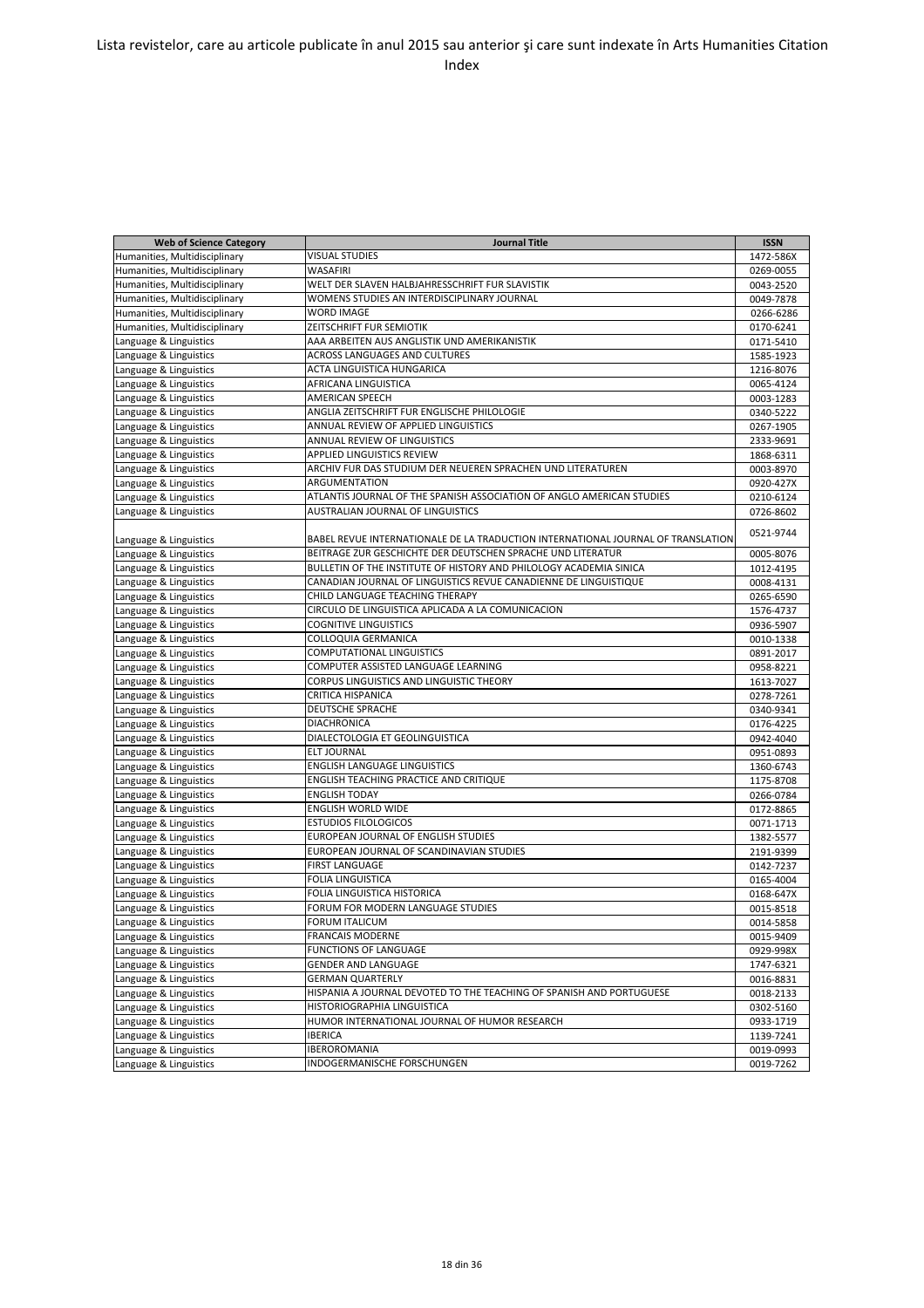| <b>Web of Science Category</b> | <b>Journal Title</b>                                          | <b>ISSN</b> |
|--------------------------------|---------------------------------------------------------------|-------------|
| Language & Linguistics         | <b>INTERCULTURAL PRAGMATICS</b>                               | 1612-295X   |
| Language & Linguistics         | INTERNATIONAL JOURNAL OF AMERICAN LINGUISTICS                 | 0020-7071   |
|                                | INTERNATIONAL JOURNAL OF BILINGUAL EDUCATION AND BILINGUALISM |             |
| Language & Linguistics         | INTERNATIONAL JOURNAL OF BILINGUALISM                         | 1367-0050   |
| Language & Linguistics         | INTERNATIONAL JOURNAL OF CORPUS LINGUISTICS                   | 1367-0069   |
| Language & Linguistics         |                                                               | 1384-6655   |
| Language & Linguistics         | INTERNATIONAL JOURNAL OF LEXICOGRAPHY                         | 0950-3846   |
| Language & Linguistics         | INTERPRETER AND TRANSLATOR TRAINER                            | 1750-399X   |
| Language & Linguistics         | INTERPRETING                                                  | 1384-6647   |
| Language & Linguistics         | JOURNAL OF AFRICAN LANGUAGES AND LINGUISTICS                  | 0167-6164   |
| Language & Linguistics         | JOURNAL OF CHINESE LINGUISTICS                                | 0091-3723   |
| Language & Linguistics         | JOURNAL OF COMPARATIVE GERMANIC LINGUISTICS                   | 1383-4924   |
| Language & Linguistics         | JOURNAL OF EAST ASIAN LINGUISTICS                             | 0925-8558   |
| Language & Linguistics         | JOURNAL OF ENGLISH AND GERMANIC PHILOLOGY                     | 0363-6941   |
| Language & Linguistics         | JOURNAL OF ENGLISH FOR ACADEMIC PURPOSES                      | 1475-1585   |
| Language & Linguistics         | JOURNAL OF ENGLISH LINGUISTICS                                | 0075-4242   |
| Language & Linguistics         | JOURNAL OF FRENCH LANGUAGE STUDIES                            | 0959-2695   |
| Language & Linguistics         | JOURNAL OF GERMANIC LINGUISTICS                               | 1470-5427   |
| Language & Linguistics         | JOURNAL OF HISTORICAL PRAGMATICS                              | 1566-5852   |
| Language & Linguistics         | JOURNAL OF LANGUAGE AND POLITICS                              | 1569-2159   |
| Language & Linguistics         | JOURNAL OF LANGUAGE IDENTITY AND EDUCATION                    | 1534-8458   |
| Language & Linguistics         | JOURNAL OF LANGUAGE LITERATURE AND CULTURE                    | 2051-2856   |
| Language & Linguistics         | JOURNAL OF LINGUISTIC ANTHROPOLOGY                            | 1055-1360   |
| Language & Linguistics         | JOURNAL OF LINGUISTICS                                        | 0022-2267   |
| Language & Linguistics         | JOURNAL OF LITERARY SEMANTICS                                 | 0341-7638   |
| Language & Linguistics         | JOURNAL OF MULTILINGUAL AND MULTICULTURAL DEVELOPMENT         | 0143-4632   |
| Language & Linguistics         | JOURNAL OF PHONETICS                                          | 0095-4470   |
| Language & Linguistics         | JOURNAL OF PIDGIN AND CREOLE LANGUAGES                        | 0920-9034   |
| Language & Linguistics         | JOURNAL OF POLITENESS RESEARCH LANGUAGE BEHAVIOUR CULTURE     | 1612-5681   |
| Language & Linguistics         | JOURNAL OF PRAGMATICS                                         | 0378-2166   |
| Language & Linguistics         | JOURNAL OF QUANTITATIVE LINGUISTICS                           | 0929-6174   |
| Language & Linguistics         | JOURNAL OF SEMANTICS                                          | 0167-5133   |
| Language & Linguistics         | JOURNAL OF THE INTERNATIONAL PHONETIC ASSOCIATION             | 0025-1003   |
| Language & Linguistics         | KRITIKA KULTURA                                               | 2094-6937   |
| Language & Linguistics         | LABORATORY PHONOLOGY                                          | 1868-6346   |
| Language & Linguistics         | LANGAGES                                                      | 0458-726X   |
| Language & Linguistics         | LANGUAGE                                                      | 0097-8507   |
| Language & Linguistics         | LANGUAGE ACQUISITION                                          | 1048-9223   |
| Language & Linguistics         | LANGUAGE AND COGNITION                                        | 1866-9808   |
| Language & Linguistics         | LANGUAGE AND EDUCATION                                        | 0950-0782   |
| Language & Linguistics         | LANGUAGE AND INTERCULTURAL COMMUNICATION                      | 1470-8477   |
| Language & Linguistics         | LANGUAGE AND LINGUISTICS                                      | 1606-822X   |
| Language & Linguistics         | LANGUAGE AND LITERATURE                                       | 0963-9470   |
| Language & Linguistics         | LANGUAGE ASSESSMENT QUARTERLY                                 |             |
| Language & Linguistics         | LANGUAGE AWARENESS                                            | 1543-4303   |
| Language & Linguistics         | LANGUAGE CULTURE AND CURRICULUM                               | 0965-8416   |
|                                | LANGUAGE HISTORY                                              | 0790-8318   |
| Language & Linguistics         | <b>LANGUAGE MATTERS</b>                                       | 1759-7536   |
| Language & Linguistics         |                                                               | 1022-8195   |
| Language & Linguistics         | LANGUAGE POLICY                                               | 1568-4555   |
| Language & Linguistics         | LANGUAGE PROBLEMS LANGUAGE PLANNING                           | 0272-2690   |
| Language & Linguistics         | LANGUAGE SCIENCES                                             | 0388-0001   |
| Language & Linguistics         | LANGUAGE TEACHING                                             | 0261-4448   |
| Language & Linguistics         | LANGUAGE TESTING                                              | 0265-5322   |
| Language & Linguistics         | LANGUAGE VARIATION AND CHANGE                                 | 0954-3945   |
| Language & Linguistics         | LANGUE FRANCAISE                                              | 0023-8368   |
| Language & Linguistics         | LEXIKOS                                                       | 1684-4904   |
| Language & Linguistics         | LILI ZEITSCHRIFT FUR LITERATURWISSENSCHAFT UND LINGUISTIK     | 0049-8653   |
| Language & Linguistics         | LINGUA                                                        | 0024-3841   |
| Language & Linguistics         | LINGUA E STILE                                                | 0024-385X   |
| Language & Linguistics         | LINGUA NOSTRA                                                 | 0024-3868   |
| Language & Linguistics         | LINGUISTIC APPROACHES TO BILINGUALISM                         | 1879-9264   |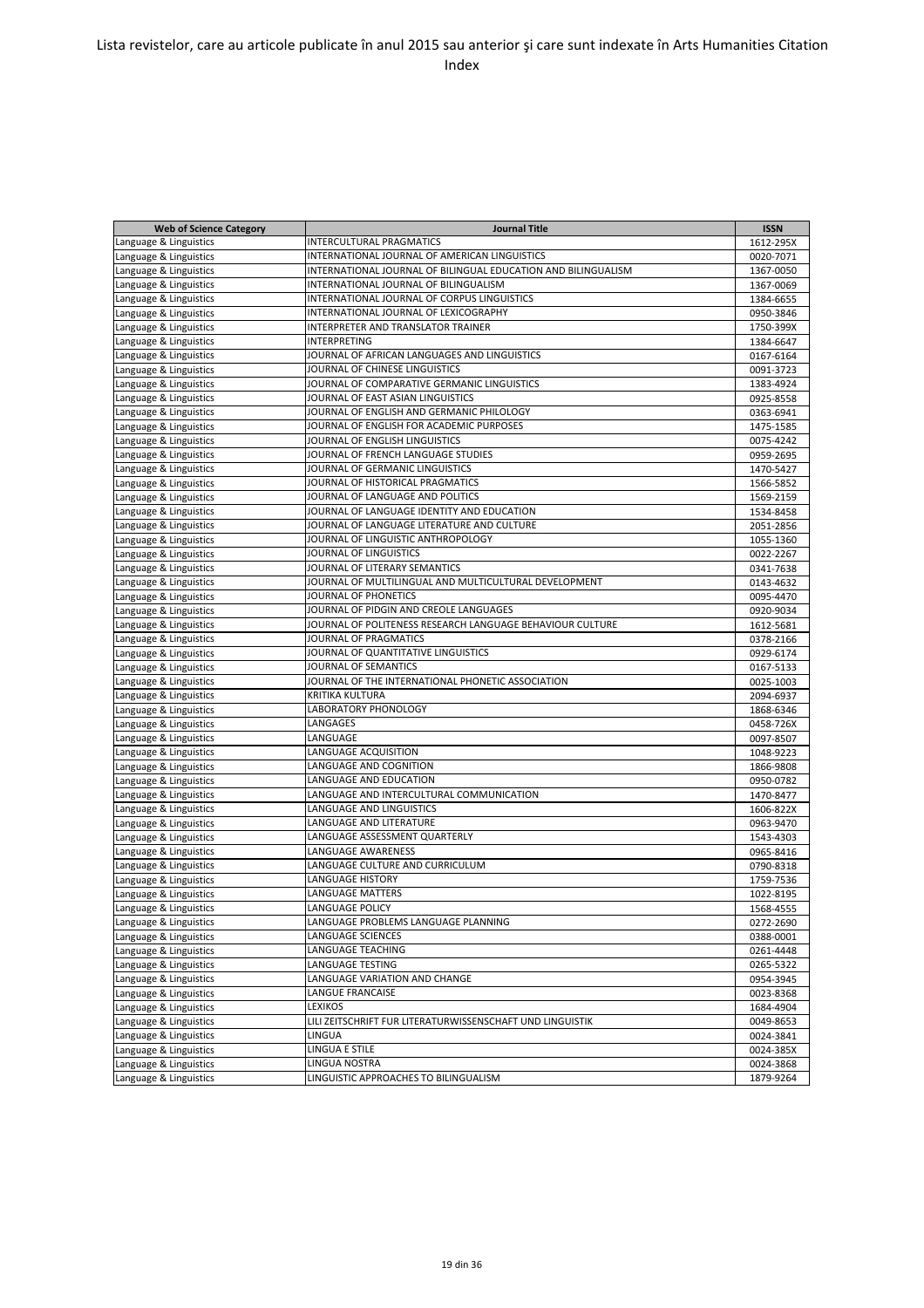| <b>Web of Science Category</b> | <b>Journal Title</b>                                                  | <b>ISSN</b> |
|--------------------------------|-----------------------------------------------------------------------|-------------|
| Language & Linguistics         | LINGUISTIC INQUIRY                                                    | 0024-3892   |
| Language & Linguistics         | LINGUISTIC REVIEW                                                     | 0167-6318   |
| Language & Linguistics         | LINGUISTIC TYPOLOGY                                                   | 1430-0532   |
| Language & Linguistics         | LINGUISTICA ANTVERPIENSIA NEW SERIES THEMES IN TRANSLATION STUDIES    | 0304-2294   |
| Language & Linguistics         | <b>LINGUISTICS</b>                                                    | 0024-3949   |
| Language & Linguistics         | LINGUISTICS AND EDUCATION                                             | 0898-5898   |
| Language & Linguistics         | LINGUISTICS AND PHILOSOPHY                                            | 0165-0157   |
| Language & Linguistics         | LINGUISTIQUE                                                          | 0075-966X   |
| Language & Linguistics         | LITERACY                                                              | 1741-4350   |
| Language & Linguistics         | <b>META</b>                                                           | 0026-0452   |
| Language & Linguistics         | METAPHOR AND SYMBOL                                                   | 1092-6488   |
| Language & Linguistics         | MODERN LANGUAGE REVIEW                                                | 0026-7937   |
| Language & Linguistics         | MODERN PHILOLOGY                                                      | 0026-8232   |
| Language & Linguistics         | <b>MODERNA SPRAK</b>                                                  | 2000-3560   |
| Language & Linguistics         | MULTILINGUA JOURNAL OF CROSS CULTURAL AND INTERLANGUAGE COMMUNICATION | 0167-8507   |
| Language & Linguistics         | MUTTERSPRACHE                                                         | 0027-514X   |
| Language & Linguistics         | NAMES A JOURNAL OF ONOMASTICS                                         | 0027-7738   |
| Language & Linguistics         | <b>NARRATIVE INQUIRY</b>                                              | 1387-6740   |
| Language & Linguistics         | NATURAL LANGUAGE ENGINEERING                                          | 1351-3249   |
| Language & Linguistics         | NATURAL LANGUAGE LINGUISTIC THEORY                                    | 0167-806X   |
| Language & Linguistics         | NATURAL LANGUAGE SEMANTICS                                            | 0925-854X   |
| Language & Linguistics         | <b>NEOPHILOLOGUS</b>                                                  | 0028-2677   |
| Language & Linguistics         | NEUPHILOLOGISCHE MITTEILUNGEN                                         | 0028-3754   |
| Language & Linguistics         | NORDIC JOURNAL OF LINGUISTICS                                         | 0332-5865   |
| Language & Linguistics         | <b>OCEANIC LINGUISTICS</b>                                            | 0029-8115   |
| Language & Linguistics         | ONOMAZEIN                                                             | 0717-1285   |
| Language & Linguistics         | PAPERS ON LANGUAGE AND LITERATURE                                     | 0031-1294   |
| Language & Linguistics         | PERSPECTIVES STUDIES IN TRANSLATION THEORY AND PRACTICE               | 0907-676X   |
| Language & Linguistics         | PERSPECTIVES STUDIES IN TRANSLATOLOGY                                 | 0907-676X   |
| Language & Linguistics         | PHILOLOGICAL QUARTERLY                                                | 0031-7977   |
| Language & Linguistics         | PHONETICA                                                             | 0031-8388   |
| Language & Linguistics         | PHONOLOGY                                                             | 0952-6757   |
| Language & Linguistics         | POETICA ZEITSCHRIFT FUR SPRACH UND LITERATURWISSENSCHAFT              | 0303-4178   |
| Language & Linguistics         | PORTA LINGUARUM                                                       | 1697-7467   |
| Language & Linguistics         | POZNAN STUDIES IN CONTEMPORARY LINGUISTICS                            | 1897-7499   |
| Language & Linguistics         | <b>PRAGMATICS</b>                                                     | 1018-2101   |
| Language & Linguistics         | PRAGMATICS AND SOCIETY                                                | 1878-9714   |
| Language & Linguistics         | <b>PROBUS</b>                                                         | 0921-4771   |
| Language & Linguistics         | <b>RECALL</b>                                                         | 0958-3440   |
| Language & Linguistics         | REVIEW OF COGNITIVE LINGUISTICS                                       | 1877-9751   |
| Language & Linguistics         | REVISTA DE FILOLOGIA ESPANOLA                                         | 0210-9174   |
| Language & Linguistics         | REVISTA ESPANOLA DE LINGUISTICA APLICADA                              | 0213-2028   |
| Language & Linguistics         | <b>REVISTA SIGNOS</b>                                                 | 0718-0934   |
| Language & Linguistics         | REVUE BELGE DE PHILOLOGIE ET D HISTOIRE                               | 0035-0818   |
| Language & Linguistics         | REVUE DE LINGUISTIQUE ROMANE                                          | 0035-1458   |
| Language & Linguistics         | REVUE DES LANGUES ROMANES                                             | 0223-3711   |
| Language & Linguistics         | REVUE FRANCAISE DE LINGUISTIQUE APPLIQUEE                             | 1386-1204   |
| Language & Linguistics         | <b>REVUE ROMANE</b>                                                   | 0035-3906   |
| Language & Linguistics         | REVUE ROUMAINE DE LINGUISTIQUE ROMANIAN REVIEW OF LINGUISTICS         | 0035-3957   |
| Language & Linguistics         | RHETORIC REVIEW                                                       | 0735-0198   |
| Language & Linguistics         | RILCE REVISTA DE FILOLOGIA HISPANICA                                  | 0213-2370   |
| Language & Linguistics         | RLA REVISTA DE LINGUISTICA TEORICA Y APLICADA                         | 0718-4883   |
| Language & Linguistics         | ROMANCE PHILOLOGY                                                     | 0035-8002   |
| Language & Linguistics         | RUSSIAN LINGUISTICS                                                   | 0304-3487   |
| Language & Linguistics         | SINTAGMA                                                              | 0214-9141   |
| Language & Linguistics         | SLOVO A SLOVESNOST                                                    | 0037-7031   |
| Language & Linguistics         | SOUTHERN AFRICAN LINGUISTICS AND APPLIED LANGUAGE STUDIES             | 1607-3614   |
| Language & Linguistics         | SPANISH IN CONTEXT                                                    | 1571-0718   |
| Language & Linguistics         | SPRACHWISSENSCHAFT                                                    | 0344-8169   |
| Language & Linguistics         | STUDI E PROBLEMI DI CRITICA TESTUALE                                  | 0049-2361   |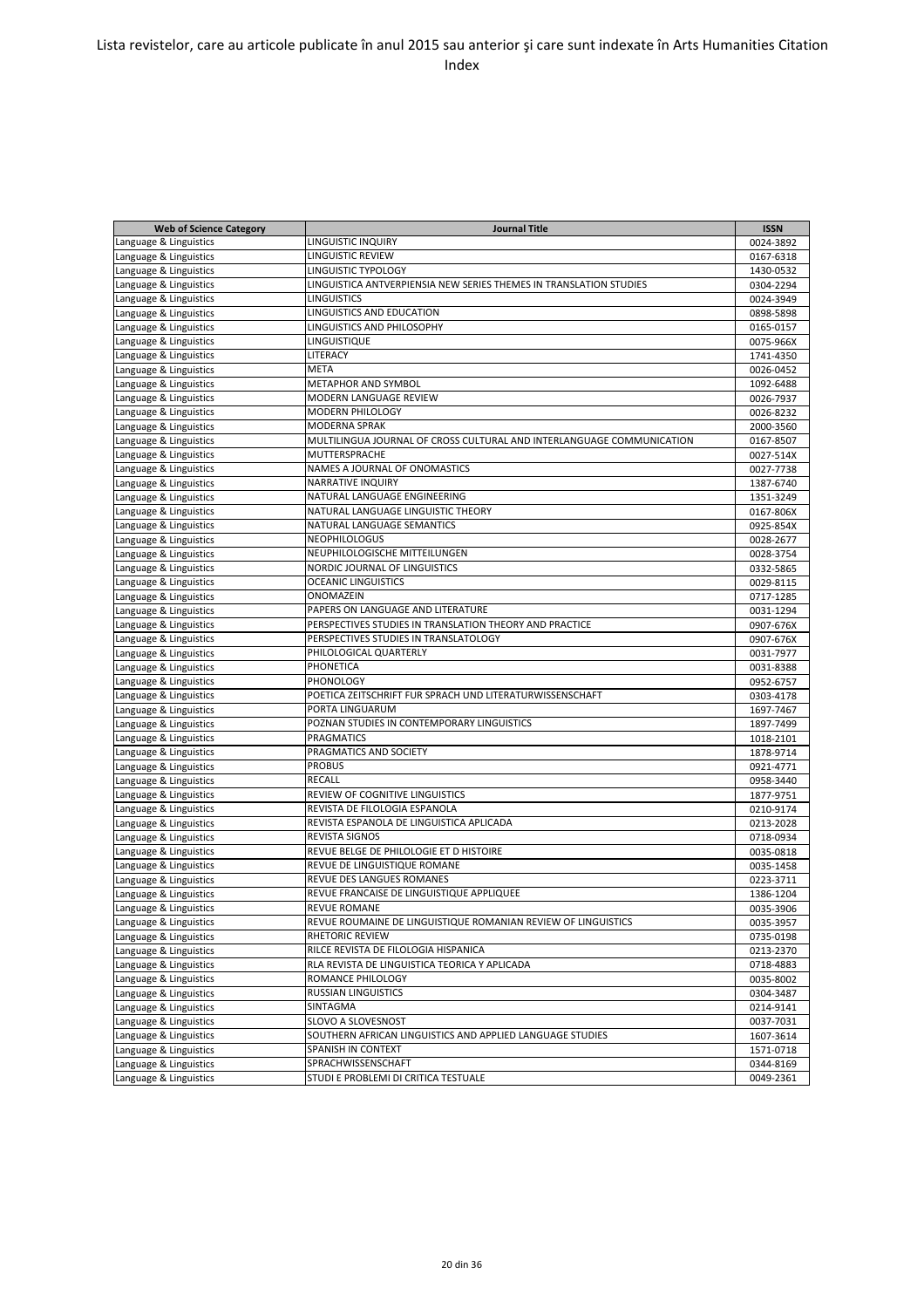| <b>Web of Science Category</b> | <b>Journal Title</b>                                                        | <b>ISSN</b> |
|--------------------------------|-----------------------------------------------------------------------------|-------------|
| Language & Linguistics         | <b>STUDIA LINGUISTICA</b>                                                   | 0039-3193   |
| Language & Linguistics         | STUDIA NEOPHILOLOGICA                                                       | 0039-3274   |
| Language & Linguistics         | <b>STUDIES IN LANGUAGE</b>                                                  | 0378-4177   |
| Language & Linguistics         | <b>STUDIES IN PHILOLOGY</b>                                                 | 0039-3738   |
| Language & Linguistics         | <b>STYLE</b>                                                                | 0039-4238   |
| Language & Linguistics         | SYNTAX A JOURNAL OF THEORETICAL EXPERIMENTAL AND INTERDISCIPLINARY RESEARCH | 1368-0005   |
| Language & Linguistics         | <b>SYNTAX AND SEMANTICS</b>                                                 | 0092-4563   |
| Language & Linguistics         | TARGET INTERNATIONAL JOURNAL OF TRANSLATION STUDIES                         | 0924-1884   |
| Language & Linguistics         | <b>TERMINOLOGY</b>                                                          | 0929-9971   |
| Language & Linguistics         | <b>TEXT TALK</b>                                                            | 1860-7330   |
| Language & Linguistics         | THEORETICAL LINGUISTICS                                                     | 0301-4428   |
| Language & Linguistics         | TRANSACTIONS OF THE PHILOLOGICAL SOCIETY                                    | 0079-1636   |
| Language & Linguistics         | TRANSLATION AND INTERPRETING STUDIES                                        | 1932-2798   |
| Language & Linguistics         | <b>TRANSLATION REVIEW</b>                                                   | 0737-4836   |
| Language & Linguistics         | <b>TRANSLATION STUDIES</b>                                                  | 1478-1700   |
| Language & Linguistics         | <b>TRANSLATOR</b>                                                           | 1355-6509   |
| Language & Linguistics         | VERBUM                                                                      | 1585-079X   |
| Language & Linguistics         | VIAL VIGO INTERNATIONAL JOURNAL OF APPLIED LINGUISTICS                      | 1697-0381   |
| Language & Linguistics         | <b>WORLD ENGLISHES</b>                                                      | 0883-2919   |
| Language & Linguistics         | ZEITSCHRIFT FUR ASSYRIOLOGIE UND VORDERASIATISCHE ARCHAOLOGIE               | 0084-5299   |
| Language & Linguistics         | ZEITSCHRIFT FUR DEUTSCHE PHILOLOGIE                                         | 0044-2496   |
| Language & Linguistics         | ZEITSCHRIFT FUR DIALEKTOLOGIE UND LINGUISTIK                                | 0044-1449   |
| Language & Linguistics         | ZEITSCHRIFT FUR GERMANISTISCHE LINGUISTIK                                   | 0301-3294   |
| Language & Linguistics         | ZEITSCHRIFT FUR KATALANISTIK                                                | 0932-2221   |
| Language & Linguistics         | ZEITSCHRIFT FUR ROMANISCHE PHILOLOGIE                                       | 0049-8661   |
| Language & Linguistics         | ZEITSCHRIFT FUR SLAWISTIK                                                   | 0044-3506   |
| Language & Linguistics         | ZEITSCHRIFT FUR SPRACHWISSENSCHAFT                                          | 0721-9067   |
| <b>Literary Reviews</b>        | AKZENTE ZEITSCHRIFT FUR LITERATUR                                           | 0002-3957   |
| <b>Literary Reviews</b>        | <b>ANTIGONISH REVIEW</b>                                                    | 0003-5661   |
| Literary Reviews               | <b>ANTIOCH REVIEW</b>                                                       | 0003-5769   |
| <b>Literary Reviews</b>        | APPALACHIAN JOURNAL                                                         | 0090-3779   |
| <b>Literary Reviews</b>        | CHASQUI REVISTA DE LITERATURA LATINOAMERICANA                               | 0145-8973   |
| <b>Literary Reviews</b>        | <b>CHICAGO REVIEW</b>                                                       | 0009-3696   |
| <b>Literary Reviews</b>        | <b>COLOQUIO LETRAS</b>                                                      | 0010-1451   |
| <b>Literary Reviews</b>        | CONFRONTATION                                                               | 0010-5716   |
| <b>Literary Reviews</b>        | <b>CRITICAL QUARTERLY</b>                                                   | 0011-1562   |
| <b>Literary Reviews</b>        | <b>CRITIQUE</b>                                                             | 0011-1600   |
| <b>Literary Reviews</b>        | <b>CUADERNOS HISPANOAMERICANOS</b>                                          | 0011-250X   |
| <b>Literary Reviews</b>        | <b>DALHOUSIE REVIEW</b>                                                     | 0011-5827   |
| <b>Literary Reviews</b>        | <b>ESPRIT</b>                                                               | 0014-0759   |
| <b>Literary Reviews</b>        | EUROPE REVUE LITTERAIRE MENSUELLE                                           | 0014-2751   |
| <b>Literary Reviews</b>        | <b>FIDDLEHEAD</b>                                                           | 0015-0630   |
| <b>Literary Reviews</b>        | <b>GEORGIA REVIEW</b>                                                       | 0016-8386   |
| <b>Literary Reviews</b>        | <b>HUDSON REVIEW</b>                                                        | 0018-702X   |
| <b>Literary Reviews</b>        | <b>INFINI</b>                                                               | 0754-023X   |
| <b>Literary Reviews</b>        | IRISH UNIVERSITY REVIEW                                                     | 0021-1427   |
| <b>Literary Reviews</b>        | <b>KENYON REVIEW</b>                                                        | 0163-075X   |
| <b>Literary Reviews</b>        | LANDFALL                                                                    | 0023-7930   |
| <b>Literary Reviews</b>        | <b>LIBERTE</b>                                                              | 0024-2020   |
| <b>Literary Reviews</b>        | LITERARY IMAGINATION                                                        | 1523-9012   |
| <b>Literary Reviews</b>        | LITERARY REVIEW                                                             | 0024-4589   |
| <b>Literary Reviews</b>        | LITERATUR UND KRITIK                                                        | 0024-466X   |
| <b>Literary Reviews</b>        | <b>MASSACHUSETTS REVIEW</b>                                                 | 0025-4878   |
| <b>Literary Reviews</b>        | <b>MEANJIN</b>                                                              | 0025-6293   |
| <b>Literary Reviews</b>        | MICHIGAN QUARTERLY REVIEW                                                   | 0026-2420   |
| <b>Literary Reviews</b>        | MINNESOTA REVIEW                                                            | 0026-5667   |
| <b>Literary Reviews</b>        | <b>MISSOURI REVIEW</b>                                                      | 0191-1961   |
|                                |                                                                             |             |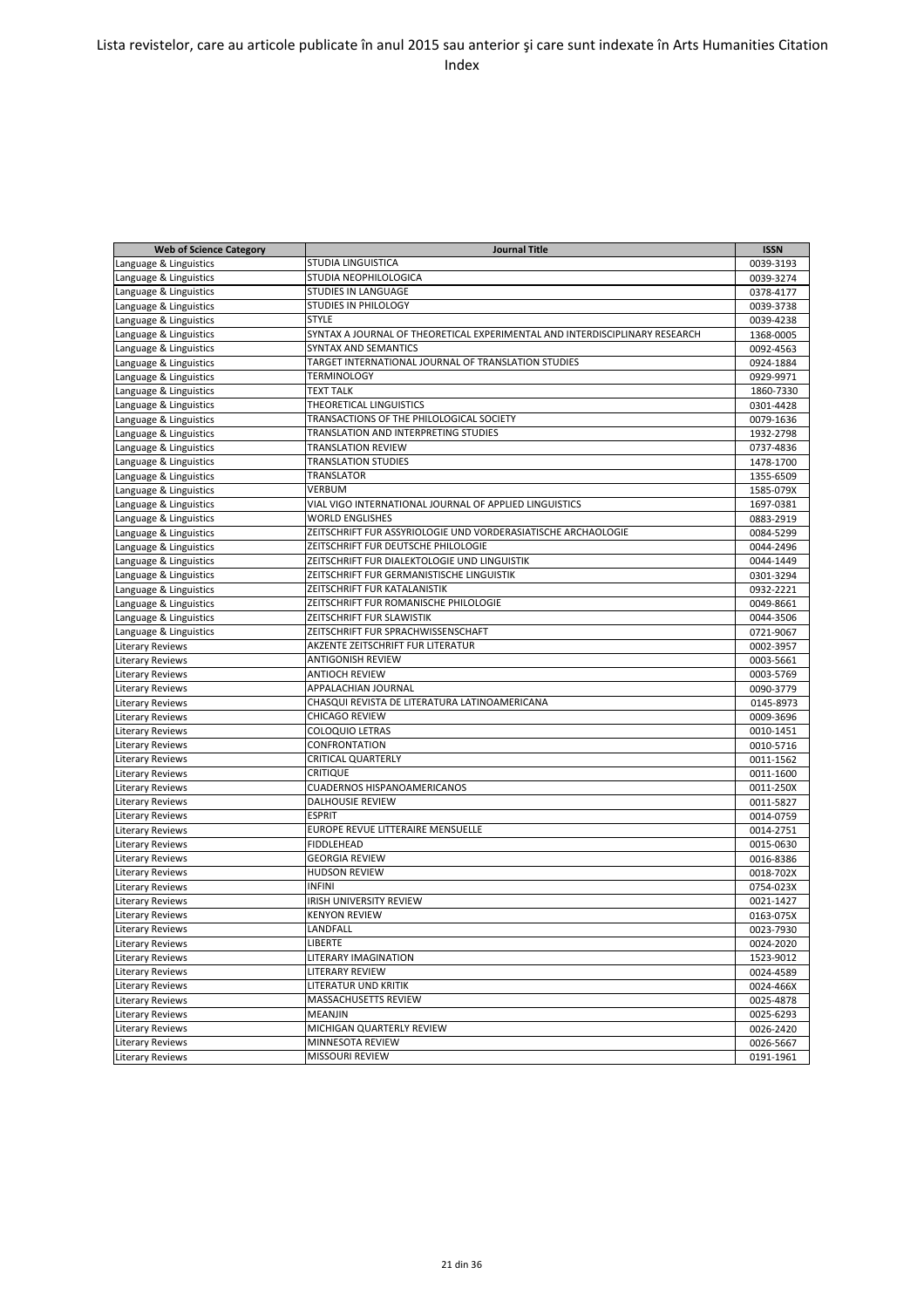| NEUE RUNDSCHAU<br><b>Literary Reviews</b><br>0028-3347<br>NEW ENGLAND REVIEW MIDDLEBURY SERIES<br><b>Literary Reviews</b><br>1053-1297<br><b>Literary Reviews</b><br><b>NEW ORLEANS REVIEW</b><br>0028-6400<br>NORTH AMERICAN REVIEW<br><b>Literary Reviews</b><br>0029-2397<br><b>NOVYI MIR</b><br><b>Literary Reviews</b><br>0130-7673<br><b>Literary Reviews</b><br>OVERLAND<br>0030-7416<br><b>PARIS REVIEW</b><br><b>Literary Reviews</b><br>0031-2037<br>PLOUGHSHARES<br><b>Literary Reviews</b><br>0048-4474<br><b>PONTE</b><br><b>Literary Reviews</b><br>0032-423X<br><b>QUEENS QUARTERLY</b><br><b>Literary Reviews</b><br>0033-6041<br>RARITAN A QUARTERLY REVIEW<br><b>Literary Reviews</b><br>0275-1607<br>REVIEW LITERATURE AND ARTS OF THE AMERICAS<br><b>Literary Reviews</b><br>0890-5762<br>SALMAGUNDI A QUARTERLY OF THE HUMANITIES AND SOCIAL SCIENCES<br><b>Literary Reviews</b><br>0036-3529<br><b>SEWANEE REVIEW</b><br><b>Literary Reviews</b><br>0037-3052<br><b>Literary Reviews</b><br>SHENANDOAH<br>0037-3583<br><b>SINN UND FORM</b><br><b>Literary Reviews</b><br>0037-5756<br>SOUTH ATLANTIC QUARTERLY<br><b>Literary Reviews</b><br>0038-2876<br>SOUTH DAKOTA REVIEW<br><b>Literary Reviews</b><br>0038-3368<br><b>STAND</b><br><b>Literary Reviews</b><br>0038-9366<br><b>TEMPS MODERNES</b><br><b>Literary Reviews</b><br>0040-3075<br>VIRGINIA QUARTERLY REVIEW<br><b>Literary Reviews</b><br>0042-675X<br><b>VOIX IMAGES</b><br><b>Literary Reviews</b><br>0318-9201<br>WESTERLY<br><b>Literary Reviews</b><br>0043-342X<br><b>Literary Reviews</b><br>YALE REVIEW<br>0044-0124<br>CAMBRIDGE JOURNAL OF POSTCOLONIAL LITERARY INQUIRY<br>Literary Theory & Criticism<br>2052-2614<br><b>CAMBRIDGE QUARTERLY</b><br>Literary Theory & Criticism<br>0008-199X<br>Literary Theory & Criticism<br>CLIO A JOURNAL OF LITERATURE HISTORY AND THE PHILOSOPHY OF HISTORY<br>0884-2043<br><b>CONCENTRIC LITERARY AND CULTURAL STUDIES</b><br>Literary Theory & Criticism<br>1729-6897<br>CONFLUENCIA REVISTA HISPANICA DE CULTURA Y LITERATURA<br>Literary Theory & Criticism<br>0888-6091<br>Literary Theory & Criticism<br>CRITICISM A QUARTERLY FOR LITERATURE AND THE ARTS<br>0011-1589<br>DEUTSCHE VIERTELJAHRSSCHRIFT FUR LITERATURWISSENSCHAFT UND GEISTESGESCHICHTE<br>Literary Theory & Criticism<br>0012-0936<br>DIACRITICS A REVIEW OF CONTEMPORARY CRITICISM<br>Literary Theory & Criticism<br>0300-7162<br>Literary Theory & Criticism<br>EIGHTEENTH CENTURY THEORY AND INTERPRETATION<br>0193-5380<br>Literary Theory & Criticism<br><b>GRADIVA</b><br>0363-8057<br>INSULA REVISTA DE LETRAS Y CIENCIAS HUMANAS<br>Literary Theory & Criticism<br>0020-4536<br>JOURNAL OF BECKETT STUDIES<br>Literary Theory & Criticism<br>0309-5207<br>Literary Theory & Criticism<br>JOURNAL OF LITERARY STUDIES<br>0256-4718<br>LIT LITERATURE INTERPRETATION THEORY<br>Literary Theory & Criticism<br>1043-6928<br>LITERATURE AND THEOLOGY<br>Literary Theory & Criticism<br>0269-1205<br>Literary Theory & Criticism<br>MIDWEST QUARTERLY A JOURNAL OF CONTEMPORARY THOUGHT<br>0026-3451<br><b>MILTON STUDIES</b><br>Literary Theory & Criticism<br>0076-8820<br>Literary Theory & Criticism<br>MISSISSIPPI QUARTERLY<br>0026-637X<br>Literary Theory & Criticism<br><b>MLN</b><br>0026-7910<br>Literary Theory & Criticism<br>MOSAIC A JOURNAL FOR THE INTERDISCIPLINARY STUDY OF LITERATURE<br>0027-1276<br>Literary Theory & Criticism<br>MOSAIC AN INTERDISCIPLINARY CRITICAL JOURNAL<br>0027-1276<br>Literary Theory & Criticism<br><b>NEW GERMAN CRITIQUE</b><br>0094-033X<br>NOVOE LITERATURNOE OBOZRENIE<br>Literary Theory & Criticism<br>0869-6365<br>OXFORD LITERARY REVIEW<br>Literary Theory & Criticism<br>0305-1498<br>Literary Theory & Criticism<br>PAPERS ON LANGUAGE AND LITERATURE<br>0031-1294<br>Literary Theory & Criticism<br>PARTIAL ANSWERS JOURNAL OF LITERATURE AND THE HISTORY OF IDEAS<br>1565-3668<br>Literary Theory & Criticism<br>PHILOSOPHY AND LITERATURE<br>0190-0013<br>Literary Theory & Criticism<br>REVISTA DE LETRAS<br>0101-3505<br>REVUE DE SYNTHESE<br>Literary Theory & Criticism<br>0035-1776<br>SOUTHERN HUMANITIES REVIEW<br>Literary Theory & Criticism<br>0038-4186<br>Literary Theory & Criticism<br><b>STYLE</b><br>0039-4238<br>Literature<br>AAA ARBEITEN AUS ANGLISTIK UND AMERIKANISTIK<br>0171-5410<br>ADAPTATION THE JOURNAL OF LITERATURE ON SCREEN STUDIES<br>Literature<br>1755-0637 | <b>Web of Science Category</b> | Journal Title | <b>ISSN</b> |
|-----------------------------------------------------------------------------------------------------------------------------------------------------------------------------------------------------------------------------------------------------------------------------------------------------------------------------------------------------------------------------------------------------------------------------------------------------------------------------------------------------------------------------------------------------------------------------------------------------------------------------------------------------------------------------------------------------------------------------------------------------------------------------------------------------------------------------------------------------------------------------------------------------------------------------------------------------------------------------------------------------------------------------------------------------------------------------------------------------------------------------------------------------------------------------------------------------------------------------------------------------------------------------------------------------------------------------------------------------------------------------------------------------------------------------------------------------------------------------------------------------------------------------------------------------------------------------------------------------------------------------------------------------------------------------------------------------------------------------------------------------------------------------------------------------------------------------------------------------------------------------------------------------------------------------------------------------------------------------------------------------------------------------------------------------------------------------------------------------------------------------------------------------------------------------------------------------------------------------------------------------------------------------------------------------------------------------------------------------------------------------------------------------------------------------------------------------------------------------------------------------------------------------------------------------------------------------------------------------------------------------------------------------------------------------------------------------------------------------------------------------------------------------------------------------------------------------------------------------------------------------------------------------------------------------------------------------------------------------------------------------------------------------------------------------------------------------------------------------------------------------------------------------------------------------------------------------------------------------------------------------------------------------------------------------------------------------------------------------------------------------------------------------------------------------------------------------------------------------------------------------------------------------------------------------------------------------------------------------------------------------------------------------------------------------------------------------------------------------------------------------------------------------------------------------------------------------------------------------------------------------------------------------------------------------------------------------------------------------------------------------------------------------------------------------------------------------------------------------------------------------------------------------------------------------------------------------------------------------------------------------------------------------------------------------------------------------------------------------------------------------------------------------------------------------------------------------------------------------------|--------------------------------|---------------|-------------|
|                                                                                                                                                                                                                                                                                                                                                                                                                                                                                                                                                                                                                                                                                                                                                                                                                                                                                                                                                                                                                                                                                                                                                                                                                                                                                                                                                                                                                                                                                                                                                                                                                                                                                                                                                                                                                                                                                                                                                                                                                                                                                                                                                                                                                                                                                                                                                                                                                                                                                                                                                                                                                                                                                                                                                                                                                                                                                                                                                                                                                                                                                                                                                                                                                                                                                                                                                                                                                                                                                                                                                                                                                                                                                                                                                                                                                                                                                                                                                                                                                                                                                                                                                                                                                                                                                                                                                                                                                                                                                   |                                |               |             |
|                                                                                                                                                                                                                                                                                                                                                                                                                                                                                                                                                                                                                                                                                                                                                                                                                                                                                                                                                                                                                                                                                                                                                                                                                                                                                                                                                                                                                                                                                                                                                                                                                                                                                                                                                                                                                                                                                                                                                                                                                                                                                                                                                                                                                                                                                                                                                                                                                                                                                                                                                                                                                                                                                                                                                                                                                                                                                                                                                                                                                                                                                                                                                                                                                                                                                                                                                                                                                                                                                                                                                                                                                                                                                                                                                                                                                                                                                                                                                                                                                                                                                                                                                                                                                                                                                                                                                                                                                                                                                   |                                |               |             |
|                                                                                                                                                                                                                                                                                                                                                                                                                                                                                                                                                                                                                                                                                                                                                                                                                                                                                                                                                                                                                                                                                                                                                                                                                                                                                                                                                                                                                                                                                                                                                                                                                                                                                                                                                                                                                                                                                                                                                                                                                                                                                                                                                                                                                                                                                                                                                                                                                                                                                                                                                                                                                                                                                                                                                                                                                                                                                                                                                                                                                                                                                                                                                                                                                                                                                                                                                                                                                                                                                                                                                                                                                                                                                                                                                                                                                                                                                                                                                                                                                                                                                                                                                                                                                                                                                                                                                                                                                                                                                   |                                |               |             |
|                                                                                                                                                                                                                                                                                                                                                                                                                                                                                                                                                                                                                                                                                                                                                                                                                                                                                                                                                                                                                                                                                                                                                                                                                                                                                                                                                                                                                                                                                                                                                                                                                                                                                                                                                                                                                                                                                                                                                                                                                                                                                                                                                                                                                                                                                                                                                                                                                                                                                                                                                                                                                                                                                                                                                                                                                                                                                                                                                                                                                                                                                                                                                                                                                                                                                                                                                                                                                                                                                                                                                                                                                                                                                                                                                                                                                                                                                                                                                                                                                                                                                                                                                                                                                                                                                                                                                                                                                                                                                   |                                |               |             |
|                                                                                                                                                                                                                                                                                                                                                                                                                                                                                                                                                                                                                                                                                                                                                                                                                                                                                                                                                                                                                                                                                                                                                                                                                                                                                                                                                                                                                                                                                                                                                                                                                                                                                                                                                                                                                                                                                                                                                                                                                                                                                                                                                                                                                                                                                                                                                                                                                                                                                                                                                                                                                                                                                                                                                                                                                                                                                                                                                                                                                                                                                                                                                                                                                                                                                                                                                                                                                                                                                                                                                                                                                                                                                                                                                                                                                                                                                                                                                                                                                                                                                                                                                                                                                                                                                                                                                                                                                                                                                   |                                |               |             |
|                                                                                                                                                                                                                                                                                                                                                                                                                                                                                                                                                                                                                                                                                                                                                                                                                                                                                                                                                                                                                                                                                                                                                                                                                                                                                                                                                                                                                                                                                                                                                                                                                                                                                                                                                                                                                                                                                                                                                                                                                                                                                                                                                                                                                                                                                                                                                                                                                                                                                                                                                                                                                                                                                                                                                                                                                                                                                                                                                                                                                                                                                                                                                                                                                                                                                                                                                                                                                                                                                                                                                                                                                                                                                                                                                                                                                                                                                                                                                                                                                                                                                                                                                                                                                                                                                                                                                                                                                                                                                   |                                |               |             |
|                                                                                                                                                                                                                                                                                                                                                                                                                                                                                                                                                                                                                                                                                                                                                                                                                                                                                                                                                                                                                                                                                                                                                                                                                                                                                                                                                                                                                                                                                                                                                                                                                                                                                                                                                                                                                                                                                                                                                                                                                                                                                                                                                                                                                                                                                                                                                                                                                                                                                                                                                                                                                                                                                                                                                                                                                                                                                                                                                                                                                                                                                                                                                                                                                                                                                                                                                                                                                                                                                                                                                                                                                                                                                                                                                                                                                                                                                                                                                                                                                                                                                                                                                                                                                                                                                                                                                                                                                                                                                   |                                |               |             |
|                                                                                                                                                                                                                                                                                                                                                                                                                                                                                                                                                                                                                                                                                                                                                                                                                                                                                                                                                                                                                                                                                                                                                                                                                                                                                                                                                                                                                                                                                                                                                                                                                                                                                                                                                                                                                                                                                                                                                                                                                                                                                                                                                                                                                                                                                                                                                                                                                                                                                                                                                                                                                                                                                                                                                                                                                                                                                                                                                                                                                                                                                                                                                                                                                                                                                                                                                                                                                                                                                                                                                                                                                                                                                                                                                                                                                                                                                                                                                                                                                                                                                                                                                                                                                                                                                                                                                                                                                                                                                   |                                |               |             |
|                                                                                                                                                                                                                                                                                                                                                                                                                                                                                                                                                                                                                                                                                                                                                                                                                                                                                                                                                                                                                                                                                                                                                                                                                                                                                                                                                                                                                                                                                                                                                                                                                                                                                                                                                                                                                                                                                                                                                                                                                                                                                                                                                                                                                                                                                                                                                                                                                                                                                                                                                                                                                                                                                                                                                                                                                                                                                                                                                                                                                                                                                                                                                                                                                                                                                                                                                                                                                                                                                                                                                                                                                                                                                                                                                                                                                                                                                                                                                                                                                                                                                                                                                                                                                                                                                                                                                                                                                                                                                   |                                |               |             |
|                                                                                                                                                                                                                                                                                                                                                                                                                                                                                                                                                                                                                                                                                                                                                                                                                                                                                                                                                                                                                                                                                                                                                                                                                                                                                                                                                                                                                                                                                                                                                                                                                                                                                                                                                                                                                                                                                                                                                                                                                                                                                                                                                                                                                                                                                                                                                                                                                                                                                                                                                                                                                                                                                                                                                                                                                                                                                                                                                                                                                                                                                                                                                                                                                                                                                                                                                                                                                                                                                                                                                                                                                                                                                                                                                                                                                                                                                                                                                                                                                                                                                                                                                                                                                                                                                                                                                                                                                                                                                   |                                |               |             |
|                                                                                                                                                                                                                                                                                                                                                                                                                                                                                                                                                                                                                                                                                                                                                                                                                                                                                                                                                                                                                                                                                                                                                                                                                                                                                                                                                                                                                                                                                                                                                                                                                                                                                                                                                                                                                                                                                                                                                                                                                                                                                                                                                                                                                                                                                                                                                                                                                                                                                                                                                                                                                                                                                                                                                                                                                                                                                                                                                                                                                                                                                                                                                                                                                                                                                                                                                                                                                                                                                                                                                                                                                                                                                                                                                                                                                                                                                                                                                                                                                                                                                                                                                                                                                                                                                                                                                                                                                                                                                   |                                |               |             |
|                                                                                                                                                                                                                                                                                                                                                                                                                                                                                                                                                                                                                                                                                                                                                                                                                                                                                                                                                                                                                                                                                                                                                                                                                                                                                                                                                                                                                                                                                                                                                                                                                                                                                                                                                                                                                                                                                                                                                                                                                                                                                                                                                                                                                                                                                                                                                                                                                                                                                                                                                                                                                                                                                                                                                                                                                                                                                                                                                                                                                                                                                                                                                                                                                                                                                                                                                                                                                                                                                                                                                                                                                                                                                                                                                                                                                                                                                                                                                                                                                                                                                                                                                                                                                                                                                                                                                                                                                                                                                   |                                |               |             |
|                                                                                                                                                                                                                                                                                                                                                                                                                                                                                                                                                                                                                                                                                                                                                                                                                                                                                                                                                                                                                                                                                                                                                                                                                                                                                                                                                                                                                                                                                                                                                                                                                                                                                                                                                                                                                                                                                                                                                                                                                                                                                                                                                                                                                                                                                                                                                                                                                                                                                                                                                                                                                                                                                                                                                                                                                                                                                                                                                                                                                                                                                                                                                                                                                                                                                                                                                                                                                                                                                                                                                                                                                                                                                                                                                                                                                                                                                                                                                                                                                                                                                                                                                                                                                                                                                                                                                                                                                                                                                   |                                |               |             |
|                                                                                                                                                                                                                                                                                                                                                                                                                                                                                                                                                                                                                                                                                                                                                                                                                                                                                                                                                                                                                                                                                                                                                                                                                                                                                                                                                                                                                                                                                                                                                                                                                                                                                                                                                                                                                                                                                                                                                                                                                                                                                                                                                                                                                                                                                                                                                                                                                                                                                                                                                                                                                                                                                                                                                                                                                                                                                                                                                                                                                                                                                                                                                                                                                                                                                                                                                                                                                                                                                                                                                                                                                                                                                                                                                                                                                                                                                                                                                                                                                                                                                                                                                                                                                                                                                                                                                                                                                                                                                   |                                |               |             |
|                                                                                                                                                                                                                                                                                                                                                                                                                                                                                                                                                                                                                                                                                                                                                                                                                                                                                                                                                                                                                                                                                                                                                                                                                                                                                                                                                                                                                                                                                                                                                                                                                                                                                                                                                                                                                                                                                                                                                                                                                                                                                                                                                                                                                                                                                                                                                                                                                                                                                                                                                                                                                                                                                                                                                                                                                                                                                                                                                                                                                                                                                                                                                                                                                                                                                                                                                                                                                                                                                                                                                                                                                                                                                                                                                                                                                                                                                                                                                                                                                                                                                                                                                                                                                                                                                                                                                                                                                                                                                   |                                |               |             |
|                                                                                                                                                                                                                                                                                                                                                                                                                                                                                                                                                                                                                                                                                                                                                                                                                                                                                                                                                                                                                                                                                                                                                                                                                                                                                                                                                                                                                                                                                                                                                                                                                                                                                                                                                                                                                                                                                                                                                                                                                                                                                                                                                                                                                                                                                                                                                                                                                                                                                                                                                                                                                                                                                                                                                                                                                                                                                                                                                                                                                                                                                                                                                                                                                                                                                                                                                                                                                                                                                                                                                                                                                                                                                                                                                                                                                                                                                                                                                                                                                                                                                                                                                                                                                                                                                                                                                                                                                                                                                   |                                |               |             |
|                                                                                                                                                                                                                                                                                                                                                                                                                                                                                                                                                                                                                                                                                                                                                                                                                                                                                                                                                                                                                                                                                                                                                                                                                                                                                                                                                                                                                                                                                                                                                                                                                                                                                                                                                                                                                                                                                                                                                                                                                                                                                                                                                                                                                                                                                                                                                                                                                                                                                                                                                                                                                                                                                                                                                                                                                                                                                                                                                                                                                                                                                                                                                                                                                                                                                                                                                                                                                                                                                                                                                                                                                                                                                                                                                                                                                                                                                                                                                                                                                                                                                                                                                                                                                                                                                                                                                                                                                                                                                   |                                |               |             |
|                                                                                                                                                                                                                                                                                                                                                                                                                                                                                                                                                                                                                                                                                                                                                                                                                                                                                                                                                                                                                                                                                                                                                                                                                                                                                                                                                                                                                                                                                                                                                                                                                                                                                                                                                                                                                                                                                                                                                                                                                                                                                                                                                                                                                                                                                                                                                                                                                                                                                                                                                                                                                                                                                                                                                                                                                                                                                                                                                                                                                                                                                                                                                                                                                                                                                                                                                                                                                                                                                                                                                                                                                                                                                                                                                                                                                                                                                                                                                                                                                                                                                                                                                                                                                                                                                                                                                                                                                                                                                   |                                |               |             |
|                                                                                                                                                                                                                                                                                                                                                                                                                                                                                                                                                                                                                                                                                                                                                                                                                                                                                                                                                                                                                                                                                                                                                                                                                                                                                                                                                                                                                                                                                                                                                                                                                                                                                                                                                                                                                                                                                                                                                                                                                                                                                                                                                                                                                                                                                                                                                                                                                                                                                                                                                                                                                                                                                                                                                                                                                                                                                                                                                                                                                                                                                                                                                                                                                                                                                                                                                                                                                                                                                                                                                                                                                                                                                                                                                                                                                                                                                                                                                                                                                                                                                                                                                                                                                                                                                                                                                                                                                                                                                   |                                |               |             |
|                                                                                                                                                                                                                                                                                                                                                                                                                                                                                                                                                                                                                                                                                                                                                                                                                                                                                                                                                                                                                                                                                                                                                                                                                                                                                                                                                                                                                                                                                                                                                                                                                                                                                                                                                                                                                                                                                                                                                                                                                                                                                                                                                                                                                                                                                                                                                                                                                                                                                                                                                                                                                                                                                                                                                                                                                                                                                                                                                                                                                                                                                                                                                                                                                                                                                                                                                                                                                                                                                                                                                                                                                                                                                                                                                                                                                                                                                                                                                                                                                                                                                                                                                                                                                                                                                                                                                                                                                                                                                   |                                |               |             |
|                                                                                                                                                                                                                                                                                                                                                                                                                                                                                                                                                                                                                                                                                                                                                                                                                                                                                                                                                                                                                                                                                                                                                                                                                                                                                                                                                                                                                                                                                                                                                                                                                                                                                                                                                                                                                                                                                                                                                                                                                                                                                                                                                                                                                                                                                                                                                                                                                                                                                                                                                                                                                                                                                                                                                                                                                                                                                                                                                                                                                                                                                                                                                                                                                                                                                                                                                                                                                                                                                                                                                                                                                                                                                                                                                                                                                                                                                                                                                                                                                                                                                                                                                                                                                                                                                                                                                                                                                                                                                   |                                |               |             |
|                                                                                                                                                                                                                                                                                                                                                                                                                                                                                                                                                                                                                                                                                                                                                                                                                                                                                                                                                                                                                                                                                                                                                                                                                                                                                                                                                                                                                                                                                                                                                                                                                                                                                                                                                                                                                                                                                                                                                                                                                                                                                                                                                                                                                                                                                                                                                                                                                                                                                                                                                                                                                                                                                                                                                                                                                                                                                                                                                                                                                                                                                                                                                                                                                                                                                                                                                                                                                                                                                                                                                                                                                                                                                                                                                                                                                                                                                                                                                                                                                                                                                                                                                                                                                                                                                                                                                                                                                                                                                   |                                |               |             |
|                                                                                                                                                                                                                                                                                                                                                                                                                                                                                                                                                                                                                                                                                                                                                                                                                                                                                                                                                                                                                                                                                                                                                                                                                                                                                                                                                                                                                                                                                                                                                                                                                                                                                                                                                                                                                                                                                                                                                                                                                                                                                                                                                                                                                                                                                                                                                                                                                                                                                                                                                                                                                                                                                                                                                                                                                                                                                                                                                                                                                                                                                                                                                                                                                                                                                                                                                                                                                                                                                                                                                                                                                                                                                                                                                                                                                                                                                                                                                                                                                                                                                                                                                                                                                                                                                                                                                                                                                                                                                   |                                |               |             |
|                                                                                                                                                                                                                                                                                                                                                                                                                                                                                                                                                                                                                                                                                                                                                                                                                                                                                                                                                                                                                                                                                                                                                                                                                                                                                                                                                                                                                                                                                                                                                                                                                                                                                                                                                                                                                                                                                                                                                                                                                                                                                                                                                                                                                                                                                                                                                                                                                                                                                                                                                                                                                                                                                                                                                                                                                                                                                                                                                                                                                                                                                                                                                                                                                                                                                                                                                                                                                                                                                                                                                                                                                                                                                                                                                                                                                                                                                                                                                                                                                                                                                                                                                                                                                                                                                                                                                                                                                                                                                   |                                |               |             |
|                                                                                                                                                                                                                                                                                                                                                                                                                                                                                                                                                                                                                                                                                                                                                                                                                                                                                                                                                                                                                                                                                                                                                                                                                                                                                                                                                                                                                                                                                                                                                                                                                                                                                                                                                                                                                                                                                                                                                                                                                                                                                                                                                                                                                                                                                                                                                                                                                                                                                                                                                                                                                                                                                                                                                                                                                                                                                                                                                                                                                                                                                                                                                                                                                                                                                                                                                                                                                                                                                                                                                                                                                                                                                                                                                                                                                                                                                                                                                                                                                                                                                                                                                                                                                                                                                                                                                                                                                                                                                   |                                |               |             |
|                                                                                                                                                                                                                                                                                                                                                                                                                                                                                                                                                                                                                                                                                                                                                                                                                                                                                                                                                                                                                                                                                                                                                                                                                                                                                                                                                                                                                                                                                                                                                                                                                                                                                                                                                                                                                                                                                                                                                                                                                                                                                                                                                                                                                                                                                                                                                                                                                                                                                                                                                                                                                                                                                                                                                                                                                                                                                                                                                                                                                                                                                                                                                                                                                                                                                                                                                                                                                                                                                                                                                                                                                                                                                                                                                                                                                                                                                                                                                                                                                                                                                                                                                                                                                                                                                                                                                                                                                                                                                   |                                |               |             |
|                                                                                                                                                                                                                                                                                                                                                                                                                                                                                                                                                                                                                                                                                                                                                                                                                                                                                                                                                                                                                                                                                                                                                                                                                                                                                                                                                                                                                                                                                                                                                                                                                                                                                                                                                                                                                                                                                                                                                                                                                                                                                                                                                                                                                                                                                                                                                                                                                                                                                                                                                                                                                                                                                                                                                                                                                                                                                                                                                                                                                                                                                                                                                                                                                                                                                                                                                                                                                                                                                                                                                                                                                                                                                                                                                                                                                                                                                                                                                                                                                                                                                                                                                                                                                                                                                                                                                                                                                                                                                   |                                |               |             |
|                                                                                                                                                                                                                                                                                                                                                                                                                                                                                                                                                                                                                                                                                                                                                                                                                                                                                                                                                                                                                                                                                                                                                                                                                                                                                                                                                                                                                                                                                                                                                                                                                                                                                                                                                                                                                                                                                                                                                                                                                                                                                                                                                                                                                                                                                                                                                                                                                                                                                                                                                                                                                                                                                                                                                                                                                                                                                                                                                                                                                                                                                                                                                                                                                                                                                                                                                                                                                                                                                                                                                                                                                                                                                                                                                                                                                                                                                                                                                                                                                                                                                                                                                                                                                                                                                                                                                                                                                                                                                   |                                |               |             |
|                                                                                                                                                                                                                                                                                                                                                                                                                                                                                                                                                                                                                                                                                                                                                                                                                                                                                                                                                                                                                                                                                                                                                                                                                                                                                                                                                                                                                                                                                                                                                                                                                                                                                                                                                                                                                                                                                                                                                                                                                                                                                                                                                                                                                                                                                                                                                                                                                                                                                                                                                                                                                                                                                                                                                                                                                                                                                                                                                                                                                                                                                                                                                                                                                                                                                                                                                                                                                                                                                                                                                                                                                                                                                                                                                                                                                                                                                                                                                                                                                                                                                                                                                                                                                                                                                                                                                                                                                                                                                   |                                |               |             |
|                                                                                                                                                                                                                                                                                                                                                                                                                                                                                                                                                                                                                                                                                                                                                                                                                                                                                                                                                                                                                                                                                                                                                                                                                                                                                                                                                                                                                                                                                                                                                                                                                                                                                                                                                                                                                                                                                                                                                                                                                                                                                                                                                                                                                                                                                                                                                                                                                                                                                                                                                                                                                                                                                                                                                                                                                                                                                                                                                                                                                                                                                                                                                                                                                                                                                                                                                                                                                                                                                                                                                                                                                                                                                                                                                                                                                                                                                                                                                                                                                                                                                                                                                                                                                                                                                                                                                                                                                                                                                   |                                |               |             |
|                                                                                                                                                                                                                                                                                                                                                                                                                                                                                                                                                                                                                                                                                                                                                                                                                                                                                                                                                                                                                                                                                                                                                                                                                                                                                                                                                                                                                                                                                                                                                                                                                                                                                                                                                                                                                                                                                                                                                                                                                                                                                                                                                                                                                                                                                                                                                                                                                                                                                                                                                                                                                                                                                                                                                                                                                                                                                                                                                                                                                                                                                                                                                                                                                                                                                                                                                                                                                                                                                                                                                                                                                                                                                                                                                                                                                                                                                                                                                                                                                                                                                                                                                                                                                                                                                                                                                                                                                                                                                   |                                |               |             |
|                                                                                                                                                                                                                                                                                                                                                                                                                                                                                                                                                                                                                                                                                                                                                                                                                                                                                                                                                                                                                                                                                                                                                                                                                                                                                                                                                                                                                                                                                                                                                                                                                                                                                                                                                                                                                                                                                                                                                                                                                                                                                                                                                                                                                                                                                                                                                                                                                                                                                                                                                                                                                                                                                                                                                                                                                                                                                                                                                                                                                                                                                                                                                                                                                                                                                                                                                                                                                                                                                                                                                                                                                                                                                                                                                                                                                                                                                                                                                                                                                                                                                                                                                                                                                                                                                                                                                                                                                                                                                   |                                |               |             |
|                                                                                                                                                                                                                                                                                                                                                                                                                                                                                                                                                                                                                                                                                                                                                                                                                                                                                                                                                                                                                                                                                                                                                                                                                                                                                                                                                                                                                                                                                                                                                                                                                                                                                                                                                                                                                                                                                                                                                                                                                                                                                                                                                                                                                                                                                                                                                                                                                                                                                                                                                                                                                                                                                                                                                                                                                                                                                                                                                                                                                                                                                                                                                                                                                                                                                                                                                                                                                                                                                                                                                                                                                                                                                                                                                                                                                                                                                                                                                                                                                                                                                                                                                                                                                                                                                                                                                                                                                                                                                   |                                |               |             |
|                                                                                                                                                                                                                                                                                                                                                                                                                                                                                                                                                                                                                                                                                                                                                                                                                                                                                                                                                                                                                                                                                                                                                                                                                                                                                                                                                                                                                                                                                                                                                                                                                                                                                                                                                                                                                                                                                                                                                                                                                                                                                                                                                                                                                                                                                                                                                                                                                                                                                                                                                                                                                                                                                                                                                                                                                                                                                                                                                                                                                                                                                                                                                                                                                                                                                                                                                                                                                                                                                                                                                                                                                                                                                                                                                                                                                                                                                                                                                                                                                                                                                                                                                                                                                                                                                                                                                                                                                                                                                   |                                |               |             |
|                                                                                                                                                                                                                                                                                                                                                                                                                                                                                                                                                                                                                                                                                                                                                                                                                                                                                                                                                                                                                                                                                                                                                                                                                                                                                                                                                                                                                                                                                                                                                                                                                                                                                                                                                                                                                                                                                                                                                                                                                                                                                                                                                                                                                                                                                                                                                                                                                                                                                                                                                                                                                                                                                                                                                                                                                                                                                                                                                                                                                                                                                                                                                                                                                                                                                                                                                                                                                                                                                                                                                                                                                                                                                                                                                                                                                                                                                                                                                                                                                                                                                                                                                                                                                                                                                                                                                                                                                                                                                   |                                |               |             |
|                                                                                                                                                                                                                                                                                                                                                                                                                                                                                                                                                                                                                                                                                                                                                                                                                                                                                                                                                                                                                                                                                                                                                                                                                                                                                                                                                                                                                                                                                                                                                                                                                                                                                                                                                                                                                                                                                                                                                                                                                                                                                                                                                                                                                                                                                                                                                                                                                                                                                                                                                                                                                                                                                                                                                                                                                                                                                                                                                                                                                                                                                                                                                                                                                                                                                                                                                                                                                                                                                                                                                                                                                                                                                                                                                                                                                                                                                                                                                                                                                                                                                                                                                                                                                                                                                                                                                                                                                                                                                   |                                |               |             |
|                                                                                                                                                                                                                                                                                                                                                                                                                                                                                                                                                                                                                                                                                                                                                                                                                                                                                                                                                                                                                                                                                                                                                                                                                                                                                                                                                                                                                                                                                                                                                                                                                                                                                                                                                                                                                                                                                                                                                                                                                                                                                                                                                                                                                                                                                                                                                                                                                                                                                                                                                                                                                                                                                                                                                                                                                                                                                                                                                                                                                                                                                                                                                                                                                                                                                                                                                                                                                                                                                                                                                                                                                                                                                                                                                                                                                                                                                                                                                                                                                                                                                                                                                                                                                                                                                                                                                                                                                                                                                   |                                |               |             |
|                                                                                                                                                                                                                                                                                                                                                                                                                                                                                                                                                                                                                                                                                                                                                                                                                                                                                                                                                                                                                                                                                                                                                                                                                                                                                                                                                                                                                                                                                                                                                                                                                                                                                                                                                                                                                                                                                                                                                                                                                                                                                                                                                                                                                                                                                                                                                                                                                                                                                                                                                                                                                                                                                                                                                                                                                                                                                                                                                                                                                                                                                                                                                                                                                                                                                                                                                                                                                                                                                                                                                                                                                                                                                                                                                                                                                                                                                                                                                                                                                                                                                                                                                                                                                                                                                                                                                                                                                                                                                   |                                |               |             |
|                                                                                                                                                                                                                                                                                                                                                                                                                                                                                                                                                                                                                                                                                                                                                                                                                                                                                                                                                                                                                                                                                                                                                                                                                                                                                                                                                                                                                                                                                                                                                                                                                                                                                                                                                                                                                                                                                                                                                                                                                                                                                                                                                                                                                                                                                                                                                                                                                                                                                                                                                                                                                                                                                                                                                                                                                                                                                                                                                                                                                                                                                                                                                                                                                                                                                                                                                                                                                                                                                                                                                                                                                                                                                                                                                                                                                                                                                                                                                                                                                                                                                                                                                                                                                                                                                                                                                                                                                                                                                   |                                |               |             |
|                                                                                                                                                                                                                                                                                                                                                                                                                                                                                                                                                                                                                                                                                                                                                                                                                                                                                                                                                                                                                                                                                                                                                                                                                                                                                                                                                                                                                                                                                                                                                                                                                                                                                                                                                                                                                                                                                                                                                                                                                                                                                                                                                                                                                                                                                                                                                                                                                                                                                                                                                                                                                                                                                                                                                                                                                                                                                                                                                                                                                                                                                                                                                                                                                                                                                                                                                                                                                                                                                                                                                                                                                                                                                                                                                                                                                                                                                                                                                                                                                                                                                                                                                                                                                                                                                                                                                                                                                                                                                   |                                |               |             |
|                                                                                                                                                                                                                                                                                                                                                                                                                                                                                                                                                                                                                                                                                                                                                                                                                                                                                                                                                                                                                                                                                                                                                                                                                                                                                                                                                                                                                                                                                                                                                                                                                                                                                                                                                                                                                                                                                                                                                                                                                                                                                                                                                                                                                                                                                                                                                                                                                                                                                                                                                                                                                                                                                                                                                                                                                                                                                                                                                                                                                                                                                                                                                                                                                                                                                                                                                                                                                                                                                                                                                                                                                                                                                                                                                                                                                                                                                                                                                                                                                                                                                                                                                                                                                                                                                                                                                                                                                                                                                   |                                |               |             |
|                                                                                                                                                                                                                                                                                                                                                                                                                                                                                                                                                                                                                                                                                                                                                                                                                                                                                                                                                                                                                                                                                                                                                                                                                                                                                                                                                                                                                                                                                                                                                                                                                                                                                                                                                                                                                                                                                                                                                                                                                                                                                                                                                                                                                                                                                                                                                                                                                                                                                                                                                                                                                                                                                                                                                                                                                                                                                                                                                                                                                                                                                                                                                                                                                                                                                                                                                                                                                                                                                                                                                                                                                                                                                                                                                                                                                                                                                                                                                                                                                                                                                                                                                                                                                                                                                                                                                                                                                                                                                   |                                |               |             |
|                                                                                                                                                                                                                                                                                                                                                                                                                                                                                                                                                                                                                                                                                                                                                                                                                                                                                                                                                                                                                                                                                                                                                                                                                                                                                                                                                                                                                                                                                                                                                                                                                                                                                                                                                                                                                                                                                                                                                                                                                                                                                                                                                                                                                                                                                                                                                                                                                                                                                                                                                                                                                                                                                                                                                                                                                                                                                                                                                                                                                                                                                                                                                                                                                                                                                                                                                                                                                                                                                                                                                                                                                                                                                                                                                                                                                                                                                                                                                                                                                                                                                                                                                                                                                                                                                                                                                                                                                                                                                   |                                |               |             |
|                                                                                                                                                                                                                                                                                                                                                                                                                                                                                                                                                                                                                                                                                                                                                                                                                                                                                                                                                                                                                                                                                                                                                                                                                                                                                                                                                                                                                                                                                                                                                                                                                                                                                                                                                                                                                                                                                                                                                                                                                                                                                                                                                                                                                                                                                                                                                                                                                                                                                                                                                                                                                                                                                                                                                                                                                                                                                                                                                                                                                                                                                                                                                                                                                                                                                                                                                                                                                                                                                                                                                                                                                                                                                                                                                                                                                                                                                                                                                                                                                                                                                                                                                                                                                                                                                                                                                                                                                                                                                   |                                |               |             |
|                                                                                                                                                                                                                                                                                                                                                                                                                                                                                                                                                                                                                                                                                                                                                                                                                                                                                                                                                                                                                                                                                                                                                                                                                                                                                                                                                                                                                                                                                                                                                                                                                                                                                                                                                                                                                                                                                                                                                                                                                                                                                                                                                                                                                                                                                                                                                                                                                                                                                                                                                                                                                                                                                                                                                                                                                                                                                                                                                                                                                                                                                                                                                                                                                                                                                                                                                                                                                                                                                                                                                                                                                                                                                                                                                                                                                                                                                                                                                                                                                                                                                                                                                                                                                                                                                                                                                                                                                                                                                   |                                |               |             |
|                                                                                                                                                                                                                                                                                                                                                                                                                                                                                                                                                                                                                                                                                                                                                                                                                                                                                                                                                                                                                                                                                                                                                                                                                                                                                                                                                                                                                                                                                                                                                                                                                                                                                                                                                                                                                                                                                                                                                                                                                                                                                                                                                                                                                                                                                                                                                                                                                                                                                                                                                                                                                                                                                                                                                                                                                                                                                                                                                                                                                                                                                                                                                                                                                                                                                                                                                                                                                                                                                                                                                                                                                                                                                                                                                                                                                                                                                                                                                                                                                                                                                                                                                                                                                                                                                                                                                                                                                                                                                   |                                |               |             |
|                                                                                                                                                                                                                                                                                                                                                                                                                                                                                                                                                                                                                                                                                                                                                                                                                                                                                                                                                                                                                                                                                                                                                                                                                                                                                                                                                                                                                                                                                                                                                                                                                                                                                                                                                                                                                                                                                                                                                                                                                                                                                                                                                                                                                                                                                                                                                                                                                                                                                                                                                                                                                                                                                                                                                                                                                                                                                                                                                                                                                                                                                                                                                                                                                                                                                                                                                                                                                                                                                                                                                                                                                                                                                                                                                                                                                                                                                                                                                                                                                                                                                                                                                                                                                                                                                                                                                                                                                                                                                   |                                |               |             |
|                                                                                                                                                                                                                                                                                                                                                                                                                                                                                                                                                                                                                                                                                                                                                                                                                                                                                                                                                                                                                                                                                                                                                                                                                                                                                                                                                                                                                                                                                                                                                                                                                                                                                                                                                                                                                                                                                                                                                                                                                                                                                                                                                                                                                                                                                                                                                                                                                                                                                                                                                                                                                                                                                                                                                                                                                                                                                                                                                                                                                                                                                                                                                                                                                                                                                                                                                                                                                                                                                                                                                                                                                                                                                                                                                                                                                                                                                                                                                                                                                                                                                                                                                                                                                                                                                                                                                                                                                                                                                   |                                |               |             |
|                                                                                                                                                                                                                                                                                                                                                                                                                                                                                                                                                                                                                                                                                                                                                                                                                                                                                                                                                                                                                                                                                                                                                                                                                                                                                                                                                                                                                                                                                                                                                                                                                                                                                                                                                                                                                                                                                                                                                                                                                                                                                                                                                                                                                                                                                                                                                                                                                                                                                                                                                                                                                                                                                                                                                                                                                                                                                                                                                                                                                                                                                                                                                                                                                                                                                                                                                                                                                                                                                                                                                                                                                                                                                                                                                                                                                                                                                                                                                                                                                                                                                                                                                                                                                                                                                                                                                                                                                                                                                   |                                |               |             |
|                                                                                                                                                                                                                                                                                                                                                                                                                                                                                                                                                                                                                                                                                                                                                                                                                                                                                                                                                                                                                                                                                                                                                                                                                                                                                                                                                                                                                                                                                                                                                                                                                                                                                                                                                                                                                                                                                                                                                                                                                                                                                                                                                                                                                                                                                                                                                                                                                                                                                                                                                                                                                                                                                                                                                                                                                                                                                                                                                                                                                                                                                                                                                                                                                                                                                                                                                                                                                                                                                                                                                                                                                                                                                                                                                                                                                                                                                                                                                                                                                                                                                                                                                                                                                                                                                                                                                                                                                                                                                   |                                |               |             |
|                                                                                                                                                                                                                                                                                                                                                                                                                                                                                                                                                                                                                                                                                                                                                                                                                                                                                                                                                                                                                                                                                                                                                                                                                                                                                                                                                                                                                                                                                                                                                                                                                                                                                                                                                                                                                                                                                                                                                                                                                                                                                                                                                                                                                                                                                                                                                                                                                                                                                                                                                                                                                                                                                                                                                                                                                                                                                                                                                                                                                                                                                                                                                                                                                                                                                                                                                                                                                                                                                                                                                                                                                                                                                                                                                                                                                                                                                                                                                                                                                                                                                                                                                                                                                                                                                                                                                                                                                                                                                   |                                |               |             |
|                                                                                                                                                                                                                                                                                                                                                                                                                                                                                                                                                                                                                                                                                                                                                                                                                                                                                                                                                                                                                                                                                                                                                                                                                                                                                                                                                                                                                                                                                                                                                                                                                                                                                                                                                                                                                                                                                                                                                                                                                                                                                                                                                                                                                                                                                                                                                                                                                                                                                                                                                                                                                                                                                                                                                                                                                                                                                                                                                                                                                                                                                                                                                                                                                                                                                                                                                                                                                                                                                                                                                                                                                                                                                                                                                                                                                                                                                                                                                                                                                                                                                                                                                                                                                                                                                                                                                                                                                                                                                   |                                |               |             |
|                                                                                                                                                                                                                                                                                                                                                                                                                                                                                                                                                                                                                                                                                                                                                                                                                                                                                                                                                                                                                                                                                                                                                                                                                                                                                                                                                                                                                                                                                                                                                                                                                                                                                                                                                                                                                                                                                                                                                                                                                                                                                                                                                                                                                                                                                                                                                                                                                                                                                                                                                                                                                                                                                                                                                                                                                                                                                                                                                                                                                                                                                                                                                                                                                                                                                                                                                                                                                                                                                                                                                                                                                                                                                                                                                                                                                                                                                                                                                                                                                                                                                                                                                                                                                                                                                                                                                                                                                                                                                   |                                |               |             |
|                                                                                                                                                                                                                                                                                                                                                                                                                                                                                                                                                                                                                                                                                                                                                                                                                                                                                                                                                                                                                                                                                                                                                                                                                                                                                                                                                                                                                                                                                                                                                                                                                                                                                                                                                                                                                                                                                                                                                                                                                                                                                                                                                                                                                                                                                                                                                                                                                                                                                                                                                                                                                                                                                                                                                                                                                                                                                                                                                                                                                                                                                                                                                                                                                                                                                                                                                                                                                                                                                                                                                                                                                                                                                                                                                                                                                                                                                                                                                                                                                                                                                                                                                                                                                                                                                                                                                                                                                                                                                   |                                |               |             |
|                                                                                                                                                                                                                                                                                                                                                                                                                                                                                                                                                                                                                                                                                                                                                                                                                                                                                                                                                                                                                                                                                                                                                                                                                                                                                                                                                                                                                                                                                                                                                                                                                                                                                                                                                                                                                                                                                                                                                                                                                                                                                                                                                                                                                                                                                                                                                                                                                                                                                                                                                                                                                                                                                                                                                                                                                                                                                                                                                                                                                                                                                                                                                                                                                                                                                                                                                                                                                                                                                                                                                                                                                                                                                                                                                                                                                                                                                                                                                                                                                                                                                                                                                                                                                                                                                                                                                                                                                                                                                   |                                |               |             |
|                                                                                                                                                                                                                                                                                                                                                                                                                                                                                                                                                                                                                                                                                                                                                                                                                                                                                                                                                                                                                                                                                                                                                                                                                                                                                                                                                                                                                                                                                                                                                                                                                                                                                                                                                                                                                                                                                                                                                                                                                                                                                                                                                                                                                                                                                                                                                                                                                                                                                                                                                                                                                                                                                                                                                                                                                                                                                                                                                                                                                                                                                                                                                                                                                                                                                                                                                                                                                                                                                                                                                                                                                                                                                                                                                                                                                                                                                                                                                                                                                                                                                                                                                                                                                                                                                                                                                                                                                                                                                   |                                |               |             |
|                                                                                                                                                                                                                                                                                                                                                                                                                                                                                                                                                                                                                                                                                                                                                                                                                                                                                                                                                                                                                                                                                                                                                                                                                                                                                                                                                                                                                                                                                                                                                                                                                                                                                                                                                                                                                                                                                                                                                                                                                                                                                                                                                                                                                                                                                                                                                                                                                                                                                                                                                                                                                                                                                                                                                                                                                                                                                                                                                                                                                                                                                                                                                                                                                                                                                                                                                                                                                                                                                                                                                                                                                                                                                                                                                                                                                                                                                                                                                                                                                                                                                                                                                                                                                                                                                                                                                                                                                                                                                   |                                |               |             |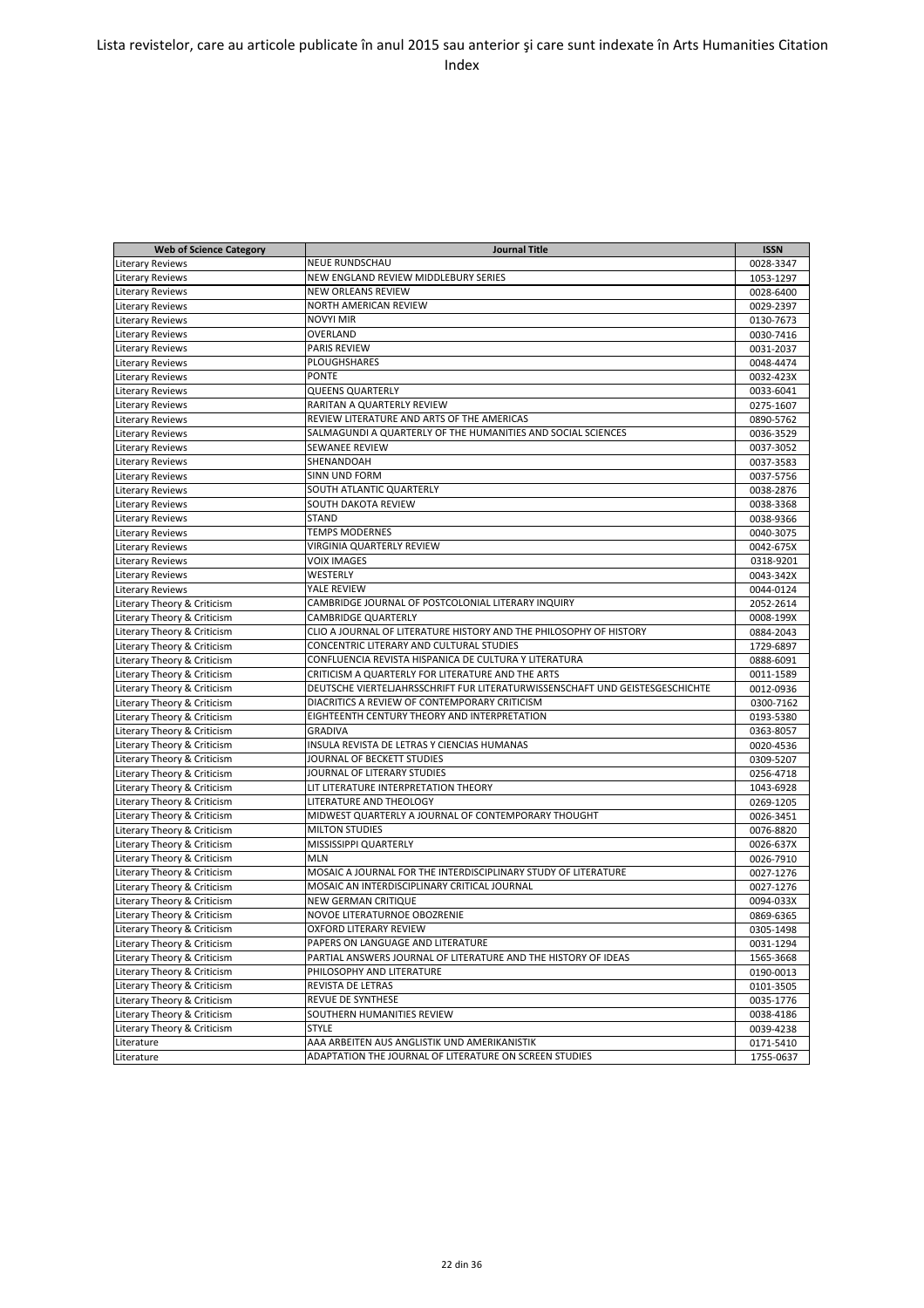| <b>Web of Science Category</b> | <b>Journal Title</b>                                                  | <b>ISSN</b> |
|--------------------------------|-----------------------------------------------------------------------|-------------|
| Literature                     | AMERICAN BOOK REVIEW                                                  | 0149-9408   |
| Literature                     | ANGLIA ZEITSCHRIFT FUR ENGLISCHE PHILOLOGIE                           | 0340-5222   |
| Literature                     | ANQ A QUARTERLY JOURNAL OF SHORT ARTICLES NOTES AND REVIEWS           | 0895-769X   |
| Literature                     | ARCADIA                                                               | 0003-7982   |
| Literature                     | ARCHIV FUR DAS STUDIUM DER NEUEREN SPRACHEN UND LITERATUREN           | 0003-8970   |
| Literature                     | ARIEL A REVIEW OF INTERNATIONAL ENGLISH LITERATURE                    | 0004-1327   |
| Literature                     | ATLANTIS JOURNAL OF THE SPANISH ASSOCIATION OF ANGLO AMERICAN STUDIES | 0210-6124   |
| Literature                     | BIOGRAPHY AN INTERDISCIPLINARY QUARTERLY                              | 0162-4962   |
| Literature                     | BOUNDARY 2 AN INTERNATIONAL JOURNAL OF LITERATURE AND CULTURE         | 0190-3659   |
| Literature                     | CAMBRIDGE JOURNAL OF POSTCOLONIAL LITERARY INQUIRY                    | 2052-2614   |
| Literature                     | CAMBRIDGE QUARTERLY                                                   | 0008-199X   |
| Literature                     | <b>CEA CRITIC</b>                                                     | 0007-8069   |
| Literature                     | CHILDRENS LITERATURE IN EDUCATION                                     | 0045-6713   |
| Literature                     | CLA JOURNAL COLLEGE LANGUAGE ASSOCIATION                              | 0007-8549   |
| Literature                     | CLCWEB COMPARATIVE LITERATURE AND CULTURE                             | 1481-4374   |
| Literature                     | CLIO A JOURNAL OF LITERATURE HISTORY AND THE PHILOSOPHY OF HISTORY    | 0884-2043   |
| Literature                     | COLLEGE COMPOSITION AND COMMUNICATION                                 | 0010-096X   |
| Literature                     | <b>COLLEGE ENGLISH</b>                                                | 0010-0994   |
| Literature                     | <b>COLLEGE LITERATURE</b>                                             | 0093-3139   |
| Literature                     | <b>COMPARATIVE CRITICAL STUDIES</b>                                   | 1744-1854   |
| Literature                     | <b>COMPARATIVE LITERATURE</b>                                         | 0010-4124   |
| Literature                     | <b>COMPARATIVE LITERATURE STUDIES</b>                                 | 0010-4132   |
| Literature                     | CONCENTRIC LITERARY AND CULTURAL STUDIES                              | 1729-6897   |
| Literature                     | <b>CONFIGURATIONS</b>                                                 | 1063-1801   |
| Literature                     | <b>CONTEMPORARY LITERATURE</b>                                        | 0010-7484   |
| Literature                     | CONTEMPORARY WOMENS WRITING                                           | 1754-1476   |
| Literature                     | CRITICISM A QUARTERLY FOR LITERATURE AND THE ARTS                     | 0011-1589   |
| Literature                     | CRITIQUE STUDIES IN CONTEMPORARY FICTION                              | 0011-1619   |
| Literature                     | EIGHTEENTH CENTURY FICTION                                            | 0840-6286   |
| Literature                     | <b>EIGHTEENTH CENTURY LIFE</b>                                        | 0098-2601   |
| Literature                     | <b>ELH</b>                                                            | 0013-8304   |
| Literature                     | <b>ENGLISH</b>                                                        | 0013-8215   |
| Literature                     | <b>ENGLISH LANGUAGE NOTES</b>                                         | 0013-8282   |
| Literature                     | <b>ENGLISH STUDIES</b>                                                | 0013-838X   |
| Literature                     | <b>ENGLISH STUDIES IN AFRICA</b>                                      | 0013-8398   |
| Literature                     | <b>ENGLISH STUDIES IN CANADA</b>                                      | 0317-0802   |
| Literature                     | <b>ESSAYS IN CRITICISM</b>                                            | 0014-0856   |
| Literature                     | <b>ETUDES ANGLAISES</b>                                               | 0014-195X   |
| Literature                     | EUPHORION ZEITSCHRIFT FUR LITERATURGESCHICHTE                         | 0014-2328   |
| Literature                     | <b>EUROPEAN JOURNAL OF ENGLISH STUDIES</b>                            | 1382-5577   |
| Literature                     | <b>EXPLICATOR</b>                                                     | 0014-4940   |
| Literature                     | <b>EXTRAPOLATION</b>                                                  | 0014-5483   |
| Literature                     | <b>FOREIGN LITERATURE STUDIES</b>                                     | 1003-7519   |
| Literature                     | FORUM FOR MODERN LANGUAGE STUDIES                                     | 0015-8518   |
| Literature                     | GERMANISCH ROMANISCHE MONATSSCHRIFT                                   | 0016-8904   |
| Literature                     | INTERNATIONAL RESEARCH IN CHILDRENS LITERATURE                        | 1755-6198   |
| Literature                     | ISLE INTERDISCIPLINARY STUDIES IN LITERATURE AND ENVIRONMENT          | 1076-0962   |
| Literature                     | <b>JNT JOURNAL OF NARRATIVE THEORY</b>                                | 1549-0815   |
| Literature                     | JOURNAL OF ARABIC LITERATURE                                          | 0085-2376   |
| Literature                     | JOURNAL OF LANGUAGE LITERATURE AND CULTURE                            | 2051-2856   |
|                                |                                                                       |             |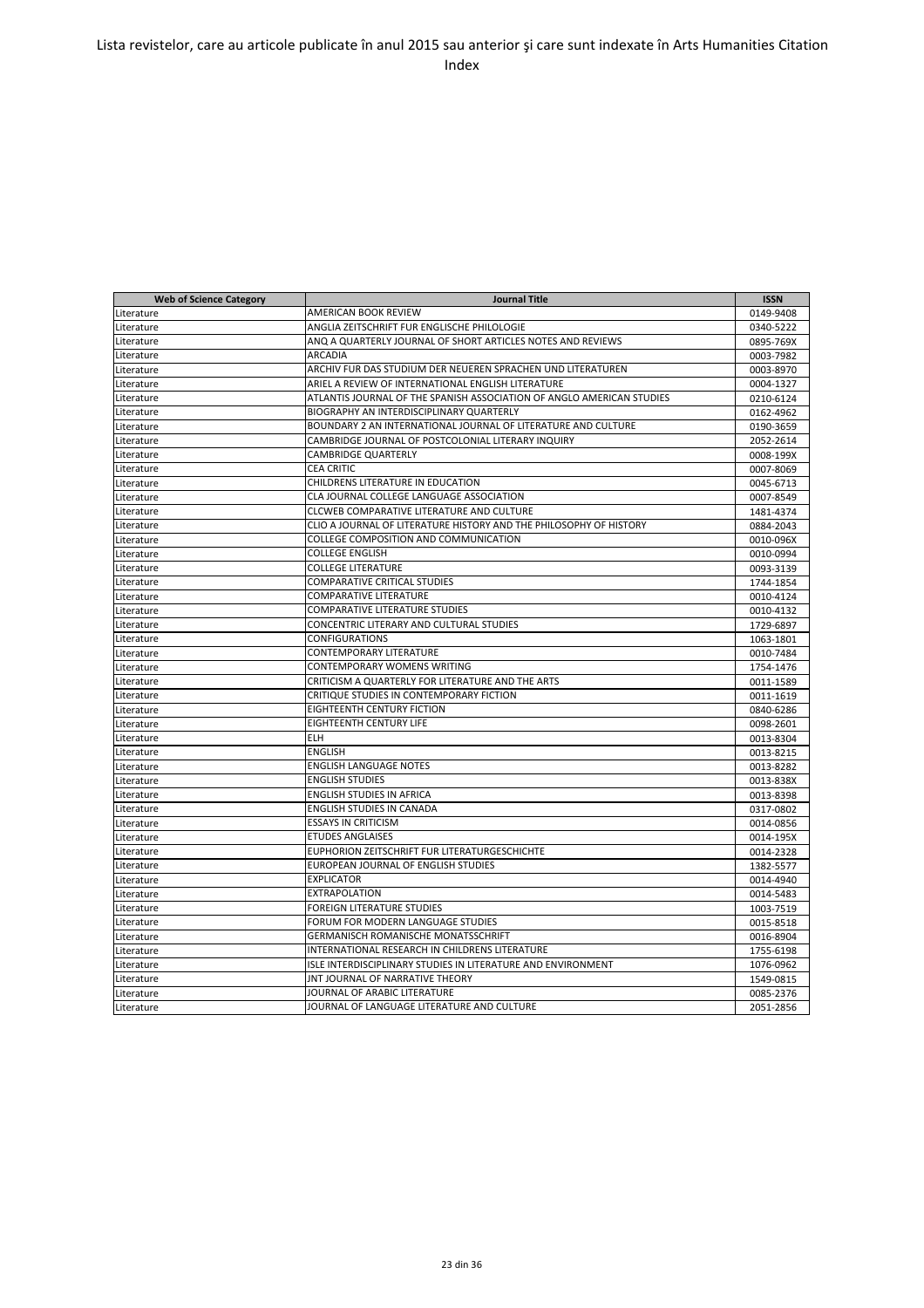| <b>Web of Science Category</b> | <b>Journal Title</b>                                            | <b>ISSN</b> |
|--------------------------------|-----------------------------------------------------------------|-------------|
| Literature                     | JOURNAL OF LITERARY SEMANTICS                                   | 0341-7638   |
| Literature                     | JOURNAL OF LITERARY STUDIES                                     | 0256-4718   |
| Literature                     | JOURNAL OF MODERN LITERATURE                                    | 0022-281X   |
| Literature                     | JOURNAL OF POSTCOLONIAL WRITING                                 | 1744-9855   |
| Literature                     | JOURNAL OF SCREENWRITING                                        | 1759-7137   |
| Literature                     | JOURNAL OF THE MIDWEST MODERN LANGUAGE ASSOCIATION              | 0742-5562   |
| Literature                     | KRITIKA KULTURA                                                 | 2094-6937   |
| Literature                     | LATIN AMERICAN INDIAN LITERATURES JOURNAL                       | 0888-5613   |
| Literature                     | LAW LITERATURE                                                  | 1535-685X   |
| Literature                     | LIFE WRITING                                                    | 1448-4528   |
| Literature                     | LILI ZEITSCHRIFT FUR LITERATURWISSENSCHAFT UND LINGUISTIK       | 0049-8653   |
| Literature                     | LINGUA E STILE                                                  | 0024-385X   |
| Literature                     | LION AND THE UNICORN                                            | 0147-2593   |
| Literature                     | LITERATURE AND MEDICINE                                         | 0278-9671   |
| Literature                     | LITERATURE FILM QUARTERLY                                       | 0090-4260   |
| Literature                     | LITERATURE HISTORY THIRD SERIES                                 | 0306-1973   |
| Literature                     | LITTERATURE                                                     | 0047-4800   |
| Literature                     | LITTERATURES                                                    | 0563-9751   |
|                                | MARVELS TALES JOURNAL OF FAIRY TALE STUDIES                     |             |
| Literature                     | MFS MODERN FICTION STUDIES                                      | 1521-4281   |
| Literature                     |                                                                 | 0026-7724   |
| Literature                     | MIDDLE EASTERN LITERATURES                                      | 1475-262X   |
| Literature                     | MODERN CHINESE LITERATURE AND CULTURE                           | 1520-9857   |
| Literature                     | <b>MODERN LANGUAGE QUARTERLY</b>                                | 0026-7929   |
| Literature                     | MODERN LANGUAGE REVIEW                                          | 0026-7937   |
| Literature                     | MODERN PHILOLOGY                                                | 0026-8232   |
| Literature                     | MODERNA SPRAK                                                   | 2000-3560   |
| Literature                     | MOSAIC A JOURNAL FOR THE INTERDISCIPLINARY STUDY OF LITERATURE  | 0027-1276   |
| Literature                     | MOSAIC AN INTERDISCIPLINARY CRITICAL JOURNAL                    | 0027-1276   |
| Literature                     | NARRATIVE                                                       | 1063-3685   |
| Literature                     | NEOHELICON                                                      | 0324-4652   |
| Literature                     | <b>NEOPHILOLOGUS</b>                                            | 0028-2677   |
| Literature                     | <b>NEW LITERARY HISTORY</b>                                     | 0028-6087   |
| Literature                     | NINETEENTH CENTURY LITERATURE                                   | 0891-9356   |
| Literature                     | NINETEENTH CENTURY PROSE                                        | 1052-0406   |
| Literature                     | <b>NOTES AND QUERIES</b>                                        | 0029-3970   |
| Literature                     | NOVEL A FORUM ON FICTION                                        | 0029-5132   |
| Literature                     | ORBIS LITTERARUM                                                | 0105-7510   |
| Literature                     | PAPERS ON LANGUAGE AND LITERATURE                               | 0031-1294   |
| Literature                     | PARAGRAPH                                                       | 0264-8334   |
| Literature                     | PHILOLOGICAL QUARTERLY                                          | 0031-7977   |
| Literature                     | PHILOSOPHY AND LITERATURE                                       | 0190-0013   |
| Literature                     | PHILOSOPHY AND RHETORIC                                         | 0031-8213   |
| Literature                     | PMLA PUBLICATIONS OF THE MODERN LANGUAGE ASSOCIATION OF AMERICA | 0030-8129   |
| Literature                     | POETICA ZEITSCHRIFT FUR SPRACH UND LITERATURWISSENSCHAFT        | 0303-4178   |
| Literature                     | <b>POETICS</b>                                                  | 0304-422X   |
| Literature                     | POETICS TODAY                                                   | 0333-5372   |
| Literature                     | PROOFTEXTS A JOURNAL OF JEWISH LITERARY HISTORY                 | 0272-9601   |
| Literature                     | <b>RELIGION LITERATURE</b>                                      | 0888-3769   |
| Literature                     | RENASCENCE ESSAYS ON VALUES IN LITERATURE                       | 0034-4346   |
| Literature                     | REVIEW OF ENGLISH STUDIES                                       | 0034-6551   |
| Literature                     | REVUE BELGE DE PHILOLOGIE ET D HISTOIRE                         | 0035-0818   |
| Literature                     | RHETORIC REVIEW                                                 | 0735-0198   |
| Literature                     | RHETORIC SOCIETY QUARTERLY                                      | 0277-3945   |
| Literature                     | RHETORICA A JOURNAL OF THE HISTORY OF RHETORIC                  | 0734-8584   |
| Literature                     | RIVISTA DI LETTERATURE MODERNE E COMPARATE                      | 0391-2108   |
| Literature                     | RLC REVUE DE LITTERATURE COMPAREE                               | 0035-1466   |
| Literature                     | ROMANTICISM                                                     | 1354-991X   |
|                                | ROMANTISME                                                      |             |
| Literature                     |                                                                 | 0048-8593   |
| Literature                     | <b>SCIENCE FICTION STUDIES</b>                                  | 0091-7729   |
| Literature                     | SCRIPTORIUM                                                     | 0036-9772   |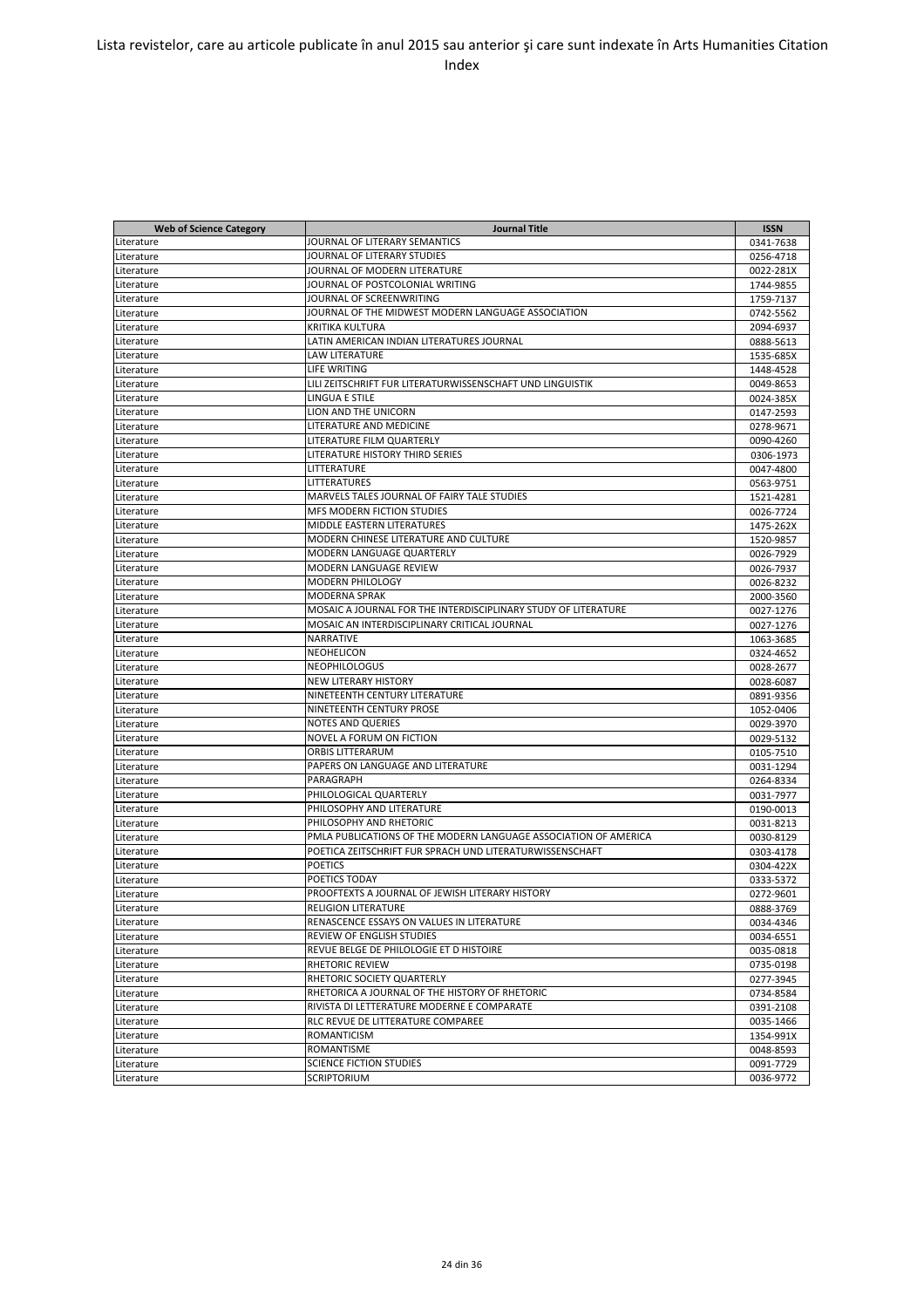| <b>Web of Science Category</b>            | Journal Title                                                                 | <b>ISSN</b> |
|-------------------------------------------|-------------------------------------------------------------------------------|-------------|
| Literature                                | STUDIA NEOPHILOLOGICA                                                         | 0039-3274   |
| Literature                                | <b>STUDIES IN PHILOLOGY</b>                                                   | 0039-3738   |
| Literature                                | <b>STUDIES IN ROMANTICISM</b>                                                 | 0039-3762   |
| Literature                                | STUDIES IN THE LITERARY IMAGINATION                                           |             |
|                                           |                                                                               | 0039-3819   |
| Literature                                | <b>STUDIES IN THE NOVEL</b>                                                   | 0039-3827   |
| Literature                                | <b>STYLE</b>                                                                  | 0039-4238   |
| Literature                                | <b>SUB STANCE</b>                                                             | 0049-2426   |
| Literature                                | SYMPOSIUM A QUARTERLY JOURNAL IN MODERN LITERATURES                           | 0039-7709   |
| Literature                                | TEXAS STUDIES IN LITERATURE AND LANGUAGE                                      | 0040-4691   |
| Literature                                | <b>TEXTUAL PRACTICE</b>                                                       | 0950-236X   |
| Literature                                | TRANSLATION AND LITERATURE                                                    | 0968-1361   |
| Literature                                | <b>TRANSLATION REVIEW</b>                                                     | 0737-4836   |
| Literature                                | TULSA STUDIES IN WOMENS LITERATURE                                            | 0732-7730   |
| Literature                                | <b>TWENTIETH CENTURY LITERATURE</b>                                           | 0041-462X   |
| Literature                                | <b>TYDSKRIF VIR LETTERKUNDE</b>                                               | 0041-476X   |
| Literature                                | VICTORIAN LITERATURE AND CULTURE                                              | 1060-1503   |
| Literature                                | <b>WEIMARER BEITRAGE</b>                                                      | 0043-2199   |
| Literature                                | <b>WORLD LITERATURE STUDIES</b>                                               | 1337-9275   |
| Literature                                | <b>WORLD LITERATURE TODAY</b>                                                 | 0196-3570   |
| Literature                                | ZEITSCHRIFT FUR ANGLISTIK UND AMERIKANISTIK                                   | 0044-2305   |
|                                           | <b>AUSTRALIAN LITERARY STUDIES</b>                                            |             |
| Literature, African, Australian, Canadian |                                                                               | 0004-9697   |
| Literature, African, Australian, Canadian | <b>CALLALOO</b>                                                               | 0161-2492   |
| Literature, African, Australian, Canadian | <b>CANADIAN LITERATURE</b>                                                    | 0008-4360   |
| Literature, African, Australian, Canadian | JOURNAL OF COMMONWEALTH LITERATURE                                            | 0021-9894   |
| Literature, African, Australian, Canadian | <b>RESEARCH IN AFRICAN LITERATURES</b>                                        | 0034-5210   |
| Literature, African, Australian, Canadian | STUDIES IN CANADIAN LITERATURE ETUDES EN LITTERATURE CANADIENNE               | 0380-6995   |
| Literature, American                      | AFRICAN AMERICAN REVIEW                                                       | 1062-4783   |
| Literature, American                      | AMERICAN LITERARY HISTORY                                                     | 0896-7148   |
| Literature, American                      | AMERICAN LITERARY REALISM                                                     | 0002-9823   |
| Literature, American                      | <b>AMERICAN LITERATURE</b>                                                    | 0002-9831   |
| Literature, American                      | <b>EARLY AMERICAN LITERATURE</b>                                              | 0012-8163   |
| Literature, American                      | <b>EMILY DICKINSON JOURNAL</b>                                                | 1059-6879   |
| Literature, American                      | ESQ A JOURNAL OF THE AMERICAN RENAISSANCE                                     | 0093-8297   |
| Literature, American                      | LEGACY                                                                        | 0748-4321   |
| Literature, American                      | LEVIATHAN A JOURNAL OF MELVILLE STUDIES                                       | 1525-6995   |
| Literature, American                      | <b>MELUS</b>                                                                  | 0163-755X   |
|                                           | NEW ENGLAND QUARTERLY A HISTORICAL REVIEW OF NEW ENGLAND LIFE AND LETTERS     |             |
| Literature, American                      |                                                                               | 0028-4866   |
| Literature, American                      | POE STUDIES DARK ROMANTICISM                                                  | 0090-5224   |
| Literature, American                      | POE STUDIES HISTORY THEORY INTERPRETATION                                     | 1947-4644   |
| Literature, American                      | RESOURCES FOR AMERICAN LITERARY STUDY                                         | 0048-7384   |
| Literature, American                      | SOUTH A SCHOLARLY JOURNAL                                                     | 2470-9506   |
| Literature, American                      | SOUTHERN LITERARY JOURNAL                                                     | 0038-4291   |
| Literature, American                      | STUDIES IN AMERICAN FICTION                                                   | 0091-8083   |
| Literature, American                      | STUDIES IN AMERICAN INDIAN LITERATURES                                        | 0730-3238   |
| Literature, American                      | STUDIES IN AMERICAN JEWISH LITERATURE                                         | 0271-9274   |
| Literature, American                      | THOMAS WOLFE REVIEW                                                           | 0276-5683   |
| Literature, American                      | <b>WESTERN AMERICAN LITERATURE</b>                                            | 0043-3462   |
| Literature, British Isles                 | <b>ARTHURIANA</b>                                                             | 1078-6279   |
| Literature, British Isles                 | <b>BEN JONSON JOURNAL</b>                                                     | 1079-3453   |
| Literature, British Isles                 | <b>BRONTE STUDIES</b>                                                         | 1474-8932   |
| Literature, British Isles                 | CAHIERS ELISABETHAINS                                                         | 0184-7678   |
| Literature, British Isles                 | CAHIERS VICTORIENS EDOUARDIENS                                                | 0220-5610   |
| Literature, British Isles                 | <b>CHAUCER REVIEW</b>                                                         | 0009-2002   |
| Literature, British Isles                 | CONRADIANA                                                                    | 0010-6356   |
| Literature, British Isles                 | <b>DICKENS QUARTERLY</b>                                                      | 0742-5473   |
| Literature, British Isles                 | DICKENSIAN                                                                    |             |
| Literature, British Isles                 |                                                                               | 0012-2440   |
|                                           | ENGLISH LITERARY RENAISSANCE                                                  | 0013-8312   |
| Literature, British Isles                 | ENGLISH LITERATURE IN TRANSITION 1880 1920                                    | 0013-8339   |
| Literature, British Isles                 | HENRY JAMES REVIEW                                                            | 0273-0340   |
| Literature, British Isles                 | JAMES JOYCE QUARTERLY                                                         | 0021-4183   |
| Literature, British Isles                 | JOURNAL OF BECKETT STUDIES                                                    | 0309-5207   |
| Literature, British Isles                 | JOURNAL OF ENGLISH AND GERMANIC PHILOLOGY                                     | 0363-6941   |
| Literature, British Isles                 | <b>MILTON STUDIES</b>                                                         | 0076-8820   |
| Literature, British Isles                 | SCOTTISH LITERARY REVIEW                                                      | 1756-5634   |
| Literature, British Isles                 | SCRIBLERIAN AND THE KIT CATS                                                  | 0036-9640   |
|                                           | SEDERI YEARBOOK OF THE SPANISH AND PORTUGUESE SOCIETY FOR ENGLISH RENAISSANCE |             |
| Literature, British Isles                 | <b>STUDIES</b>                                                                | 1135-7789   |
| Literature, British Isles                 | SHAKESPEARE                                                                   | 1745-0918   |
| Literature, British Isles                 | SHAKESPEARE QUARTERLY                                                         | 0037-3222   |
| Literature, British Isles                 | SHAKESPEARE SURVEY                                                            | 0080-9152   |
| Literature, British Isles                 | SHAW THE JOURNAL OF BERNARD SHAW STUDIES                                      | 0741-5842   |
| Literature, British Isles                 | STUDIES IN ENGLISH LITERATURE 1500 1900                                       | 0039-3657   |
| Literature, German, Dutch, Scandinavian   | BEITRAGE ZUR GESCHICHTE DER DEUTSCHEN SPRACHE UND LITERATUR                   | 0005-8076   |
|                                           |                                                                               |             |
| Literature, German, Dutch, Scandinavian   | COLLOQUIA GERMANICA                                                           | 0010-1338   |
| Literature, German, Dutch, Scandinavian   | DAPHNIS ZEITSCHRIFT FUR MITTLERE DEUTSCHE LITERATUR                           | 0300-693X   |
| Literature, German, Dutch, Scandinavian   | <b>ETUDES GERMANIQUES</b>                                                     | 0014-2115   |
| Literature, German, Dutch, Scandinavian   | EUROPEAN JOURNAL OF SCANDINAVIAN STUDIES                                      | 2191-9399   |
| Literature, German, Dutch, Scandinavian   | <b>GERMAN LIFE AND LETTERS</b>                                                | 0016-8777   |
| Literature, German, Dutch, Scandinavian   | <b>GERMAN QUARTERLY</b>                                                       | 0016-8831   |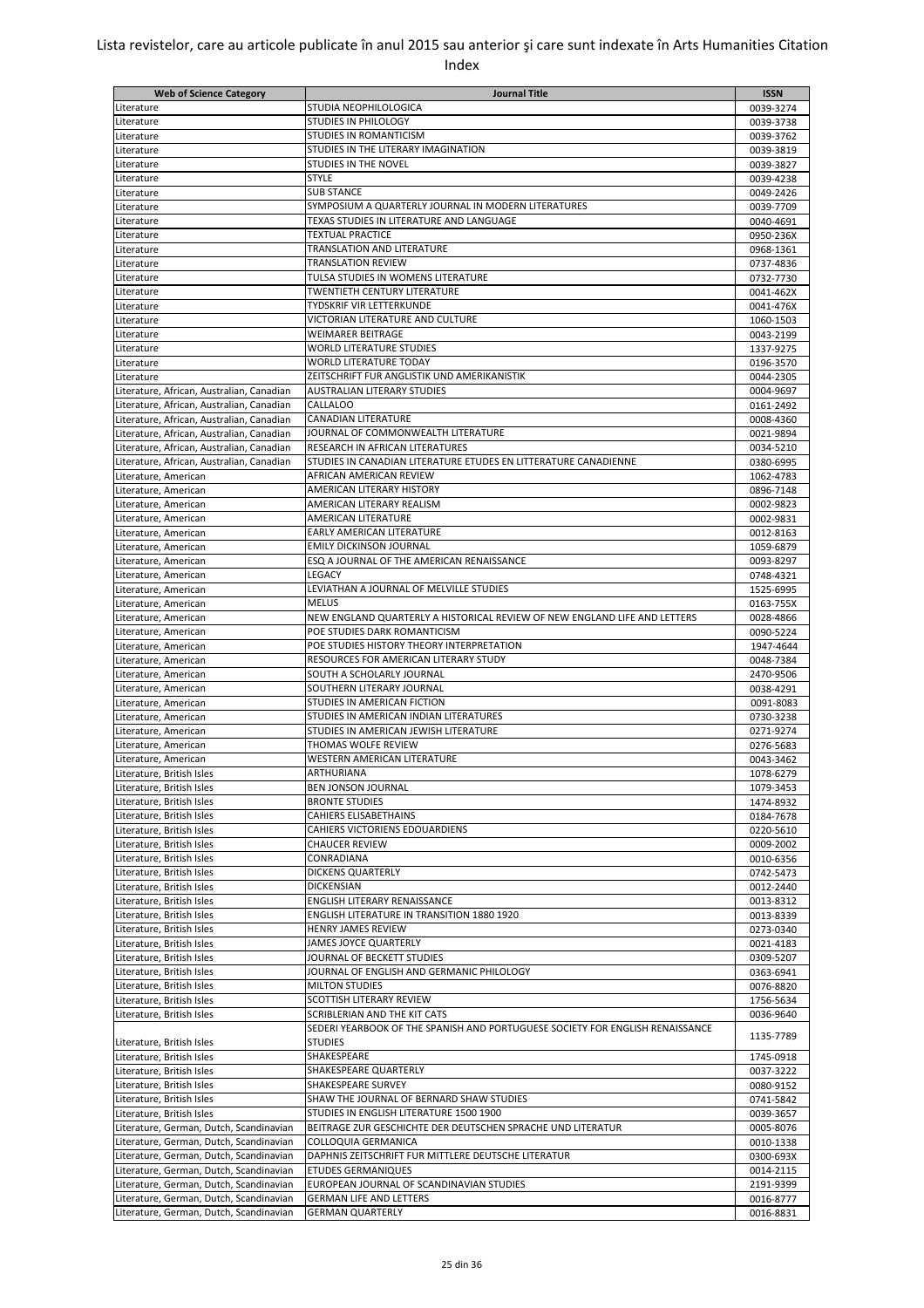| <b>Web of Science Category</b>          | <b>Journal Title</b>                                                | <b>ISSN</b> |
|-----------------------------------------|---------------------------------------------------------------------|-------------|
| Literature, German, Dutch, Scandinavian | <b>GERMANIC REVIEW</b>                                              | 0016-8890   |
| Literature, German, Dutch, Scandinavian | <b>GOETHE JAHRBUCH</b>                                              | 0323-4207   |
| Literature, German, Dutch, Scandinavian | <b>GRIPLA</b>                                                       | 1018-5011   |
| Literature, German, Dutch, Scandinavian | INTERNATIONALES ARCHIV FUR SOZIALGESCHICHTE DER DEUTSCHEN LITERATUR | 0340-4528   |
| Literature, German, Dutch, Scandinavian | JAHRBUCH FUR INTERNATIONALE GERMANISTIK                             | 0449-5233   |
| Literature, German, Dutch, Scandinavian | JOURNAL OF ENGLISH AND GERMANIC PHILOLOGY                           | 0363-6941   |
| Literature, German, Dutch, Scandinavian | <b>OXFORD GERMAN STUDIES</b>                                        | 0078-7191   |
| Literature, German, Dutch, Scandinavian | PUBLICATIONS OF THE ENGLISH GOETHE SOCIETY                          | 0959-3683   |
| Literature, German, Dutch, Scandinavian | <b>SCANDINAVICA</b>                                                 | 0036-5653   |
| Literature, German, Dutch, Scandinavian | SEMINAR A JOURNAL OF GERMANIC STUDIES                               | 0037-1939   |
| Literature, German, Dutch, Scandinavian | SPIEGEL DER LETTEREN                                                | 0038-7479   |
| Literature, German, Dutch, Scandinavian | <b>TEXT KRITIK</b>                                                  | 0040-5329   |
| Literature, German, Dutch, Scandinavian | TIJDSCHRIFT VOOR NEDERLANDSE TAAL EN LETTERKUNDE                    | 0040-7550   |
| Literature, German, Dutch, Scandinavian | ZEITSCHRIFT FUR DEUTSCHE PHILOLOGIE                                 | 0044-2496   |
| Literature, German, Dutch, Scandinavian | ZEITSCHRIFT FUR DEUTSCHES ALTERTUM UND DEUTSCHE LITERATUR           | 0044-2518   |
| Literature, German, Dutch, Scandinavian | ZEITSCHRIFT FUR GERMANISTIK                                         | 0323-7982   |
| Literature, Romance                     | <b>ACTA LITERARIA</b>                                               | 0717-6848   |
| Literature, Romance                     | ALEA ESTUDOS NEOLATINOS                                             | 1517-106X   |
| Literature, Romance                     | <b>ANALES CERVANTINOS</b>                                           | 0569-9878   |
| Literature, Romance                     | ANALES DE LA LITERATURA ESPANOLA CONTEMPORANEA                      | 0272-1635   |
| Literature, Romance                     | ANALES DE LITERATURA CHILENA                                        | 0717-6058   |
| Literature, Romance                     | ANUARIO CALDERONIANO                                                | 1888-8046   |
| Literature, Romance                     | <b>AUSTRALIAN JOURNAL OF FRENCH STUDIES</b>                         | 0004-9468   |
| Literature, Romance                     | BOLETIN DE LA REAL ACADEMIA ESPANOLA                                | 0210-4822   |
| Literature, Romance                     | <b>BULLETIN HISPANIQUE</b>                                          | 0007-4640   |
| Literature, Romance                     | <b>BULLETIN OF HISPANIC STUDIES</b>                                 | 1475-3839   |
| Literature, Romance                     | <b>BULLETIN OF SPANISH STUDIES</b>                                  | 1475-3820   |
| Literature, Romance                     | <b>COLOQUIO LETRAS</b>                                              | 0010-1451   |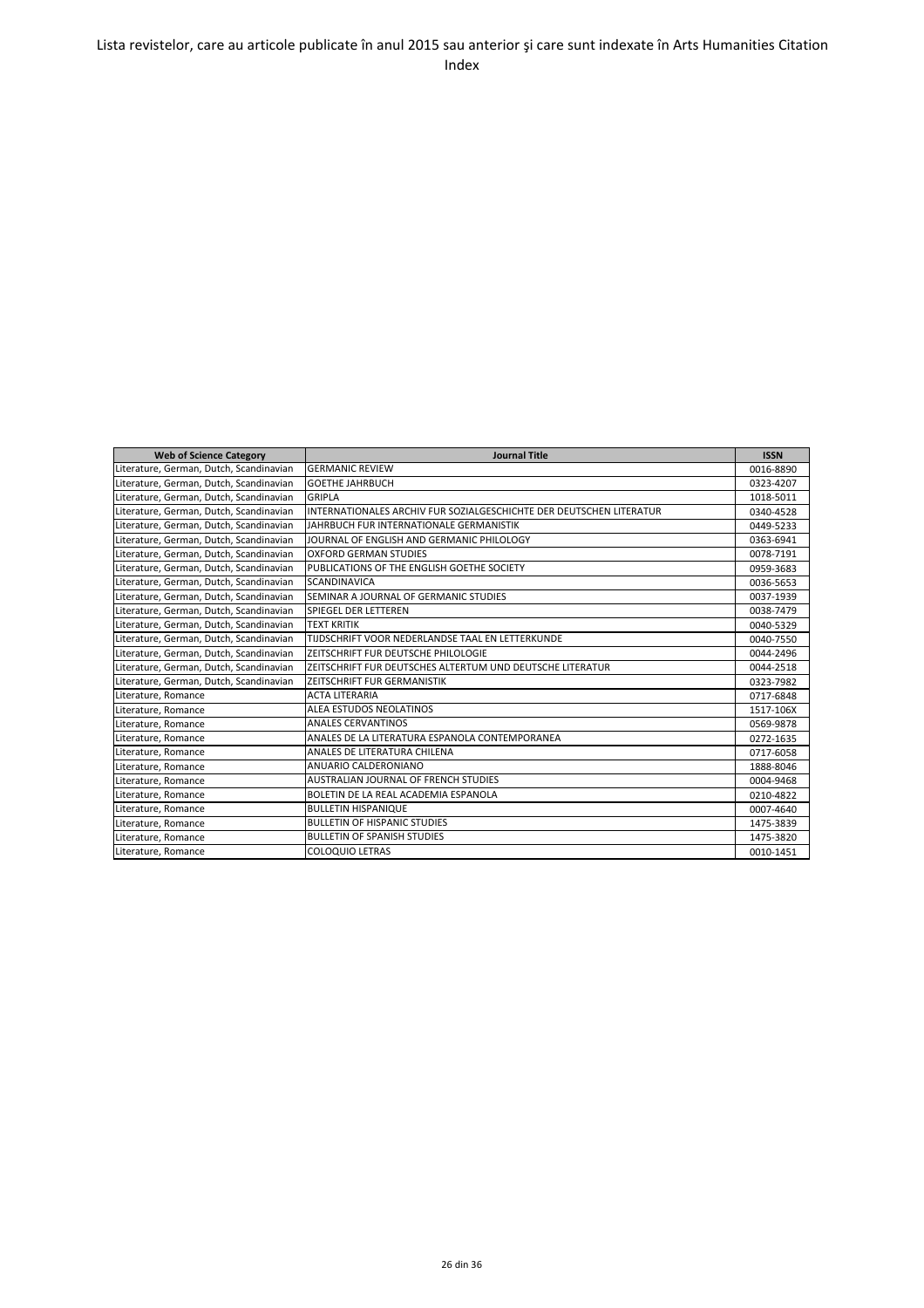| <b>Web of Science Category</b> | <b>Journal Title</b>                                                     | <b>ISSN</b> |
|--------------------------------|--------------------------------------------------------------------------|-------------|
| Literature, Romance            | CONFLUENCIA REVISTA HISPANICA DE CULTURA Y LITERATURA                    | 0888-6091   |
| Literature, Romance            | CONTEMPORARY FRENCH AND FRANCOPHONE STUDIES                              | 1740-9292   |
| Literature, Romance            | <b>CRITICA HISPANICA</b>                                                 | 0278-7261   |
| Literature, Romance            | <b>CRITICA LETTERARIA</b>                                                | 0390-0142   |
| Literature, Romance            | DIX SEPTIEME SIECLE                                                      | 0012-4273   |
| Literature, Romance            | <b>ESPRIT CREATEUR</b>                                                   | 0014-0767   |
| Literature, Romance            | <b>ESTUDIOS FILOLOGICOS</b>                                              | 0071-1713   |
| Literature, Romance            | <b>ETUDES FRANCAISES</b>                                                 | 0014-2085   |
| Literature, Romance            | <b>ETUDES LITTERAIRES</b>                                                | 0014-214X   |
| Literature, Romance            | <b>EXPRESSIONS MAGHREBINES</b>                                           | 1540-0085   |
| Literature, Romance            | <b>FORUM ITALICUM</b>                                                    | 0014-5858   |
| Literature, Romance            | <b>FRENCH FORUM</b>                                                      | 0098-9355   |
| Literature, Romance            | <b>FRENCH REVIEW</b>                                                     | 0016-111X   |
| Literature, Romance            | <b>FRENCH STUDIES</b>                                                    | 0016-1128   |
| Literature, Romance            | GIORNALE STORICO DELLA LETTERATURA ITALIANA                              | 0017-0496   |
| Literature, Romance            | HISPAMERICA REVISTA DE LITERATURA                                        | 0363-0471   |
| Literature, Romance            | HISPANIA A JOURNAL DEVOTED TO THE TEACHING OF SPANISH AND PORTUGUESE     | 0018-2133   |
| Literature, Romance            | <b>HISPANIC REVIEW</b>                                                   | 0018-2176   |
| Literature, Romance            | <b>HISPANOFILA</b>                                                       | 0018-2206   |
| Literature, Romance            | <b>IBEROROMANIA</b>                                                      | 0019-0993   |
| Literature, Romance            | <b>ITALIAN STUDIES</b>                                                   | 0075-1634   |
| Literature, Romance            | ITALIANISTICA RIVISTA DI LETTERATURA ITALIANA                            | 0391-3368   |
| Literature, Romance            | LETTERE ITALIANE                                                         | 0024-1334   |
| Literature, Romance            | MELANGES DE LA CASA DE VELAZQUEZ                                         | 0076-230X   |
| Literature, Romance            | NINETEENTH CENTURY FRENCH STUDIES                                        | 0146-7891   |
| Literature, Romance            | NOTTINGHAM FRENCH STUDIES                                                | 0029-4586   |
| Literature, Romance            | NOUVELLE REVUE FRANCAISE                                                 | 0029-4802   |
| Literature, Romance            | PERINOLA REVISTA DE INVESTIGACION QUEVEDIANA                             | 1138-6363   |
| Literature, Romance            | <b>QUADERNI D ITALIANISTICA</b>                                          | 0226-8043   |
| Literature, Romance            | RASSEGNA DELLA LETTERATURA ITALIANA                                      | 0033-9423   |
| Literature, Romance            | REVISTA CHILENA DE LITERATURA                                            | 0718-2295   |
| Literature, Romance            | REVISTA DE ESTUDIOS HISPANICOS                                           | 0034-818X   |
| Literature, Romance            | REVISTA DE FILOLOGIA ESPANOLA                                            | 0210-9174   |
| Literature, Romance            | REVISTA DE LITERATURA                                                    | 0034-849X   |
| Literature, Romance            | REVISTA IBEROAMERICANA                                                   | 0034-9631   |
| Literature, Romance            | REVUE D HISTOIRE LITTERAIRE DE LA FRANCE                                 | 0035-2411   |
| Literature, Romance            | REVUE DES ETUDES ITALIENNES                                              | 0035-2047   |
| Literature, Romance            | REVUE DES LANGUES ROMANES                                                | 0223-3711   |
| Literature, Romance            | <b>REVUE ROMANE</b>                                                      | 0035-3906   |
| Literature, Romance            | RILCE REVISTA DE FILOLOGIA HISPANICA                                     | 0213-2370   |
| Literature, Romance            | <b>ROMANCE NOTES</b>                                                     | 0035-7995   |
| Literature, Romance            | ROMANCE PHILOLOGY                                                        | 0035-8002   |
| Literature, Romance            | ROMANCE QUARTERLY                                                        | 0883-1157   |
| Literature, Romance            | <b>ROMANCE STUDIES</b>                                                   | 0263-9904   |
| Literature, Romance            | ROMANISCHE FORSCHUNGEN                                                   | 0035-8126   |
|                                | ROMANISTISCHE ZEITSCHRIFT FUR LITERATURGESCHICHTE CAHIERS D HISTOIRE DES |             |
| Literature, Romance            | LITTERATURES ROMANES                                                     | 0343-379X   |
| Literature, Romance            | STUDI E PROBLEMI DI CRITICA TESTUALE                                     | 0049-2361   |
| Literature, Romance            | <b>STUDI FRANCESI</b>                                                    | 0039-2944   |
| Literature, Romance            | TALLER DE LETRAS                                                         | 0716-0798   |
| Literature, Romance            | VERBUM                                                                   | 1585-079X   |
| Literature, Romance            | YALE FRENCH STUDIES                                                      | 0044-0078   |
| Literature, Romance            | ZEITSCHRIFT FUR FRANZOSISCHE SPRACHE UND LITERATUR                       | 0044-2747   |
| Literature, Romance            | ZEITSCHRIFT FUR KATALANISTIK                                             | 0932-2221   |
| Literature, Romance            | ZEITSCHRIFT FUR ROMANISCHE PHILOLOGIE                                    | 0049-8661   |
|                                |                                                                          |             |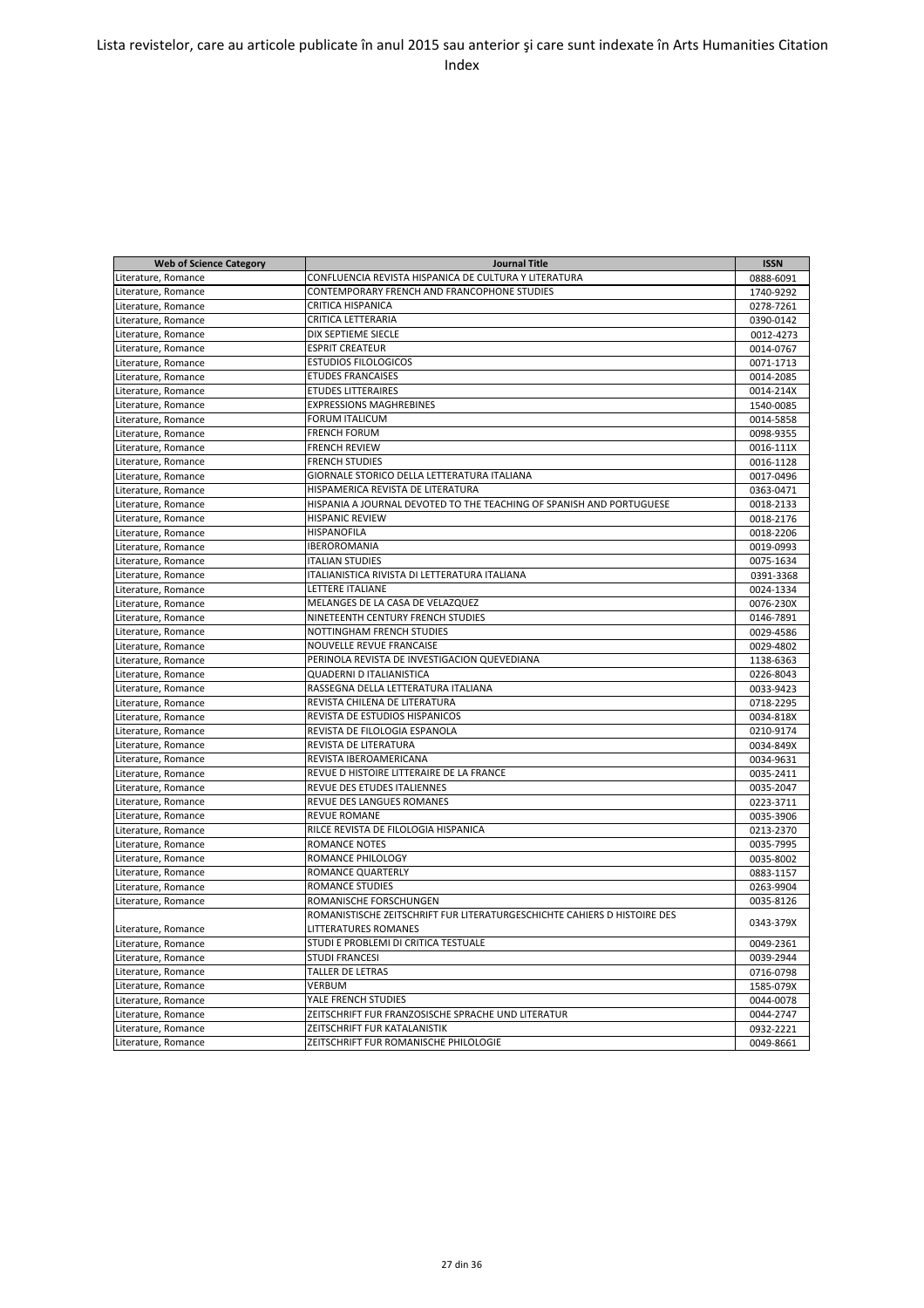| <b>Web of Science Category</b> | <b>Journal Title</b>                                                              | <b>ISSN</b> |
|--------------------------------|-----------------------------------------------------------------------------------|-------------|
| Literature, Slavic             | CESKA LITERATURA                                                                  | 0009-0468   |
| Literature, Slavic             | KNJIZEVNA SMOTRA                                                                  | 0455-0463   |
| Literature, Slavic             | NOVOE LITERATURNOE OBOZRENIE                                                      | 0869-6365   |
| Literature, Slavic             | PAMIETNIK LITERACKI                                                               | 0031-0514   |
| Literature, Slavic             | PRIMERJALNA KNJIZEVNOST                                                           | 0351-1189   |
| Literature, Slavic             | RUSSIAN LITERATURE                                                                | 0304-3479   |
| Literature, Slavic             | RUSSIAN STUDIES IN LITERATURE                                                     | 1061-1975   |
| Literature, Slavic             | RUSSKAIA LITERATURA                                                               | 0131-6095   |
| Literature, Slavic             | SLAVIC AND EAST EUROPEAN JOURNAL                                                  | 0037-6752   |
| Literature, Slavic             | <b>TEKSTY DRUGIE</b>                                                              | 0867-0633   |
| Literature, Slavic             | ZEITSCHRIFT FUR SLAVISCHE PHILOLOGIE                                              | 0044-3492   |
| Medieval & Renaissance Studies | AL MASAQ ISLAM AND THE MEDIEVAL MEDITERRANEAN                                     | 0950-3110   |
| Medieval & Renaissance Studies | AL MASAQ JOURNAL OF THE MEDIEVAL MEDITERRANEAN                                    | 0950-3110   |
| Medieval & Renaissance Studies | ANUARIO DE ESTUDIOS MEDIEVALES                                                    | 0066-5061   |
| Medieval & Renaissance Studies | ARMS ARMOUR                                                                       |             |
| Medieval & Renaissance Studies | ARTHURIANA                                                                        | 1741-6124   |
|                                | BIBLIOTHEQUE D HUMANISME ET RENAISSANCE                                           | 1078-6279   |
| Medieval & Renaissance Studies | BRUNIANA CAMPANELLIANA                                                            | 0006-1999   |
| Medieval & Renaissance Studies |                                                                                   | 1125-3819   |
| Medieval & Renaissance Studies | BYZANTINISCHE ZEITSCHRIFT                                                         | 0007-7704   |
| Medieval & Renaissance Studies | CAHIERS DE CIVILISATION MEDIEVALE                                                 | 0007-9731   |
| Medieval & Renaissance Studies | CAMBRIAN MEDIEVAL CELTIC STUDIES                                                  | 1353-0089   |
| Medieval & Renaissance Studies | <b>CHAUCER REVIEW</b>                                                             | 0009-2002   |
| Medieval & Renaissance Studies | COMITATUS A JOURNAL OF MEDIEVAL AND RENAISSANCE STUDIES                           | 0069-6412   |
| Medieval & Renaissance Studies | <b>EARLY MEDIEVAL EUROPE</b>                                                      | 0963-9462   |
| Medieval & Renaissance Studies | <b>ENGLISH LITERARY RENAISSANCE</b>                                               | 0013-8312   |
| Medieval & Renaissance Studies | EXEMPLARIA A JOURNAL OF THEORY IN MEDIEVAL AND RENAISSANCE STUDIES                | 1041-2573   |
| Medieval & Renaissance Studies | EXEMPLARIA MEDIEVAL EARLY MODERN THEORY                                           | 1041-2573   |
| Medieval & Renaissance Studies | <b>GESTA INTERNATIONAL CENTER OF MEDIEVAL ART</b>                                 | 0016-920X   |
| Medieval & Renaissance Studies | <b>GRIPLA</b>                                                                     | 1018-5011   |
| Medieval & Renaissance Studies | IMAGO TEMPORIS MEDIUM AEVUM                                                       | 1888-3931   |
| Medieval & Renaissance Studies | JOURNAL OF ENGLISH AND GERMANIC PHILOLOGY                                         | 0363-6941   |
| Medieval & Renaissance Studies | JOURNAL OF MEDIEVAL AND EARLY MODERN STUDIES                                      | 1082-9636   |
| Medieval & Renaissance Studies | JOURNAL OF MEDIEVAL HISTORY                                                       | 0304-4181   |
| Medieval & Renaissance Studies | JOURNAL OF MEDIEVAL IBERIAN STUDIES                                               | 1754-6559   |
| Medieval & Renaissance Studies | JOURNAL OF THE BRITISH ARCHAEOLOGICAL ASSOCIATION                                 | 0068-1288   |
| Medieval & Renaissance Studies | MEDIEVAL ARCHAEOLOGY                                                              | 0076-6097   |
| Medieval & Renaissance Studies | MEDIEVAL HISTORY JOURNAL                                                          | 0971-9458   |
| Medieval & Renaissance Studies | <b>MEDIUM AEVUM</b>                                                               | 0025-8385   |
| Medieval & Renaissance Studies | <b>MOYEN AGE</b>                                                                  | 0027-2841   |
| Medieval & Renaissance Studies | PARERGON                                                                          | 0313-6221   |
| Medieval & Renaissance Studies | PLAINSONG MEDIEVAL MUSIC                                                          | 0961-1371   |
| Medieval & Renaissance Studies | POSTMEDIEVAL A JOURNAL OF MEDIEVAL CULTURAL STUDIES                               | 2040-5960   |
| Medieval & Renaissance Studies | RECHERCHES DE THEOLOGIE ET PHILOSOPHIE MEDIEVALES                                 | 1370-7493   |
| Medieval & Renaissance Studies | RENAISSANCE AND REFORMATION                                                       | 0034-429X   |
| Medieval & Renaissance Studies | RENAISSANCE QUARTERLY                                                             | 0034-4338   |
| Medieval & Renaissance Studies | RENAISSANCE STUDIES                                                               | 0269-1213   |
| Medieval & Renaissance Studies | <b>RETI MEDIEVALI RIVISTA</b>                                                     | 1593-2214   |
| Medieval & Renaissance Studies | RINASCIMENTO                                                                      | 0080-3073   |
| Medieval & Renaissance Studies | <b>SCRIPTORIUM</b>                                                                | 0036-9772   |
|                                | SEDERI YEARBOOK OF THE SPANISH AND PORTUGUESE SOCIETY FOR ENGLISH RENAISSANCE     | 1135-7789   |
| Medieval & Renaissance Studies | STUDIES                                                                           |             |
| Medieval & Renaissance Studies | SEIZIEME SIECLE                                                                   | 1774-4466   |
| Medieval & Renaissance Studies | SEVENTEENTH CENTURY                                                               | 0268-117X   |
| Medieval & Renaissance Studies | SPECULUM A JOURNAL OF MEDIEVAL STUDIES                                            | 0038-7134   |
| Medieval & Renaissance Studies | STUDI MEDIEVALI                                                                   | 0391-8467   |
| Medieval & Renaissance Studies | TRADITIO STUDIES IN ANCIENT AND MEDIEVAL HISTORY THOUGHT AND RELIGION             | 0362-1529   |
| Medieval & Renaissance Studies | VIATOR MEDIEVAL AND RENAISSANCE STUDIES                                           | 0083-5897   |
|                                | VIVARIUM AN INTERNATIONAL JOURNAL FOR THE PHILOSOPHY AND INTELLECTUAL LIFE OF THE |             |
| Medieval & Renaissance Studies | MIDDLE AGES AND RENAISSANCE                                                       | 0042-7543   |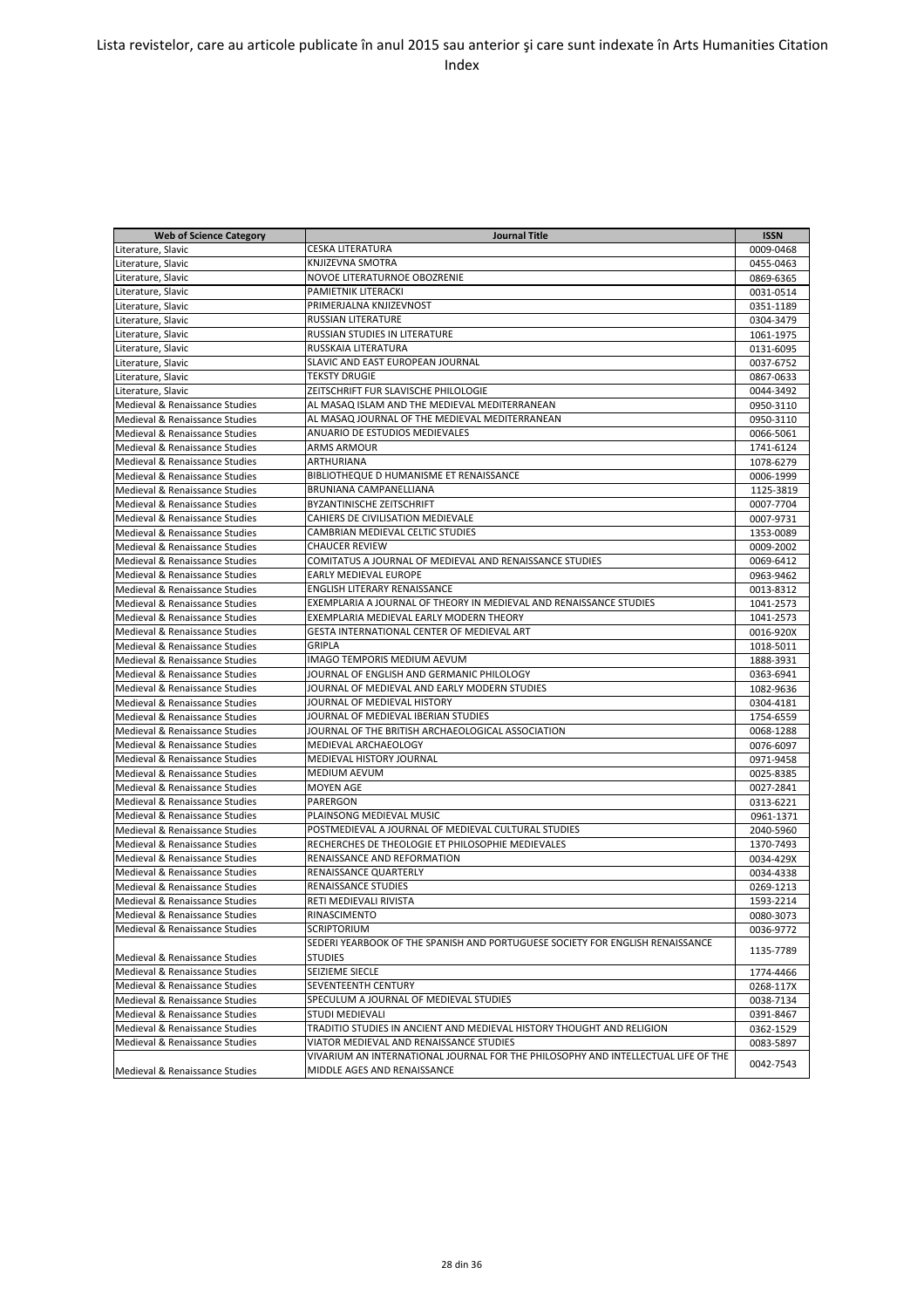| <b>Web of Science Category</b> | <b>Journal Title</b>                                          | <b>ISSN</b> |
|--------------------------------|---------------------------------------------------------------|-------------|
| Medieval & Renaissance Studies | <b>ZOGRAF</b>                                                 | 0350-1361   |
| Music                          | ACTA MUSICOLOGICA                                             | 0001-6241   |
| Music                          | <b>AMERICAN MUSIC</b>                                         | 0734-4392   |
| Music                          | <b>ANUARIO MUSICAL</b>                                        | 0211-3538   |
| Music                          | ARCHIV FUR MUSIKWISSENSCHAFT                                  | 0003-9292   |
| Music                          | <b>ARTI MUSICES</b>                                           | 0587-5455   |
| Music                          | <b>ASIAN MUSIC</b>                                            | 0044-9202   |
| Music                          | <b>AVANT SCENE OPERA</b>                                      | 0764-2873   |
| Music                          | <b>BACH</b>                                                   | 0005-3600   |
| Music                          | <b>BLACK MUSIC RESEARCH JOURNAL</b>                           | 0276-3605   |
| Music                          | BRITISH JOURNAL OF MUSIC EDUCATION                            | 0265-0517   |
| Music                          | BULLETIN OF THE COUNCIL FOR RESEARCH IN MUSIC EDUCATION       | 0010-9894   |
| Music                          | CAMBRIDGE OPERA JOURNAL                                       | 0954-5867   |
| Music                          | <b>COMPUTER MUSIC JOURNAL</b>                                 | 0148-9267   |
| Music                          | <b>CONTEMPORARY MUSIC REVIEW</b>                              | 0749-4467   |
| Music                          | <b>DOWN BEAT</b>                                              | 0012-5768   |
| Music                          | <b>EARLY MUSIC</b>                                            | 0306-1078   |
| Music                          | <b>EARLY MUSIC HISTORY</b>                                    | 0261-1279   |
|                                | <b>EIGHTEENTH CENTURY MUSIC</b>                               |             |
| Music                          |                                                               | 1478-5706   |
| Music                          | <b>ETHNOMUSICOLOGY</b>                                        | 0014-1836   |
| Music                          | ETHNOMUSICOLOGY FORUM                                         | 1741-1912   |
| Music                          | <b>FOLK MUSIC JOURNAL</b>                                     | 0531-9684   |
| Music                          | <b>FONTES ARTIS MUSICAE</b>                                   | 0015-6191   |
| Music                          | <b>HUDEBNI VEDA</b>                                           | 0018-7003   |
| Music                          | INTERNATIONAL JOURNAL OF MUSIC EDUCATION                      | 0255-7614   |
| Music                          | INTERNATIONAL REVIEW OF THE AESTHETICS AND SOCIOLOGY OF MUSIC | 0351-5796   |
| Music                          | JOURNAL OF BAND RESEARCH                                      | 0021-9207   |
| Music                          | JOURNAL OF MATHEMATICS AND MUSIC                              | 1745-9737   |
| Music                          | JOURNAL OF MUSIC THEORY                                       | 0022-2909   |
| Music                          | JOURNAL OF MUSIC THERAPY                                      | 0022-2917   |
| Music                          | JOURNAL OF MUSICOLOGICAL RESEARCH                             | 0141-1896   |
| Music                          | JOURNAL OF MUSICOLOGY                                         | 0277-9269   |
| Music                          | JOURNAL OF NEW MUSIC RESEARCH                                 | 0929-8215   |
| Music                          | JOURNAL OF POPULAR MUSIC STUDIES                              | 1524-2226   |
| Music                          | JOURNAL OF RESEARCH IN MUSIC EDUCATION                        | 0022-4294   |
| Music                          | JOURNAL OF THE AMERICAN MUSICOLOGICAL SOCIETY                 | 0003-0139   |
| Music                          | JOURNAL OF THE MUSICAL ARTS IN AFRICA                         | 1812-1004   |
| Music                          | JOURNAL OF THE ROYAL MUSICAL ASSOCIATION                      | 0269-0403   |
| Music                          | JOURNAL OF THE SOCIETY FOR AMERICAN MUSIC                     | 1752-1963   |
| Music                          | LATIN AMERICAN MUSIC REVIEW REVISTA DE MUSICA LATINOAMERICANA | 0163-0350   |
| Music                          | LEONARDO MUSIC JOURNAL                                        | 0961-1215   |
| Music                          | LIED UND POPULARE KULTUR SONG AND POPULAR CULTURE             | 1619-0548   |
| Music                          | MEDICAL PROBLEMS OF PERFORMING ARTISTS                        | 0885-1158   |
| Music                          | <b>MUSIC ANALYSIS</b>                                         | 0262-5245   |
| Music                          | MUSIC EDUCATION RESEARCH                                      | 1461-3808   |
| Music                          | <b>MUSIC LETTERS</b>                                          | 0027-4224   |
| Music                          | <b>MUSIC PERCEPTION</b>                                       | 0730-7829   |
| Music                          | MUSIC THEORY ONLINE                                           | 1067-3040   |
| Music                          | MUSIC THEORY SPECTRUM                                         | 0195-6167   |
| Music                          | <b>MUSICA HODIE</b>                                           | 1676-3939   |
| Music                          | MUSICAE SCIENTIAE                                             | 1029-8649   |
| Music                          | <b>MUSICAL QUARTERLY</b>                                      | 0027-4631   |
| Music                          | <b>MUSICAL TIMES</b>                                          | 0027-4666   |
| Music                          | <b>MUSIK IN BAYERN</b>                                        | 0937-583X   |
| Music                          | <b>MUSIK UND KIRCHE</b>                                       | 0027-4771   |
| Music                          | <b>MUSIKFORSCHUNG</b>                                         | 0027-4801   |
| Music                          | <b>MUSIKTHEORIE</b>                                           | 0177-4182   |
| Music                          | MUZIKOLOSKI ZBORNIK                                           | 0580-373X   |
| Music                          | NEUE ZEITSCHRIFT FUR MUSIK                                    | 0945-6945   |
| Music                          | NINETEENTH CENTURY MUSIC                                      | 0148-2076   |
|                                |                                                               |             |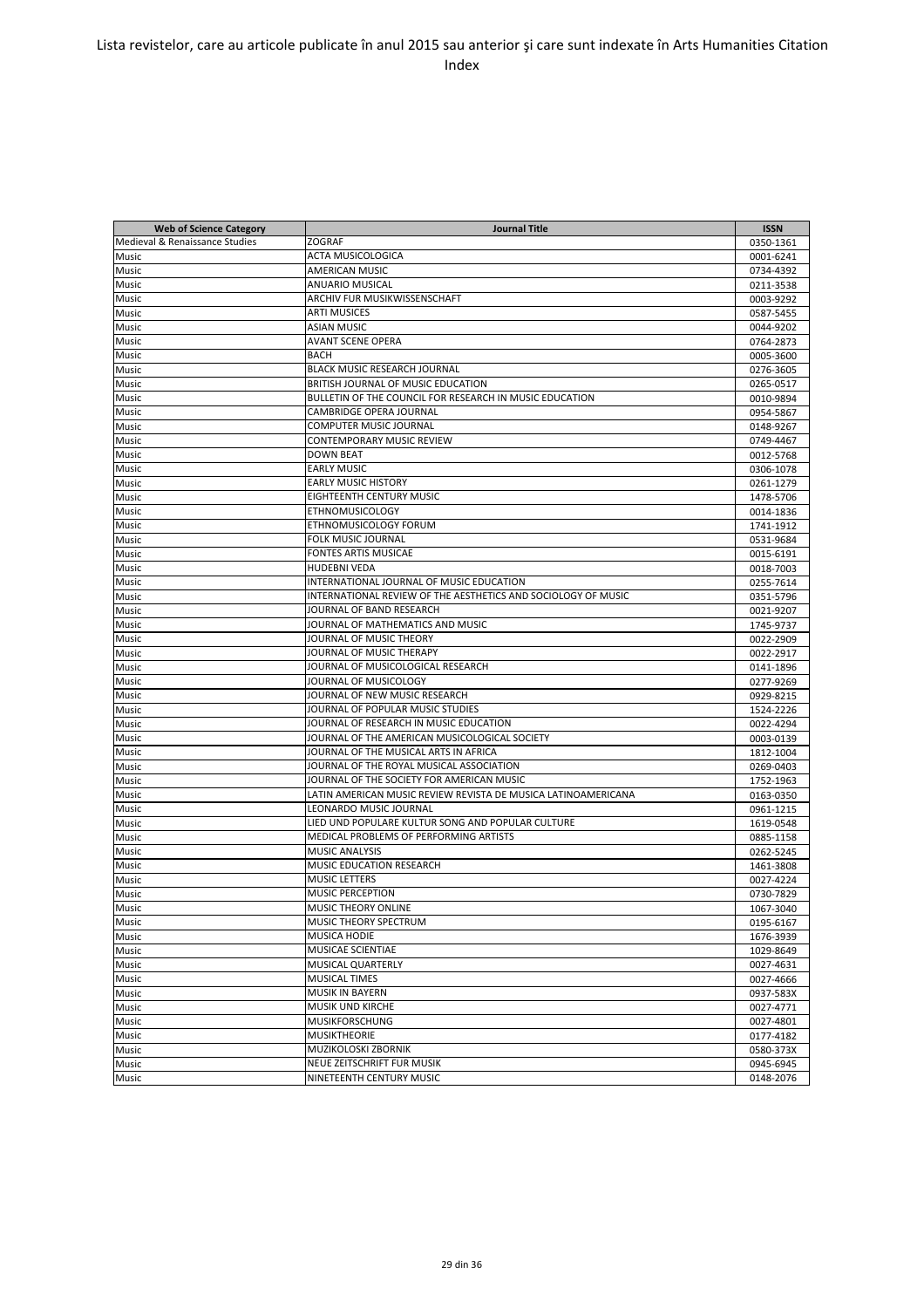| <b>Web of Science Category</b> | Journal Title                                                                      | <b>ISSN</b>            |
|--------------------------------|------------------------------------------------------------------------------------|------------------------|
| Music                          | NINETEENTH CENTURY MUSIC REVIEW                                                    | 1479-4098              |
| Music                          | <b>NOTES</b>                                                                       | 0027-4380              |
| Music                          | <b>OPERA</b>                                                                       | 0030-3526              |
| Music                          | <b>OPERA NEWS</b>                                                                  | 0030-3607              |
| Music                          | <b>OPERA QUARTERLY</b>                                                             | 0736-0053              |
| Music                          | <b>ORGANISED SOUND</b>                                                             | 1355-7718              |
| Music                          | OSTERREICHISCHE MUSIKZEITSCHRIFT                                                   | 0029-9316              |
| Music                          | PLAINSONG MEDIEVAL MUSIC                                                           | 0961-1371              |
| Music                          | POPULAR MUSIC                                                                      | 0261-1430              |
| Music                          | POPULAR MUSIC AND SOCIETY                                                          | 0300-7766              |
| Music                          | PSYCHOLOGY OF MUSIC                                                                | 0305-7356              |
| Music                          | REVISTA MUSICAL CHILENA                                                            | 0716-2790              |
| Music                          | <b>REVUE DE MUSICOLOGIE</b>                                                        | 0035-1601              |
| Music                          | RIVISTA ITALIANA DI MUSICOLOGIA                                                    | 0035-6867              |
| Music                          | SACRED MUSIC                                                                       | 0036-2255              |
| Music                          | <b>STRAD</b>                                                                       | 0039-2049              |
| Music                          | STUDI MUSICALI NUOVA SERIE                                                         | 0391-7789              |
| Music                          | STUDIA MUSICOLOGICA                                                                | 1788-6244              |
| Music                          | <b>TEMPO</b>                                                                       | 0040-2982              |
| Music                          | TWENTIETH CENTURY MUSIC                                                            | 1478-5722              |
| Music                          | WORLD OF MUSIC NEW SERIES                                                          |                        |
| Music                          | YEARBOOK FOR TRADITIONAL MUSIC                                                     | 0043-8774<br>0740-1558 |
|                                |                                                                                    |                        |
| Philosophy                     | ACTA ANALYTICA INTERNATIONAL PERIODICAL FOR PHILOSOPHY IN THE ANALYTICAL TRADITION | 0353-5150              |
| Philosophy                     | <b>ACTA PHILOSOPHICA</b>                                                           | 1121-2179              |
| Philosophy                     | ALLGEMEINE ZEITSCHRIFT FUR PHILOSOPHIE                                             | 0340-7969              |
| Philosophy                     | AMERICAN CATHOLIC PHILOSOPHICAL QUARTERLY                                          | 1051-3558              |
| Philosophy                     | AMERICAN PHILOSOPHICAL QUARTERLY                                                   | 0003-0481              |
| Philosophy                     | ANALES DEL SEMINARIO DE HISTORIA DE LA FILOSOFIA                                   | 0211-2337              |
| Philosophy                     | <b>ANALYSIS</b>                                                                    | 0003-2638              |
| Philosophy                     | <b>ANUARIO FILOSOFICO</b>                                                          | 0066-5215              |
| Philosophy                     | ARABIC SCIENCES AND PHILOSOPHY                                                     | 0957-4239              |
| Philosophy                     | ARCHIV FUR GESCHICHTE DER PHILOSOPHIE                                              | 0003-9101              |
| Philosophy                     | ARGUMENTATION                                                                      | 0920-427X              |
| Philosophy                     | <b>ASIAN PHILOSOPHY</b>                                                            | 0955-2367              |
| Philosophy                     | <b>AUGUSTINIAN STUDIES</b>                                                         | 0094-5323              |
| Philosophy                     | AUSTRALASIAN JOURNAL OF PHILOSOPHY                                                 | 0004-8402              |
| Philosophy                     | <b>AXIOMATHES</b>                                                                  | 1122-1151              |
| Philosophy                     | BRITISH JOURNAL FOR THE HISTORY OF PHILOSOPHY                                      | 0960-8788              |
| Philosophy                     | BRITISH JOURNAL OF AESTHETICS                                                      | 0007-0904              |
| Philosophy                     | CANADIAN JOURNAL OF PHILOSOPHY                                                     | 0045-5091              |
| Philosophy                     | <b>CHRISTIAN BIOETHICS</b>                                                         | 1380-3603              |
| Philosophy                     | CLIO A JOURNAL OF LITERATURE HISTORY AND THE PHILOSOPHY OF HISTORY                 | 0884-2043              |
| Philosophy                     | <b>CONSTRUCTIVIST FOUNDATIONS</b>                                                  | 1782-348X              |
| Philosophy                     | CONTEMPORARY BUDDHISM                                                              | 1463-9947              |
| Philosophy                     | CONTEMPORARY CHINESE THOUGHT                                                       | 1097-1467              |
| Philosophy                     | CONTEMPORARY PRAGMATISM                                                            | 1572-3429              |
| Philosophy                     | CONTINENTAL PHILOSOPHY REVIEW                                                      | 1387-2842              |
| Philosophy                     | CRITICA REVISTA HISPANOAMERICANA DE FILOSOFIA                                      | 0011-1503              |
| Philosophy                     | CROATIAN JOURNAL OF PHILOSOPHY                                                     | 1333-1108              |
| Philosophy                     | CULTURA INTERNATIONAL JOURNAL OF PHILOSOPHY OF CULTURE AND AXIOLOGY                | 1584-1057              |
| Philosophy                     | DAO A JOURNAL OF COMPARATIVE PHILOSOPHY                                            | 1540-3009              |
| Philosophy                     | DEUTSCHE ZEITSCHRIFT FUR PHILOSOPHIE                                               | 0012-1045              |
| Philosophy                     | <b>DIALECTICA</b>                                                                  | 0012-2017              |
| Philosophy                     | DIALOGUE CANADIAN PHILOSOPHICAL REVIEW                                             | 0012-2173              |
| Philosophy                     | <b>DIOGENES</b>                                                                    | 0392-1921              |
|                                | EPISTEME A JOURNAL OF INDIVIDUAL AND SOCIAL EPISTEMOLOGY                           |                        |
| Philosophy                     |                                                                                    | 1742-3600              |
| Philosophy                     | EPISTEMOLOGIA                                                                      | 0392-9760              |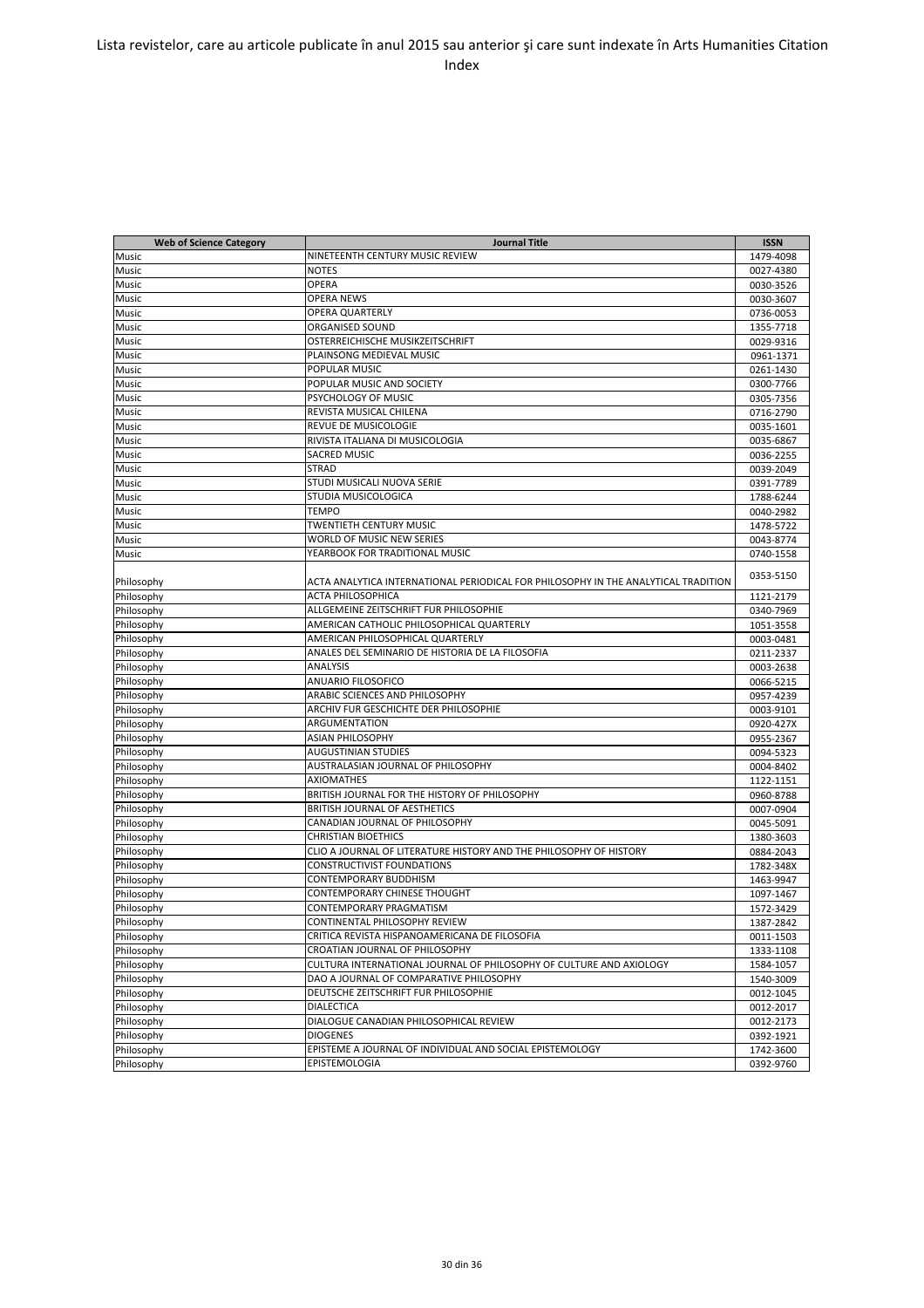| <b>Web of Science Category</b> | <b>Journal Title</b>                                                                               | <b>ISSN</b> |
|--------------------------------|----------------------------------------------------------------------------------------------------|-------------|
| Philosophy                     | ERKENNTNIS                                                                                         | 0165-0106   |
| Philosophy                     | ESTETIKA THE CENTRAL EUROPEAN JOURNAL OF AESTHETICS                                                | 0014-1291   |
| Philosophy                     | <b>ETHICAL PERSPECTIVES</b>                                                                        | 1370-0049   |
| Philosophy                     | ETHICAL THEORY AND MORAL PRACTICE                                                                  | 1386-2820   |
| Philosophy                     | <b>ETHICS</b>                                                                                      | 0014-1704   |
| Philosophy                     | ETHICS AND INFORMATION TECHNOLOGY                                                                  | 1388-1957   |
| Philosophy                     | <b>ETIKK I PRAKSIS</b>                                                                             | 1890-3991   |
| Philosophy                     | ETUDES PHILOSOPHIQUES                                                                              | 0014-2166   |
| Philosophy                     | EUROPEAN JOURNAL OF PHILOSOPHY                                                                     | 0966-8373   |
| Philosophy                     | <b>FILOSOFIA UNISINOS</b>                                                                          | 1519-5023   |
| Philosophy                     | <b>FILOSOFICKY CASOPIS</b>                                                                         | 0015-1831   |
| Philosophy                     | <b>FILOSOFIJA SOCIOLOGIJA</b>                                                                      | 0235-7186   |
| Philosophy                     | <b>FILOZOFIA</b>                                                                                   | 0046-385X   |
| Philosophy                     | <b>FILOZOFIA NAUKI</b>                                                                             | 1230-6894   |
| Philosophy                     | FILOZOFSKA ISTRAZIVANJA                                                                            |             |
| Philosophy                     | FILOZOFSKI VESTNIK                                                                                 | 0351-4706   |
|                                | GIORNALE CRITICO DELLA FILOSOFIA ITALIANA                                                          | 0353-4510   |
| Philosophy                     | <b>HEGEL STUDIEN</b>                                                                               | 0017-0089   |
| Philosophy                     |                                                                                                    | 0073-1587   |
| Philosophy                     | <b>HEYTHROP JOURNAL</b><br>HISTORICAL MATERIALISM RESEARCH IN CRITICAL MARXIST THEORY              | 0018-1196   |
| Philosophy                     | HISTORY AND PHILOSOPHY OF LOGIC                                                                    | 1465-4466   |
| Philosophy                     |                                                                                                    | 0144-5340   |
| Philosophy                     | HISTORY OF EUROPEAN IDEAS                                                                          | 0191-6599   |
| Philosophy                     | <b>HUME STUDIES</b>                                                                                | 0319-7336   |
| Philosophy                     | <b>HUSSERL STUDIES</b>                                                                             | 0167-9848   |
| Philosophy                     | HYPATIA A JOURNAL OF FEMINIST PHILOSOPHY                                                           | 0887-5367   |
| Philosophy                     | <b>IDEALISTIC STUDIES</b>                                                                          | 0046-8541   |
| Philosophy                     | <b>IDEAS Y VALORES</b>                                                                             | 0120-0062   |
| Philosophy                     | <b>INFORMAL LOGIC</b>                                                                              | 0824-2577   |
| Philosophy                     | INQUIRY AN INTERDISCIPLINARY JOURNAL OF PHILOSOPHY                                                 | 0020-174X   |
| Philosophy                     | INTERNATIONAL JOURNAL FOR PHILOSOPHY OF RELIGION<br>INTERNATIONAL JOURNAL OF PHILOSOPHICAL STUDIES | 0020-7047   |
| Philosophy                     |                                                                                                    | 0967-2559   |
| Philosophy                     | INTERNATIONAL JOURNAL OF THE PLATONIC TRADITION                                                    | 1872-5082   |
| Philosophy                     | INTERNATIONAL PHILOSOPHICAL QUARTERLY                                                              | 0019-0365   |
| Philosophy                     | INTERPRETATION A JOURNAL OF POLITICAL PHILOSOPHY                                                   | 0020-9635   |
| Philosophy                     | <b>ISEGORIA</b>                                                                                    | 1130-2097   |
| Philosophy                     | JOURNAL OF AESTHETICS AND ART CRITICISM                                                            | 0021-8529   |
| Philosophy                     | JOURNAL OF APPLIED PHILOSOPHY                                                                      | 0264-3758   |
| Philosophy                     | JOURNAL OF CHINESE PHILOSOPHY                                                                      | 0301-8121   |
| Philosophy                     | JOURNAL OF CONSCIOUSNESS STUDIES                                                                   | 1355-8250   |
| Philosophy                     | JOURNAL OF INDIAN PHILOSOPHY                                                                       | 0022-1791   |
| Philosophy                     | JOURNAL OF JEWISH THOUGHT PHILOSOPHY<br>JOURNAL OF MORAL PHILOSOPHY                                | 1053-699X   |
| Philosophy                     |                                                                                                    | 1740-4681   |
| Philosophy                     | JOURNAL OF NIETZSCHE STUDIES                                                                       | 0968-8005   |
| Philosophy                     | JOURNAL OF PHILOSOPHICAL LOGIC                                                                     | 0022-3611   |
| Philosophy                     | JOURNAL OF PHILOSOPHICAL RESEARCH                                                                  | 1053-8364   |
| Philosophy                     | JOURNAL OF PHILOSOPHY<br>JOURNAL OF SOCIAL PHILOSOPHY                                              | 0022-362X   |
| Philosophy                     | JOURNAL OF SPECULATIVE PHILOSOPHY                                                                  | 0047-2786   |
| Philosophy                     |                                                                                                    | 0891-625X   |
| Philosophy                     | JOURNAL OF THE AMERICAN PHILOSOPHICAL ASSOCIATION                                                  | 2053-4477   |
| Philosophy                     | JOURNAL OF THE BRITISH SOCIETY FOR PHENOMENOLOGY                                                   | 0007-1773   |
| Philosophy                     | JOURNAL OF THE HISTORY OF IDEAS                                                                    | 0022-5037   |
| Philosophy                     | JOURNAL OF THE HISTORY OF PHILOSOPHY                                                               | 0022-5053   |
| Philosophy                     | JOURNAL OF THE PHILOSOPHY OF HISTORY                                                               | 1872-261X   |
| Philosophy                     | JOURNAL OF VALUE INQUIRY                                                                           | 0022-5363   |
| Philosophy                     | <b>KANT STUDIEN</b>                                                                                | 0022-8877   |
| Philosophy                     | <b>KANTIAN REVIEW</b>                                                                              | 1369-4154   |
| Philosophy                     | KENNEDY INSTITUTE OF ETHICS JOURNAL                                                                | 1054-6863   |
| Philosophy                     | KRITERION REVISTA DE FILOSOFIA                                                                     | 0100-512X   |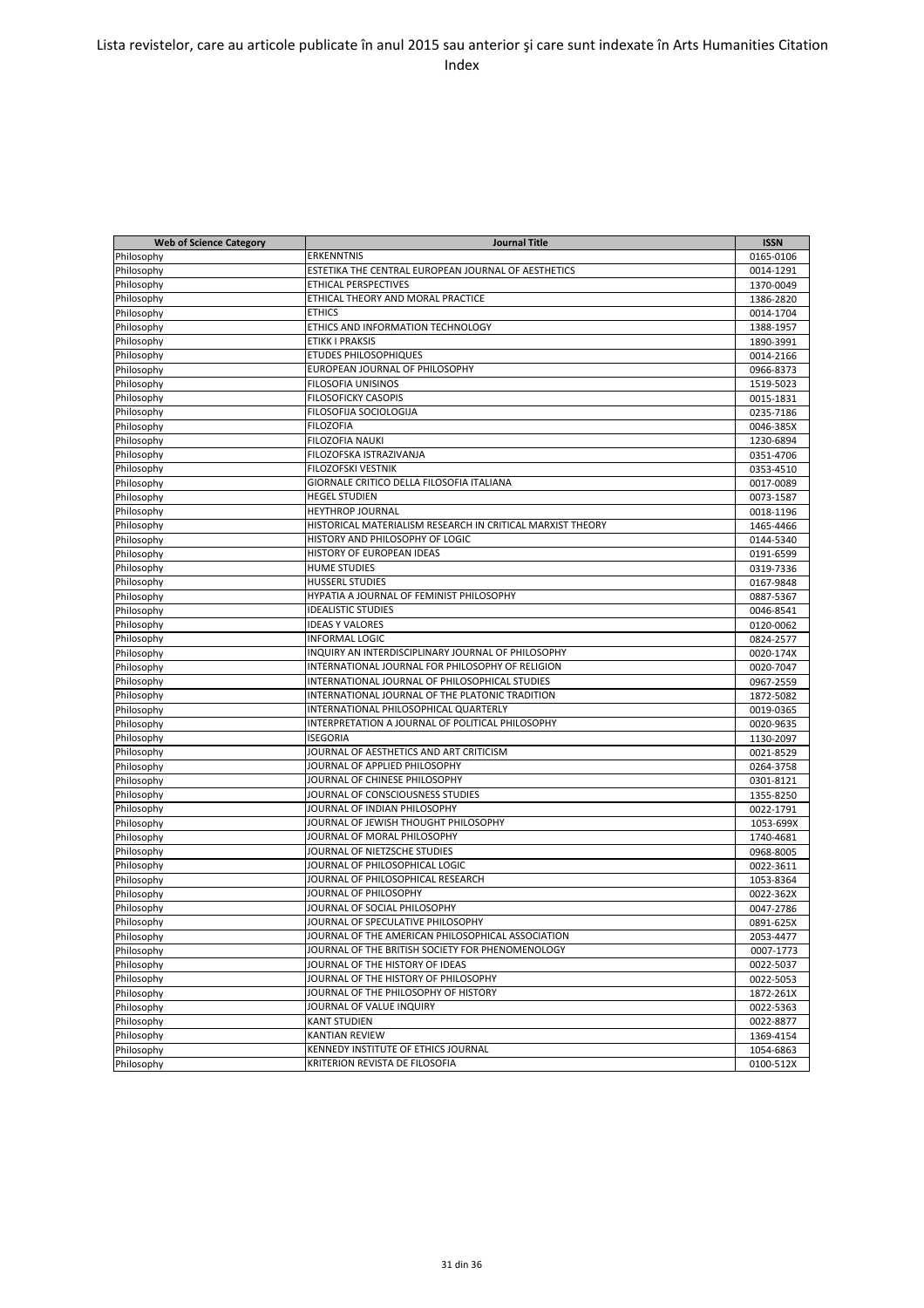| <b>Web of Science Category</b> | <b>Journal Title</b>                                                  | <b>ISSN</b> |
|--------------------------------|-----------------------------------------------------------------------|-------------|
| Philosophy                     | LAVAL THEOLOGIQUE ET PHILOSOPHIQUE                                    | 0023-9054   |
| Philosophy                     | <b>LOGIQUE ET ANALYSE</b>                                             | 0024-5836   |
| Philosophy                     | <b>MANUSCRITO</b>                                                     | 0100-6045   |
| Philosophy                     | <b>METAPHILOSOPHY</b>                                                 | 0026-1068   |
| Philosophy                     | <b>MIND</b>                                                           | 0026-4423   |
| Philosophy                     | <b>MONIST</b>                                                         | 0026-9662   |
| Philosophy                     | NEUE ZEITSCHRIFT FUR SYSTEMATISCHE THEOLOGIE UND RELIGIONSPHILOSOPHIE | 0028-3517   |
| Philosophy                     | NOTRE DAME JOURNAL OF FORMAL LOGIC                                    | 0029-4527   |
| Philosophy                     | <b>NOUS</b>                                                           | 0029-4624   |
| Philosophy                     | <b>ORGANON F</b>                                                      | 1335-0668   |
| Philosophy                     | <b>OXFORD LITERARY REVIEW</b>                                         | 0305-1498   |
| Philosophy                     | PACIFIC PHILOSOPHICAL QUARTERLY                                       | 0279-0750   |
| Philosophy                     | PENSAMIENTO                                                           | 0031-4749   |
| Philosophy                     | PHENOMENOLOGY AND THE COGNITIVE SCIENCES                              | 1568-7759   |
| Philosophy                     | PHILOSOPHERS IMPRINT                                                  | 1533-628X   |
| Philosophy                     | PHILOSOPHIA                                                           | 0048-3893   |
| Philosophy                     | PHILOSOPHIA AFRICANA                                                  | 1539-8250   |
| Philosophy                     | PHILOSOPHIA INTERNATIONAL JOURNAL OF PHILOSOPHY                       | 2244-1875   |
| Philosophy                     | PHILOSOPHIA MATHEMATICA                                               | 0031-8019   |
| Philosophy                     | PHILOSOPHICAL EXPLORATIONS                                            | 1386-9795   |
| Philosophy                     | PHILOSOPHICAL FORUM                                                   | 0031-806X   |
| Philosophy                     | PHILOSOPHICAL INVESTIGATIONS                                          | 0190-0536   |
| Philosophy                     | PHILOSOPHICAL ISSUES                                                  | 1533-6077   |
| Philosophy                     | PHILOSOPHICAL PAPERS                                                  | 0556-8641   |
| Philosophy                     | PHILOSOPHICAL PERSPECTIVES                                            | 1520-8583   |
| Philosophy                     | PHILOSOPHICAL QUARTERLY                                               | 0031-8094   |
| Philosophy                     | PHILOSOPHICAL REVIEW                                                  | 0031-8108   |
| Philosophy                     | PHILOSOPHICAL STUDIES                                                 | 0031-8116   |
| Philosophy                     | PHILOSOPHISCHE RUNDSCHAU                                              | 0031-8159   |
| Philosophy                     | PHILOSOPHISCHES JAHRBUCH                                              | 0031-8183   |
| Philosophy                     | PHILOSOPHY                                                            | 0031-8191   |
| Philosophy                     | PHILOSOPHY AND PHENOMENOLOGICAL RESEARCH                              | 0031-8205   |
| Philosophy                     | PHILOSOPHY AND RHETORIC                                               | 0031-8213   |
| Philosophy                     | PHILOSOPHY COMPASS                                                    | 1747-9991   |
| Philosophy                     | PHILOSOPHY EAST WEST                                                  | 0031-8221   |
| Philosophy                     | PHILOSOPHY ETHICS AND HUMANITIES IN MEDICINE                          | 1747-5341   |
| Philosophy                     | PHILOSOPHY OF THE SOCIAL SCIENCES                                     | 0048-3931   |
| Philosophy                     | PHILOSOPHY PUBLIC AFFAIRS                                             | 0048-3915   |
| Philosophy                     | PHILOSOPHY SOCIAL CRITICISM                                           | 0191-4537   |
| Philosophy                     | PHILOSOPHY TODAY                                                      | 0031-8256   |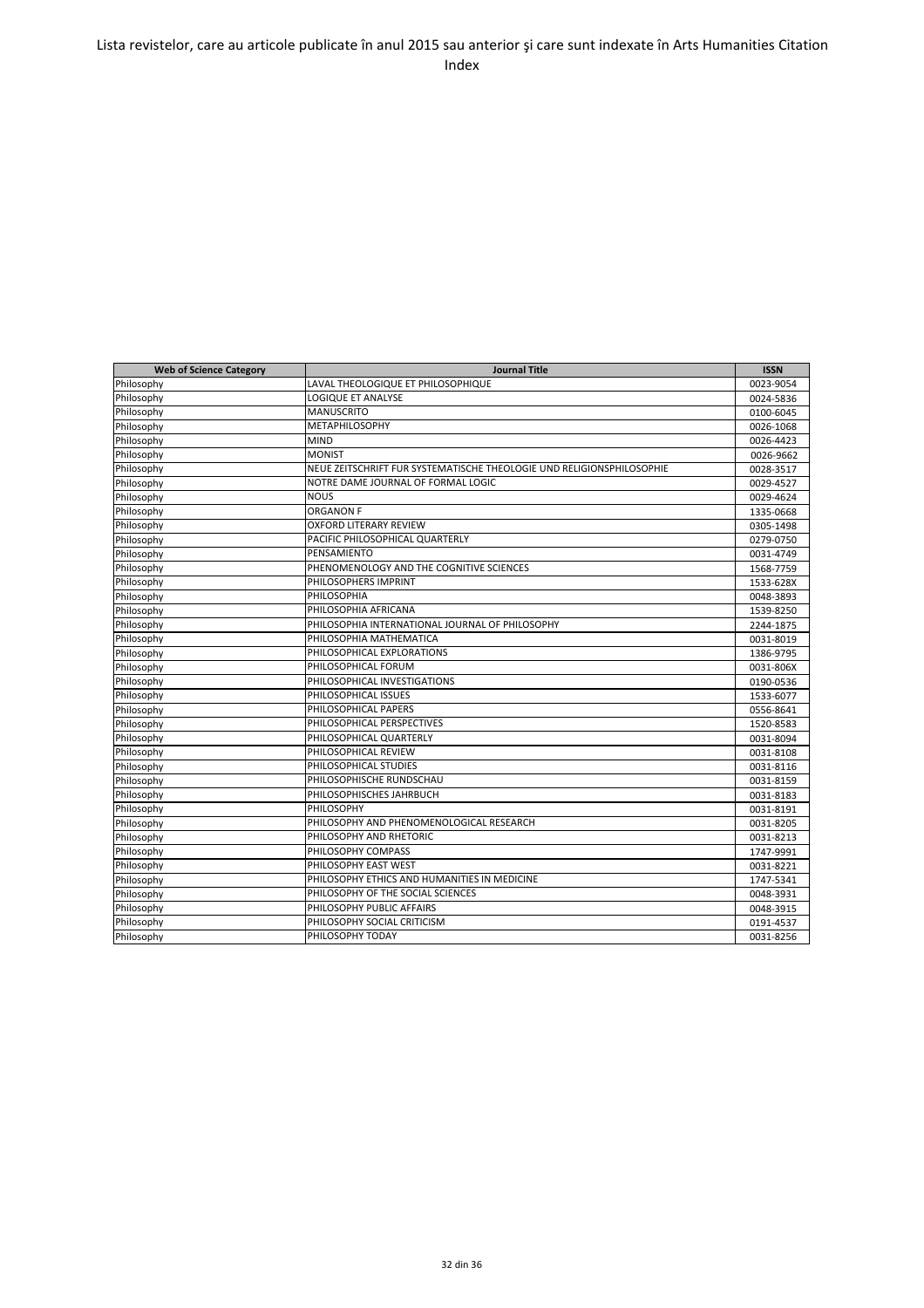| <b>Web of Science Category</b> | <b>Journal Title</b>                                                              | <b>ISSN</b> |
|--------------------------------|-----------------------------------------------------------------------------------|-------------|
| Philosophy                     | PHRONESIS A JOURNAL FOR ANCIENT PHILOSOPHY                                        | 0031-8868   |
| Philosophy                     | PLURALIST                                                                         | 1930-7365   |
| Philosophy                     | <b>PROBLEMOS</b>                                                                  | 1392-1126   |
| Philosophy                     | PROLEGOMENA                                                                       | 1333-4395   |
| Philosophy                     | RATIO                                                                             | 0034-0006   |
| Philosophy                     | <b>RES PHILOSOPHICA</b>                                                           | 2168-9105   |
| Philosophy                     | RESEARCH IN PHENOMENOLOGY                                                         | 0085-5553   |
| Philosophy                     | REVIEW OF METAPHYSICS                                                             | 0034-6632   |
| Philosophy                     | <b>REVIEW OF SYMBOLIC LOGIC</b>                                                   | 1755-0203   |
| Philosophy                     | REVISTA DE FILOSOFIA                                                              | 0034-8236   |
| Philosophy                     | REVISTA DE FILOSOFIA AURORA                                                       | 0104-4443   |
| Philosophy                     | REVISTA DE HISPANISMO FILOSOFICO                                                  | 1136-8071   |
| Philosophy                     | REVUE DE METAPHYSIQUE ET DE MORALE                                                | 0035-1571   |
| Philosophy                     | <b>REVUE DE SYNTHESE</b>                                                          | 0035-1776   |
| Philosophy                     | REVUE DES SCIENCES PHILOSOPHIQUES ET THEOLOGIQUES                                 | 0035-2209   |
| Philosophy                     | REVUE INTERNATIONALE DE PHILOSOPHIE                                               | 0048-8143   |
| Philosophy                     | REVUE PHILOSOPHIQUE DE LA FRANCE ET DE L ETRANGER                                 | 0035-3833   |
| Philosophy                     | REVUE PHILOSOPHIQUE DE LOUVAIN                                                    | 0035-3841   |
| Philosophy                     | REVUE ROUMAINE DE PHILOSOPHIE                                                     | 1220-5400   |
| Philosophy                     | RHETORIC SOCIETY QUARTERLY                                                        | 0277-3945   |
| Philosophy                     | RIVISTA DI ESTETICA                                                               | 0035-6212   |
| Philosophy                     | RIVISTA DI FILOSOFIA NEO SCOLASTICA                                               | 0035-6247   |
| Philosophy                     | RIVISTA DI STORIA DELLA FILOSOFIA                                                 | 0393-2516   |
| Philosophy                     | RUSSELL THE JOURNAL OF THE BERTRAND RUSSELL STUDIES                               | 0036-0163   |
| Philosophy                     | RUSSIAN STUDIES IN PHILOSOPHY                                                     | 1061-1967   |
| Philosophy                     | SCIENCE AND ENGINEERING ETHICS                                                    | 1353-3452   |
| Philosophy                     | SOCIAL EPISTEMOLOGY                                                               | 0269-1728   |
| Philosophy                     | SOCIAL PHILOSOPHY POLICY                                                          | 0265-0525   |
| Philosophy                     | <b>SOPHIA</b>                                                                     | 0038-1527   |
| Philosophy                     | SOUTH AFRICAN JOURNAL OF PHILOSOPHY                                               | 0258-0136   |
| Philosophy                     | SOUTHERN JOURNAL OF PHILOSOPHY                                                    | 0038-4283   |
| Philosophy                     | STUDIA LEIBNITIANA                                                                | 0039-3185   |
| Philosophy                     | <b>STUDIA LOGICA</b>                                                              | 0039-3215   |
| Philosophy                     | STUDIA PHAENOMENOLOGICA                                                           | 1582-5647   |
| Philosophy                     | STUDIES IN EAST EUROPEAN THOUGHT                                                  | 0925-9392   |
| Philosophy                     | STUDIES IN PHILOSOPHY AND EDUCATION                                               | 0039-3746   |
| Philosophy                     | SYNTHESE                                                                          | 0039-7857   |
| Philosophy                     | SYNTHESIS PHILOSOPHICA                                                            | 0352-7875   |
| Philosophy                     | <b>TEACHING PHILOSOPHY</b>                                                        | 0145-5788   |
| Philosophy                     | <b>TELOS</b>                                                                      | 0090-6514   |
| Philosophy                     | <b>TEOREMA</b>                                                                    | 0210-1602   |
| Philosophy                     | TEORIA RIVISTA DI FILOSOFIA                                                       | 1122-1259   |
| Philosophy                     | THEORIA A SWEDISH JOURNAL OF PHILOSOPHY                                           | 0040-5825   |
| Philosophy                     | <b>THOMIST</b>                                                                    | 0040-6325   |
| Philosophy                     | TIJDSCHRIFT VOOR FILOSOFIE                                                        | 0040-750X   |
| Philosophy                     | TOPOI AN INTERNATIONAL REVIEW OF PHILOSOPHY                                       | 0167-7411   |
| Philosophy                     | <b>TRANS FORM ACAO</b>                                                            | 0101-3173   |
| Philosophy                     | TRANSACTIONS OF THE CHARLES S PEIRCE SOCIETY                                      | 0009-1774   |
| Philosophy                     | UNIVERSITAS MONTHLY REVIEW OF PHILOSOPHY AND CULTURE                              | 1015-8383   |
| Philosophy                     | <b>UTILITAS</b>                                                                   | 0953-8208   |
| Philosophy                     | VERIFICHE                                                                         | 0391-4186   |
|                                | VIVARIUM AN INTERNATIONAL JOURNAL FOR THE PHILOSOPHY AND INTELLECTUAL LIFE OF THE | 0042-7543   |
| Philosophy                     | MIDDLE AGES AND RENAISSANCE                                                       |             |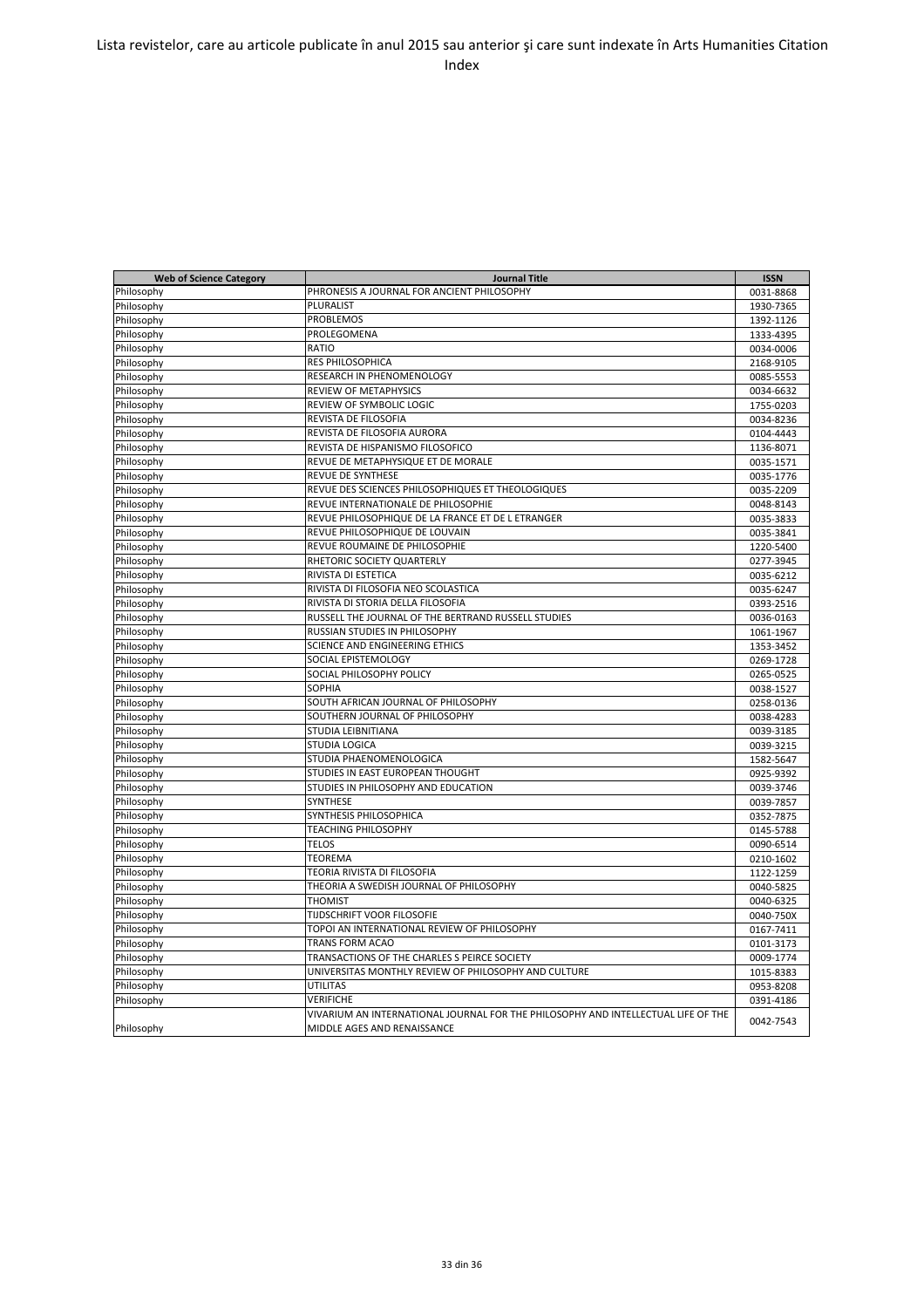| <b>Web of Science Category</b> | <b>Journal Title</b>                                                                               | <b>ISSN</b>            |
|--------------------------------|----------------------------------------------------------------------------------------------------|------------------------|
| Philosophy                     | <b>VOPROSY FILOSOFII</b>                                                                           | 0042-8744              |
| Philosophy                     | ZEITSCHRIFT FUR PHILOSOPHISCHE FORSCHUNG                                                           | 0044-3301              |
| Poetry                         | AGENDA                                                                                             | 0002-0796              |
| Poetry                         | AMERICAN POETRY REVIEW                                                                             | 0360-3709              |
| Poetry                         | <b>EMILY DICKINSON JOURNAL</b>                                                                     | 1059-6879              |
| Poetry                         | <b>KEATS SHELLEY JOURNAL</b>                                                                       | 0453-4387              |
| Poetry                         | <b>KEATS SHELLEY REVIEW</b>                                                                        | 0952-4142              |
| Poetry                         | <b>MILTON QUARTERLY</b>                                                                            | 0026-4326              |
| Poetry                         | <b>MILTON STUDIES</b><br>PAIDEUMA                                                                  | 0076-8820              |
| Poetry                         | <b>POETRY</b>                                                                                      | 0090-5674              |
| Poetry<br>Poetry               | POETRY WALES                                                                                       | 0032-2032<br>0032-2202 |
| Poetry                         | <b>VICTORIAN POETRY</b>                                                                            | 0042-5206              |
| Poetry                         | WALT WHITMAN QUARTERLY REVIEW                                                                      | 0737-0679              |
| Poetry                         | <b>WORDSWORTH CIRCLE</b>                                                                           | 0043-8006              |
| Religion                       | <b>ACTA THEOLOGICA</b>                                                                             | 1015-8758              |
| Religion                       | AJS REVIEW THE JOURNAL OF THE ASSOCIATION FOR JEWISH STUDIES                                       | 0364-0094              |
| Religion                       | AL QANTARA                                                                                         | 0211-3589              |
| Religion                       | AL SHAJARAH                                                                                        | 1394-6870              |
| Religion                       | ALEPH HISTORICAL STUDIES IN SCIENCE JUDAISM                                                        | 1565-1525              |
| Religion                       | ANUARIO DE HISTORIA DE LA IGLESIA                                                                  | 1133-0104              |
| Religion                       | <b>ARABICA</b>                                                                                     | 0570-5398              |
| Religion                       | ARCHIVE FOR THE PSYCHOLOGY OF RELIGION ARCHIV FUR RELIGIONSPSYCHOLOGIE                             | 0084-6724              |
| Religion                       | <b>AUGUSTINIAN STUDIES</b>                                                                         | 0094-5323              |
| Religion                       | <b>BIBLICA</b>                                                                                     | 0006-0887              |
| Religion                       | BIBLICAL INTERPRETATION A JOURNAL OF CONTEMPORARY APPROACHES                                       | 0927-2569              |
| Religion                       | <b>BIBLISCHE ZEITSCHRIFT</b>                                                                       | 0006-2014              |
| Religion                       | BRITISH JOURNAL OF RELIGIOUS EDUCATION                                                             | 0141-6200              |
| Religion                       | <b>BUDDHIST STUDIES REVIEW</b><br>CATHOLIC BIBLICAL QUARTERLY                                      | 0265-2897<br>0008-7912 |
| Religion<br>Religion           | <b>CHRISTIAN BIOETHICS</b>                                                                         | 1380-3603              |
| Religion                       | <b>CHURCH HISTORY</b>                                                                              | 0009-6407              |
| Religion                       | COMMUNIO VIATORUM                                                                                  | 0010-3713              |
| Religion                       | CONTEMPORARY BUDDHISM                                                                              | 1463-9947              |
| Religion                       | <b>DEAD SEA DISCOVERIES</b>                                                                        | 0929-0761              |
| Religion                       | DIALOG A JOURNAL OF THEOLOGY                                                                       | 0012-2033              |
| Religion                       | EAST EUROPEAN JEWISH AFFAIRS                                                                       | 1350-1674              |
| Religion                       | <b>EASTERN BUDDHIST</b>                                                                            | 0012-8708              |
| Religion                       | ECCLESIASTICAL LAW JOURNAL                                                                         | 0956-618X              |
| Religion                       | <b>ECUMENICAL REVIEW</b>                                                                           | 0013-0796              |
| Religion                       | EPHEMERIDES THEOLOGICAE LOVANIENSES                                                                | 0013-9513              |
| Religion                       | <b>ETUDES THEOLOGIQUES ET RELIGIEUSES</b>                                                          | 0014-2239              |
| Religion                       | EUROPEAN JOURNAL OF JEWISH STUDIES                                                                 | 1025-9996              |
| Religion                       | <b>EXPOSITORY TIMES</b>                                                                            | 0014-5246              |
| Religion                       | <b>FEMINIST THEOLOGY</b>                                                                           | 0966-7350              |
| Religion                       | HARVARD THEOLOGICAL REVIEW                                                                         | 0017-8160              |
| Religion                       | <b>HEYTHROP JOURNAL</b>                                                                            | 0018-1196              |
| Religion                       | <b>HISPANIA SACRA</b><br><b>HISTORY OF RELIGIONS</b>                                               | 0018-215X              |
| Religion<br>Religion           | <b>HORIZONS</b>                                                                                    | 0018-2710<br>0360-9669 |
| Religion                       | HTS TEOLOGIESE STUDIES THEOLOGICAL STUDIES                                                         | 0259-9422              |
| Religion                       | INTERNATIONAL JOURNAL FOR PHILOSOPHY OF RELIGION                                                   | 0020-7047              |
| Religion                       | INTERNATIONAL JOURNAL FOR THE PSYCHOLOGY OF RELIGION                                               | 1050-8619              |
| Religion                       | INTERNATIONAL JOURNAL OF CHILDRENS SPIRITUALITY                                                    | 1364-436X              |
| Religion                       | INTERNATIONAL JOURNAL OF HINDU STUDIES                                                             | 1022-4556              |
| Religion                       | INTERNATIONAL JOURNAL OF SYSTEMATIC THEOLOGY                                                       | 1463-1652              |
| Religion                       | INTERPRETATION A JOURNAL OF BIBLE AND THEOLOGY                                                     | 0020-9643              |
| Religion                       | ISLAM AND CHRISTIAN MUSLIM RELATIONS                                                               | 0959-6410              |
| Religion                       | ISLAM ZEITSCHRIFT FUR GESCHICHTE UND KULTUR DES ISLAMISCHEN ORIENTS                                | 0021-1818              |
| Religion                       | <b>ISLAMIC AFRICA</b>                                                                              | 2154-0993              |
| Religion                       | <b>ISLAMIC LAW AND SOCIETY</b>                                                                     | 0928-9380              |
| Religion                       | JAPANESE JOURNAL OF RELIGIOUS STUDIES                                                              | 0304-1042              |
| Religion                       | JOURNAL FOR THE SCIENTIFIC STUDY OF RELIGION                                                       | 0021-8294              |
| Religion                       | JOURNAL FOR THE STUDY OF JUDAISM                                                                   | 0047-2212              |
| Religion                       | JOURNAL FOR THE STUDY OF RELIGIONS AND IDEOLOGIES<br>JOURNAL FOR THE STUDY OF THE HISTORICAL JESUS | 1583-0039              |
| Religion                       | JOURNAL FOR THE STUDY OF THE NEW TESTAMENT                                                         | 1476-8690              |
| Religion<br>Religion           | JOURNAL FOR THE STUDY OF THE OLD TESTAMENT                                                         | 0142-064X<br>0309-0892 |
| Religion                       | JOURNAL OF ANCIENT NEAR EASTERN RELIGIONS                                                          | 1569-2116              |
| Religion                       | JOURNAL OF ANGLICAN STUDIES                                                                        | 1740-3553              |
| Religion                       | JOURNAL OF BELIEFS VALUES STUDIES IN RELIGION EDUCATION                                            | 1361-7672              |
| Religion                       | JOURNAL OF BIBLICAL LITERATURE                                                                     | 0021-9231              |
| Religion                       | JOURNAL OF CHURCH AND STATE                                                                        | 0021-969X              |
| Religion                       | JOURNAL OF CONTEMPORARY RELIGION                                                                   | 1353-7903              |
| Religion                       | JOURNAL OF DHARMA                                                                                  | 0253-7222              |
| Religion                       | JOURNAL OF EARLY CHRISTIAN STUDIES                                                                 | 1067-6341              |
| Religion                       | JOURNAL OF ECCLESIASTICAL HISTORY                                                                  | 0022-0469              |
| Religion                       | JOURNAL OF ECUMENICAL STUDIES                                                                      | 0022-0558              |
| Religion                       | JOURNAL OF FEMINIST STUDIES IN RELIGION                                                            | 8755-4178              |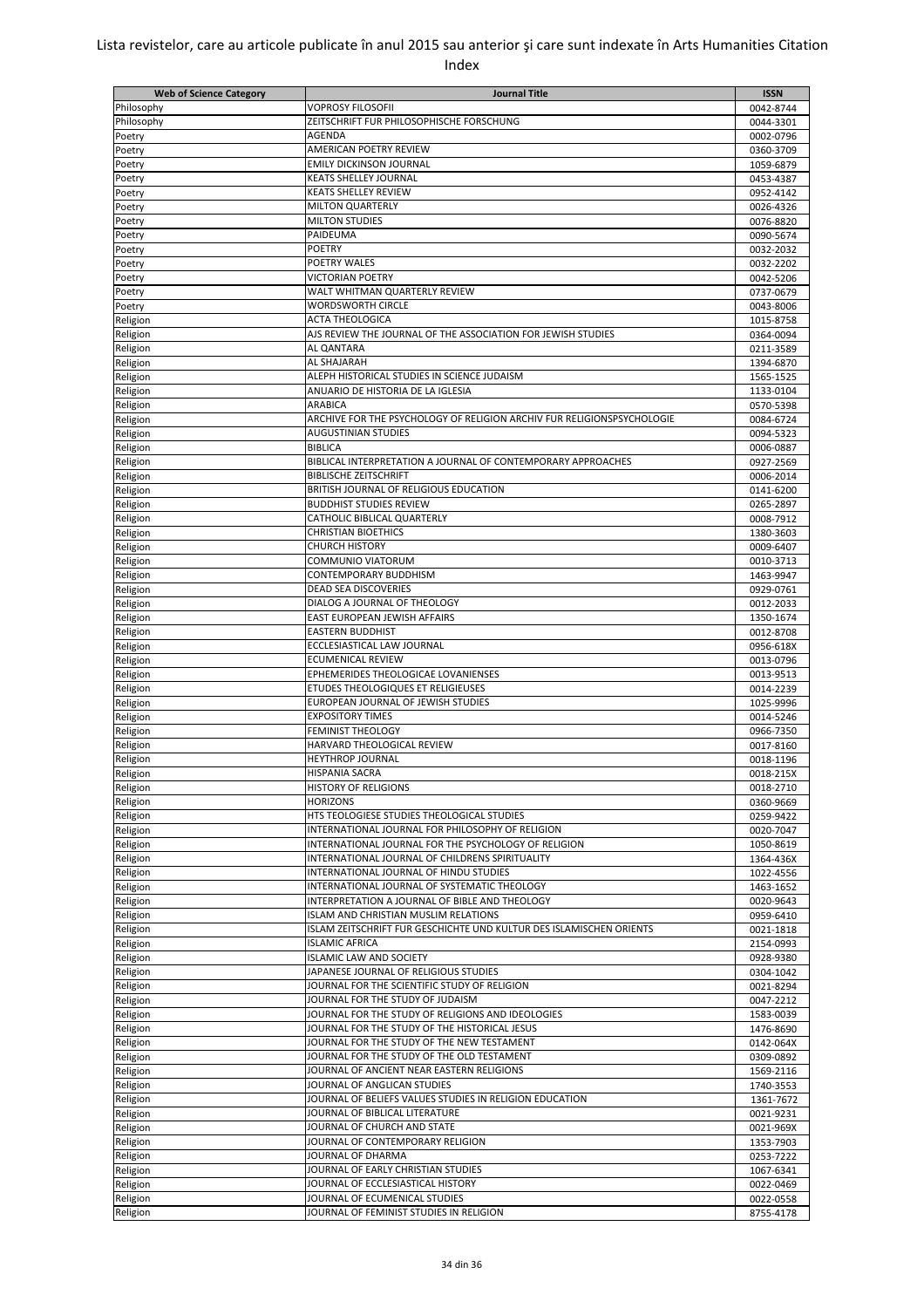| <b>Web of Science Category</b> | <b>Journal Title</b>                                                         | <b>ISSN</b> |
|--------------------------------|------------------------------------------------------------------------------|-------------|
| Religion                       | JOURNAL OF JEWISH STUDIES                                                    | 0022-2097   |
| Religion                       | JOURNAL OF KOREAN RELIGIONS                                                  | 2093-7288   |
| Religion                       | JOURNAL OF PRESBYTERIAN HISTORY                                              | 1521-9216   |
| Religion                       | JOURNAL OF PSYCHOLOGY AND THEOLOGY                                           | 0091-6471   |
| Religion                       | JOURNAL OF QURANIC STUDIES                                                   | 1465-3591   |
| Religion                       | JOURNAL OF RELIGION                                                          | 0022-4189   |
| Religion                       | JOURNAL OF RELIGION HEALTH                                                   | 0022-4197   |
| Religion                       | JOURNAL OF RELIGION IN AFRICA                                                | 0022-4200   |
|                                | JOURNAL OF RELIGIOUS ETHICS                                                  |             |
| Religion                       | JOURNAL OF RELIGIOUS HISTORY                                                 | 0384-9694   |
| Religion                       |                                                                              | 0022-4227   |
| Religion                       | JOURNAL OF SHIA ISLAMIC STUDIES                                              | 1748-9423   |
| Religion                       | JOURNAL OF THE AMERICAN ACADEMY OF RELIGION                                  | 0002-7189   |
| Religion                       | JOURNAL OF THE SOCIETY OF CHRISTIAN ETHICS                                   | 1540-7942   |
| Religion                       | JOURNAL OF THEOLOGICAL STUDIES                                               | 0022-5185   |
| Religion                       | <b>JUDAICA BOHEMIAE</b>                                                      | 0022-5738   |
| Religion                       | LAVAL THEOLOGIQUE ET PHILOSOPHIQUE                                           | 0023-9054   |
| Religion                       | LITERATURE AND THEOLOGY                                                      | 0269-1205   |
| Religion                       | LOGOS A JOURNAL OF CATHOLIC THOUGHT AND CULTURE                              | 1091-6687   |
| Religion                       | LOGOS PNEUMA CHINESE JOURNAL OF THEOLOGY                                     | 1023-2583   |
| Religion                       | <b>MATERIAL RELIGION</b>                                                     | 1743-2200   |
| Religion                       | METHOD THEORY IN THE STUDY OF RELIGION                                       | 0943-3058   |
| Religion                       | MODERN THEOLOGY                                                              | 0266-7177   |
| Religion                       | <b>MUSLIM WORLD</b>                                                          | 0027-4909   |
| Religion                       | NEOTESTAMENTICA                                                              | 0254-8356   |
| Religion                       | NEUE ZEITSCHRIFT FUR SYSTEMATISCHE THEOLOGIE UND RELIGIONSPHILOSOPHIE        | 0028-3517   |
| Religion                       | <b>NEW TESTAMENT STUDIES</b>                                                 | 0028-6885   |
| Religion                       | NORDIC JOURNAL OF RELIGION AND SOCIETY                                       | 0809-7291   |
| Religion                       | NOVA RELIGIO JOURNAL OF ALTERNATIVE AND EMERGENT RELIGIONS                   | 1092-6690   |
| Religion                       | NOVUM TESTAMENTUM                                                            | 0048-1009   |
|                                | NUMEN INTERNATIONAL REVIEW FOR THE HISTORY OF RELIGIONS                      | 0029-5973   |
| Religion                       | PARABOLA                                                                     |             |
| Religion                       |                                                                              | 0362-1596   |
| Religion                       | POLITICS AND RELIGION                                                        | 1755-0483   |
| Religion                       | PSYCHOLOGY OF RELIGION AND SPIRITUALITY                                      | 1941-1022   |
| Religion                       | RECHERCHES DE THEOLOGIE ET PHILOSOPHIE MEDIEVALES                            | 1370-7493   |
| Religion                       | <b>RELIGION</b>                                                              | 0048-721X   |
| Religion                       | RELIGION AND AMERICAN CULTURE A JOURNAL OF INTERPRETATION                    | 1052-1151   |
| Religion                       | <b>RELIGION AND THE ARTS</b>                                                 | 1079-9265   |
| Religion                       | <b>RELIGION LITERATURE</b>                                                   | 0888-3769   |
| Religion                       | <b>RELIGIONS</b>                                                             | 2077-1444   |
| Religion                       | <b>RELIGIOUS EDUCATION</b>                                                   | 0034-4087   |
| Religion                       | <b>RELIGIOUS HUMANISM</b>                                                    | 0034-4095   |
| Religion                       | <b>RELIGIOUS STUDIES</b>                                                     | 0034-4125   |
| Religion                       | <b>RELIGIOUS STUDIES REVIEW</b>                                              | 0319-485X   |
| Religion                       | REVIEW OF FAITH INTERNATIONAL AFFAIRS                                        | 1557-0274   |
| Religion                       | REVIEW OF RELIGIOUS RESEARCH                                                 | 0034-673X   |
| Religion                       | REVUE BIBLIQUE                                                               | 0035-0907   |
| Religion                       | REVUE D HISTOIRE ECCLESIASTIQUE                                              | 0035-2381   |
| Religion                       | REVUE DE L HISTOIRE DES RELIGIONS                                            | 0035-1423   |
| Religion                       | REVUE DES SCIENCES PHILOSOPHIQUES ET THEOLOGIQUES                            | 0035-2209   |
| Religion                       | REVUE THEOLOGIQUE DE LOUVAIN                                                 | 0080-2654   |
| Religion                       | RIVISTA DI STORIA E LETTERATURA RELIGIOSA                                    | 0035-6573   |
|                                | SCANDINAVIAN JOURNAL OF THE OLD TESTAMENT                                    |             |
| Religion                       | SCOTTISH JOURNAL OF THEOLOGY                                                 | 0901-8328   |
| Religion                       |                                                                              | 0036-9306   |
| Religion                       | SEFARAD                                                                      | 0037-0894   |
| Religion                       | <b>SINO CHRISTIAN STUDIES</b>                                                | 1990-2670   |
| Religion                       | SOBORNOST INCORPORATING EASTERN CHURCHES REVIEW                              | 0144-8722   |
| Religion                       | SOCIAL COMPASS                                                               | 0037-7686   |
| Religion                       | SOCIOLOGY OF RELIGION                                                        | 1069-4404   |
| Religion                       | SPIRITUS A JOURNAL OF CHRISTIAN SPIRITUALITY                                 | 1533-1709   |
| Religion                       | STUDIA CANONICA                                                              | 0039-310X   |
| Religion                       | STUDIA MONASTICA                                                             | 0039-3258   |
| Religion                       | STUDIA THEOLOGICA CZECH REPUBLIC                                             | 1212-8570   |
| Religion                       | STUDIES IN CHRISTIAN ETHICS                                                  | 0953-9468   |
| Religion                       | STUDIES IN RELIGION SCIENCES RELIGIEUSES                                     | 0008-4298   |
| Religion                       | STUDIES IN WORLD CHRISTIANITY                                                | 1354-9901   |
| Religion                       | <b>TEMENOS</b>                                                               | 0497-1817   |
| Religion                       | <b>TEOLOGIA Y VIDA</b>                                                       | 0049-3449   |
| Religion                       | <b>THEOLOGICAL STUDIES</b>                                                   | 0040-5639   |
| Religion                       | THEOLOGY AND SCIENCE                                                         | 1474-6700   |
| Religion                       | THEOLOGY TODAY                                                               | 0040-5736   |
| Religion                       | <b>THOMIST</b>                                                               | 0040-6325   |
| Religion                       | <b>TYNDALE BULLETIN</b>                                                      | 0082-7118   |
| Religion                       | <b>VETUS TESTAMENTUM</b>                                                     | 0042-4935   |
| Religion                       | VIGILIAE CHRISTIANAE                                                         |             |
|                                | <b>WELT DES ISLAMS</b>                                                       | 0042-6032   |
| Religion                       |                                                                              | 0043-2539   |
| Religion                       | ZEITSCHRIFT FUR ANTIKES CHRISTENTUM JOURNAL OF ANCIENT CHRISTIANITY          | 0949-9571   |
| Religion                       | ZEITSCHRIFT FUR DIE ALTTESTAMENTLICHE WISSENSCHAFT                           | 0044-2526   |
|                                | ZEITSCHRIFT FUR DIE NEUTESTAMENTLICHE WISSENSCHAFT UND DIE KUNDE DER ALTEREN | 0044-2615   |
| Religion                       | <b>KIRCHE</b>                                                                |             |